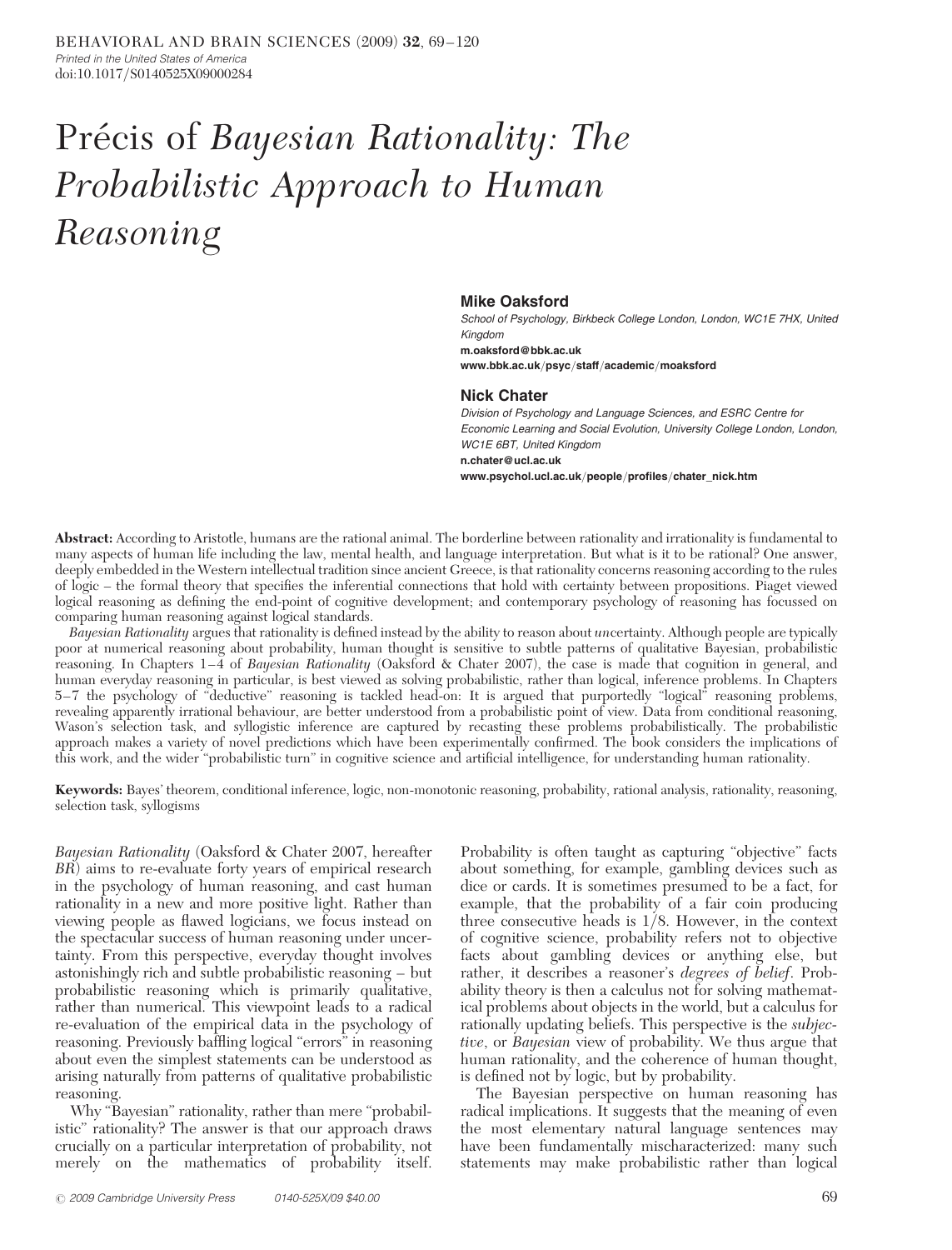## Oaksford & Chater: Précis of Bayesian Rationality

claims. And the most elementary aspects of human reasoning may have been misunderstood – what appeared to be logically certain inferences may often instead be better understood as plausible, probabilistic reasoning. Shifting from a logical to a Bayesian perspective entirely changes our predictions concerning the patterns of reasoning that we should expect people to exhibit. And experimental work in the psychology of reasoning provides the data against which these predictions can be compared.

This Précis outlines the argument of BR chapter by chapter; the section numbering corresponds to the chapter numbering of the book, with occasional modifications to assist the flow of what is now a somewhat compressed argument. The first section of the book, Chapters 1 –4, outlines the theoretical background of our shift from logical to Bayesian rationality as an account of everyday human reasoning, drawing on relevant areas of psychology, philosophy, and artificial intelligence. The second section of the book, Chapters 5–7, relates this approach to the key empirical data in the psychology of reasoning: conditional reasoning, Wason's selection task, and syllogistic reasoning. We argue that the patterns of results observed in the empirical data consistently favour a Bayesian analysis, even for purportedly paradigmatically "logical" reasoning problems. Chapter 8 reflects on the implications of this approach.

## 1. Logic and the Western conception of mind

Since the Greeks, the analysis of mind has been deeply entwined with logic. Indeed, the study of logical argument and the study of mind have often been viewed as overlapping substantially. One swift route to such a deep connection is to argue that minds are distinctively rational; and that rationality is partly, or perhaps even wholly, characterized by logic. That is, logical relations are viewed primarily

MIKE OAKSFORD is Professor of Psychology and Head of the School of Psychology at Birkbeck College, London. He is the author of over one hundred scientific publications in psychology, philosophy, and cognitive science, and has written or edited six books. He currently serves on the Editorial Boards of the journals Psychological Review, Memory and Cognition, and Thinking and Reasoning. He has also served as Associate Editor for the Quarterly Journal of Experimental Psychology and on the Editorial Board of the Journal of Experimental Psychology: Learning, Memory, & Cognition. His research explores the nature of reasoning, argumentation, and the influence of emotion on cognition.

NICK CHATER is Professor of Cognitive and Decision Sciences at University College London. He is the author of over one hundred and fifty scientific publications in psychology, philosophy, linguistics, and cognitive science, and has written or edited eight books. He currently serves as Associate Editor for Psychological Review. He has also served as Associate Editor for Cognitive Science and on the Editorial Boards of Psychological Review and Trends in Cognitive Sciences. His research explores formal models of inference, choice, and language.

as unbreakable, inferential relations between thoughts; and a coherent, intelligible agent must respect such relations. In particular, logic aims to specify inferential relations that hold *with absolute certainty*: logical inference is truth preserving, that is, if the premises are true, the conclusion must also be true.

But which inferences are absolutely certain? Which can be relied upon to preserve truth reliably? We may feel confident, from our knowledge of science, that, for example, all women are mortal. We might generalize from the mortality of all other living things; or note that even the most long-lived creature will succumb in the heat-death of the universe of the far future. But such considerations, however convincing, do not give the certainty of logic – they depend on contingent facts, and such facts are not themselves certain. Aristotle answered these questions by providing the first logical system: the theory of the syllogism. Syllogisms involve two premises, such as, All women are people; All people are mortal. Aristotle argued that these premises imply with absolute certainty that All women are mortal.

Logical certainty is more than mere overwhelming confidence or conviction. A logical argument depends purely on its structure: thus, Aristotle noted, our logical argument put forth here is of the form  $All A$  are  $B$ ; All  $\overline{B}$  are  $\overline{C}$ ; therefore,  $All A$  are C. And this argument is valid whatever  $A, B$ , or C stand for; hence there is no appeal to contingent facts of any kind. Aristotle's spectacular discovery was, therefore, that patterns of reliable reasoning could be obtained merely by identifying the *structure* of that reasoning. Logic, then, aims to provide a theory that determines which argument structures are truth-preserving, and which are not. In a very real sense, in a logical inference, if you believe the premises, you already believe the conclusion – the meaning of the conclusion is, somehow, contained in the meaning of the premises. To deny the constraints of logic would thus be *incoherent*, rather than merely mistaken. Thus, logic can be viewed as providing crucial constraints on the thoughts that any rational agent can entertain (Davidson 1984; Quine 1953).

Aristotle's theory of the logical structure of the syllogism proceeded by enumeration: Aristotle identified 64 forms of the syllogism, along with a systematic, though intuitive, approach to deciding which of these syllogisms had a valid conclusion, and if so, what the nature of this conclusion is. For more than two thousand years, Aristotle's theory of the syllogism almost exhausted logical theory—and indeed, Kant considered all logical questions to have been decisively resolved by Aristotle's account, stating: "It is remarkable also, that to the present day, it has not been able to make one step in advance, so that, to all appearance, it [i.e., logic] may be considered as completed and perfect" (Kant 1787/1961, p. 501).

As we have suggested, although Aristotle's logic is defined over patterns of verbally stated arguments (converted from everyday language into the appropriate formal structure), it is nonetheless tempting to view the primary subject matter of logic as thought itself. If the mind is viewed as constituted by rational thought, and logic captures patterns of rational thought, it seems natural to view logic as a central part of psychology. Such was Boole's perspective, in going beyond Aristotle's enumeration of patterns of logical argument. Boole aimed to describe the "The Laws of Thought" (Boole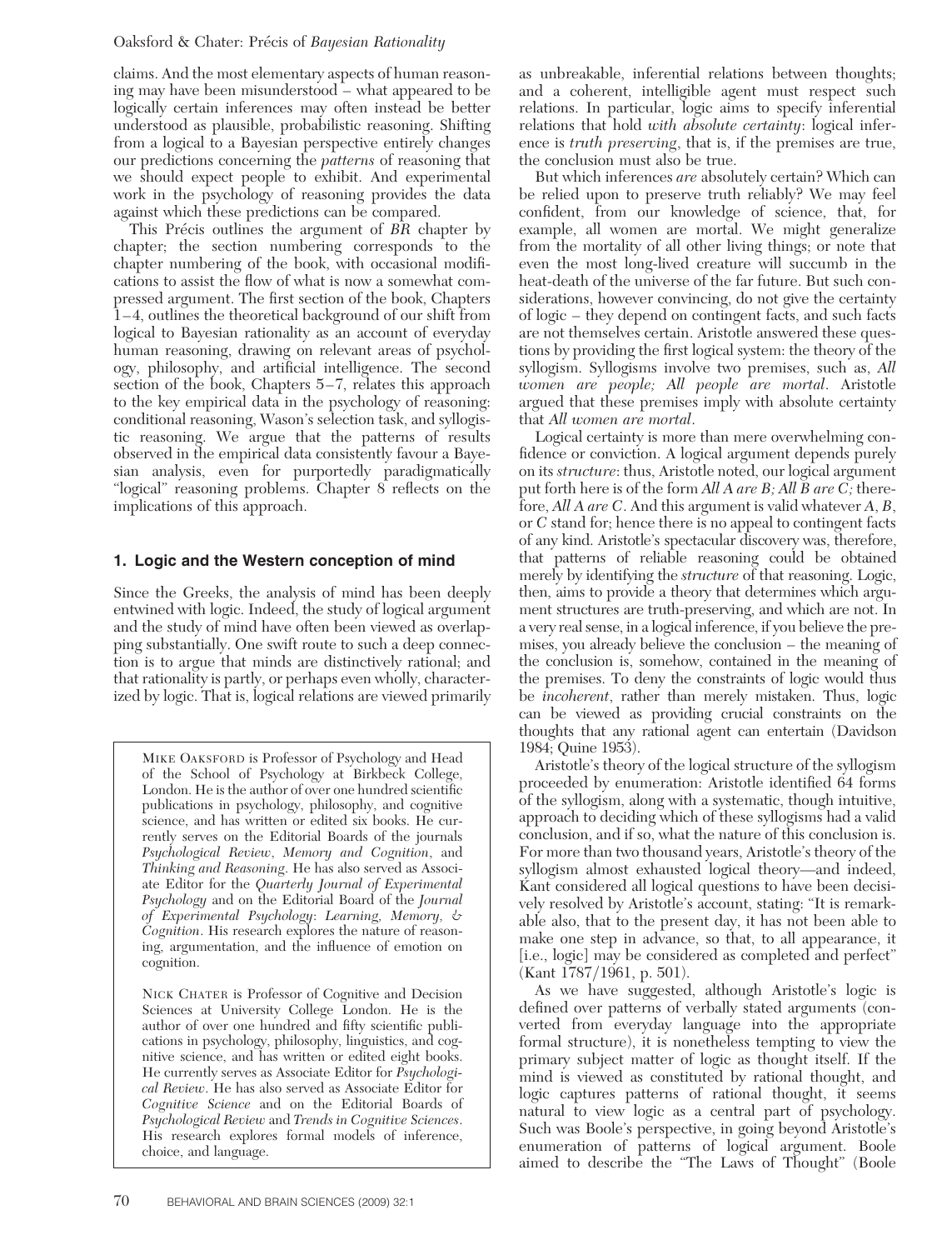1854/1958); and, in doing so, provided, for the first time, explicit mathematical rules for logical reasoning. This allowed him to develop a calculus for logical reasoning, albeit limited in scope. Boole also opened up the possibility that logical reasoning could be carried out mechanistically, purely by the manipulation of logical symbols. This insight provided a partial foundation for modern computation and, by extension, cognitive science.

The view that rational thought is governed by logic, which we term the *logicist* conception of the mind (Oaksford & Chater 1991), was adopted wholeheartedly by early cognitive theorists such as Piaget (e.g., Inhelder & Piaget 1955). Piaget viewed the pinnacle of cognitive development as attaining the "formal operational" stage, at which point the mind is capable of reasoning according to a particular formal system of logic: propositional logic. He viewed the process of cognitive development as a series of stages of enrichment of the logical apparatus of the child, enabling increasingly abstract reasoning, which is less tied to the specific sensory-motor environment. Similarly, the early foundations of cognitive science and artificial intelligence involved attempting to realize logical systems practically, by building computer programs that can explicitly derive logical proofs. Tasks such as mathematical reasoning and problem solving were then viewed as exercises in logic, as in Newell and Simon's Logic Theorist and General Problem Solver (see Newell & Simon 1972; Newell et al. 1958). Moreover, Chomsky's (1957; 1965) revolutionary work in linguistics showed how the syntactic structure of language could be organized in a deductive logical system, from which all and only the grammatical sentences of the language could be generated. And in the psychology of adult reasoning, this logical conception of mind was again used as the foundation for explaining human thought.

Simultaneous with the construction of the logicist program in cognition, there were some discordant and puzzling observations. Specifically, researchers such as Wason, who attempted to verify the Piagetian view of the adult mind as a perfect logic engine, found that people appeared surprisingly and systematically illogical in some experiments. Given the dissonance between these results and the emerging logicist paradigm in cognitive science, these results were largely set aside by mainstream cognitive theorists, perhaps to be returned to once the logicist approach had reached a more developed state. But the general form that an account of apparent irrationality might take was that all illogical performance resulted from misunderstandings and from the faulty way in which the mind might sometimes apply logical rules. For example, Henle stated: "I have never found errors which could unambiguously be attributed to faulty reasoning" (Henle 1978, p. xviii). But the central notion that thought is based on logic was to be retained.

This fundamental commitment to logic as a foundation for thought is embodied in contemporary reasoning theory in two of the main theoretical accounts of human reasoning. The mental logic view (Braine 1978; Rips 1983; 1994) assumes that human reasoning involves logical calculation over symbolic representations, using systems of proof which are very similar to those developed by Hilbert in mathematics, and used in computer programs for theorem-proving in artificial intelligence and computer

science. By contrast, the mental models view (Johnson-Laird 1983; Johnson-Laird & Byrne 1991) takes its starting point as the denial of the assumption that reasoning involves formal operations over logical formulae, and instead assumes that people reason over concrete representations of situations or "models" in which the formulae are true. This provides a different method of proof (see Oaksford & Chater 1991; 1998a, for discussion), but one that can achieve logical performance by an indirect route.

Although mental logic and mental models both give logic a central role in human reasoning, they explain apparent irrationalities in different ways. For example, mental logics may explain errors in terms of the accessibility of different rules, whereas mental models explain errors in terms of limitations in how mental models are constructed and checked, and how many models must be considered.

These logicist reactions to data appearing to show human irrationality seem entirely reasonable. Every new theory in science could be immediately refuted if the mere existence of data apparently inconsistent with the theory were assumed to falsify it decisively (Kuhn 1962; Lakatos 1970). The crucial question is: Can a more plausible explanation of these puzzling aspects of human reasoning be provided? We argue that the Bayesian approach provides precisely such an alternative.

## 2. Rationality and rational analysis

BR aims to promote a Bayesian, rather than a logical, perspective on human reasoning. But to make sense of any debate between the logical and Bayesian standpoints, we need first to clarify how we interpret the relationship between a normative mathematical theory of reasoning (whether logic or probability), and empirical findings about human reasoning. In particular, how do we deal with any systematic clashes between the theory's dictates concerning how people ought to reason, and empirical observations of how they actually do reason?

Various viewpoints have been explored. One option is to take observed human intuitions as basic, and hence as the arbiter of what counts as a good formal theory of reasoning (e.g., Cohen 1981). Another is to take the mathematical theory as basic, and view it as providing a standpoint from which to evaluate the quality of observed reasoning performance (e.g., Rips 1994). Still a further possibility is that clashes between the formal theory and actual reasoning may arise because human thought itself is divided between two systems of reasoning (e.g., Evans & Over 1996a).

Here, we take a different line: We view normative theory as a component of the project of providing a "rational analysis" which aims to capture empirical data concerning thought and behavior. Rational analysis (e.g., Anderson 1990; 1991a; Oaksford & Chater 1998b) has six steps:

1. Specify precisely the goals of the cognitive system.

2. Develop a formal model of the environment to which the system is adapted.

3. Make minimal assumptions about computational limitations.

4. Derive the optimal behaviour function given steps  $1 - 3$ .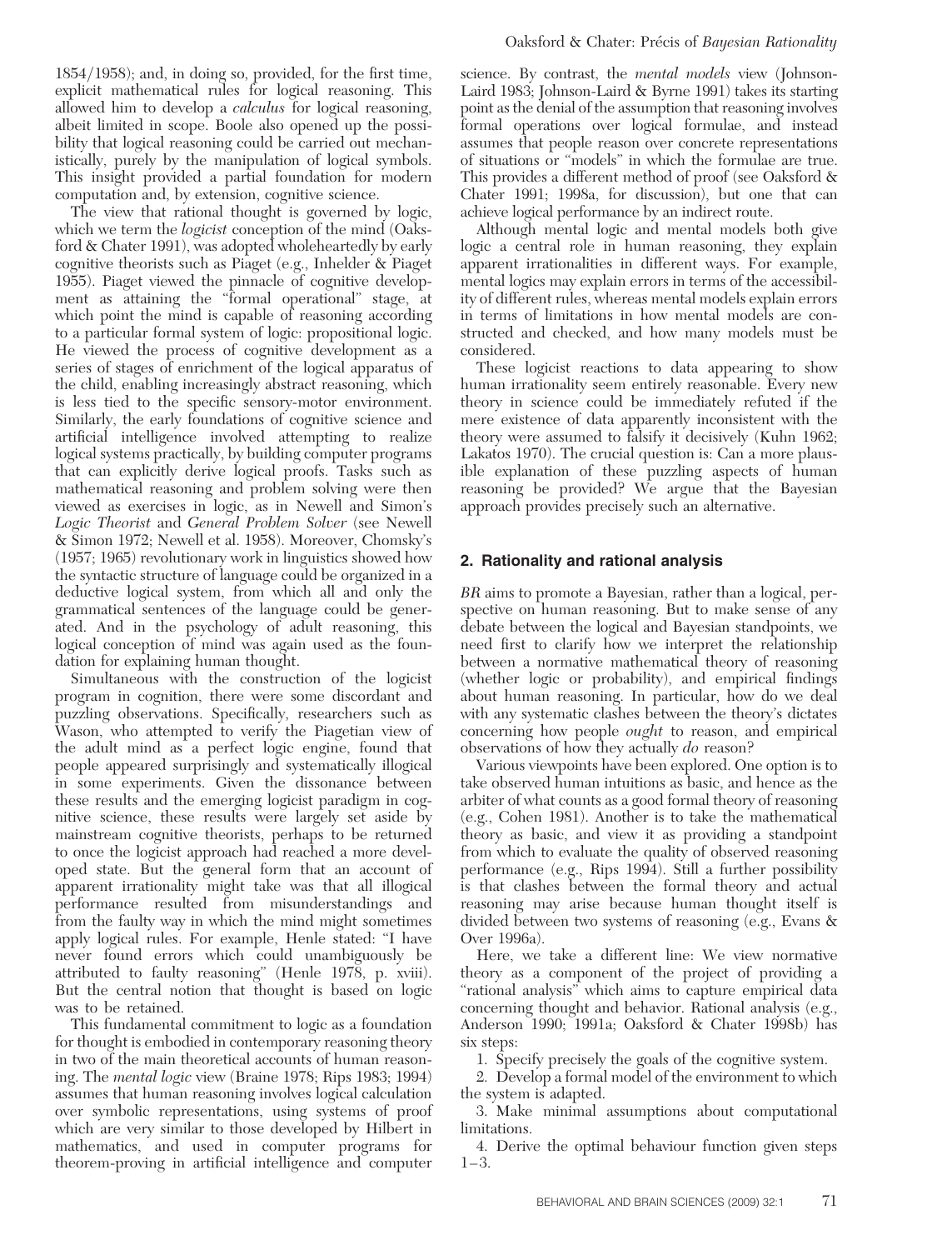## Oaksford & Chater: Précis of Bayesian Rationality

(This requires formal analysis using rational norms, such as probability theory, logic, or decision theory.)

5. Examine the empirical evidence to see whether the predictions of the behaviour function are confirmed.

6. Repeat, iteratively refining the theory.

So the idea of rational analysis is to understand the problem that the cognitive system faces, and the environmental and processing constraints under which it operates. Behavioral predictions are derived from the assumption that the cognitive system is solving this problem, optimally (or, more plausibly, approximately), under these constraints. The core objective of rational analysis, then, is to understand the structure of the problem from the point of view of the cognitive system, that is, to understand what problem the brain is attempting to solve.

In the psychology of reasoning, this point is particularly crucial. We shall see that even when the experimenter intends to confront a participant with a logical reasoning puzzle, the participant may interpret the problem in probabilistic terms. If so, the patterns of reasoning observed may be well described in a Bayesian framework, but will appear to be capriciously errorful from a logical point of view. In Chapters 5–7 of BR, and summarized further on here, we argue that the core data in the psychology of reasoning, which has focussed on putatively "logical" reasoning tasks, can be dramatically clarified by adopting a Bayesian rational analysis.

It might appear that Step 2, concerning the environment, could not be relevant to rational analysis of the reasoning, as opposed to, say, perception. Mathematical theories of reasoning are supposed to apply across topics, and hence should surely be independent of environmental structure. We shall see further on that the reverse is the case. Very general features of the environment, such as the fact that almost all natural language categories occur with a low probability and that arbitrarily chosen probabilistic constraints are often independent or nearly independent, turn out to have substantial implications for reasoning. Indeed, the project of providing a rational analysis of human reasoning gains its empirical purchase precisely by explaining how a "topic neutral" mathematical theory applies to a specific goal, given a particular set of environmental and computational constraints.

Two caveats are worth entering concerning Bayesian rational analysis. The first is that rational analysis is not intended to be a theory of psychological *processes*. That is, it does not specify the representations or algorithms that are used to carry out this solution. Indeed, as Anderson (1990; 1991a) points out, these representations and algorithms might take many different forms – but certain general aspects of their behavior will follow irrespective of such specifics; they will arise purely because the cognitive system is well-adapted to solving this particular problem. Hence, the correct analysis of the rational structure of the cognitive problem at hand can have considerable explanatory power.

The second caveat is that the aim of understanding the structure of human reasoning, whether from a logical or a Bayesian perspective, should be carefully distinguished from the goal of measuring people's performance on logical or probabilistic problems (Evans et al. 1993; Kahneman et al. 1982). Indeed, both logic and probability provide a fresh and bracing challenge to each generation

of students; performance on logical and probability problems results from explicit instruction and study, rather than emerging from capacities that are immanent within the human mind. But this observation need not impact our evaluation of logic or probability as explanations for patterns of everyday thought. Even if the mind is a probabilistic or logical calculating engine, it may not be possible to engage that engine with verbally, symbolically, or numerically stated probabilistic or logical puzzles, which it is presumably not adapted to handle. This point is no deeper than the observation that, although the early visual processes in the retina may compute elaborate convolutions and decorrelations of the image, this does not mean that people can thereby readily apply this machinery to solve mathematics problems concerning convolution or decorrelation. Thus, empirical evidence from the psychology of reasoning is not used, in BR, to evaluate people's logical or probabilistic reasoning competence. Rather, this evidence is used to explore the patterns of reasoning that people find natural; and to relate such patterns to how people reason outside the experimental laboratory.

From the standpoint of rational analysis, the question of whether logic or probability is the appropriate framework for understanding reasoning is an empirical question: Which rational analysis of human reasoning best captures the data? In Chapters  $5-7$  of BR, we argue, case-by-case, that a Bayesian rational analysis provides a better account of core reasoning data than its logicist rivals. First, though, we consider why. In Chapter 3, we argue that real-world, informal, everyday, reasoning is almost never deductive, that is, such reasoning is almost always logically invalid. In Chapter 4, we consider what has driven the broader "probabilistic turn" in cognitive science and related fields, of which the Bayesian analysis of human reasoning is a part.

## 3. Reasoning in the real world: How much deduction is there?

Logic provides a calculus for certain reasoning – for finding conclusions which follow, of necessity, from the premises given. But in everyday life, people are routinely forced to work with scraps of knowledge, each of which may be only partially believed. Everyday reasoning seems to be more a matter of tentative conjecture, rather than of water-tight argument.

Notice, in particular, that a successful logical argument cannot be overturned by any additional information that might be added to the premises. Thus, if we know that All people are mortal, and All women are people, then we can infer, with complete certainty, that All women are mortal. Of course, on learning new information we may come to doubt the premises – but we cannot come to doubt that the conclusion follows from the premises. This property of classical logic is known as monotonicity, meaning that adding premises can never overturn existing conclusions.

In reasoning about the everyday world, by contrast, nonmonotonicity is the norm: almost any conclusion can be overturned, if additional information is acquired. Thus, consider the everyday inference from  $It's$  raining and I am about to go outside to I will get wet. This inference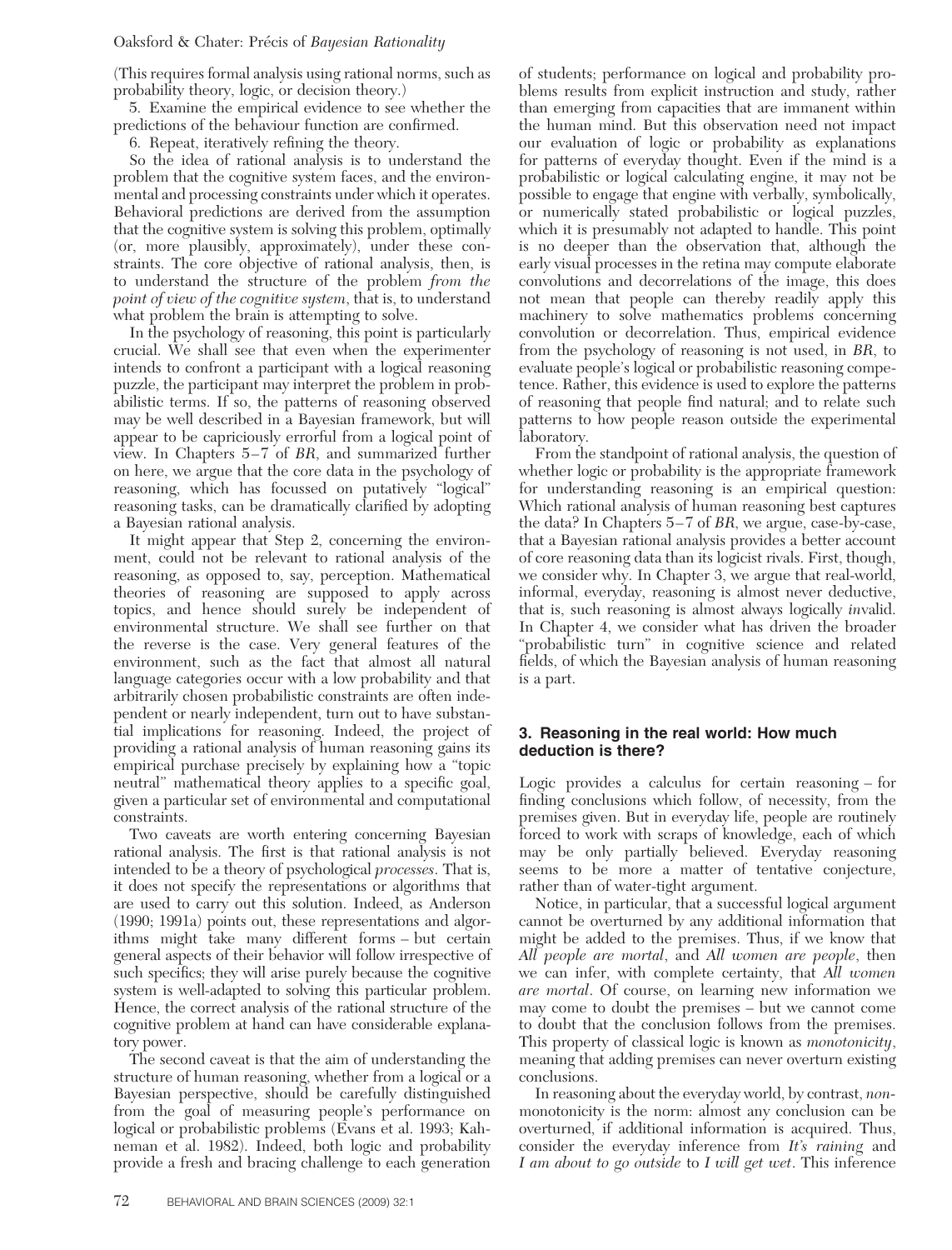is uncertain – indefinitely many additional premises (the rain is about to stop; I will take an umbrella; there is a covered walkway) can overturn the conclusion, even if the premises are correct. The nonmonotonicity of everyday inference is problematic for the application of logical methods to modelling thought. Nonmonotonic inferences are not logically valid and hence fall outside the scope of standard logical methods.

The nonmonotonicity of everyday reasoning often strikes in subtle and unexpected ways. Most notorious is the "frame problem" (McCarthy & Hayes 1969), which arose in early applications of logical methods in artificial intelligence. Suppose an agent, with knowledge base  $K$ , makes an action A (e.g., it turns a cup upside down). Which other information in K needs to be updated to take account of this action? Intuitively, almost all other knowledge should be unchanged (e.g., that the street is empty, or that the burglar alarm is off). But, from a logical point of view, the "interia" of such everyday knowledge does not follow, because it is logically possible that A may have all manner of consequences. For example, given the additional information that the cup is valuable and placed in an alarmed glass case, then turning it over may trigger the burglar alarm and may fill the street with curious bystanders. The difficulties generated by the frame problem have had a paralyzing effect on logical approaches to planning, action, and knowledge representation in artificial intelligence.

Analogous problems arise more generally (Fodor 1983; Pylyshyn 1987). Given a database with knowledge  $K$ , adding a new fact  $F$  (not necessarily concerning an action) can typically overthrow many of the previous consequences of  $\overline{K}$ , in highly idiosyncratic ways. It proves to be impossible to delimit the inferential consequences of a new fact in advance. Learning a new fact about football can, for example, readily modify my beliefs about philosophy. For example, suppose one has been told footballing facts and philosophical facts by the same person, of uncertain trustworthiness. Then learning that a footballing fact is incorrect may cause one to doubt a putative philosophical fact. Thus, nonmonotonicty may apply to arbitrarily remote pieces of knowledge. And note, of course, that an inference that can be overturned by additional premises cannot be logically valid – because standard logic is monotonic by definition.

Inferences which are nonmonotonic, and hence cannot be captured by conventional logic, are described in different literatures using a variety of terms: non-demonstrative inference, informal argument, and common-sense reasoning. For the purposes of our arguments, these terms are interchangeable. But their import, across psychology, artificial intelligence, and philosophy, is the same: nonmonotonic arguments are outside the scope of deductive logic.

This conclusion has alarming implications for the hypothesis that thought is primarily based on logical inference. This is because the scope of monotonic inference is vanishingly small – indeed, it scarcely applies anywhere outside mathematics. As we shall see in Chapters 5 –7, this point applies even to verbally stated inferences that are typically viewed as instances of deduction. For example, consider the argument from if you put 50p in the coke machine, you will get a coke and I've put 50p in the coke machine, to  $I\ddot{I}$  get a coke. This argument

appears to be an instance of a canonical monotonic logical inference: modus ponens.

Yet in the context of commonsense reasoning, this argument does not appear to be monotonic at all. There are innumerable possible additional factors that may block this inference (power failure, the machine is empty, the coin or the can become stuck, etc.). Thus, you can put the money in, and no can of coke may emerge. Attempting to maintain a logical analysis of this argument, these cases could be interpreted as indicating that, from a logical point of view, the conditional rule is simply false – precisely because it succumbs to counterexamples (Politzer & Braine 1991). But this is an excessively rigorous standpoint, from which almost all everyday conditionals will be discarded as false. But how could a plethora of false conditional statements provide a useful basis for thought and action. From a logical point of view, after all, we can only make inferences from true premises; a logical argument tells us nothing, if one or more of its premises are false.

In sum, there appears to be a fundamental mismatch between the nonmonotonic, uncertain character of everyday reasoning, and the monotonicity of logic; and this mismatch diagnoses the fundamental problem with logic-based theories of reasoning and logicist cognitive science more broadly. In BR, we draw a parallel with a similar situation in the philosophy of science, where there has been a gradual retreat from early positive claims that theoretical claims somehow logically follow from observable premises, to Popper's (1935/1959) limitation of logical deduction, to the process of drawing predictions from theories, to the abandonment of even this position, in the light of the nonmonotonicity of predictive inference (there are always additional forces, or factors, that can undo any prediction; Putnam 1974). Indeed, modern philosophy of science has taken a resolutely Bayesian turn (e.g., Bovens & Hartmann 2003; Earman 1992; Horwich 1982; Howson & Urbach 1993). BR also considers attempts to deal with the apparent mismatch by attempting to deal with uncertainty by developing nonmonotonic logics (e.g., Reiter 1980), a project that rapidly became mired in difficulties (see, e.g., Oaksford & Chater 1991). Perhaps it is time to shift our attention to a calculus that deals directly with uncertainty: probability theory.

## 4. The probabilistic turn

We have seen how uncertainty, or nonmonotonicity, is a ubiquitous feature of everyday reasoning. Our beliefs, whether arising from perception, commonsense thought, or scientific analysis, are tentative and provisional. Our expectation that the car will start, that the test tube will turn blue, or that one arrow is longer than another, are continually being confounded by faulty batteries, impure chemicals, or visual illusions.

Interestingly, Aristotle, the founder of logic, was keenly aware of the limits of the logical enterprise. After all, he was interested not only in mathematical and philosophical reasoning, but also with the scientific description and analysis of the everyday world, and with practical affairs and human action. An often quoted passage from the Nicomachean Ethics (1094b, Aristotle 1980, p. 3) notes that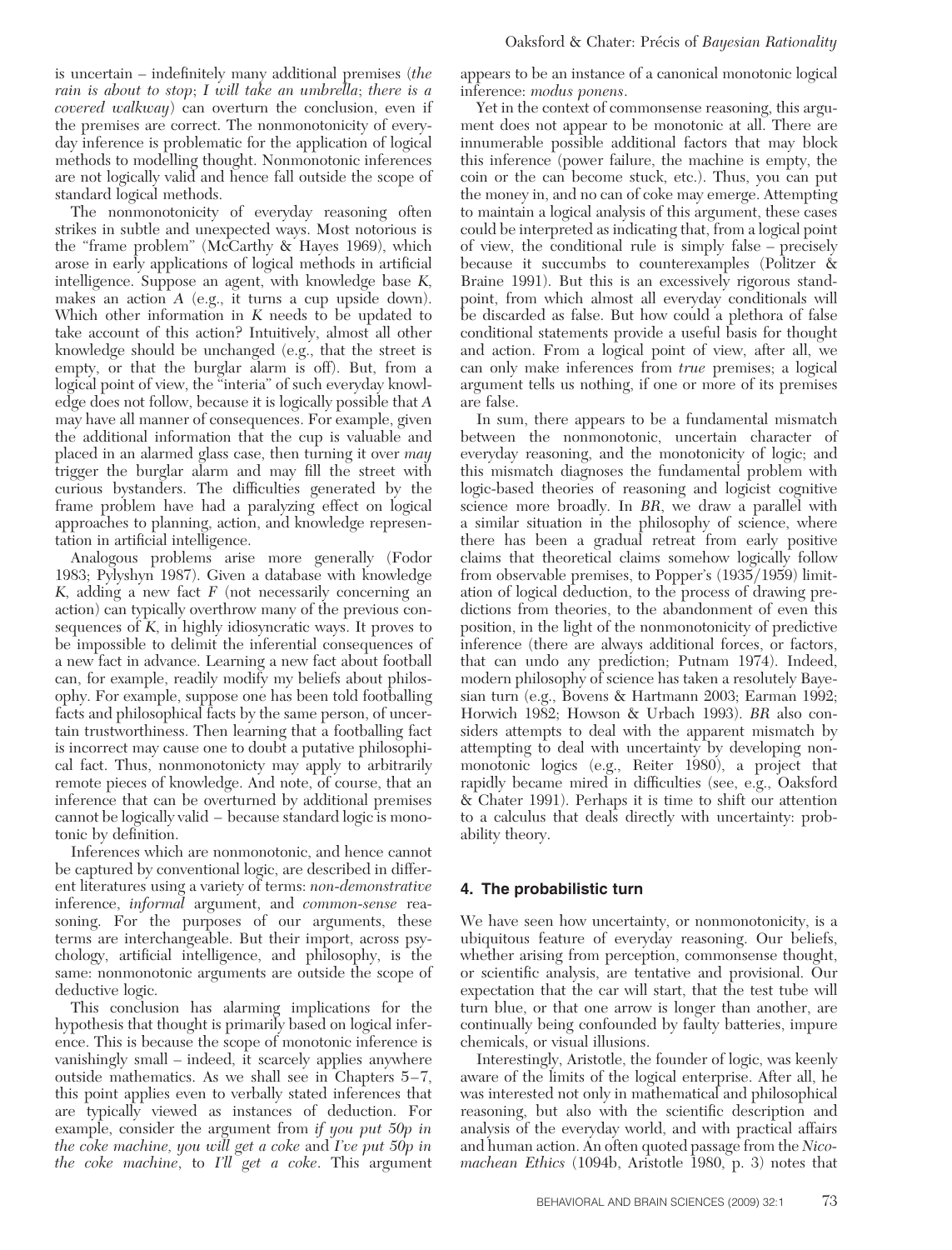## Oaksford & Chater: Précis of Bayesian Rationality

"it is the mark of an educated man to look for precision in each class of things just so far as the nature of the subject admits: it is evidently equally foolish to accept probable reasoning from a mathematician and to demand from a rhetorician demonstrative reasoning."

Indeed, one key motivation for developing a theory of probability was closely connected with Aristotle's rhetorician. The goal in rhetoric, in its traditional sense, is to provide reasoned arguments for why people should hold certain opinions concerning matters about which certainty is impossible. Thus, in deciding court cases by jury, a different piece of evidence (e.g., eye-witness testimony, forensic evidence, evidence of previous good character) must somehow be combined to yield a degree of belief concerning the likely guilt of the defendant. Here, probability is interpreted subjectively, in terms of a person's strength of opinion, rather than concerning an assumption about the external world. Indeed, the very word "probability" initially referred to the degree to which a statement was supported by the evidence at hand (Gigerenzer et al. 1989). Jakob Bernoulli explicitly endorsed this interpretation when he entitled his definitive book Ars Conjectandi, or the Art of Conjecture (Bernoulli 1713). This subjectivist, or Bayesian, conception of probability ran through the eighteenth and into the nineteenth centuries (Daston 1988), frequently without clear distinctions being drawn between probability theory as a model of actual thought (or more usually, the thought of "rational", rather than common, people [Hacking 1975; 1990]) or as a set of normative canons prescribing how uncertain reasoning should be conducted. As with logic, early probability theory itself was viewed as a model of mind.

Over the latter part of the twentieth century, the Bayesian perspective has been increasingly influential across the cognitive sciences and related disciplines. Chapter 4 of BR surveys some of these developments. For example, if everyday inference is inherently probabilistic, this raises the possibility that natural language statements should be interpreted as making probabilistic, rather than logical, claims. So, for example, Adams (e.g., 1975; 1998) directly imports probability into logical theory, arguing that the conditional If A then B should, roughly, be interpreted as saying that  $B$  is probable, if  $A$  is true. Later we shall see how this, and other probabilistic analyses of familiar "logical" structures (e.g., concerning the quantifiers All, Some, etc.), cast new light on the empirical reasoning data.

It is, we suggest, significant that three key domains in which uncertain inference is ubiquitous, philosophy of science, artificial intelligence, and cognitive psychology, have all embraced the Bayesian approach. BR reviews some of the key developments: the application of Bayes' theorem to hypothesis confirmation (e.g., Earman 1992); the development of graphical models for knowledge representation and causal reasoning (Pearl 1988; 2000); and the application of Bayesian methods in rational models of cognitive phenomena (Chater & Oaksford 2008b; Oaksford & Chater 1998b) in areas as diverse as categorization (Anderson 1991b; Anderson & Matessa 1998), memory (Anderson & Milson 1989; Anderson & Schooler 1991), conditioning (Courville et al. 2006; Kakade & Dayan 2002), causal learning (Griffiths & Tenenbaum 2005; Novick & Cheng 2004), natural language processing

(Chater et al. 1998; Chater & Manning 2006), and vision (Knill & Richards 1996; Yuille & Kersten 2006).

There has, in short, been a "probabilistic turn" across a broad range of domains – a move away from the attempt to apply logical methods to uncertain reasoning, and towards dealing with uncertainty by the application of probability theory. In Chapters 5– 7, we illustrate how the switch from logical to Bayesian rationality leads to a radical re-evaluation of the psychology of human reasoning – so radical, in fact, that even apparently paradigmatic "logical" reasoning tasks turn out to be better understood from a probabilistic point of view.

## 5. Does the exception prove the rule? How people reason with conditionals

In Chapters 5 –7 of BR, we describe Bayesian probabilistic models for the three core areas of human reasoning research: conditional inference (Ch. 5), data selection (Ch. 6), and quantified syllogistic inference (Ch. 7). The key idea behind all these models is to use conditional probability,  $P(q|p)$ , to account for the meaning of conditional statements, if  $p$  then  $q$  (e.g., if you turn the key then the car starts). The aim is to show that what appear to be "errors and biases" from a logicist standpoint are often entirely rational from a Bayesian point of view. In this Précis, for each area of reasoning, we introduce the task, the standard findings, and existing logicist accounts. We then introduce a Bayesian rational analysis for each problem, show how it accounts for the core data, and provide a snapshot of some of the further data that we discuss in BR. Finally, for each area of reasoning, we summarise and describe one or two outstanding problems confronting the Bayesian approach.

Chapter 5 of BR begins with conditional inference, that is, inferences directly involving the conditional if  $p$  then  $q$ . In the conditional,  $\dot{p}$  is called the "antecedent" and  $q$  is called the "consequent." Four inference patterns have been extensively studied experimentally (see Fig. 1). Each inference consists of the conditional premise and one of four possible categorical premises, which relate either to the antecedent or consequent of the conditional, or their negations  $(p, \neg p, q, \neg q$  where " $\neg$ " = not). For example, the inference Modus Ponens (MP) combines the conditional premise if p then q with the categorical premise  $p$ ; and yields the conclusion  $q$ .

According to standard logic, two of these inferences are logically valid (MP and Modus Tollens [MT], see Fig. 1), and two are fallacies (Denying the Antecedent [DA] and

$$
\begin{array}{lll}\n\text{(MP)} & \frac{p \Rightarrow q, p}{\therefore q} & \text{(MT)} & \frac{p \Rightarrow q, -q}{\therefore -p} \\
\text{(DA)} & \frac{p \Rightarrow q, -p}{\therefore -q} & \text{(AC)} & \frac{p \Rightarrow q, q}{\therefore p}\n\end{array}
$$

Figure 1. The four inference patterns investigated in the psychology of conditional inference: Modus Ponens (MP) and Modus Tollens (MT) are logically valid. Denying the Antecedent (DA) and Affirming the Consequent (AC) are logically fallacious. These inference schemata read that if the premises above the line are true then so must be the conclusion below the line. " $p \Rightarrow q$ " signifies the "material conditional" of standard logic, which is true unless p is true and q is false.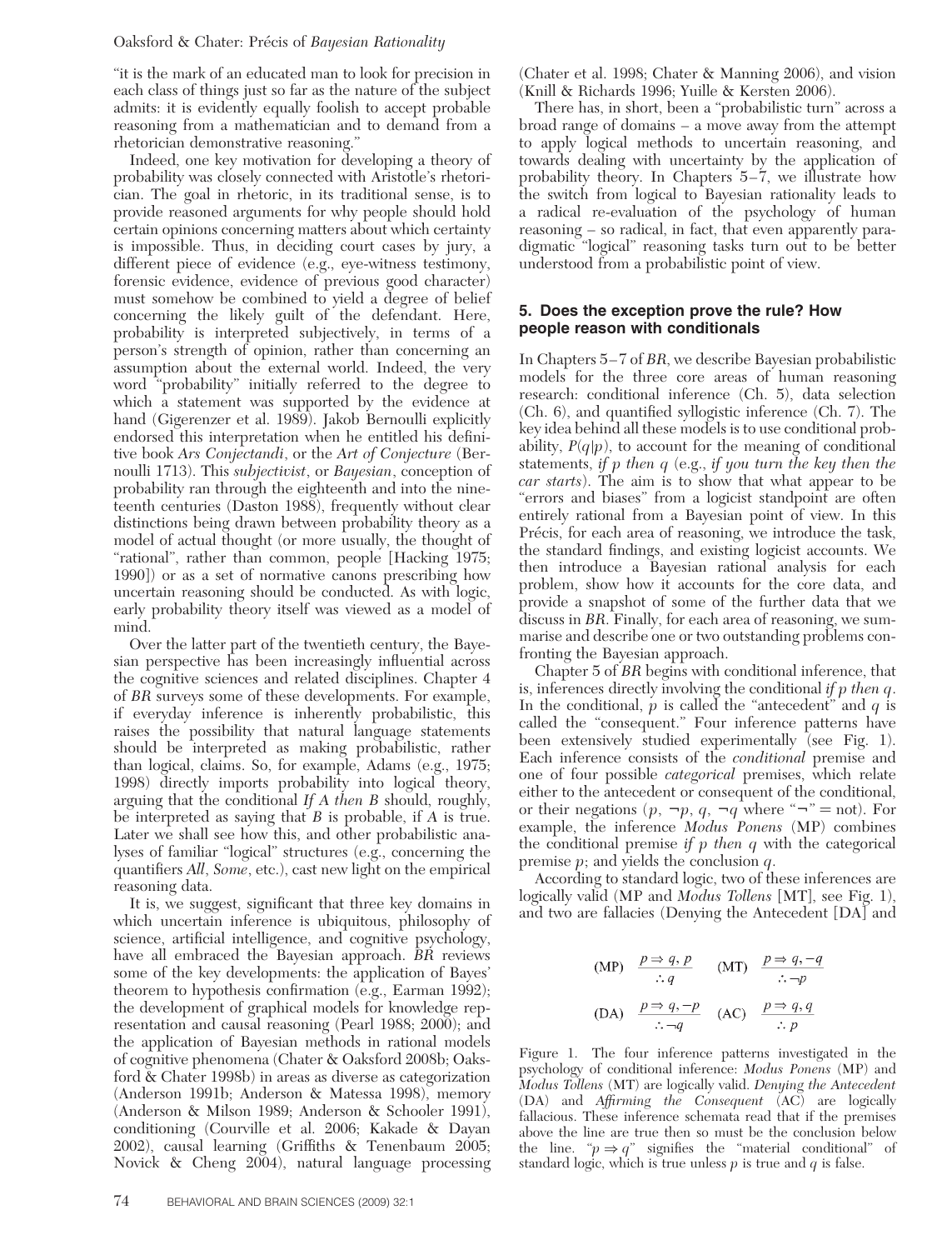

Figure 2. The fits to the experimental data (Schroyens & Schaeken 2003) of standard logic (Panel A), standard logic plus the biconditional interpretation and error (Panel B), the original probabilistic model (Panel C), and the probabilistic model adjusted for rigidity violations (Panel D).

Affirming the Consequent [AC], see Fig. 1). Figure 2 (Panel A) shows the results of a meta-analysis of experiments where people are asked whether they endorse each of these four inferences (Schroyens & Schaeken 2003). Panel A also shows the predictions of the standard logical model, revealing a large divergence.

From a logicist standpoint, this divergence may be reduced by assuming that some people interpret the conditional as a *biconditional*, that is, that if  $p$  then  $q$  also means that if q then  $p$ . This move from conditional to biconditional is, of course, logically invalid. For example, if a bird is a swan, then it is white clearly does not entail that if a bird is white, then it is a swan. Nonetheless, the biconditional interpretation may be pragmatically reasonable, in some cases. For example, promises such as if you mow the lawn, I will pay you £5 do seem to allow this pragmatic inference; it seems reasonable to assume that I will only pay you £5 if you mow the lawn (or, at least, that I will not pay you £5 if you refuse). By assuming that people make this pragmatic inference for the stimuli used in experimental tasks and by making some allowance for random error, the best fit that standard logic can provide is shown in Figure 2 (Panel B) (see Oaksford & Chater 2003a).

To further close the gap with the data in Figure 2, logicist theories of conditional inference typically assume not only that people adopt the pragmatic inference to the biconditional interpretation, but also that they fail to represent logic completely in their cognitive system. For example, mental logic (e.g., Rips 1994) is typically assumed to involve an MP inference rule, but no MT rule. This means that MT inferences must be drawn in a more complex way, often leading to error. Similarly, according to mental models theory, people do not initially represent the full meaning of the conditional (Johnson-Laird & Byrne 2002). To draw an MT inference, they must "flesh out" their representations to fully capture the meaning of the conditional. In both cases, logically unwarranted pragmatic inferences and assumptions about cognitive limitations are invoked to explain the data.

In contrast, the Bayesian approach only invokes probability theory. There are four key ideas behind the probabilistic account of conditional inference. First, the probability of a conditional is the conditional probability, that is,  $P(i f p \ then q) = P(q | p)$ . In the normative literature, this identification is simply called "The Equation" (Adams 1998; Bennett 2003; Edgington 1995). In the psychological literature, the Equation has been confirmed experimentally by Evans et al. (2003) and by Oberauer and Wilhelm (2003). Second, as discussed earlier, probabilities are interpreted "subjectively," that is, as degrees of belief. It is this interpretation of probability that allows us to provide a probabilistic theory of inference as belief updating. Third, conditional probabilities are determined by a psychological process called the "Ramsey Test" (Bennett 2003; Ramsey 1931/1990b). For example, suppose you want to evaluate your conditional degree of belief that if it is sunny in Wimbledon, then John plays tennis. By the Ramsey test, you make the hypothetical supposition that it is sunny in Wimbledon and revise your other beliefs so that they fit with this supposition. You then "read off" your hypothetical degree of belief that John plays tennis from these revised beliefs.

The final idea concerns standard conditional inference: how we reason when the categorical premise is not merely supposed, but is actually believed or known to be true. This process is known as conditionalization. Consider an MP inference, for example, If it is sunny in Wimbledon, then John plays tennis, and It is sunny in Wimbledon, therefore, John plays tennis. Conditionalization applies when we know (instead of merely supposing) that it is sunny in Wimbledon; or when a high degree of belief can be assigned to this event (e.g., because we know that it is sunny in nearby Bloomsbury). By conditionalization, our new degree of belief that John plays tennis should be equal to our prior degree of belief that if it is sunny in Wimbledon, then John plays tennis (here "prior" means before learning that *it is sunny in Wimbledon*). More formally, by the Equation, we know that  $P_0$ (if it is sunny in Wimbledon, then John plays tennis) equals  $P_0(John \text{ plays tennis} | it \text{ is sunny in Wimbledon})$ , where " $P_0(x)$ " = prior probability of x. When we learn it is sunny in Wimbledon, then  $P_1(it$  is sunny in  $Wimbledon = 1$ , where " $P_1(x)$ " = posterior probability of x. Conditionalizing on this knowledge tells us that our new degree of belief in John plays tenniş  $P_1(John$  plays tennis), should be equal to  $P_0(John \text{ plays tennis} | it \text{ is}$ sunny in Wimbledon). That is,  $P_1(q) = P_0(q|p)$ , where  $p = it$  is sunny in Wimbledon, and  $q =$  John plays tennis.<sup>1</sup> So from a probabilistic perspective, MP provides a way of updating our degrees of belief in the consequent,  $q$ , on learning that the antecedent,  $p$ , is true.

So, quantitatively, if you believe that  $P_0(John \; plays$ tennis it is sunny in Wimbledon)  $= 0.9$ , then given you discover that it is sunny in Wimbledon  $(P_1(it \text{ is sunny in}$  $Wimbledon = 1$ ) your new degree belief that *John* plays tennis should be 0.9, that is,  $P_1(John\_{plays}$  $tennis) = 0.9$ . This contrasts with the logical approach in which believing the conditional premise entails with *certainty* that the conclusion is true, so that  $P_0(John \text{ plays})$ tennis it is sunny in Wimbledon)  $= 1$ . This is surely too strong a claim.

The extension to the other conditional inferences is not direct, however. Take an example of AC, if it is sunny in Wimbledon, John plays tennis and John plays tennis, therefore, it is sunny in Wimbledon. In this case, one knows or strongly believes that John play tennis (perhaps we were told by a very reliable source), so  $P_1(q) = 1$ . But to use Bayesian conditionalization to infer one's new degree of belief that it is sunny in Wimbledon,  $P_1(p)$ , one needs to know one's conditional degree of belief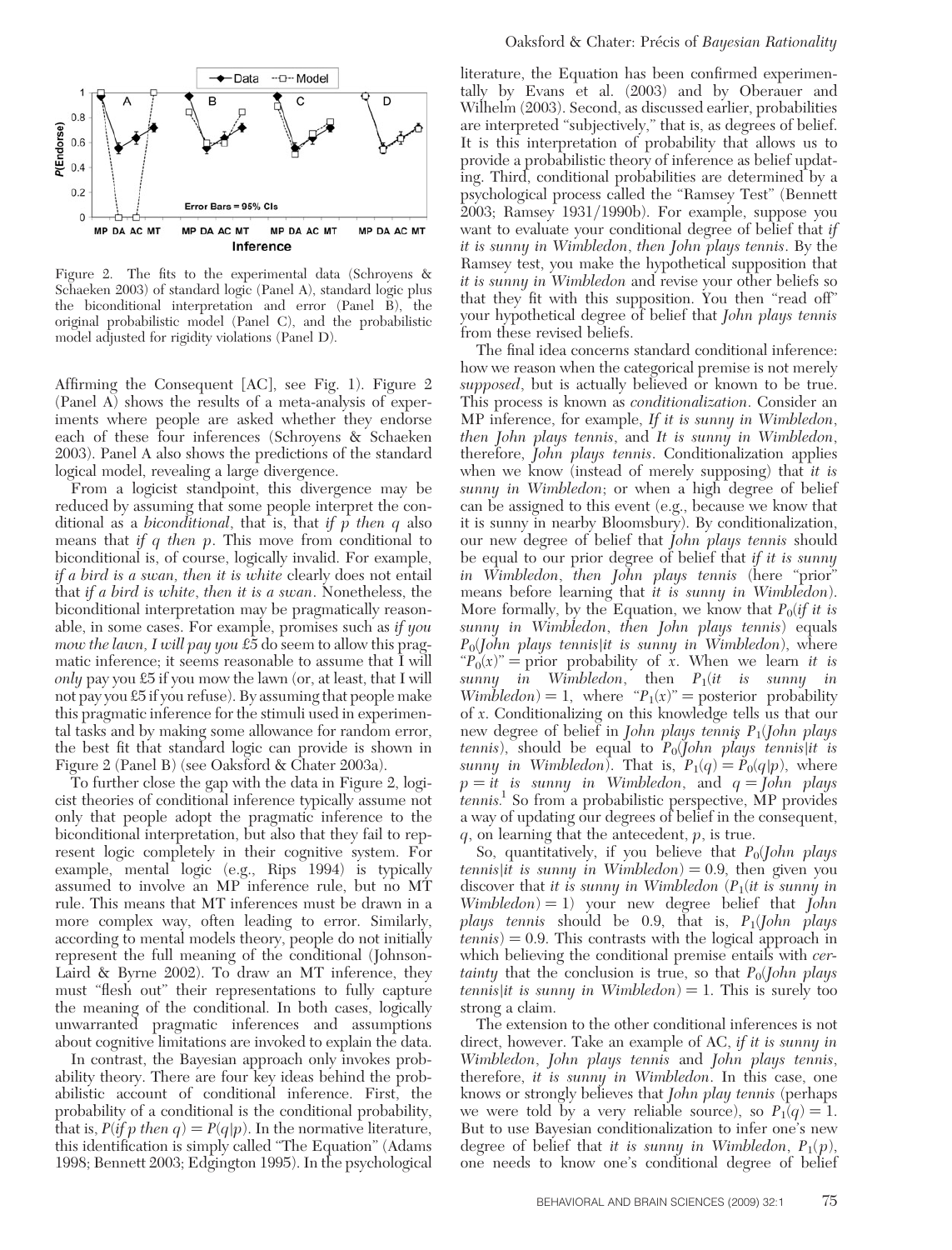that it is sunny in Wimbledon given John plays tennis, that is,  $P_0(p|q)$ . However, the conditional premise of AC, like that of MP, is about  $P_0(q|p)$  *not* about  $P_0(p|q)$ (Sober 2002). The solution proposed by Oaksford et al. (2000; see also Wagner 2004) is that that people also know the prior marginal probabilities (at least approximately). That is, they know something about the probability of a sunny day in Wimbledon,  $P_0(p)$ , and the probability that John plays tennis,  $P_0(q)$ , *before* learning that it is in fact a sunny day in Wimbledon. With this additional information,  $P_0(p|q)$  can be calculated from the converse conditional probability,  $P_0(q|p)$ , using Bayes' Theorem.<sup>2</sup> The same approach also works for DA and MT where the relevant probabilities are  $P_0(\neg q | \neg p)$ and  $P_0(\neg p | \neg q)$ , respectively. The fact that the conditional premises of AC, DA, and MT do not determine the appropriate conditional probability marks an important asymmetry with MP. For these inferences, further knowledge is required to infer the relevant conditional degrees of belief.

The rest of Chapter 5 in BR shows how the errors and biases observed in conditional inference are a consequence of this rational probabilistic model. The first set of "biases" relates directly to the data in Figure 2. These are what, in BR, we call "the inferential asymmetries." That is, MP is drawn more than MT and AC is drawn more than DA (MT is also drawn more than AC). Figure 2, Panel C shows how well a probabilisitic account can explain these asymmetries. Here we have calculated the values of  $P_0(q|p)$ ,  $P_0(p)$ , and  $P_0(q)$  that best fit the data, that is, they minimize the sum of squared error between the data and the models predictions ("model" in Fig. 2). As Panel C shows, a probabilistic account can capture the asymmetries without pragmatic inference or appeal to process limitations. Panel C also shows, however, that this probabilistic model (Oaksford et al. 2000) does not capture the magnitudes of the inferential asymmetries (Evans & Over 2004; Schroyens & Schaeken 2003). It underestimates the MP – MT asymmetry and overestimates the DA – AC asymmetry.

In BR, we argue that this is because learning that the categorical premise is true can have two inferential roles. The first inferential role is in conditionalization, as we have described. The second inferential role is based on the pragmatic inference that being told that the categorical premise is true often suggests that there is a counterexample to the conditional premise. For example, consider the MT inference on the rule: If I turn the key, the car starts. If you were told that the car did not start, it seems unlikely that you would immediately infer that the key was not turned. Telling someone that the car did not start seems to presuppose that an attempt has been made to start it, presumably by turning the key. Consequently, the categorical premise here seems to suggest a counterexample to the conditional itself, that is, a case where the key was turned but the car did not start. Hence, one's degree of belief in the conditional should be reduced on *being told* that the car did not start. Notice, here, the contrast between being told that the car did not start (and drawing appropriate pragmatic inferences), and merely observing a car that has not started (e.g., a car parked in the driveway). In this latter situation, it is entirely natural to use the conditional rule to infer that the key has not been turned.

Where the second, pragmatic, inferential role of the categorical premise is operative, this violates what is called the *rigidity condition* on conditionalization,  $P_0(q|p) = P_1(q|p)$ (Jeffrey 1983). That is, learning the categorical premise alters one's degree of belief in the conditional premise. In BR, we argue that taking account of such rigidity violations helps capture the probability of the conditional; and that, for MT this modified probability is then used in conditionalization. Furthermore, we argue that DA and AC also suggest violations of the rigidity condition, concerning the case where the car starts without turning the key. These violations lead to reductions in our degree of belief that the cars starts, given that the key is turned  $(P_0(q|p))$ . Using this lower estimate to calculate the relevant probabilities for DA, AC, and MT can rationally explain the relative magnitudes of the MP – MT and DA – AC asymmetries (see Fig. 2, Panel D).

We now turn to one of the other biases of conditional inference that we explain in Chapter 5 of BR: negative conclusion bias. This bias arises when negations are used in conditional statements, for example, If a bird is a swan, then it is not red. In Evans' (1972) Negations Paradigm, four such rules are used: If  $p$  then  $q$ ; if  $p$  then not- $q$ ; if not-p then q; if not-p then not-q. The most robust finding is that people endorse DA, AC, and MT more when the conclusion contains a negation (see Fig. 3). So, for example, DA on if p then  $q$  (see Panel A in Fig. 3) yields a negated conclusion, not-q. Whereas, DA on if  $p$ *then not-q* (see Panel B in Fig. 3) yields an affirmative conclusion, q (because *not-not-q* = q). In Figure 3, it is clear that the frequency with which DA is endorsed for if  $p$  then q is much higher than for if p then not-q.

To explain negative conclusion bias, we appeal to the idea that most categories apply only to a minority of objects (Oaksford & Stenning 1992). Hence, the probability of an object being, say, red is lower than the probability of it not being red, that is,  $P_0(Red) < P_0(\neg Red)$ . Consequently, the marginal probabilities  $(P_0(p)$  and  $P_0(q)$ ) will take on higher values when  $p$  or  $q$  are negated. Higher values of the prior probabilities of the conclusion imply higher values of the relevant conditional probabilities for DA, AC, and MT, that is, to higher values of the posterior probability of the conclusion. So, for example, for our rule if a bird is a swan, then it is white, the prior probability of the conclusion of the DA inference  $(P_0(\neg \textit{White}))$  is high. This means that the conditional probability  $(P_0(\neg White) \neg$ 



Figure 3. The results of Oaksford et al.'s (2000) meta-analysis of the negations paradigm conditional inference task for if  $p$ then q (Panel A), if p then  $\neg q$  (Panel B), if  $\neg p$  then q (Panel C), and if  $\neg p$  then  $\neg q$  (Panel D), showing the fit of the original probabilistic model.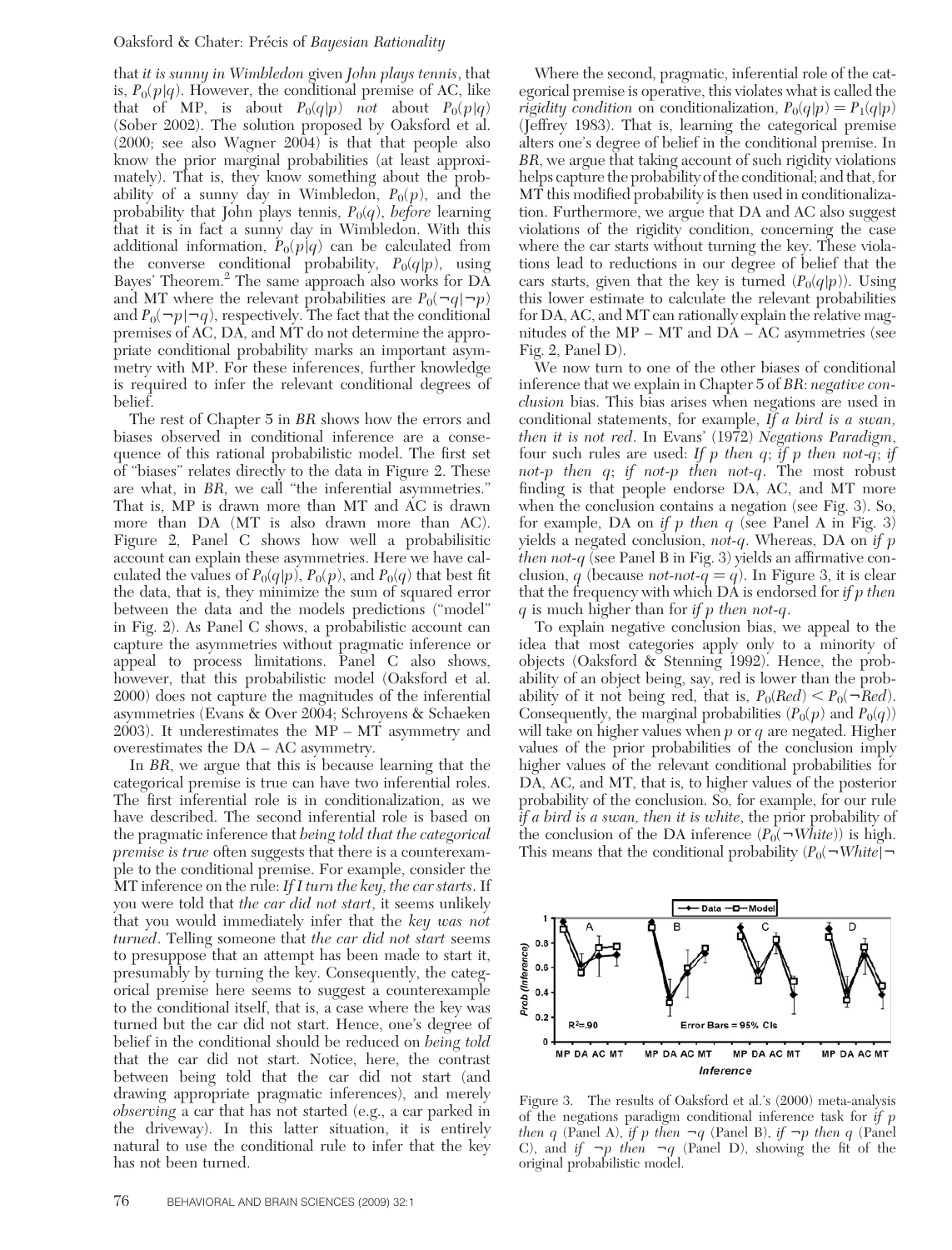

Figure 4. The results of Oaksford et al.'s (2000) Experiment 1 for the low  $P(p)$ , low  $P(q)$  rule (Panel A), the low  $P(p)$ , high  $P(q)$  rule (Panel B), the high  $P(p)$ , low  $P(q)$  rule (Panel C), and the high  $P(p)$ , high  $P(q)$  rule (Panel D), showing the fit of the original probabilistic model.

Swan)) is also high and, consequently, so is the probability of the conclusion  $(P_1(-White))$ . Therefore, an apparently irrational negative conclusion bias can be seen as a rational "high probability conclusion" effect. Oaksford et al. (2000) tested this explanation by manipulating directly  $P_0(p)$  and  $P_0(q)$  rather than using negations and showed results closely analogous to negative conclusion bias (see Fig. 4).

To conclude this section on conditional inference, we briefly review one of the most cited problems for a probabilistic account. Like any rational analysis, this account avoids theorising about the specific mental representations or algorithms involved in conditional reasoning. This may seem unsatisfactory. We suggest, by contrast, that it is premature to attempt an algorithmic analysis. The core of our approach interprets conditionals in terms of conditional probability, that is, using the Equation; and our current best understanding of conditional probability is given by the Ramsey test (Bennett 2003). But there is currently no possibility of building a full algorithmic model to carry through the Ramsey test, because this involves solving the notorious frame problem, discussed in Chapter 3. That is, it involves knowing how to update one's knowledge-base, in the light of a new piece of information – and this problem has defied 40 years of artificial intelligence research.

Nonetheless, an illustrative small-scale implementation of the Ramsey test is provided by the operation of a constraint satisfaction neural network (Oaksford 2004a). In such a model, performing a Ramsey test means clamping on or off the nodes or neurons corresponding to the categorical premise of a conditional inference. Network connectivity determines relevance relations and the weight matrix encodes prior knowledge. Under appropriate constraints, such a network can be interpreted as computing true posterior probabilities (McClelland 1998). A challenge for the future is to see whether such small-scale implementations can capture the full range of empirically observed effects in conditional inference.

#### 6. Being economical with the evidence: Collecting data and testing hypotheses

Chapter 6 of BR presents a probabilistic model of Wason's selection task. In this task, people see four double-sided cards, with a number on one side and a letter on the

other. They are asked which cards they should turn over, in order to test the hypothesis that if there is an  $A(p)$  on one side of a card, then there is a  $2(q)$  on the other. The upturned faces of the four cards show an A  $(p)$ , a K  $(\neg p)$ , a 2 (q), and a 7 ( $\neg q$ ) (see Fig. 5). The typical pattern of results is shown in Figure 6 (Panel A, Data).

As Popper (1935/1959) argued, logically one can never be certain that a scientific hypothesis is true in the light of observed evidence, as the very next piece of evidence one discovers could be a counterexample. So, just because all the swans you have observed up until now have been white, is no guarantee that the next one will not be black. Instead, Popper argues that the only logically sanctioned strategy for hypothesis testing is to seek falsifying cases. In testing a conditional rule if  $p$  then  $q$ , this means seeking out  $p, \, \neg q$  cases. This means that, in the standard selection task, one should select the A  $(p)$  and the 7  $(\neg q)$ cards, because these are the only cards that could potentially falsify the hypothesis. Figure 6 (Panel A, Model) shows the logical prediction, and, as for conditional inference, the divergence from the data is large. Indeed, rather than seek falsifying evidence, participants seem to select the cases that *confirm* the conditional  $(p \text{ and } q)$ . This is called "confirmation bias."

The range of theories of the selection task parallels the range of accounts of the conditional inference task described earlier. Mental logic theories (e.g., Rips 1994) assume that people attempt to perform conditional inferences, using the upturned face as the categorical premise to infer what is on the hidden face. Again, a biconditional interpretation is invoked: that if A then 2 may pragmatically imply if 2 then A. If people perform an MP inference on both conditionals, this will yield a confirmatory response pattern. To infer that the 7 card should be turned, involves considering the hidden face. If people consider the possibility that the hidden face is not an A, then the complex inference pattern required for MT can be applied. A problem for mental logic is that, on this explanation, selection task performance



Figure 5. The four cards in Wason's Selection Task.



Figure 6. The fits to the experimental data on the Wason Selection Task of standard logic (Panel A) and of the optimal data selection model (Oaksford & Chater 1994) (Panel B).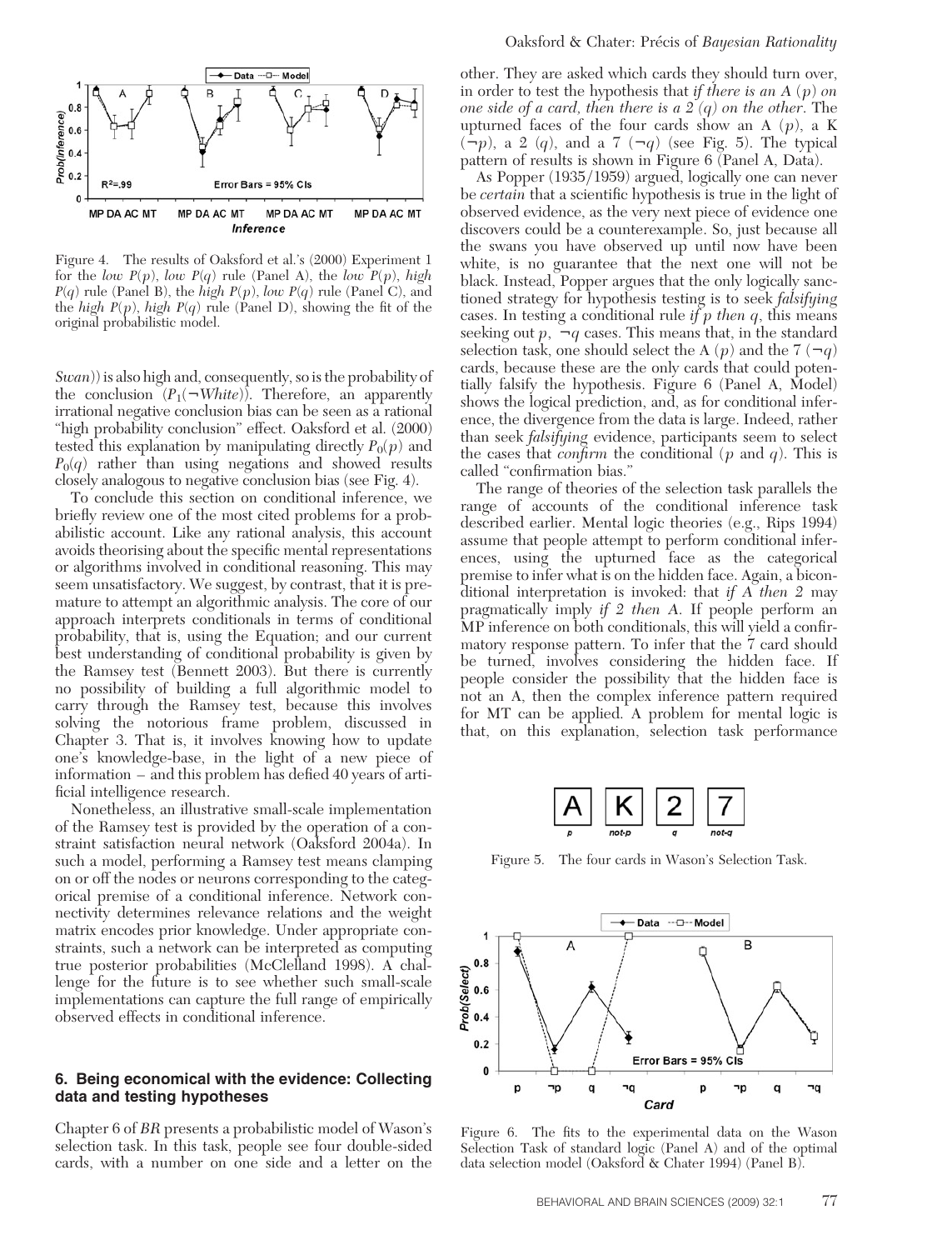should look like conditional inference task performance where selecting the 2  $(q)$  card corresponds to AC and selecting the 7 ( $\neg q$ ) card corresponds to MT. However, in conditional inference, MT is endorsed more than AC, but in the selection task this is reversed, that is,  $q$  (AC) is selected more than  $\neg q$  (MT).<sup>3</sup> For mental models, similar predictions are made if people initially represent the conditional as a biconditional and do not "flesh out" this representation.

The optimal data selection (ODS) model of this task (Oaksford & Chater 1994; 1996; 2003b) is a rational analysis derived from the normative literature on optimal experimental design in Bayesian statistics (Lindley 1956). The idea again relies on interpreting a conditional in terms of conditional probability. For example, the hypothesis, if swan  $(p)$  then white  $(p)$ , is interpreted as making the claim that the probability of a bird being white given that it is a swan,  $P(q|p)$ , is high, certainly higher than the base rate of being a white bird,  $P(q)$ . This hypothesis is called the *dependence* hypothesis  $(H<sub>D</sub>)$ . Bayesian hypothesis testing is comparative rather than exclusively concentrating on falsification. Specifically, in the ODS model, it is assumed that people compare  $H_D$  with an *independence* hypothesis  $(H_I)$  in which the probability of a bird being white, given it is a swan, is the same as the base rate of a bird being white, that is,  $P(q|p) = P(q)$ . We assume that, initially, people are maximally uncertain about which hypothesis is true  $(P(H_D) = P(H_I) = 0.5)$  and that their goal in selecting cards is to reduce this uncertainty as much as possible while turning the fewest cards.

Take, for example, the card showing swan  $(p)$ . This card could show white on the other side  $(p, q)$  or another color  $(p, \neg q)$ . The probabilities of each outcome will be quite different according to the two hypotheses. For example, suppose that the probability of a bird being white, given that it is a swan is 0.9 ( $P(q|p, H_D) = 0.9$ ) in the dependence hypothesis; the marginal probability that a bird is swan is  $\overline{0.2}$  ( $P(p) = 0.2$ ); and the marginal probability that a bird is white is 0.3 ( $P(q) = 0.3$ ). Then, according to the dependence hypothesis, the probability of finding white  $(q)$  on the other side of the card is 0.9, whereas according to the independence hypothesis it is 0.3 (as the antecedent and consequent are, in this model, independent, we need merely consult the relevant marginal probability). And, according to the dependence hypothesis, the probability of finding a color other than white  $(\neg q)$  on the other side of the card is 0.1, whereas according to the independence hypothesis it is 0.7. With this information it is now possible to calculate one's new degree of uncertainty about the dependence hypothesis after turning the swan card to find white on the other side  $(P(H_D|p, q))$ . According to Bayes' theorem (see Note 2), this probability is 0.75. Hence, one's new degree of belief in the dependence model should be 0.75 and one's degree of belief in the independence model should be 0.25. Hence, the degree of uncertainty about which hypothesis is true has been reduced. More specifically, the ODS model is based on *information gain*, where information is measured in *bits* as in standard communication theory. Here, the initial uncertainty is 1 bit (because  $P(H_D) = P(H_I) = 0.5$ , equivalent to the uncertainty of a single fair coin flip) and in this example this is reduced to 0.81 bits (because now  $\overline{P(H_D)} = 0.75$  and  $P(H<sub>I</sub>) = 0.25$ ). This is an *information gain* of 0.19 bits.

In Wason's task, though, participants do not actually turn the cards, and hence they cannot know how much information they will gain by turning a card before doing so. Consequently, they must base their decision on expected information gain, taking both possible outcomes  $(p, q \text{ and } p, \neg q)$  into account. The ODS model assumes that people select each card in direct proportion to its expected information gain.

The ODS model also makes a key assumption about the task environment – that is, Step 2, in rational analysis: The properties that occur in the antecedents and consequents of hypotheses are almost always rare and so have a low base rate of occurrence. For example, most birds are not swans and most birds are not white. This assumption has received extensive independent verification (McKenzie et al. 2001; McKenzie & Mikkelsen 2000; 2007).

The ODS model predicts that the two cards that lead to the greatest expected information gain are the  $p$  and the  $q$ cards. Figure 6 (Panel B) shows the fit of the model to the standard data (Oaksford & Chater 2003b). The value of  $P(q|p, H_D)$  was set to 0.9 and the best fitting values of  $P(p)$  and  $P(q)$  were 0.22 and 0.27 respectively, that is, very close to the values used in the earlier example. The ODS model suggests that performance on the selection task displays rational hypothesis testing behavior, rather than irrational confirmation bias. Taking rarity to an extreme provides a simple intuition here. Suppose we consider the (rather implausible) conditional: If a person is bitten by a vampire bat  $(p)$ , they will develop pointed teeth  $(q)$ . Clearly, we should check people who we know to have been bitten, to see if their teeth are pointed (i.e., turn the  $p$  card); and, uncontroversially, we can learn little from people we know have not been bitten (i.e., do not turn the  $\neg p$  card). If we see someone with pointed teeth, it is surely worth finding out whether they have been bitten – if they have, this raises our belief in the conditional, according to a Bayesian analysis (this is equivalent to turning the  $q$  card). But it seems scarcely productive to investigate someone without pointed teeth (i.e., do not turn the  $\neg q$  card) to see if they have been bitten. To be sure, it is *possible* that such a person might have been bitten, which would disconfirm our hypothesis, and lead to maximum information gain; but this has an almost infinitesimal probability. Almost certainly, we shall find that they have not been bitten, and learn nothing. Hence, with rarity, the expected informativeness of the q card is higher than that of the  $\neg q$  card, diverging sharply from the falsificationist perspective, but agreeing with the empirical data.

It has been suggested, however, that behaviour on this task might be governed by what appears to be a wholly non-rational strategy: *matching bias*. This bias arises in the same context as negative conclusion bias that we discussed earlier, that is, in Evans' (1972) negations paradigm. Take, for example, the rule if there is an A on one side, then there is not a 2 on the other side (if  $p$ then  $\neg q$ ). The cards in this task are described using their logical status, so for this rule, 2 is the false consequent (FC) card and 7 is the true consequent (TC) card. For this negated consequent rule, participants tend to select the A card (TA: true antecedent) and the 2 card (FC). That is, participants now seem to make the falsifying response. However, as Evans and Lynch (1973) pointed out, participants may simply ignore the negations entirely and match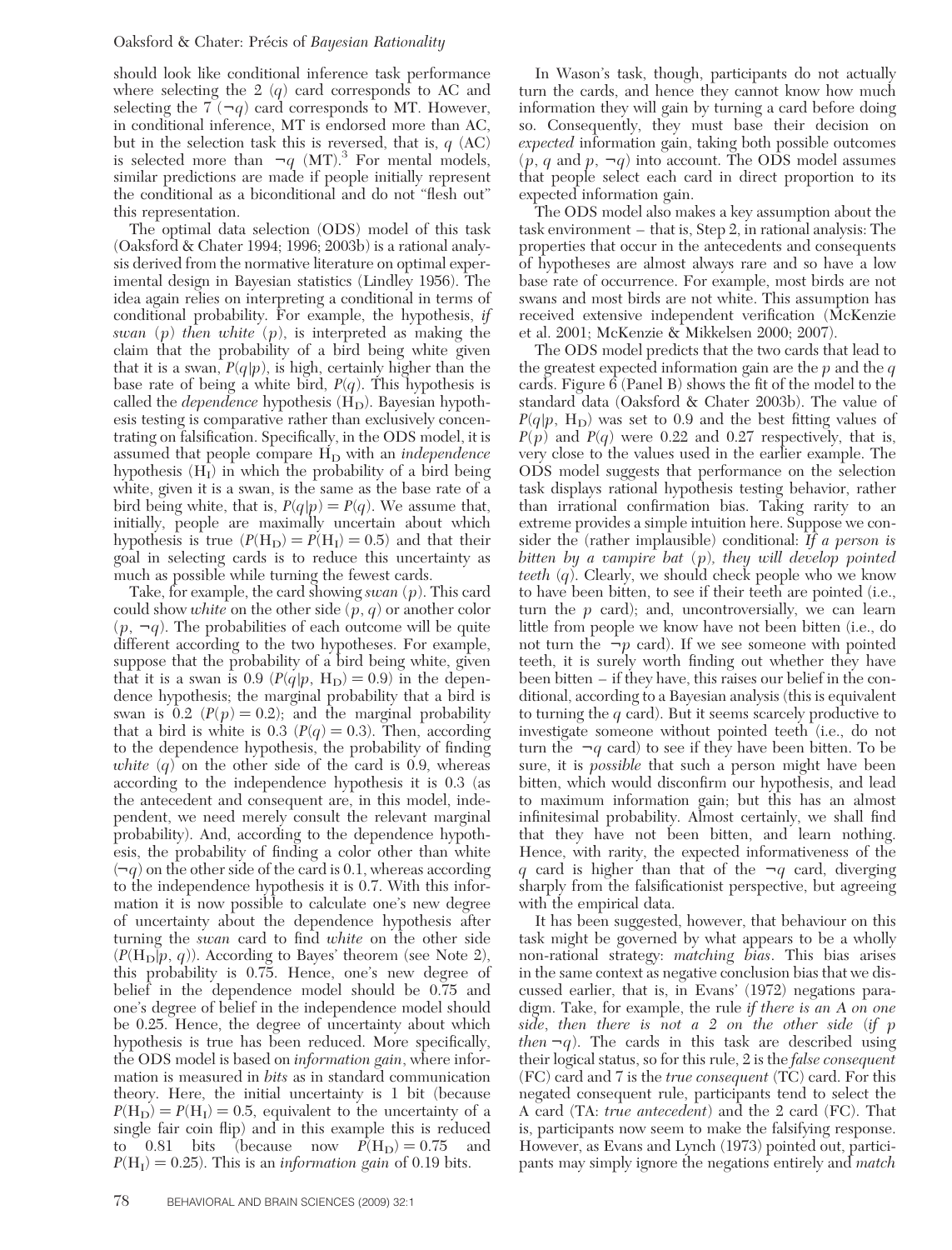the values named in the conditional, that is, A and 2. Prima facie, this is completely irrational. However, the "contrast set" account of negation shows that because of the rarity assumption – that most categories apply to a minority of items – negated categories are high probability categories (discussed earlier). Having a high probability antecedent or consequent alters the expected information gains associated with the cards. If the probability of the consequent is high, then the ODS model predicts that people should make the falsifying TA and FC responses, because these are associated with the highest information gain. Consequently, matching bias is a rational hypothesis testing strategy after all.

Probabilistic effects were first experimentally demonstrated using the reduced array version of Wason's selection task (Oaksford et al. 1997), in which participants can successively select up to 15 q and 15  $\neg q$  cards (there are no upturned  $\overline{p}$  and  $\neg p$  cards that can be chosen). As predicted by the ODS model, where the probability of  $q$  is high (i.e., where rarity is violated), participants select more  $\neg q$  cards and fewer q cards. Other experiments have also revealed similar probabilistic effects (Green & Over 1997; 2000; Kirby 1994; Oaksford et al. 1999; Over & Jessop 1998).

There have also been some failures to produce probabilistic effects, however (e.g., Oberauer et al. 1999; 2004). We have argued that these arise because of weak probability manipulations or other procedural problems (Oaksford & Chater 2003b; Oaksford & Moussakowski 2004; Oaksford & Wakefield 2003). We therefore introduced a natural sampling (Gigerenzer & Hoffrage 1995) procedure in which participants sample the frequencies of the card categories while performing a selection task (Oaksford & Wakefield 2003). Using this procedure, we found probabilistic effects using the same materials as Oberauer et al. (1999), where these effects were not evident.

In further work on matching bias, Yama (2001) devised a crucial experiment to contrast the matching bias and the information gain accounts. He used rules that introduced a high and a low probability category, relating to the blood types Rhesus Negative  $(Rh-)$  and Positive  $(Rh+)$ . People were told that one of these categories, Rh-, was rare. Therefore, according to the ODS model and the rule if p then  $\neg Rh$ + should lead participants to select the rare Rh – card. In contrast, according to matching bias they should select the Rh $+$  card. Yama's (2001) data were largely consistent with the information gain model. Moreover, this finding was strongly confirmed by using the natural sampling procedure with these materials (Oaksford & Moussakowski 2004).

Alternative probabilistic accounts of the selection task have also been proposed (Evans & Over 1996a; 1996b; Klauer 1999; Nickerson 1996; Over & Evans 1994; Over & Jessop 1998). Recently, Nelson (2005) directly tested the measures of information underpinning these models, including Bayesian diagnosticity (Evans & Over 1996b; McKenzie & Mikkelsen 2007; Over & Evans 1994), information gain (Hattori 2002; Oaksford & Chater 1994; 1996; 2003b), Kullback-Liebler distance (Klauer 1999; Oaksford & Chater 1996), probability gain (error minimization) (Baron 1981; 1985), and impact (absolute change) (Nickerson 1996). Using a related data selection task, he looked at a range of cases in which these norms predicted different orderings of informativeness, for various data types. Nelson found the strongest correlations between his data and information gain  $(.78)$ . Correlations with diagnosticity  $(-.22)$  and log diagnosticity  $(-.41)$  were actually negative. These results mirrored Oaksford et al.'s (1999) results in the Wason selection task. Nelson's work provides strong convergent evidence for information gain as the index that most successfully captures people's intuitions about the relative importance of evidence.

There has been much discussion in the literature of the fact that selection task results change dramatically for conditionals that express rules of conduct, rather than putative facts, about the world (Cheng & Holyoak 1985; Manktelow & Over 1991). In such tasks, people typically do select the  $p$  and  $\neg q$  cards – the apparently "logical" response. One line of explanation is that reasoning is domain-specific, rather than applying across-the-board; a further claim, much discussed in evolutionary psychology, is that such tasks may tap basic mechanisms of social reasoning, such as "cheater-detection" (Cosmides 1989), which enables "correct" performance.

A Bayesian rational analysis points, we suggest, in a different direction – that such deontic selection tasks (i.e., concerning norms, not facts) require a different rational analysis. In the deontic selection task, participants are given conditionals describing rules concerning how people should behave, for example, if you enter the country, you must have an inoculation against cholera. The rule is not a hypothesis under test, but a regulation that should be obeyed (Manktelow & Over 1987). Notice, crucially, that it makes no sense to confirm or disconfirm a rule concerning how people should behave: People entering the country should be inoculated, whether or not they actually *are*. The natural interpretation of a deontic task is for the participant to check whether the rule is being disobeyed – that is, to look for  $p, \neg q$  cases (people who enter the country, but are not inoculated); and indeed, in experiments, very high selections of the p and  $\neg q$  cards are observed. This is not because people have suddenly become Popperian falsifiers. This is because the task is no longer about attempting to gain information about whether the conditional is true or false. The conditional now concerns how people should behave, and hence can neither be confirmed nor disconfirmed by any observations of actual behavior.

We adopted a decision theoretic approach to these tasks (Oaksford & Chater 1994; Perham & Oaksford 2005). Violators are people who enter the country  $(p)$  without a vaccination  $(\neg q)$ . Thus, we assume that participants whose role it is to detect violators attach a high utility to detecting these cases, that is,  $U(p, \neg q)$  is high. However, every other case represents a cost, as it means wasted effort. We argue that people calculate the expected utility associated with each card. So, for example, take the case where someone does not have an inoculation  $(\neg q)$ . She could be either entering the country  $(p, \neg q)$  or not entering the country  $(\neg p, \neg q)$ . Just as in calculating expected information gain, both possible outcomess have to be taken into account in calculating *expected* utility  $(EU(x))$ :

$$
EU(\neg q) = P(p|\neg q)U(p, \neg q) + P(\neg p|\neg q)U(\neg p, \neg q)
$$

We argue that people select cards in the deontic selection task to maximise expected utility. As only the utility of detecting a violator – someone trying to enter without an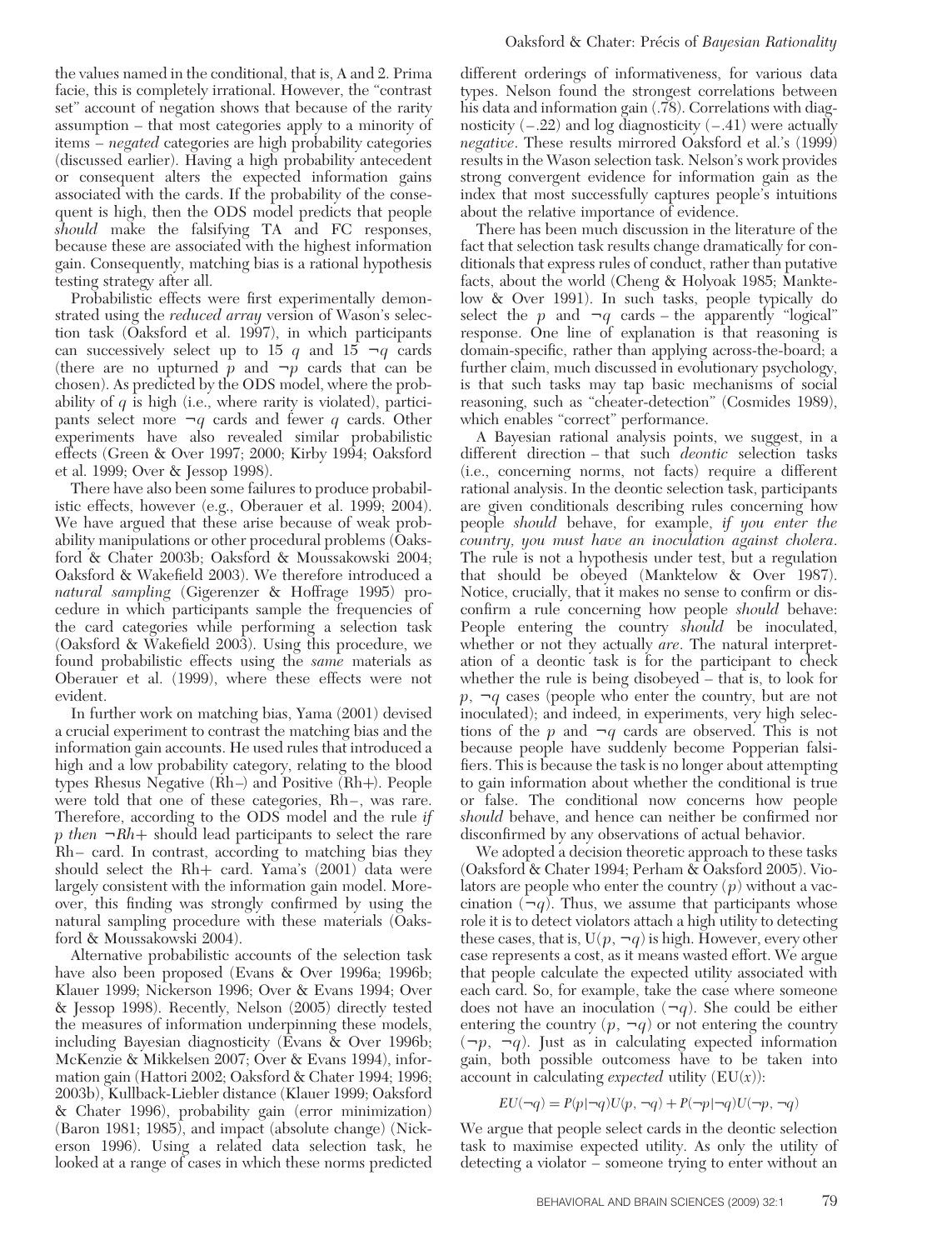inoculation – is positive, this means that only the  $p$  and the  $\neg q$  cards will have positive utilities (because only these cards could show a violator). This model can account for a broad range of effects on deontic reasoning, including the effects of switched rules (Cosmides 1989), perspective changes (Manktelow & Over 1991), utility manipulations (Kirby 1994), and probability manipulations (Manktelow et al. 1995).

Recently, we have also applied this model to rules that contain emotional content, for example, if you clean up blood, then you must wear gloves (Perham & Oaksford 2005). With the goal of detecting cheaters (Cosmides 1989), you will look at people who are not cleaning up blood but who are wearing gloves  $(\neg p, q)$ . With the goal of detecting people who may come to harm, you will want to check people who are cleaning up blood but who are not wearing gloves  $(p, \neg q)$ . Perham and Oaksford (2005) set up contexts in which cheater detection should dominate, but in which the goal of detecting people who may come to harm may still be in play. That is,  $U(\neg p, q) > U(p, \neg q) > 0$ . The threatening word "blood" can appear for either the p, q case or the p,  $\neg q$ case. In calculating generalized expected utility (Zeelenberg et al. 2000), a regret term  $(Re)$  is subtracted from the expected utility of an act of detection, if the resulting state of the world is anticipated to be threatening. For example, by checking someone who is not wearing gloves  $(\neg q)$ , to see if they are at risk of harm, one must anticipate encountering blood  $(p)$ . Because "blood" is a threatening word, the utility for the participant of turning a  $\neg q$  card is reduced; that is, the utility of encountering a p,  $\neg q$  card is now  $U(p, \neg q)$  – Re, for regret term Re. Consequently, selections of the "not wearing gloves" card  $(\neg q)$  should be lower for our *blood* rule than for a rule that does not contain a threatening antecedent, such as, if you clean up packaging, then you must wear gloves.

In two experiments, Perham and Oaksford (2005) observed just this effect. When participants' primary goal was to detect cheaters, their levels of  $\neg p$  and q card selection were the same for the threat (blood rule) as for the nothreat rule. However, their levels of p and  $\neg q$  card selection were significantly lower for the threatening than for the non-threatening rules. This finding is important because it runs counter to alternative theories, in particular the evolutionary approach (Cosmides 1989; Cosmides & Tooby 2000), which makes the opposite prediction, that p and  $\neg q$  card selections should, if anything, increase for threat rules.

Of the models considered in BR, the optimal data selection and expected utility models have been in the literature the longest, and have been subject to most comment. In the rest of Chapter 6, we respond in detail to these comments, pointing out that many can be incorporated into the evolving framework, and that some concerns miss their mark.

#### 7. An uncertain quantity: How people reason with syllogisms

Chapter 7 of BR presents a probabilistic model of quantified syllogistic reasoning. This type of reasoning relates two quantified premises. Logic defines four types of

quantified premise: All, Some, Some...not, and None. An example of a logically valid syllogistic argument is:

Some Londoners  $(P)$  are soldiers  $(Q)$ All soldiers  $(Q)$  are well fed  $(R)$ Therefore Some Londoners  $(P)$  are well fed  $(R)$ 

In this example,  $P$  and  $R$  are the *end terms* and  $Q$  is the middle term, which is common to both premises. In the premises, these terms can only appear in four possible configurations, which are called figures. When one of these terms appears before the copula verb ("are") it is called the *subject* term (in the example,  $P$  and  $Q$ ) and when one appears after this verb it is called the *predicate* term  $(Q \text{ and } R)$ . As the premises can appear in either order, there are 16 combinations, and as each can be in one of four figures, there are 64 different syllogisms.

There are 22 logically valid syllogisms. If people are reasoning logically, they should endorse these syllogisms and reject the rest. However, observed behavior is graded, across both valid and invalid syllogisms; and some invalid syllogisms are endorsed more than some valid syllogisms. Table 1 shows the graded behaviour over the 22 logically valid syllogisms. There are natural breaks dividing the valid syllogisms into three main groups. Those above the single line are endorsed most, those below the double line are endorsed least, and those in between are endorsed at an intermediate level.

Table 1. Meta-analysis of the logically valid syllogisms showing the form of the conclusion, the number of mental models (MMs) needed to reach that conclusion, and the percentage of times the valid conclusion was drawn, in each of the five experiments analyzed by Chater and Oaksford (1999b)

| Syllogism                           | Conclusion | <b>MMs</b>     | Mean  |
|-------------------------------------|------------|----------------|-------|
| All(Q, P), All(R, Q)                | All        | 1              | 89.87 |
| All(P,Q), All(Q,R)                  | All        | 1              | 75.32 |
| $\text{All}(Q,P)$ , Some $(R,Q)$    | Some       | L              | 86.71 |
| Some(Q, P), All(Q, R)               | Some       | L              | 87.97 |
| $\text{All}(Q,P)$ , Some $(Q,R)$    | Some       | L              | 88.61 |
| Some(P,Q), All(Q,R)                 | Some       | L              | 86.71 |
| No(Q, P), All(R, Q)                 | No         | L              | 92.41 |
| All(P,Q), No(R,Q)                   | No         | L              | 84.81 |
| No(P,Q), All(R,Q)                   | No         | L              | 88.61 |
| All(P,Q), No(Q,R)                   | No         | L              | 91.14 |
| $All(P,Q)$ , Somenot(R,Q)           | Somenot    | 2              | 67.09 |
| Some $not(P,Q)$ , $All(R,Q)$        | Somenot    | $\overline{2}$ | 56.33 |
| $\text{All}(Q,P)$ , Somenot $(Q,R)$ | Somenot    | $\overline{2}$ | 66.46 |
| Some $not(Q, P)$ , $All(Q, R)$      | Somenot    | $\overline{2}$ | 68.99 |
| Some(Q, P), No(R, Q)                | Somenot    | 3              | 16.46 |
| $No(Q, P)$ , Some $(R, Q)$          | Somenot    | 3              | 66.46 |
| Some(P,Q), No(R,Q)                  | Somenot    | 3              | 30.38 |
| $No(P,Q)$ , Some $(R,Q)$            | Somenot    | 3              | 51.90 |
| Some(Q, P), No(Q, R)                | Somenot    | 3              | 32.91 |
| $No(Q, P)$ , Some $(Q, R)$          | Somenot    | 3              | 48.10 |
| Some(P,Q), No(Q,R)                  | Somenot    | 3              | 44.30 |
| $No(P,Q)$ , $Some(Q,R)$             | Somenot    | 3              | 26.56 |

Note. The means in the final column are weighted by sample size.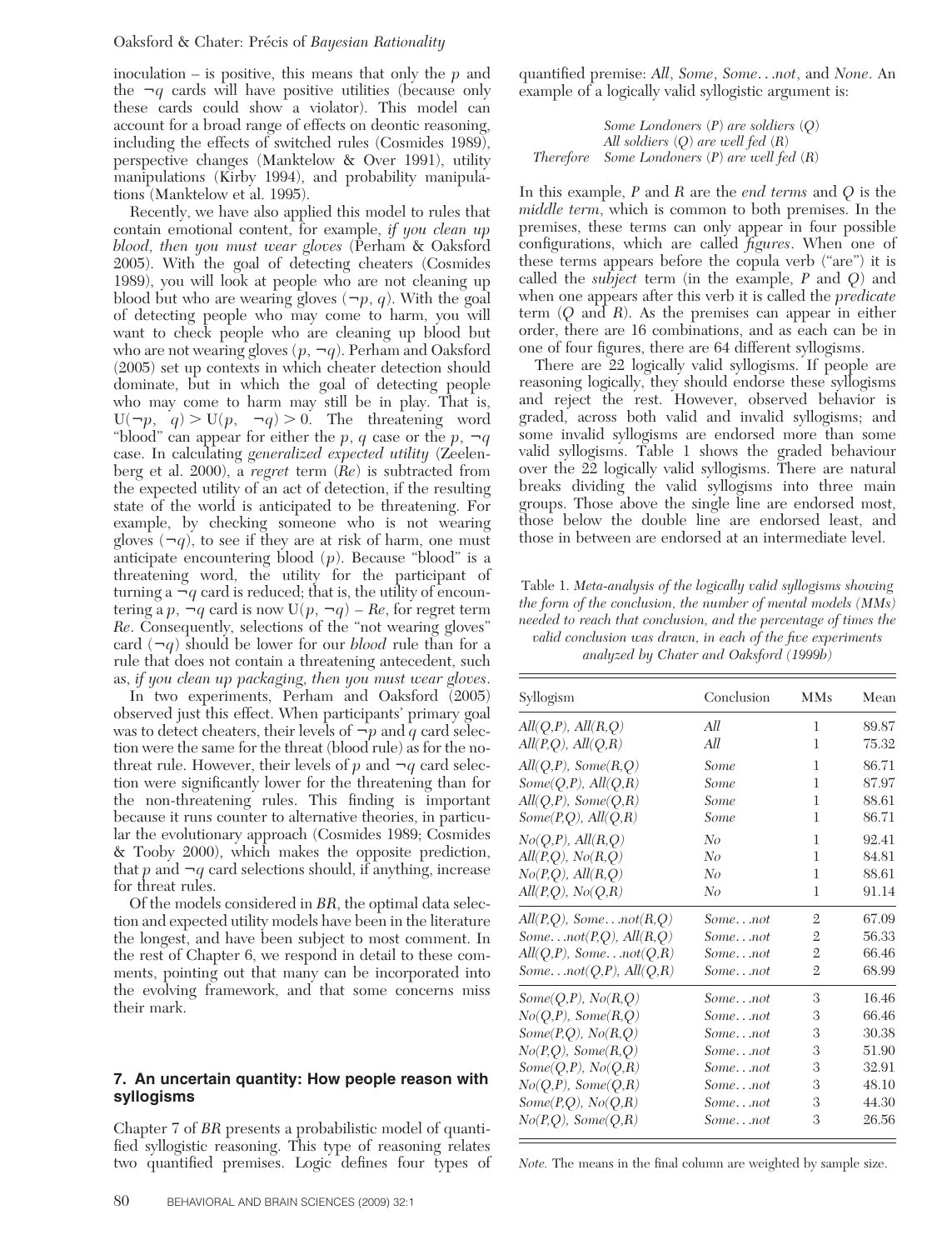Alternative theories of syllogistic reasoning invoke similar processes to explain these data as for conditional inference and the selection task. However, here both mental logic and mental models have to introduce new machinery to deal with quantifiers. For mental logic (Rips 1994), this requires new logical rules for All and Some, and a guessing mechanism to account for the systematic pattern of responses for the invalid syllogisms. For mental models, dealing with quantifiers requires reinterpreting the lines of a mental model as objects described by their properties  $(P, Q, \text{ and } R)$  rather than as conjunctions of propositions. For the different syllogisms different numbers of mental models are consistent with the truth of the premises. Only conclusions that are true in all of these possible models are logically valid. As Table 1 shows, for the most endorsed valid syllogisms, there is only one model consistent with the truth of the premises, and so the conclusion can be immediately read off. For the remaining valid syllogisms, more than one model needs to be constructed. If people only construct an initial model, then errors will occur. As Table 1 shows, mental models theory provides a good qualitative fit for the valid syllogisms, that is, the distinction between 1, 2, and 3 model syllogisms maps on to the key qualitative divisions in the data.

The probabilistic approach to syllogisms was developed at both the computational and the algorithmic levels in the Probabilistic Heuristics Model (PHM, Chater & Oaksford 1999b). One of the primary motivations for this model was the hypothesis that, from a probabilistic point of view, reasoning about all and some might be continuous with reasoning about more transparently probabilistic quantifiers, such as most and few. By contrast, from a logical standpoint, such generalised quantifiers require a different, and far more complex, treatment (Barwise & Cooper 1981), far beyond the resources of existing logicbased accounts in psychology. Perhaps for this reason, although generalised quantifiers were discussed in early mental models theory (Johnson-Laird 1983), no empirical work on these quantifiers was carried out in the psychology of reasoning.

In deriving PHM, the central first step is to assign probabilistic meanings to the central terms of quantified reasoning using conditional probability. Take the universally quantified statement,  $\overline{All}$  P are  $\overline{Q}$  (we use capitals to denote predicates; these should be applied to variables  $x$ , which are bound by the quantifier, e.g.,  $P(x)$ , but we usually leave this implicit). Intuitively, the claim that All soldiers are well fed can naturally be cast in probabilistic terms: as asserting that the probability that a person is well fed given that they are a soldier is 1. More generally, the probabilistic interpretation of All is straightforward: because its underlying logical form can be viewed as a conditional, that is,  $All(x)(if P(x) then Q(x))$ . Thus, the meaning is given as  $P(Q|P) = 1$ , as specifying the conditional probability of the predicate term  $(Q)$ , given the subject term  $(P)$ .

Similar constraints can be imposed on this conditional probability to capture the meanings of the other logical quantifiers. So, Some P are Q means that  $P(Q|P) > 0$ ; Some P are not Q means that  $P(Q|P) \leq 1$ ; and No P are Q means that  $P(\overline{Q}|P) = 0$ . Thus, for example, "Some Londoners are soldiers" is presumed to mean that the probability that a person is a soldier given that he or she is a Londoner is greater than zero, and similarly for the other quantifiers. Such an account generalises smoothly to the generalised quantifiers most and few. Most P are  $\dot{Q}$ means that  $1 - \Delta < P(Q|P) < 1$  and Few P are Q means that  $0 < P(Q|P) < \Delta$ , where  $\Delta$  is small. So, for example, Most soldiers are well fed may be viewed as stating that the probability that a person is well fed, given that they are a soldier, is greater than, say, 0.8, but less than 1.

At the level of rational analysis, these interpretations are used to build very simple graphical models (e.g., Pearl 1988) of quantified premises, to see if they impose constraints on the conclusion probability. For example, take the syllogism:

| Some P are Q |                                 |
|--------------|---------------------------------|
| All Q are R  | $P \rightarrow Q \rightarrow R$ |
| Therefore    | Some P are R                    |

The syllogistic premises on the left define the dependencies on the right because of their figure, that is, the arrangement of the middle term  $(Q)$  and the end terms  $(P \text{ and } R)$  in the premises. There are four different arrangements or figures. The different figures lead to different dependencies, with different graphical structures. Note that these dependency models all imply that the end terms  $(P \text{ and } R)$  are *conditionally independent*, given the middle term, because there is no arrow linking  $\overline{P}$  and  $R$ , except via the middle term  $Q$ . Assuming conditional independence as a default is a further assumption about the environment (Step 2 in rational analysis). This is an assumption not made in, for example, Adams' (1998) probability logic.

These dependency models can be parameterised. Two of the parameters will always be the conditional probabilities associated with the premises. One can then deduce whether the constraints on these probabilities, implied by the earlier interpretations, impose constraints on the possible conclusion probabilities, that is,  $P(R|P)$  or  $\tilde{P}(P|R)$ . In this example, the constraints that  $P(Q|P) > 0$ , and  $P(R|Q) = 1$ , and the conditional independence assumption, *entail* that  $P(R|P) > 0$ . Consequently, the inference to the conclusion Some P are R is probabilistically valid  $(p$ -valid). If each of the two possible conclusion probabilities,  $P(R|P)$  or  $P(P|R)$ , can fall anywhere in the [0, 1] interval given the constraints on the premises, then no p-valid conclusion follows. It is then a matter of routine probability to determine which inferences are pvalid, of the 144 two premise syllogisms that arise from combining most and few and the four logical quantifiers (Chater & Oaksford 1999b).

In the PHM, however, this rational analysis is also supplemented by an algorithmic account. We assume that people approximate the dictates of this rational analysis by using simple heuristics. Before introducing these heuristics, though, we introduce two key notions: the notions of the informativeness of a quantified claim, and the notion of probabilistic entailment between quantified statements.

According to communication theory, a claim is informative in proportion to how surprising it is: informativeness varies inversely with probability. But what is the probability of an arbitrary quantified claim? To make sense of this idea, we begin by making a rarity assumption, as in our models of the conditional reasoning and the selection task, that is, the subject and predicate terms apply to only small subsets of objects. On this assumption, if we selected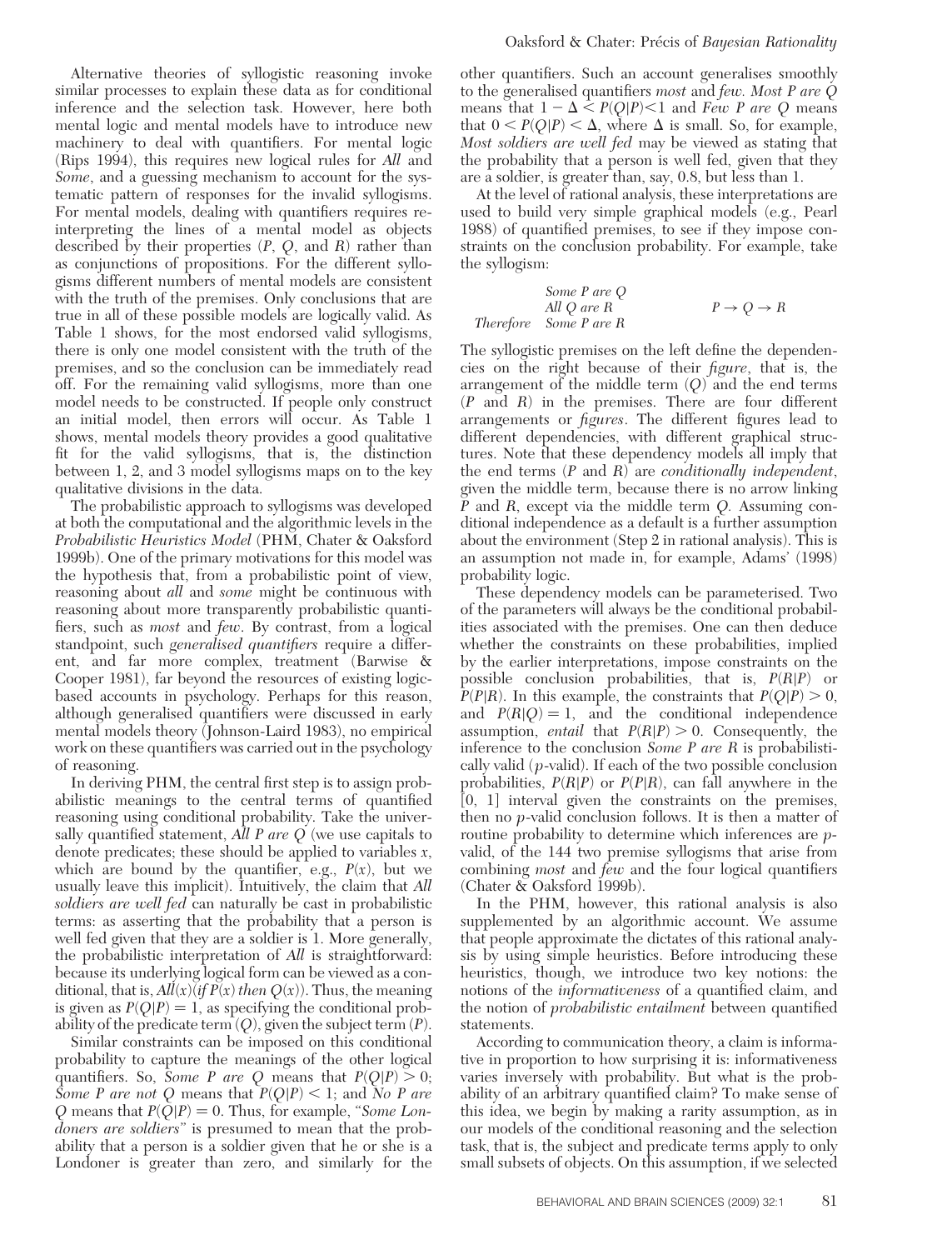subject term  $P$ , and predicate term,  $Q$ , at random, then it is very likely that they will not cross-classify any object (this is especially true, given the hierarchical character of classification; Rosch 1975). Consequently,  $P(Q|P) = 0$ and so No P are  $Q$  is very likely to be true (e.g., No toupees are tables). Indeed, for any two randomly chosen subject and predicate terms it is probable that No P are Q. Such a statement is therefore quite uninformative. Some P are not  $Q$  is even more likely to be true, and hence still less informative, because the probability interval it covers includes that for No P are Q. The quantified claim least likely to be true is All P are Q, which is therefore the most informative. Overall, the quantifiers have the following order in informativeness:  $I(All) > I(Most) > I(Few) > I(Some) > I(None) > I(Some$ not) (see Oaksford et al. 2002, for further analysis and discussion).

Informativeness applies to individual quantified propositions. The second background idea, probabilistic entailment, concerns inferential relations between quantified propositions. Specifically, the use of one quantifier frequently provides evidence that another quantifier could also have been used. Thus, the claims that All swans are white is strong evidence that Some swans are white – because  $P(\text{white}| \text{swan}) = 1$  is included in the interval  $P(\text{white}| \text{swan}) > 0$  (according to standard logic, this does not follow logically, as there may be no swans). Thus, we say that All probabilistically entails (or *p*-entails) Some. Similarly, Some and Some...not are mutually p-entailing because the probability intervals  $P(Q|P) > 0$  and  $P(Q|P)$  < 1 overlap almost completely.

With this background in place, we can now state the probabilistic heuristics model (PHM) for syllogistic reasoning. There are two types of heuristic: generate heuristics, which produce candidate conclusions, and test heuristics, which evaluate the plausibility of the candidate conclusions. The PHM account also admits the possibility that putative conclusions may also be tested by more analytic test procedures such as mental logics or mental models. The generate heuristics are:

(G1) Min-heuristic: The conclusion quantifier is the same as that of the least informative premise (minpremise)

(G2) P-entailments: The next most preferred conclusion quantifier will be the  $p$ -entailment of the *min*-conclusion

(G3) Attachment-heuristic: If just one possible subject noun phrase (e.g., *Some R*) matches the subject noun phrase of just one premise, then the conclusion has that subject noun phrase.

The two test heuristics are:

(T1) Max-heuristic: Be confident in the conclusion generated by G1 – G3 in proportion to the informativeness of the most informative premise (max-premise)

(T2) Some\_not-heuristic: Avoid producing or accepting Some\_not conclusions, because they are so uninformative.

We show how the heuristics combine in the following example:

|                                        | All $P$ are $Q$                    | $(max\text{-}premise)$                         |  |  |
|----------------------------------------|------------------------------------|------------------------------------------------|--|--|
|                                        | Some $R$ are not $Q$ (min-premise) |                                                |  |  |
| Therefore Some_not                     |                                    | (by $\overline{min}$ -heuristic)               |  |  |
|                                        |                                    | Some $R$ are not $P$ (by attachment-heuristic) |  |  |
| and a further conclusion can be drawn: |                                    |                                                |  |  |
|                                        | Some R are P                       | [by <i>p-entailment</i> ]                      |  |  |

In BR, we compare the results of these heuristics with probabilistic validity, and show that where there is a p-valid conclusion, the heuristics generally identify it. For example, the idea behind the *min*-heuristic is to identify the most informative conclusion that validly follows from the premises. Out of the  $69$  *p*-valid syllogisms, the min-heuristic identifies that conclusion for 54; for 14 syllogisms the p-valid conclusion is less informative than the min-conclusion. There is only one violation; that is, where the  $p$ -valid conclusion is more informative than the min-conclusion.

In turning to the experimental results, in BR we first show how all the major distinctions between standard syllogisms captured by other theories are also captured by PHM. So, returning to Table 1, all the syllogisms above the double line have the most informative max-premise, All (see heuristic T1). Moreover, all the syllogisms below the single line have uninformative conclusions, Somenot (see heuristic T2), and those below the double line violate the min-heuristic (heuristic G1) and require a pentailment (heuristic G2), that is,  $Some...not \leftrightarrow Some$ . Consequently, this simple set of probabilistic heuristics makes the same distinctions among the valid syllogisms as the mental models account.

In this Précis, we concentrate on novel predictions that allow us to put clear water between PHM and other theories. As we discussed earlier, the most important feature of PHM is the extension to *generalised quantifiers*, like *most* and *few*. No other theory of reasoning has been applied to syllogistic reasoning with generalised quantifiers. Table 2 shows the  $p$ -valid syllogisms involving generalised quantifiers showing the conclusion type and the percentage of participants selecting that conclusion type in Chater and Oaksford's (1999b) Experiments 1 and 2. The single lines divide syllogisms with different maxpremises, showing a clear ordering in levels of endorsements dependent on heuristic T1. All those above the double line conform to the min-heuristic (heuristic G1), whereas those below it do not and require a p-entailment (heuristic G2). As Chater and Oaksford (1999b) pointed out, one difference with experiments using standard logical quantifiers was that the *Some...not* conclusion was not judged to be as uninformative, that is, heuristic T2 was not as frequently in evidence. However, in general, in experiments using generalised quantifiers in syllogistic arguments the heuristics of PHM predict the findings just as well as for the logical quantifiers (Chater & Oaksford 1999b).

Many further results have emerged that confirm PHM. The *min*-heuristic captures an important novel distinction between strong and weak possible conclusions introduced by Evans et al. (1999). They distinguished conclusions that are necessarily true, possibly true, or impossible. For example, taking the syllogism discussed earlier (with premises, *Some P are Q, All Q are R*), the conclusion Some P are R follows necessarily, No P are R is impossible, and Some P are not R is possible. Some possible conclusions are endorsed by as many participants as the necessary conclusions (Evans et al. 1999). Moreover, some of the possible conclusions were endorsed by as few participants as the impossible conclusions. Evans et al. (1999) observed that possible conclusions that are commonly endorsed all conform to the min-heuristic, whereas those which are rarely endorsed violate the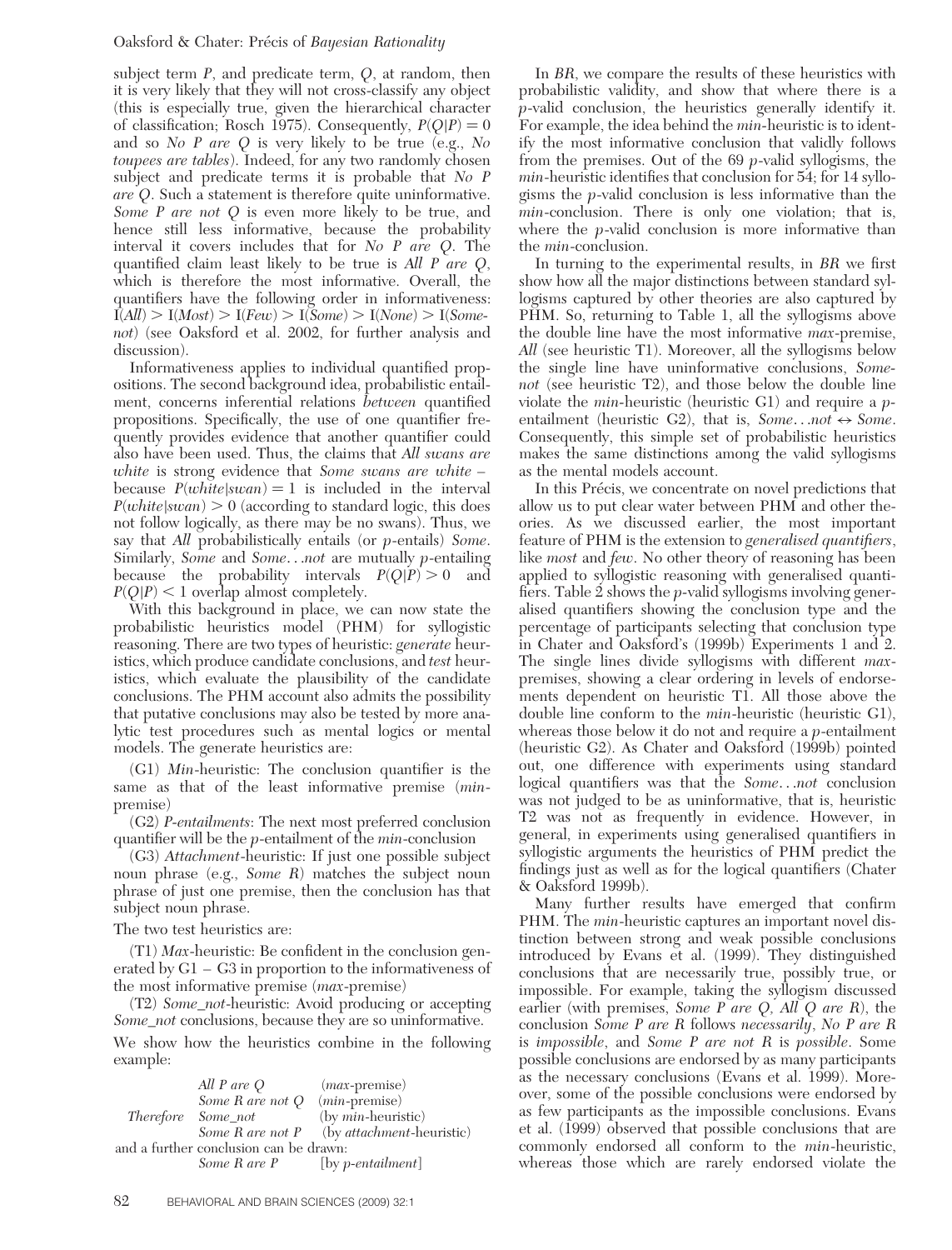| Table 2. The p-valid syllogisms less the syllogisms that are also |
|-------------------------------------------------------------------|
| logically valid (shown in Table 1), showing the form of the       |
| conclusion and the proportion of participants picking the p-valid |
| conclusion in Chater and Oaksford's (1999b) Experiments           |

1 and 2

| Syllogism                        | Conclusion | Mean |
|----------------------------------|------------|------|
| All(Q, P), Most(R, Q)            | Most       | 85   |
| Most(Q, P), All(R, Q)            | Most       | 65   |
| All(P,Q), Most(Q,R)              | Most       | 70   |
| Most(P,Q), All(Q,R)              | Most       | 55   |
| $Few(P,Q)$ , $All(R,Q)$          | Few        | 80   |
| $All(P,Q), \, Few(R,Q)$          | Few        | 85   |
| $Few(P,Q)$ , $All(R,Q)$          | Few        | 85   |
| $All(P,Q), \, Few(Q,R)$          | Few        | 75   |
| Most(Q, P), Most(R, Q)           | Most       | 65   |
| Most(P,Q), Most(Q,R)             | Most       | 50   |
| Few(Q,R), Most(R,Q)              | Few        | 60   |
| Most(Q,R), Few(R,Q)              | Few        | 75   |
| Most(P,Q), Few(Q,R)              | Few        | 70   |
| Most(Q, P), Somenot(R, Q)        | Somenot    | 80   |
| Some $not(Q, P)$ , $Most(R, Q)$  | Somenot    | 60   |
| Some $not(Q,P)$ , $Most(Q,R)$    | Somenot    | 75   |
| Most(Q, P), Somenot(Q, R)        | Somenot    | 65   |
| Most(P,Q), Somenot(Q,R)          | Somenot    | 75   |
| Some $not(P,Q)$ , $Most(Q,R)$    | Somenot    | 75   |
| $Few(Q, P)$ , Somenot(R,Q)       | Somenot    | 60   |
| Some $not(Q, P)$ , Few(R,Q)      | Somenot    | 40   |
| Some $not(Q, P)$ , Few( $Q, R$ ) | Somenot    | 30   |
| $Few(Q, P)$ , Somenot( $Q, R$ )  | Somenot    | 60   |
| $Few(P,Q)$ , Somenot( $Q, R$ )   | Somenot    | 60   |
| Some $not(P,Q)$ , Few $(Q,R)$    | Somenot    | 40   |
| All(P,Q), Most(R,Q)              | Somenot    | 35   |
| Most(P,Q), All(R,Q)              | Somenot    | 35   |
| $Few(Q, P)$ , $Few(R, Q)$        | Somenot    | 35   |
| Few(P,Q), Few(Q,R)               | Somenot    | 30   |
| Few(P,Q), Most(Q,R)              | Somenot    | 30   |

Note. This table excludes the eight MI, IM, FI, and IF syllogisms, which have two  $p$ -valid conclusions only one of which was available in Chater and Oaksford's (1999b) Experiment 2.

min-heuristic (with one exception). Hence, PHM captures this important new set of data.

Some experiments designed to test the claim that syllogism difficulty is determined by the number of alternative mental models can also be interpreted as confirming PHM (Newstead et al. 1999). Participants wrote down or drew diagrams consistent with the alternative conclusions they entertained, during syllogistic reasoning. No relationship was found between the number of models a syllogism requires (according to mental models theory) for its solution and the number of conclusions or diagrams participants produced. This suggests that sophisticated analytical procedures, such as those described in mental models, play, at most, a limited role in the outcome of syllogistic reasoning. By contrast, participants' responses agreed with those predicted by the min- and attachment-heuristics. Furthermore, no

differences in task difficulty dependent on syllogistic figure were observed, a finding consistent with PHM, but not mental models.

Recent work relating memory span measures to syllogistic reasoning has also confirmed PHM (Copeland & Radvansky 2004). PHM makes similar predictions to mental models theory because the number of heuristics that need to be applied mirrors the one, two, and three model syllogism distinction (see Table 1). For one model syllogisms, just the min-heuristic and attachment is required (two heuristics). For two model syllogisms, the some\_\_not-heuristic is also required (three heuristics). In addition, for three model syllogisms a  $p$ -entailment is required (four heuristics). The more mental operations that need to be performed, the more complex the inference will be, and the more working memory it will require. Copeland and Radvansky (2004) found significant correlations between working memory span and strategy use, for both mental models and PHM. While not discriminating between theories, this work confirmed the independent predictions of each theory for the complexity of syllogistic reasoning and its relation to working memory span.

As with Chapters 5 and 6, Chapter 7 of BR closes by addressing the critiques of PHM that have arisen since the theory first appeared. One criticism is that PHM does not generalise to cardinal quantifiers (Geurts 2003) such as  $\vec{Exactly}$  three P are Q, which have no probabilistic interpretation. Yet, such quantifiers can, nonetheless, naturally mesh with the generalized quantifiers, to yield interesting inferences. For example, suppose you are told that exactly three birds in the aviary are black. If there are twenty birds in the aviary, then few of the birds are black; if there are four, then most of the birds are black; and, in either case, further inferences from these generalized quantifiers can be drawn, as appropriate.

## 8. Conclusion

As we have seen, Chapters 5 to 7 of BR provide the empirical support for taking a probabilistic approach to human reasoning and rationality. The final chapter provides further arguments for pursuing this research strategy in the form of a dialogue between an adherent of the probabilistic approach and a sceptic. In this Précis, we concentrate on two key issues that emerge from that debate.

The first topic we consider is whether the brain is a probabilistic inference machine. BR focuses primarily, as we have seen, on providing rational analyses of human reasoning – and we have noted that rational analysis does not make direct claims about underlying computational operations. But, to what extent can the mind or brain be viewed as a probabilistic (or for that matter, a logical) calculating engine? Although not the primary focus in this book, this is nonetheless a fundamental question for the behavioural and brain sciences. We suspect that, in general, the probabilistic problems faced by the cognitive system are too complex to be solved by direct probabilistic calculation. Instead, we suspect that the cognitive system has developed relatively computationally "cheap" methods for reaching solutions that are "good enough" probabilistic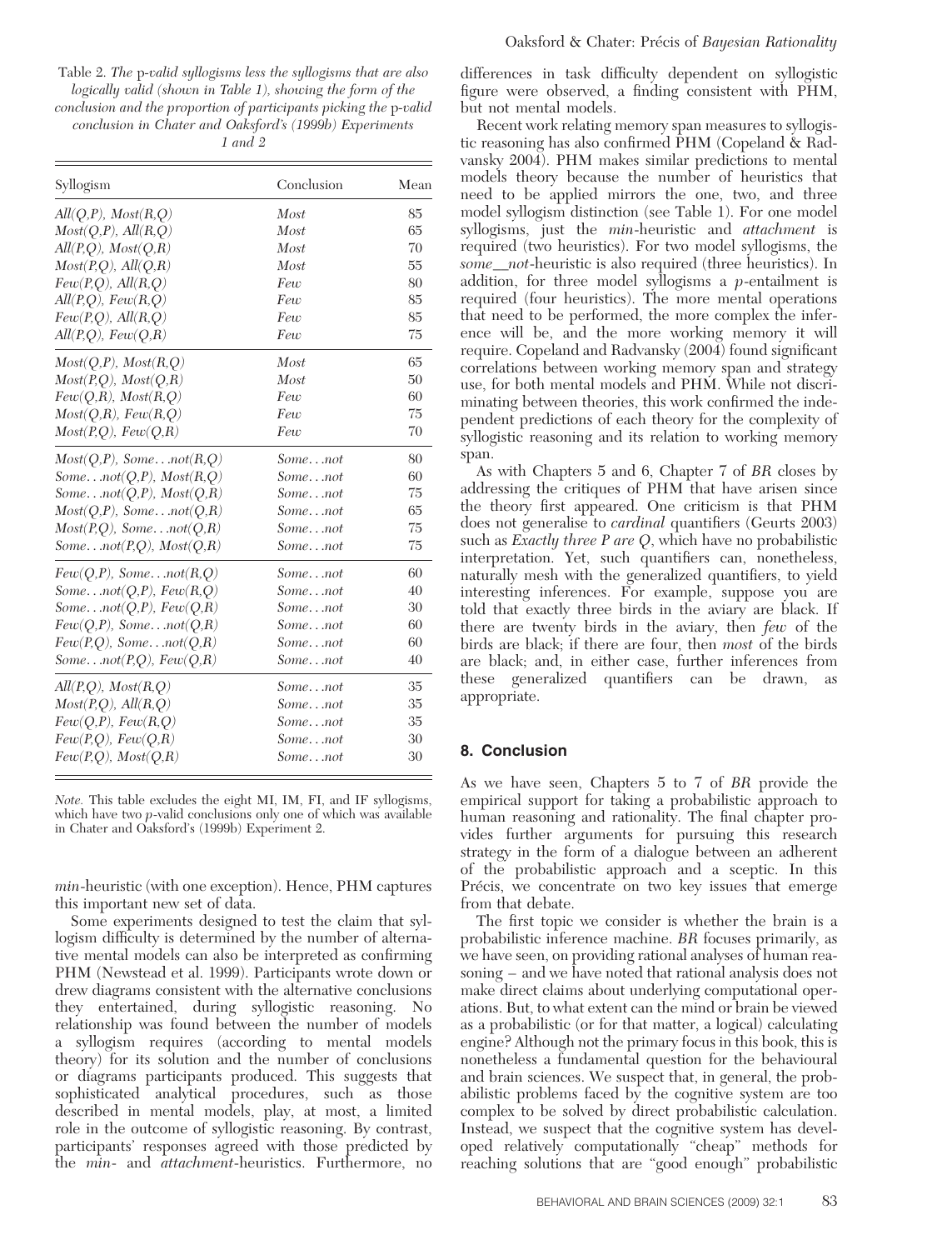### Oaksford & Chater: Précis of Bayesian Rationality

solutions to be acceptable. In particular, where we propose a specific processing theory (in our account of syllogistic reasoning) this account consists of simple, but surprisingly effective, heuristics – heuristics that, however, lead to errors, which we argue are revealed in the empirical data. Moreover, in related work on the topic of rational choice and decision making, which we do not consider here, we and others have proposed models that solve probabilistic/decision making problems, but do so using relatively cheap, and hence approximate, methods (Gigerenzer & Goldstein 1996; Gigerenzer et al. 1999; Stewart et al. 2006).

To the degree that algorithmic models can be formulated, is rational analysis simply redundant? We argue that it is not. Rational analysis is essential because it explains why the particular algorithms used by the cognitive system are appropriate. That is, without a characterization of what problem the cognitive system solves, we cannot ask, let alone answer, the questions of why the algorithm has its particular form, or how effectively it works. Moreover, it may be that a good deal of empirical data about human reasoning (and indeed, human cognition more generally) can be understood as arising from the structure of the problem itself – that is, the nature of the problem drives any reasonable algorithmic solution to have particular properties, which may be evident in the data. This idea is a core motivation for the rational analysis approach (Anderson 1990; 1991a); and we have seen that a broad spectrum of data on human reasoning can be understood purely at the rational level – that is, without formulating an algorithmic theory of any kind.

The second topic we consider is the importance of qualitative patterns of probabilistic reasoning, rather than precise numerical calculations. Suppose, for concreteness, we consider a person reasoning about a game of dice. If the dice are unbiased, then it is easy, of course, for the theorist to formulate a probabilistic model specifying that each throw is independent, and that each face has a probability of 1/6. But this model is both too strong and too weak. It is too strong because it generates all manner of subtle mathematical predictions, concerning, say, the relative probabilities of rolling at least one six out of six dice rolls versus rolling at least two sixes out of twelve dice rolls, predictions that are not available to everyday intuition. And it is too weak because it ignores many factors of crucial importance in everyday reasoning. For example, watching a dice being thrown, we have not only a model of the probability that each face will be uppermost, but a rough model of where it will land, how likely it is to fall off the table, how loud that impact is likely to be, how another player is likely to react to a particular outcome, given their temperament, the gamble they have placed, and so on.

This observation implies that, if the cognitive system is indeed building probabilistic models of the world, then it is building models of considerable complexity – models that can take into account any aspect of knowledge, from naïve physics to folk psychology. This implies that the probabilistic turn does not resolve the difficulty of representing knowledge – rather it provides a framework into which this knowledge must be integrated. The advantage of the probabilistic viewpoint, though, is that it provides a powerful framework for

dealing with an uncertain world; and, indeed, for assessing competing explanations of observed phenomena (rival interpretations of perceptual input; competing grammars; alternative interpretations of sentences, stories, or court-cases). Moreover, probabilistic models of complex domains do not need to be fully specified, at a numerical level – most critical is that the functional relationships between pieces of information are represented. What tends to cause what? What is evidence for what? The direction and existence of functional dependencies between pieces of information may be mentally represented, even though precise numerical probabilities may be unknown. Thus, probability theory can provide a framework for qualitative reasoning, without using numerical values (e.g., Pearl 2000). We tentatively suggest that much of the power, and limitations, of human reasoning about the everyday world flows from this qualitative style of reasoning. From this point of view, it is perhaps not surprising that people are not good at explicit reasoning with probabilities – indeed, they fall into probabilistic fallacies just as readily as they fall into logical contradictions (e.g., Kahneman et al. 1982).

The probabilistic mind is not, of course, a machine for solving verbally or mathematically specified problems of probability theory. Instead, we suggest, the mind is a qualitative probabilistic reasoner, in the sense that the rational analysis of human reasoning requires understanding how the mind deals qualitatively with uncertainty. As we have stressed, this does not imply that the mind is a probabilistic calculating machine (although it may be); still less does it imply that the mind can process probabilistic problems posed in a verbal or mathematical format. Nonetheless, the concepts of probability are, we suggest, as crucial to understanding the human mind as the concepts of aerodynamics are in understanding the operation of a bird's wing.

#### **A C KNOWL EDGMENTS**

The book Bayesian Rationality owes huge debts to more people and institutions than we can summarize here. We would especially like to express our gratitude to the University of Edinburgh and the Centre for Cognitive Science (formerly the School of Epistemics, and now part of the Division of Informatics) for starting us on the adventure of understanding human reasoning from a formal and empirical standpoint, which has engaged so much of our lives for the last twenty years.

#### NOTES

1. The case where the categorical premise is uncertain can be accommodated using a generalization of this idea, Jeffrey conditionalization (Jeffrey 1983). The new degree of belief that John plays tennis  $(q)$ , on learning that it is sunny in Bloomsbury (which confers only a high probability that it is sunny in Wimbledon  $[p]$ ), is:

$$
P_1(q) = P_0(q|p)P_1(p) + P_0(q|\neg p)P_1(\neg p)
$$

2. Bayes' theorem is an elementary identity of probability theory that allows a conditional probability to be calculated from its converse conditional probability and the priors:  $P(p|q) = (P(q|p)P(p))/P(q).$ 

3. However, this may be because of the different way that negations are used in each task (see Evans & Handley 1999; Oaksford 2004b).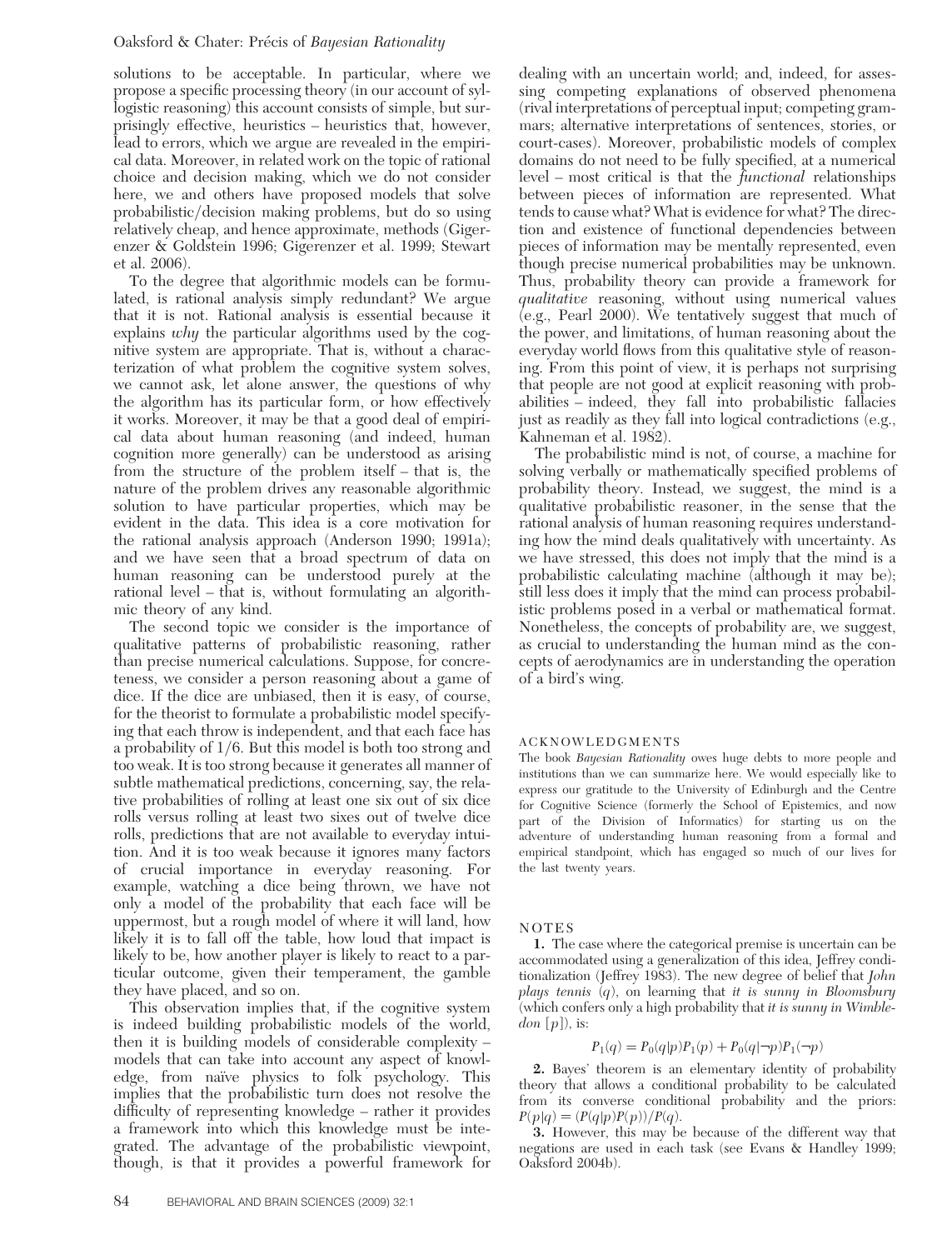## Open Peer Commentary

## Classical logic, conditionals and "nonmonotonic" reasoning

doi:10.1017/S0140525X09000296

#### Nicholas Allott and Hiroyuki Uchida

Department of Linguistics, University College London, London WC1N 1PF, United Kingdom.

n.allott@ucl.ac.uk uclyhuc@ucl.ac.uk

http://www.phon.ucl.ac.uk/home/nick/

Abstract: Reasoning with conditionals is often thought to be nonmonotonic, but there is no incompatibility with classical logic, and no need to formalise inference itself as probabilistic. When the addition of a new premise leads to abandonment of a previously compelling conclusion reached by modus ponens, for example, this is generally because it is hard to think of a model in which the conditional and the new premise are true.

We doubt two claims made by Oaksford & Chater (O&C), one linguistic and one about inference, as they relate to conditionals (Bayesian Rationality, Oaksford & Chater 2007, henceforth BR as in target article). We do not think that the case has been made that sentences of the form "If A then B" have a semantics diverging from the material implication of propositional logics. We focus here on the related claim that human inference is probabilistic.

Classical Propositional Logic (CPL) is often claimed to be inadequate for explaining our spontaneous propositional inferences. The claim is based on the observation that, whereas CPL is monotonic, human inferences seem to be non-monotonic. For example, it is argued that the validity of some inferences, such as the one in (1a), may be cancelled by addition of another premise, such as the premise  $R$  in  $(1b)$ . The claim is that now that John has broken his left leg, John will no longer run, even if the weather is fine. This is claimed to show the inadequacy of CPL as a tool to explain our propositional inferences, because in CPL, addition of another premise does not influence the provability of the sequent, as is shown in the inference from top to bottom in (1c).

(1a) (Premise 1)  $P \rightarrow Q$ : If the weather is fine, John runs for a mile.

(Premise  $2$ )  $P$ : The weather is fine. (Conclusion) 3. Q: John runs for a mile.

The valid inference: Whenever Premise 1 and Premise 2 are true, 3 is also true.

(1b) R: John breaks his left leg.

(1c)  $\overline{P}$ ,  $\overline{P}$   $\rightarrow$   $\overline{Q}$   $\vdash$   $\overline{Q}$ 

 $P, P \rightarrow Q, R \vdash Q$  Weakening

However, it is not clear that the addition of the premise  $R$  in (1b) to the set of premises in (1a) actually cancels out the validity of the initial sequent,  $P, P \rightarrow Q \vdash Q$ , in our propositional inferences. The point becomes clearer if we add the new proposition R to the set of premises, as in P,  $P \rightarrow Q$ ,  $R \vdash Q$ . With the specification of the premise propositions as in (1a) to (1b), we do not find this revised sequent to be valid, but this is only because we no longer find the proposition "If the weather is fine, John runs for a mile" (=  $P \rightarrow Q$ ) to be true when we reevaluate the inference. In contrast, if we force ourselves to assume that all the three premise propositions  $P, P \rightarrow Q, R$  are true in a model of interpretation, then in that model, we have to conclude  $Q$ . Some might find it difficult to think of such an interpretation model, because common-sense knowledge tells us that a person normally does not run with a broken leg, but we may sometimes make a claim such as, "If the weather is fine, John (always) runs for a mile. It does not matter if he gets injured. He always runs for a mile." Thus, it is not impossible to force ourselves to think of models in which the proposition, "If the weather is fine, John runs for a mile" is true despite the fact that John has broken his leg. In such models, whenever P is true, Q is also true: that is, the inference goes through.

As is clear from the foregoing discussion, typical interpretation data that allegedly show that monotonic logic cannot capture our propositional inferences include a change of models in which we evaluate the propositional sequents. The valid inference in (1) can be re-stated as "In each model in which P and  $P \rightarrow Q$  are both true,  $Q$  is also true." The cancellation of the truth of  $Q$ arises because in the new model in which we "re-evaluate" the sequent, the premise  $P \rightarrow Q$  is no longer true (or we find it more difficult to think of a model in which both  $P \to Q$  and R are true). Because the initial valid inference in (1a) concludes R as a true proposition only on condition that  $P \to Q$  and P are both true, this revision does not really involve the cancellation of the validity of the initial inference.

Given that specification of models in which logical formulas/ sequents are evaluated is not part of either the syntax or the semantics of propositional logic languages, it is not clear that alleged non-monotonicity of reasoning, which arises because of the revision of models, requires formalising logical inference as non-monotonic or probabilistic. No doubt people hold beliefs with varying degrees of strength, and a result of reasoning is that these degrees of strength are changed. But one can agree with O&C on this point without thinking that the formal inference system itself is probabilistic.

Space here does not permit discussion of how some propositions are accepted and others rejected, but we are sympathetic to O&C's claim that heuristics that are sensitive to information gain must be involved, with the caveat that it cannot simply be information that is sought, but information that is important to the reasoner at a reasonable processing cost. This recalls discussion of relevance in Gricean pragmatics and Sperber and Wilson's relevance theory.

As Oakford & Chater note, for one's belief in the conditional in (2) it matters whether one discovers, for example, an unstarted car or is told that a car did not start.

(2) If the key is turned the car will start.

A pragmatic explanation in terms of the tendency of speakers to produce utterances relevant to their audience is natural. Effects of the order in which information is presented (see BR, pp. 157ff) also require such an explanation, we believe.

This raises a methodological point. To understand human reasoning, both classical logic and O&C's probabilistic account of conditionals and of inference must be supplemented by accounts of processing, and of the pragmatics of utterance interpretation. Thus, it is not obvious that the probabilistic account is more parsimonious.

## Identifying the optimal response is not a necessary step toward explaining function

doi:10.1017/S0140525X09000302

Henry Brighton and Henrik Olsson Center for Adaptive Behavior and Cognition, Max Planck Institute for Human Development, 14195 Berlin, Germany. hbrighton@mpib-berlin.mpg.de

olsson@mpib-berlin.mpg.de

Abstract: Oaksford & Chater (O&C) argue that a rational analysis is required to explain why a functional process model is successful, and that, when a rational analysis is intractable, the prospects for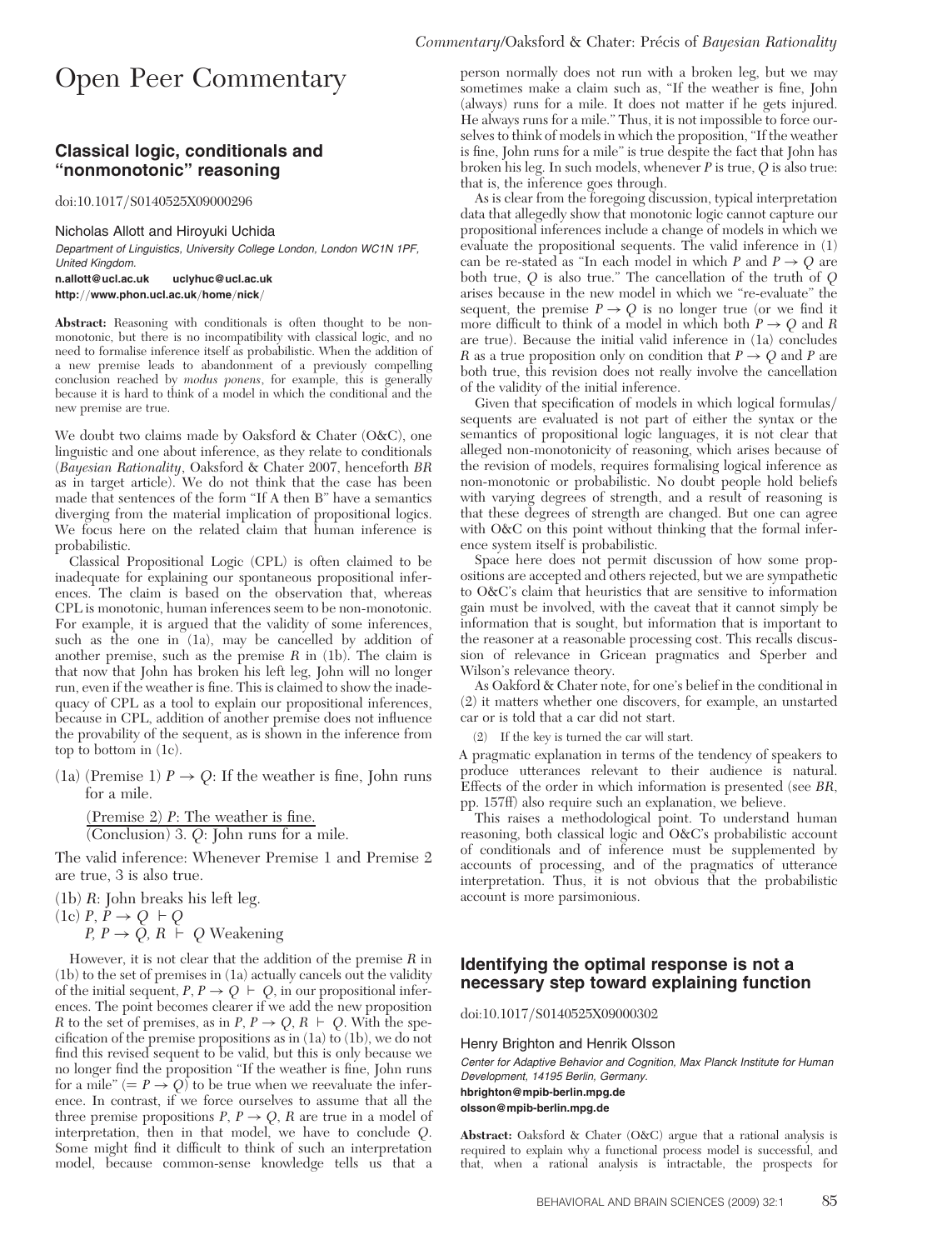understanding cognition from a functional perspective are gloomy. We discuss how functional explanations can be arrived at without seeking the optimal response function demanded by a rational analysis, and argue that explaining function does not require optimality.

Oaksford & Chater (O&C) argue in Bayesian Rationality (Oaksford & Chater 2007, henceforth BR) that a rational analysis is an essential step toward understanding process models from a functional perspective and that "[d]oing this requires developing an account of the optimal behaviour" (p. 268). We argue that relative uses of rational principles of inductive inference can be used to explain function without knowing the optimal response function, and propose that multiple forms of functional analysis are required to understand the cognitive system from a functional perspective.

Rational principles of inductive inference such as Bayesian and simplicity principles are perhaps most frequently used as criteria in relative statements of the form "P is a better response than Q for problem X" For instance, the use of rational principles as model selection criteria (Kearns et al. 1997; Pitt et al. 2002). In contrast, step four of Anderson's (1991a) rational analysis excludes anything but statements of the form "P is the optimal response to task X." Because rational principles can be used to compare the behavior of process models without knowing the optimal response, rational analysis is an instance of a broader class of methodologies adopting rational principles to understand function (e.g., Gigerenzer et al. 1999). Given this, does knowledge of the optimal response offer any intrinsic advantage when explaining why a process is successful; and what price do we pay by demanding knowledge of the optimal response function?

Knowledge of the optimal solution is one way of establishing that a particular process or organism is successful; but explaining why the process is successful is not implied by this finding. For example, knowing the optimality conditions of the naïve Bayes classifier does not by itself tell us why it is successful. One explanation for why naïve Bayes is successful might be that the independence assumption results in fewer parameters. In certain contexts which violate this independence assumption, the assumption nevertheless causes a reduction in the variance component of error relative to a learning algorithm that assumes that the features are dependent (Domingos & Pazzani 1997). This causal explanation for why naïve Bayes is successful does not require knowledge of the optimal response. It can be established using relative uses of rational principles when the optimal response is incalculable. Furthermore, for realistic contexts of sparse exposure the optimality conditions for naïve Bayes, despite its simplicity, are not fully known (Kuncheva 2006). Although typically unavailable, knowing the optimality conditions for an algorithm would undoubtedly provide a good starting point to understand its function; but optimality conditions are neither a required starting point, nor do they by themselves offer a causal explanation for  $why$  the algorithm is functional.

Functional explanations arising from Bayesian rational analyses also aim to tell us why a pattern of behavior is rationally justified given that the environment has a certain probabilistic structure. The optimal response function provides a reference point against which to measure behavior without committing to how that behavior is achieved. Because relative uses of rational principles are order relations over theories, or models, of problem solving, they cannot be used in this way. However, abstracting from the process level limits what causal explanation one can offer for why the organism does what it does. One can say that it is successful, but whether or not such a finding provides a satisfactory causal explanation for *why* it is successful is not so clear (Danks 2008).

Problems arising from the intractability of reliably identifying the optimal response can also make it less desirable. O&C contemplate the possibility that when a rational analysis is intractable, cognitive science may also be intractable (BR, p. 283). Alternatively, this makes complementary forms of functional analysis all the more necessary. The distinction between relative

and absolute uses of rational principles mirrors the distinction between, and relative difficulty of, verification and search problems in complexity theory. For example, for an instance of the traveling salesperson problem, the comparative statement "Tour P is shorter than tour Q" is trivial to verify, but the absolute statement "Tour P is the shortest tour" will often be intractable to establish. Many problems take this form and are NP complete (Nondeterministic Polynomial time), including the computation of optimal Bayesian responses and approximations in many settings (e.g., Cooper 1990).

Functional analyses based on rational principles of induction rest on several idealizations: (a) Although different rational principles of induction point to a coherent theoretical picture of what makes a good inference, their practical implementations are often inconsistent, and point to different conclusions (Kearns 1997); (b) functional models will not capture all forms of uncertainty impacting on the problem, some of which may change the character of a functional response (Bookstaber & Langsam 1985); (c) functional models always consider local goals, which only partially inherit the properties of the global goal being examined; (d) rational principles of inductive inference are approximate models of function, which do not consider functional pressures arising from, for example, processing (Brighton & Gigerenzer 2008; Todd & Gigerenzer 2003). These are unavoidable realities of modeling, and apply to both relative and absolute uses of rational principles of induction.

An explanation requiring an optimal response function must also consider that: (e) for problems of inductive inference, the optimal response is often analytically intractable to determine with exact methods, and will not be unique; (f) behavioral responses are typically approximately optimal, revealing a tendency rather than a correspondence; (g) successfully optimizing a local goal does not necessarily take us toward the global optimal when other dependencies are known to be only approximately fulfilled (Lipsey & Lancaster 1956). These additional factors lead to increased flexibility in what behaviors we choose to label optimal. Our point is that these further assumptions are a choice rather than a necessity, and are only required to support certain forms of explanation. We agree with  $(O&C)$  on the importance of understanding the ecological function of cognitive processes. We also agree that rational analysis represents a powerful move in this direction. But functional analysis can also proceed without seeking to establish optimality with respect to the organism.

## Explaining norms and norms explained

doi:10.1017/S0140525X09000314

#### David Danks<sup>a</sup> and Frederick Eberhardt<sup>b</sup>

<sup>a</sup> Department of Philosophy, Carnegie Mellon University and Institute for Human and Machine Cognition, Pittsburgh, PA 15213; <sup>b</sup>Institute of Cognitive and Brain Sciences, University of California, Berkeley, Berkeley, CA 94720, and Department of Philosophy, Washington University in St. Louis, St. Louis, MO 63130.

#### ddanks@cmu.edu

http://www.hss.cmu.edu/philosophy/faculty-danks.php fde@berkeley.edu http://www.phil.cmu.edu/  $\sim$  fde/

Abstract: Oaksford & Chater (O&C) aim to provide teleological explanations of behavior by giving an appropriate normative standard: Bayesian inference. We argue that there is no uncontroversial independent justification for the normativity of Bayesian inference, and that O&C fail to satisfy a necessary condition for teleological explanations: demonstration that the normative prescription played a causal role in the behavior's existence.

In Bayesian Rationality (Oaksford & Chater 2007, henceforth BR) we understand Oaksford & Chater (O&C) as providing the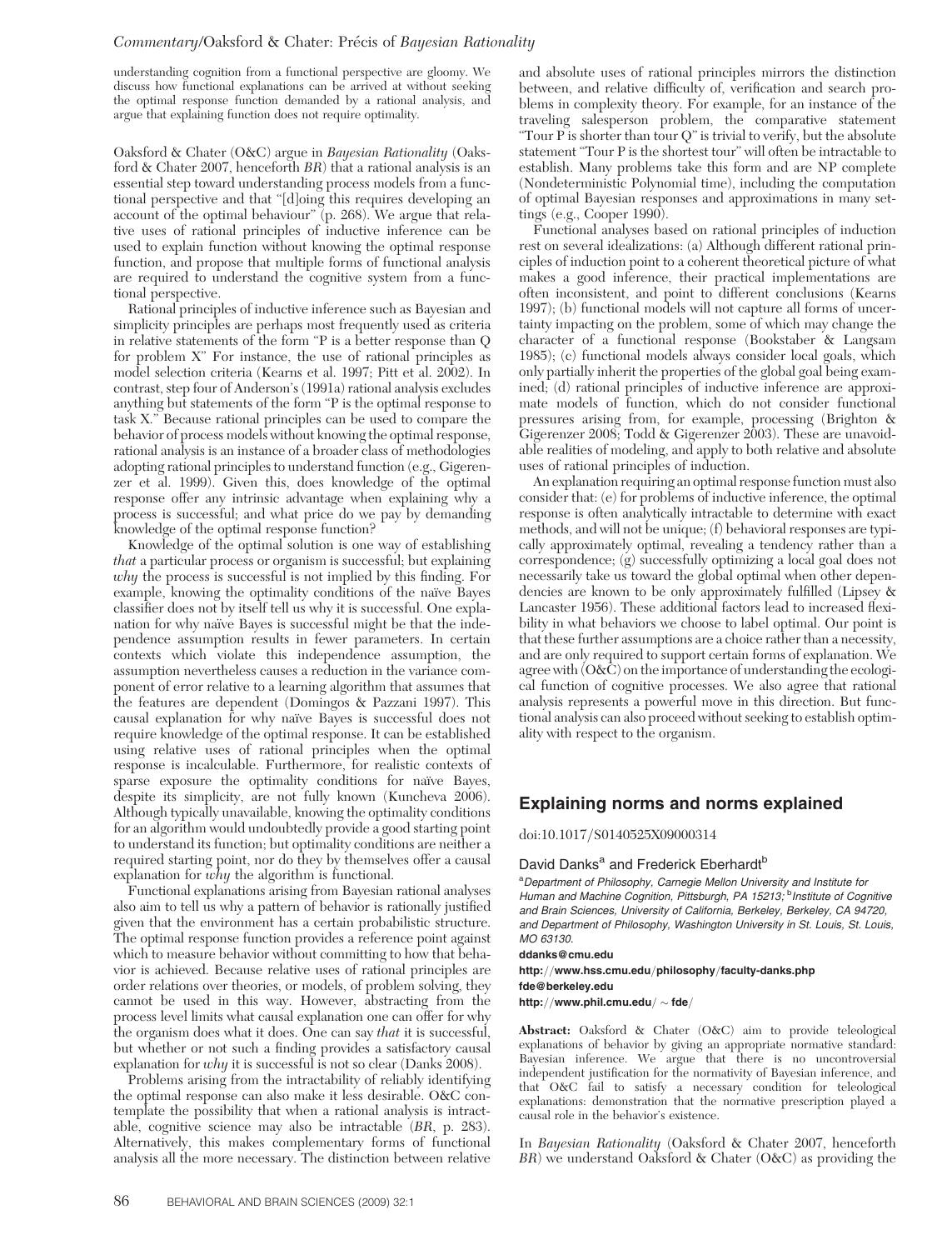following argument for Bayesian models as teleological explanations in psychology:

1. Normative Justification: The normativity of Bayesian inference can be established independently of empirical observations. (p. 31 of their book)

2. Normative Force: Appropriate normative principles lead to behavior conforming to those principles. (p. 33)

3. Default Assumption: People are pretty good at achieving their goals (i.e., they are "everyday rational"). (p. 19) Therefore, people's behavior is a guide to the appropriate normative principles. (p. 30)

4. Empirical Results: People's behavior conforms to the prescriptions of Bayesian models. (Chs. 6 & 7)

Conclusion: Therefore, Bayesian models explain why that behavior occurs. (Ch. 8)

The first three premises are *formal* claims that are instances of necessary parts of proper teleological explanations. Without independent justification (Premise  $\overline{1}$ ), there is no normative power behind Bayesian inference. Without influence on behavior (Premise 2), normative principles provide no explanation. And if the normative prescription cannot be reasonably interpreted in terms of desirable human goals (Premise 3), then the explanation is implausible. We suggest, however, that neither Premise 1 nor Premise 2 is supported by O&C's arguments.

Premise 1 is usually grounded in two standard arguments. Dynamic Dutch book arguments aim to establish Bayesian inference as the unique belief change procedure that avoids irrational, between-time inconsistencies, understood as acceptance of bets (potential, not actual) over time that result in guaranteed loss (Teller 1973). Standard forms of these arguments, however, also imply absurd prescriptions, including: reasoners should not protect themselves against predictable irrationalities (Maher 1992); reasoners should not retrospect on their past beliefs (Levi 1988); and reasoners should never change their conditional commitments (Levi 1988; 2002). If these arguments are weakened to avoid these unwanted implications, then Bayesian inference is only one of infinitely many ways to avoid dynamic Dutch book; it has no particularly special status.

The second standard argument is long-run convergence: Roughly, any non-zero degree of belief in the truth will converge to 1 (using Bayesian inference) as one collects more evidence (Savage 1972), and no other reliable method always converges to the truth faster (Schulte 1999). However, the convergence arguments have the unreasonable requirement that the Bayesian reasoner be logically omniscient. There are also problems that can be solved by a naïve falsificationist, but which the Bayesian can solve only if she can "compute" uncomputable functions (Juhl 1993; Osherson et al. 1988). Long-run convergence thus cannot provide a conceptual justification for the normativity of Bayesian inference.

There might be other arguments for Premise 1, but we have not seen them, nor do O&C provide them.We agree with O&C that the normative principles underlying rationality may vary between situations. But independent justification of normativity must be provided for whatever principles are appropriate, else one cannot have an adequate teleological explanation. The dependence of the normative principle on the situation is inversely correlated with the explanatory power provided by the normative principle. A situation-independent justification of Premise 1 (or some similar premise) is necessary for teleological explanations.

Our second worry is that, even if Premise 1 holds, O&C require only an empirical match between behavior and normative prescription. Their argument thus neglects the requirement for a teleological explanation that the normative principle must have played a causal role —ontogenetic, phylogenetic, or both — in<br>the behavior's existence or persistence "Origin stories" are the behavior's existence or persistence. "Origin stories" are required for teleological explanation, but are never provided by O&C. Behavior B could be optimal for task T even though behavior B results from considerations that are independent of task T; B's optimality might be coincidental. In this case, the claim "Behavior B because it is optimal for task T" is an incorrect explanation, even though B conforms (empirically) to the normative prescription.

O&C seem to have two lines of response. First, if there is widespread alignment between the normative prescription and people's behavior, then it is arguably improbable that the behavior is only coincidentally optimal. Consequently, research confirming correspondence in a wide range of conditions is evidence in favor of the normative principle. This response fails, however, because widespread alignment is actually to be expected for Bayesian models, given the many "free parameters" in such models: hypothesis space, prior probabilities, utilities, likelihood functions, and various plausible computational approximations. In particular, for any evidence and any behavior (represented as a probability distribution over possible choices), there exists a prior probability distribution such that the predicted posterior distribution after inference on the evidence matches the observed behavior.<sup>1</sup> That is, for (almost) any psychological experiment, we know a priori that a Bayesian model will be capable of fitting the observed behavior, whatever it might be. Repeatedly developing sui generis Bayesian models for each task does not compensate for a lack of "origin stories," even if the models successfully predict.

O&C's second line of response is more promising: successful model predictions for experiments that vary features of one particular task make it plausible that the normative constraints played a causal role in shaping the observed behavior. We support this line of response to the lack of "origin stories," but are doubtful about how much support the evidence provides for the normativity of Bayesian inference. O&C here primarily cite manipulations of the base-rate (BR, pp. 146ff, 178ff), and as they recognize, there are several competing models with similar normative appeal. Moreover, there is substantial controversy about which model provides the best fit of the data. There is a potential response, but it is currently only potential.

O&C admirably search for teleological explanations of human behavior. We are in complete agreement with them that such explanations are desirable, but we believe that their enterprise requires a stronger foundation. They have neither properly established Bayesian inference as a normative principle, nor shown – directly or indirectly – that the optimality of Bayesian inference (if it is optimal in some respect!) is actually a cause of people approximating those prescriptions. They offer only an existence proof – "Behavior could be caused by a potentially normative principle" – and such accounts are too weak to provide teleological explanations.

#### **ACKNOWLEDGMENT**

The second author, Frederick Eberhardt, is funded by a fellowship from the James S. McDonnell Foundation.

#### NOTE

1. There are other technical assumptions (e.g., nonextremal likelihoods), but they are irrelevant to our core point.

## Beyond response output: More logical than we think

doi:10.1017/S0140525X09000326

#### Wim De Neys

Lab for Experimental Psychology, University of Leuven, 3000 Leuven, Belgium. wim.deneys@psy.kuleuven.be

http://ppw.kuleuven.be/reason/wim/

Abstract: Oaksford & Chater (O&C) rely on a data fitting approach to show that a Bayesian model captures the core reasoning data better than its logicist rivals. The problem is that O&C's modeling has focused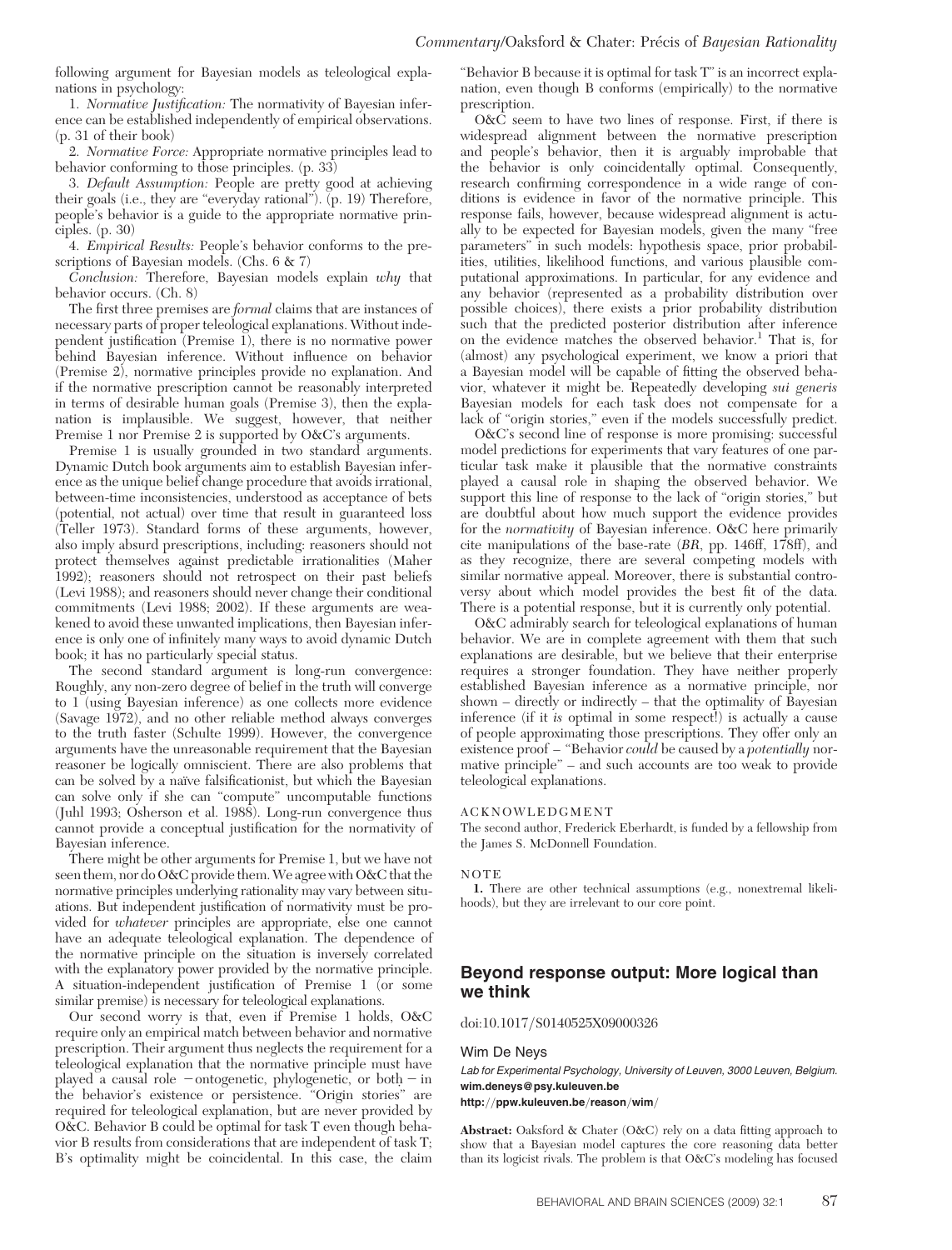exclusively on response output data. I argue that this exclusive focus is biasing their conclusions. Recent studies that focused on the processes that resulted in the response selection are more positive for the role of logic.

It is well established that in a wide range of reasoning tasks people fail to select the response that standard logic dictates. Oaksford & Chater (O&C) in Bayesian Rationality (Oaksford & Chater 2007) nicely demonstrate that a Bayesian model fits the available response selection data better than its logicist rivals. However, it is crucial to stress that O&C's modeling has not moved beyond this mere response output data. Other measures such as basic latencies or brain-imaging data that can help to examine the processes that led to the outputs are not being considered. This limitation is bound to bias their conclusion. It is clear that people's final response selection does not tell us how they arrived at this response. The fact that people do not select the predicted logical response does not suffice to discard the logicist view. It is always possible that people attempt to reason in line with standard logic but fail to do so because of specific processing difficulties. Addressing this issue requires that one digs bellow the output surface.

In O&C's defense, it may be noted that the fixation on response output is characteristic for the whole psychology of reasoning (e.g., Hoffrage 2000). In the vast majority of classic reasoning studies, response accuracy has been the sole dependent variable of interest. From a pragmatic point of view, one might argue that O&C were simply focusing on the most prominent data and might move to more process-related measures in the future. However, the key point is that in the meantime caution is needed when drawing any strong conclusions about the role of logic in reasoning. I will illustrate the point with some examples from recent brain-imaging and latency studies. This processing data suggests that although people very often fail to select the predicted logical response, they are nevertheless trying to adhere to the logical norm.

Houdé et al. (2000), for example, scanned people's brain activation while they were trying to solve the selection task. Participants were scanned before and after they received training aimed at increasing their inhibitory control capacities. Although the training did not instruct people about the standard logical response (i.e., P and not-Q card selection), it did boost the selection rate of this pattern and resulted in an increased activation of prefrontal brain areas believed to be involved in inhibitory processing. This suggests that the initial low selection rate of the predicted logical response does not result from a lack of logical knowledge, but from a failure to inhibit the intuitive appealing matching response. If people did not know what the logical response was or considered it to be irrelevant, merely training their inhibitory capacities should not affect its selection rate. Likewise, numerous studies on belief bias in syllogistic reasoning have shown that people typically fail to respond logically to reasoning problems in which intuitive beliefs conflict with the logical response. Nevertheless, latency and eye-tracking studies indicate that these problems take longer to respond to and are more thoroughly inspected compared to problems in which beliefs and logic do not conflict (e.g., Ball et al. 2006). If people were not trying to adhere to the logical norm, violating it should not affect their reasoning behavior. Furthermore, consistent with the latency findings, De Neys and Franssens (2007) observed that after solving syllogisms in which beliefs and logic conflicted, reasoners showed an impaired access to words that were associated with the cued beliefs. Such an impaired memory access is a key marker of inhibitory processing. Even people who were always biased by their beliefs showed a minimal impairment, indicating that they had attempted to inhibit the intuitive beliefs, but failed to complete the process. If people were not trying to adhere to the logical norm, there would be no reason for them to block the conflicting intuitive response. Bluntly put, although people did not manage to select the logical response, they were at least trying to do so.

Interestingly, brain-imaging of classic tasks from the judgment and decision-making literature is pointing towards a similar conclusion. As O&C note, people hardly ever reason in line with classic probabilistic norms in these tasks. People typically select responses that are cued by intuitive heuristics. Nevertheless, a recent fMRI study showed that a specific brain-area, the anterior cingulate cortex, involved in the detection of conflict between competing responses, is activated when people select the heuristic response and violate the norm (De Neys et al. 2008). This indicates that people detect that their heuristic response conflicts with the classic normative response. If people were not taking the norm into account, they would not experience such a conflict (see also De Neys & Glumicic 2008).

The general point is that although people's response selections in all these cases deviate from the predicted classic normative pattern, additional process data indicates that people are nevertheless trying to adhere to the norm. This should give pause for thought before discarding the logical perspective. O&C have modeled but a small, superficial subset of relevant data. If one moves beyond the static response output, it becomes clear that people can be more logical than their answers suggest.

#### **ACKNOWLEDGMENT**

The authors' research is supported by the Fund for Scientific Research Flanders (FWO-Vlaanderen).

## Does rational analysis stand up to rational analysis?

doi:10.1017/S0140525X09000338

#### Jonathan St. B. T. Evans

Centre for Thinking and Language, School of Psychology, University of Plymouth, Plymouth PL4 8AA, United Kingdom.

#### j.evans@plymouth.ac.uk

Abstract: I agree with Oaksford & Chater (O&C) that human beings resemble Bayesian reasoners much more closely than ones engaging standard logic. However, I have many problems with their "rational analysis" framework, which appears to be rooted in normative rather than ecological rationality. The authors also overstate everyday rationality and neglect to account for much relevant psychological work on reasoning.

There is much that I can admire in Bayesian Rationality (Oaksford & Chater 2007, henceforth BR) and the lengthy research programme that it describes. There is also much that I agree with: for example, that human beings resemble Bayesian reasoners much more closely than ones engaging standard logic. I also share part of the authors' research programme, in that I have argued against logicism and excessive use of the deduction paradigm in the psychology of reasoning (Evans 2002), as well as proposed that ordinary conditionals are much better modelled by probability logic than by standard propositional logic (Evans & Over 2004). So why is it that when I read the Socratic dialogue presented in Chapter 8 of BR, my sympathy is constantly with the sceptic?

The problems for me lie with "rational analysis" and the manner in which Oaksford & Chater (O&C) go about doing their science. Rarely do we see anything approaching a descriptive or algorithmic account of reasoning (the model of syllogistic reasoning being the closest) or even – in spite of their philosophy – a genuinely computational one. What we typically get is an alternative norms account. Thus, choices on the Wason selection task look erroneous from the viewpoint of standard logic, but can be seen as rational attempts to maximise information gain (given a misreading of the task instructions that makes it about categories instead of four individual cards). Similarly, we can predict people's conditional inference rates on the assumption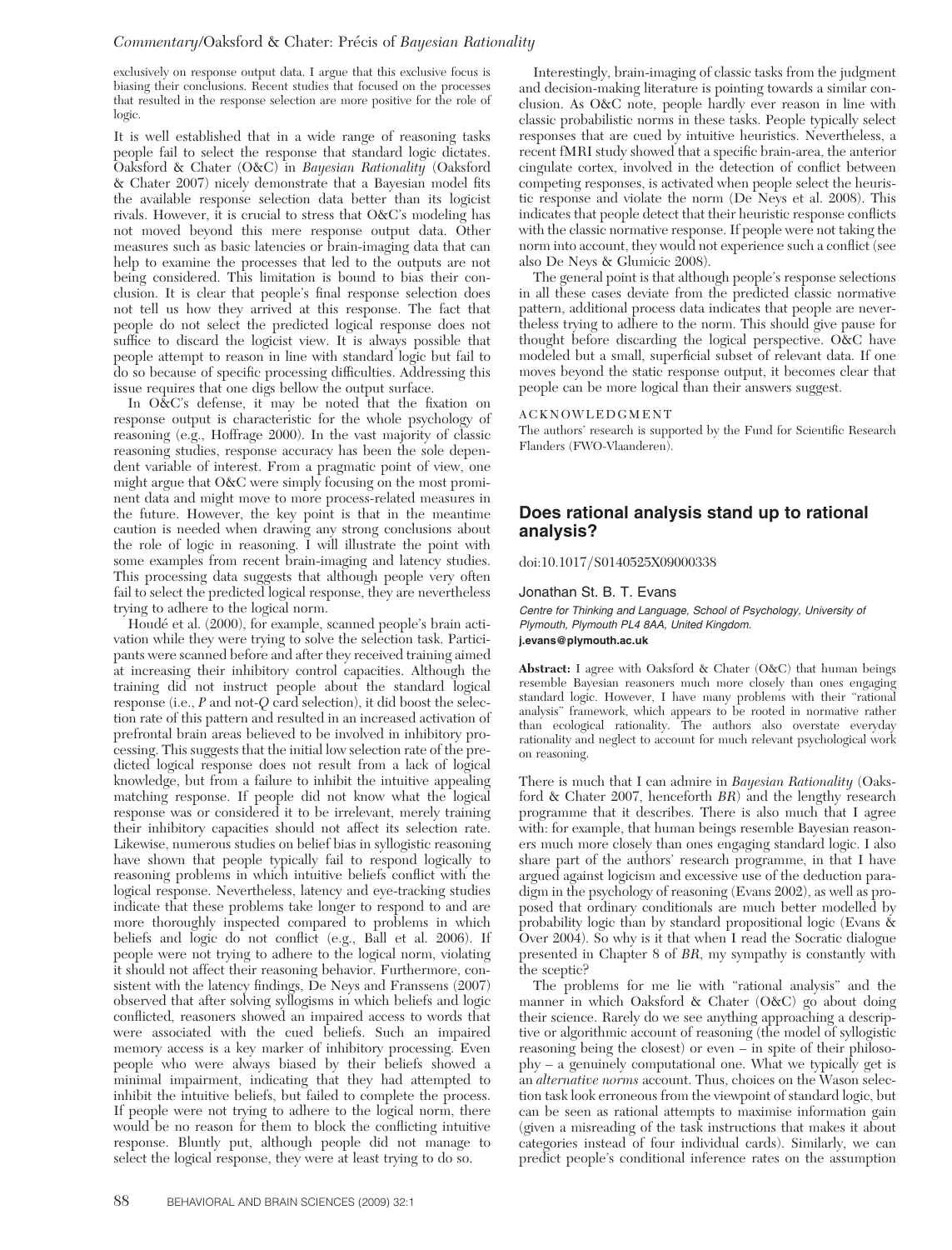that they are somehow reflecting the probability of the conclusion given the minor premise (despite the oddity that uncertainty resides exclusively in the major premise), and so on. The object of the exercise seems to be to show that there is some normative account of behaviour that can be offered. As a cognitive psychologist, I find this unsatisfying, because I want to know what people are actually doing and how.

The basic philosophy of the authors is set out in Chapter 2, on which I will focus. They start out by describing essentially the same paradox as the one that inspired our earlier book on rationality (Evans & Over 1996a). Why is it that people's reasoning and decision making seems essentially rational, intelligent, and adaptive in the real world, but results in numerous violations of logic and other standard normative systems when they are tested in the laboratory? We suggested that while people have some limited capacity for explicitly following normative rules (rationality2), they could often achieve everyday goals by implicit processes such as associative learning (rationality1). O&C (BR, p. 29) object, however, to any form of rationality that cannot be justified by a normative system. But elsewhere in the book, they seem to be describing something very similar to rationality1. For example, they describe some examples of "rational" behaviour with the comment: "Such behaviour may be built in by evolution or acquired via a long process of learning – but need not require on-line computation of the optimal solution" (BR, p. 36). Examples discussed here include Gigerenzer's research programme on fast and frugal heuristics (Gigerenzer 2004). But Gigerenzer appeals to ecological and not normative rationality, so the link between the two programmes is unclear.

The authors overstate everyday rationality when they ask (BR, p. 30), "why do the cognitive processes underlying everyday rationality consistently work?" Well, they don't, and to say otherwise is to ignore a massive body of psychological literature. For example, in the study of judgement and decision making, many cognitive biases have been shown to occur reliably in everyday contexts and with expert judges: phenomena such as outcome bias, hindsight bias, overconfidence, and the planning fallacy, to name just a few (for evidence, see papers from two recent collections on these topics: Gilovich et al. 2002; Koehler & Harvey 2004). There is also a massive accumulation of evidence for dual-process accounts of reasoning and decision making (Evans 2007; 2008), something which plays no visible role at all in the account of human reasoning offered by O&C. Nor do O&C feel moved to explain why the achievement of *stan*dard normative solutions to the task for which they provide alternative normative accounts is associated with those of high general intelligence (Stanovich 1999). It is particularly disappointing that they make no reply to Stanovich's carefully constructed challenge to their position.

A final issue is whether their methodology provides computational or normative accounts of behaviour, because these are not the same thing (Elqayam 2008). The authors try to combine them as follows: "Formal rational principles spell out the optimal solution for the information processing problem that the agent faces. The assumption is that a well-adapted agent will approximate this solution to some degree" (BR, p. 38). But the adaptive mechanisms of nature – evolution and learning – do not optimise. If evolution had an optimal solution, we would not have billions of different species of every conceivable form and function. If learning was optimised, animals would not, for example, generally match the probability of their foraging to that of food sources. But O&C are quite explicit (BR, pp. 30 – 31) that they are not worried about the performance of a priori normative theories in providing such quasi-computational accounts. On the contrary, they are looking for empirical rationality, which means in essence: observe some behaviour, assume that it is rational, find a normative theory that deems it to be so, and then ... nothing else, apparently.

I can understand the benefits of rational analysis when it is rooted in ecological rationality, so that by assuming that behaviour is adapted to the environment, we can look to the structure of that environment for cues as to how our cognitive mechanisms are designed. However, I really don't understand why O&C feel the need to fit a normatively rational model to human reasoning, and still less why that should put an end to the inquiry, with no algorithmic account to follow. Nevertheless, I agree strongly with them that the Bayesian model is a far more appropriate reference for real world reasoning than one based on truth-functional logic, and that it is a standard much more likely to be approximated in the inferences that people actually make.

## The strengths of – and some of the challenges for – Bayesian models of cognition

doi:10.1017/S0140525X0900034X

Thomas L. Griffiths Department of Psychology, University of California, Berkeley, Berkeley, CA 94720-1650. tom\_griffiths@berkeley.edu http://cocosci.berkeley.edu

Abstract: Bayesian Rationality (Oaksford & Chater 2007) illustrates the strengths of Bayesian models of cognition: the systematicity of rational explanations, transparent assumptions about human learners, and combining structured symbolic representation with statistics. However, the book also highlights some of the challenges this approach faces: of providing psychological mechanisms, explaining the origins of the knowledge that guides human learning, and accounting for how people make genuinely new discoveries.

Oaksford & Chater's (O&C's) book Bayesian Rationality (Oaksford & Chater 2007, henceforth BR) is at heart a review of the authors' research program exploring probabilistic models of human deductive reasoning. However, the review is nested within a set of chapters that make clear the ambitious goal of this research program: not just to explain how people reason, but to provide us with a new functional notion of rationality. This work, together with that of Anderson (1990) and Shepard (1987; 1995) was one of the early successes of rational analysis and Bayesian models of cognition (see also, Chater & Oaksford 1999a). As such, BR illustrates the strengths of rational analysis, and helps to highlight the challenges that Bayesian models face.

One of the strengths of rational analysis is producing models that explain human behavior as an adaptive response to problems posed by the environment. Establishing how the notion of rationality appealed to by these explanations relates to traditional normative analyses in psychology and economics is one of the themes of the early chapters of the book, building on previous discussion by Anderson (1990). Loosely speaking, the thesis is that rationality can be a methodological assumption that guides us to explanations of behavior: Rather than deciding that people solve a problem poorly, we should consider the possibility that they are solving another problem well, and try to determine what that problem might be. This analysis can be more satisfying than traditional uses of normative models, in that it produces a systematic picture of the assumptions guiding human inferences rather than a list of deviations. This approach is perhaps best exemplified in BR by the Wason selection task, in which the traditional normative account is a combination of falsificationism and deductive logic, and the alternative construes the problem as one of confirmation and induction.

Rational accounts of cognition have virtues that go beyond mere systematicity. One of the most important is the explicit treatment of the assumptions of learners that results from explaining behavior as an adaptive response to computational problems. Computational models of cognition typically focus on the processes that govern behavior. Their content and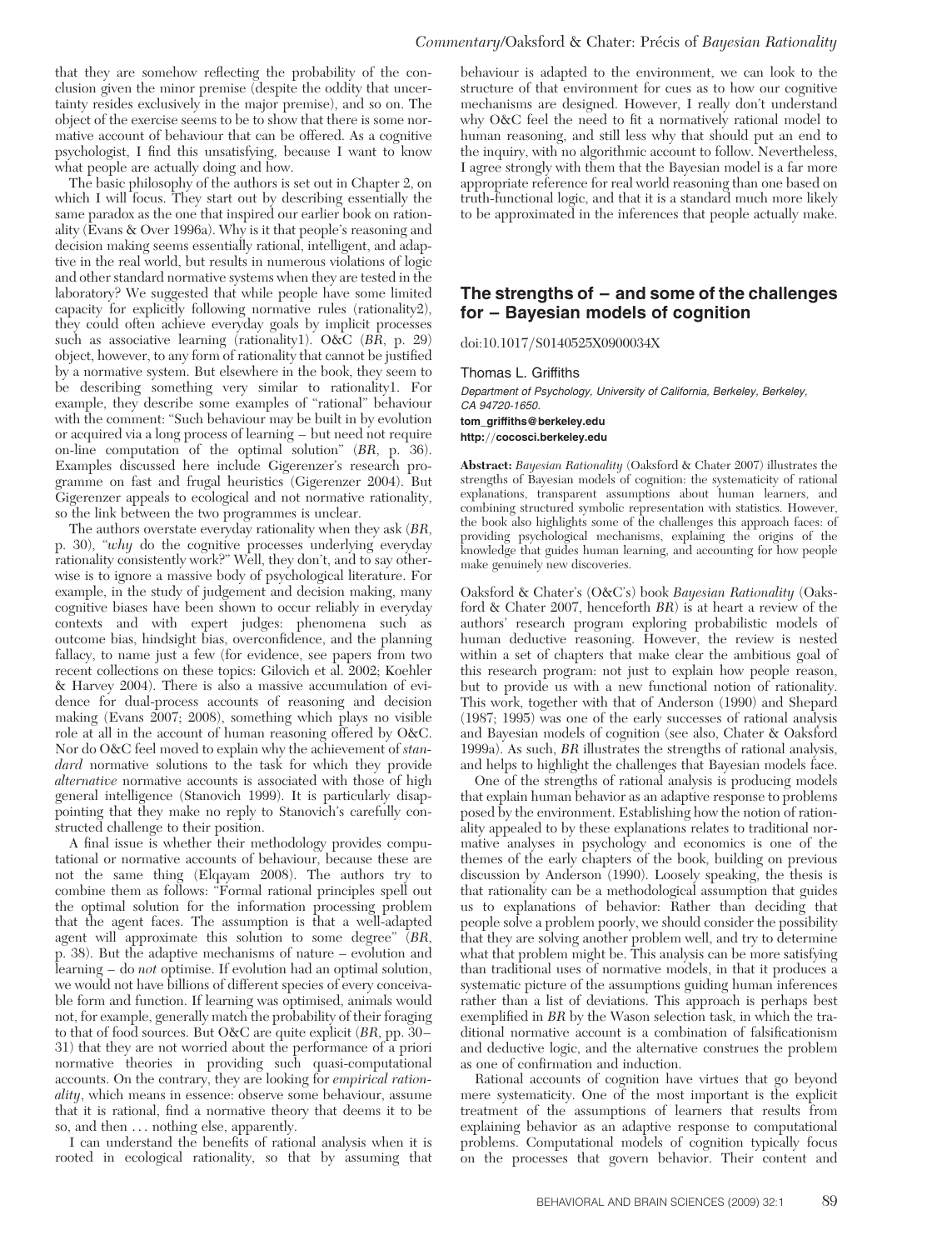parameters concern the properties of hypothetical cognitive mechanisms – similarity, strength of association, and learning rates. The content and parameters of rational models are expressed in a different language, being about the problems learners solve and the assumptions they make. As a consequence, these models are more abstract, but more explicit about their commitments, providing a transparent account of what learners should find easy or hard to learn (their "inductive biases") and what factors should influence behavior (such as the rarity of properties in the Wason task). Developing models formulated in these terms can be valuable, because many questions in cognitive science are posed at the same level of abstraction, concerning the constraints that guide human learning.

The treatment of human reasoning presented in BR illustrates another strength of Bayesian models: the capacity to combine symbolic representations with statistical inference. As O&C discuss, logic and probability have often been viewed as distinct. Researchers in philosophy and artificial intelligence have touted the expressive power of deductive logic, whereas probability theory is typically applied to simpler representations such as sequences of coin flips. The models developed in the book begin to combine the expressive power of logic with the inferential capacity of probability, following a trend towards probabilistic logics that is now a hot topic in artificial intelligence (e.g., Friedman et al. 1999; Milch et al. 2004). More generally, the idea of combining structured representations with statistical inference brings together two traditions in cognitive science, where symbolic models employ structured representations and connectionism demonstrates power of statistical learning. As discussed in the book, the potential of the resulting synthesis is great, with structured statistical models being useful when both representation and learning are key, such as inferring the existence of causal relationships (e.g., Griffiths & Tenenbaum 2005) and learning and using language (e.g., Chater & Manning 2006).

While the examples presented in BR illustrate the strengths of rational analysis and Bayesian models of cognition, they also highlight some of the challenges that this approach faces. One significant challenge is connecting rational models to more conventional psychological explanations – identifying mechanisms that can support the sophisticated probabilistic inferences required by structured statistical models. Another challenge is understanding where the knowledge that guides these inferences comes from – the source of the priors and hypothesis spaces for Bayesian inference. And finally, the parallels between induction and scientific reasoning drawn in the book raise another compelling question. Following Reichenbach (1938), philosophers of science distinguish between discovery – developing genuinely new hypotheses – and justification – explaining why one hypothesis should be preferred to another. Bayesian inference, at least in the form presented in most Bayesian models, is a logic of justification, with all possible hypotheses being evaluated. So, how might Bayesian models account for discovery, something that would seem to require going beyond the hypotheses available?

These are significant challenges, but they might be overcome by drawing on work in other disciplines that use Bayesian models. Probabilistic inference is not just hard for people, it is difficult for computers too. The resulting work on approximate inference in computer science and statistics provides a potential source of psychological mechanisms (e.g., Sanborn et al. 2006; Shi et al. 2008). Hierarchical Bayesian models, originally developed in statistics to capture both individual and population effects, provide a way for learners to start out with vague priors and to refine their beliefs over time to develop more informative expectations (Tenenbaum et al. 2006). Finally, nonparametric Bayesian models use stochastic processes to define priors over infinite, structured hypothesis spaces, allowing new observations to be explained through new hypotheses (e.g., Sanborn et al. 2006; Griffiths & Ghahramani 2006), and perhaps paving the way towards a deeper understanding of discovery. Set in this broader context, BR is a significant step towards a genuinely interdisciplinary science of induction, connecting human minds with algorithms from computer science and the abstract principles of statistics.

#### **ACKNOWLEDGMENTS**

I would like to thank J. Austerweil, F. Eberhardt, C. Lucas, F. Reali, J. Vuong, J. Williams, and other members of the Computational Cognitive Science Lab at Berkeley for helpful discussions of the book.

### Explaining more by drawing on less

doi:10.1017/S0140525X09000351

#### Ulrike Hahn

#### School of Psychology, Cardiff University, Cardiff CF10 3AT, United Kingdom. hahnu@Cardiff.ac.uk

Abstract: One of the most striking features of "Bayesian rationality" is the detail with which behavior on logical reasoning tasks can now be predicted and explained. This detail is surprising, given the state of the field 10 to 15 years ago, and it has been brought about by a theoretical program that largely ignores consideration of cognitive processes, that is, any kind of internal behavior that generates overt responding. It seems that an increase in explanatory power can be achieved by restricting a psychological theory.

It is undoubtable that over the last decade, Oaksford & Chater (O&C) have revolutionized the psychology of human reasoning. What were previously viewed as "logical reasoning" tasks, such as Wason's card selection task, were given a probabilistic reinterpretation. At the same time, their work has formed a corner-stone in the wider probabilistic revolution that has taken place over the last 10 to 15 years: Finding evidence for human sensitivity to probabilities in as unlikely a corner as "logical" reasoning tasks, lends support to the wider claim that human cognition is fundamentally about probabilities.

Given the current popularity of Bayesian approaches to cognition (see e.g., Chater et al. 2006; Chater & Oaksford 2008, for overviews), it is worth trying to remind oneself just how much has changed in cognitive science in that period. At the beginning of the 1990s, logic was taught extensively in philosophy and cognitive science courses, but little or no mention was given to probability theory; now core topics such as epistemology are incomprehensible without a basic understanding of probability. Cognitive science as a field was still in the throws of the symbolic versus connectionist debate (e.g., Fodor & Pylyshyn 1988; Smolensky 1990) and both Nick Chater and Mike Oaksford were involved in the connectionist project (e.g., Bullinaria & Chater 1995; Oaksford & Brown 1994). Arguably, the rise of connectionism was a major factor in cognitive science's statistical "turn" (e.g., Chater 1995), but connectionism's emphasis was firmly on "mechanism" and its (potentially) "brainstyle" processing.

However, since then, the connectionist project has stagnated by comparison to what has been achieved in other areas, such as the psychology of reasoning. Crucial to this latter success, it seems, was the step back, or better, "upwards," in terms of the degrees of abstraction, and levels of description at which explanation were sought.

Retreating from considerations of implementation, or, by and large, even algorithms, O&C have stuck resolutely to computational level descriptions, and, in so doing, have become key exponents of Anderson's project of rational analysis (Anderson 1990; Chater & Oaksford 2008; Oaksford & Chater 1998b). To this day, computational level descriptions provoke suspicion in mainstream experimental psychology. "But what is it that people are actually *doing?*", "what is going on in the head?" are standard questions to researchers focused on the computational level, as is exemplified in the dialogue between Sceptic and Advocate in the final chapter of O&C's new book, Bayesian Rationality (Oaksford & Chater 2007, henceforth  $BR$ ).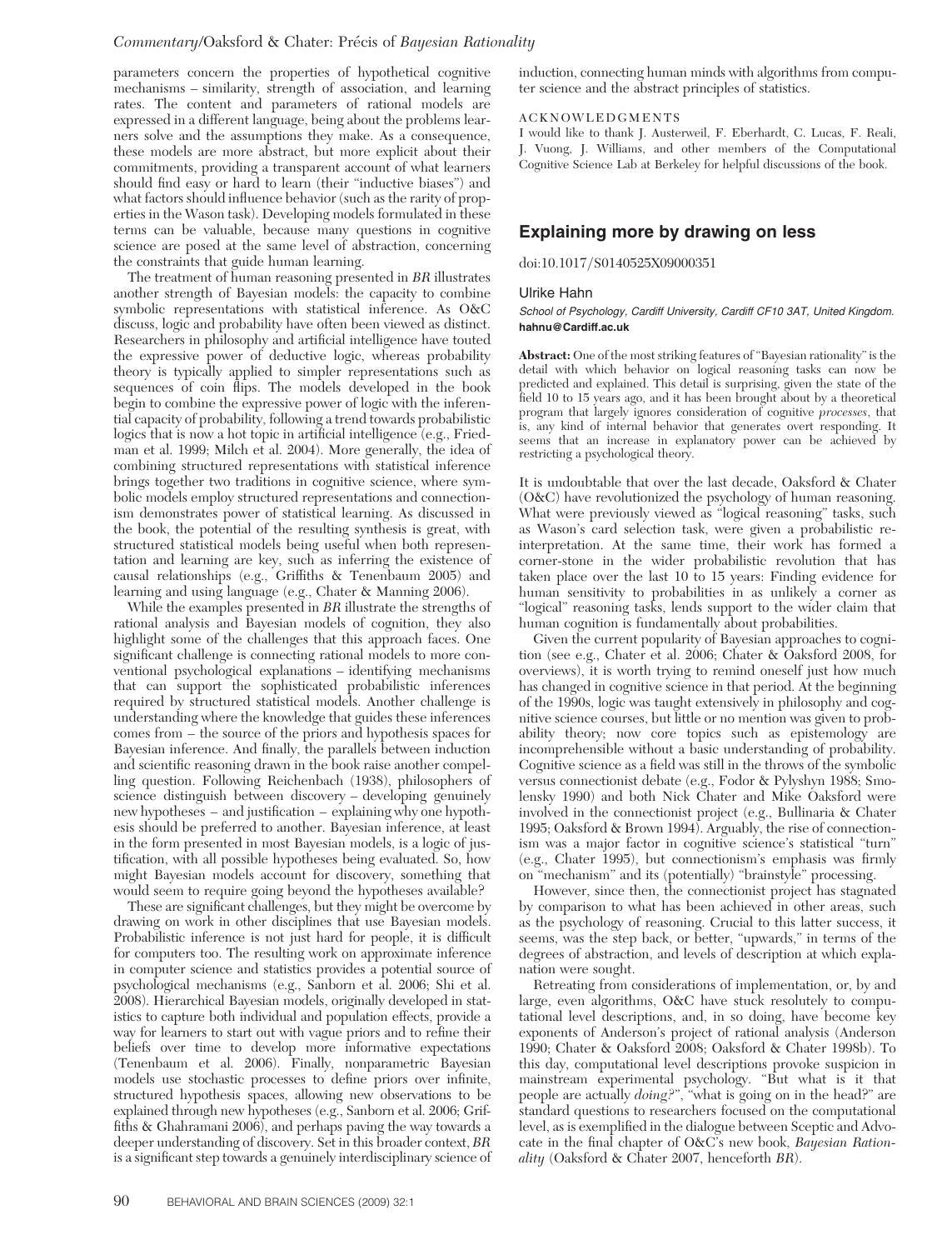All are agreed that the project of understanding human behavior is not over until processes and their implementation have also been specified, but the thing that comes across most strikingly in O&C's book is the level of explanatory specificity that has now been achieved in the psychology of reasoning. Before O&C's seminal paper on the selection task (Oaksford & Chater 1994), data in the psychology of logical reasoning were a (in many ways somewhat haphazard) collection of qualitative phenomena ("context effects," "supression effects," etc.). Reading O&C's summary of the state of affairs 14 years on, the psychology of reasoning has become an arena in which detailed quantitative predictions are evaluated. This is not only true of their own probabilistic approach; O&C have also forced the hand of rival approaches which have since taken on board quantitative model evaluation (Klauer et al. 2007; Oberauer 2006; Schroyens & Shaeken 2003).

It is worth pausing to consider how remarkable this is. The reasoning tasks in question are firmly "high-level cognition" of the kind that is characteristic of what Fodor (1983) considered to be "central processing," and hence an aspect of human cognition for which we would never have detailed theories and predictions due to the inherent open-endedness of high-level thought. That the field can capture subtle changes in behavior in response to changes in the content of high-level, verbal experimental materials in such detail is truly a success. Moreover, this specificity has been spreading through other aspects of human reasoning, as well (e.g., Tenenbaum et al. 2007).

That greater predictive power with regard to human behavior might be achieved by taking a step backwards to a higher level of abstraction that disregards processes might seem counterintuitive, but it seems to be exactly what has happened in the psychology of reasoning.

One further aspect of O&C's work deserves mention in this context. While it has, in one way, considered "less" than has other research in the psychology of reasoning, there is also a way in which it has consistently considered "more": Apparent throughout O&C's book is the multi-disciplinarity of their project which has drawn support from both philosophy and Artificial Intelligence (AI). We disregard developments in adjacent disciplines at our peril: The problems of associating natural language if. . .then statements with the material conditional were long known in philosophy, but ignored by psychologists of reasoning (see Edgington 1995; Evans & Over 2004). Likewise, developments in AI spoke to the feasibility of the "logicist" program. Yet interdisciplinarity continues to be less of an asset and more of a stumbling block for publication in many of the core psychology journals that have housed the psychology of reasoning. At the same time, cognitive science as a discipline seems, if anything, to have lost in appeal over the last decade. Certainly in the United Kingdom, the number of degree courses in cognitive science has gone down – a trend that contrasts with the booming interest in cognitive neuroscience. Cognitive neuroscience, of course, seems first and foremost concerned with processes and their implementation. Although it undoubtedly will lead to results that are new and exciting in their own right, it seems worth pointing out that this trend is a move in the opposite direction to that taken so successfully by O&C; this should give pause for thought to those interested in high-level cognition.

## Complexity provides a better explanation than probability for confidence in syllogistic inferences

doi:10.1017/S0140525X09000363

Graeme S. Halford

School of Psychology, Griffith University, Nathan, Queensland, 4111, Australia. g.halford@griffith.edu.au

Abstract: Bayesian rationality is an important contribution to syllogistic inference, but it has limitations. The claim that confidence in a conclusion is a function of informativeness of the max-premise is anomalous because this is the least probable premise. A more plausible account is that confidence is inversely related to complexity. Bayesian rationality should be supplemented with principles based on cognitive complexity.

The Bayesian account of reasoning proposed by Oaksford & Chater (O&C) in Bayesian Rationality (Oaksford & Chater 2007, henceforth BR) extends the historic trend away from regarding logic as the science of thought, and toward seeing reasoning as adaptation to the environment. Piaget, who is cited on page 4 of the book as wholeheartedly adopting a logicist conception of the mind, was in fact part of this trend, and he expressly repudiated logicism (Piaget 1957, p. 1). The Bayesian account arguably has potential to revolutionise our understanding of reasoning, but it has limitations. I want to draw attention to some issues that are additional to those that have been identified in the literature.

The heuristics proposed by the Probability Heuristics Model (PHM), that is, min, max, and attachment, operate on an implicit ranking of the informativeness of the four premise moods (All, Some, Some not, None). According to the min-heuristic, individuals tend to draw conclusions that match the mood of the least informative premise, which by information theory is also the most probable proposition in a set of premises. The validity of the min-heuristic is that it reflects constraints between the mood of the min-premise and the mood of the valid conclusion (see Tables 7.2 and 7.3 in BR). Thus, PHM implies that reasoning depends on knowledge of constraints contained in world knowledge. PHM accounts for approximately the same proportion of variance in problem forms as Mental Models theory and Relational Complexity theory (Halford et al. 2007). PHM goes beyond these theories in dealing with premises "Most" and "Few," but it only predicts mood of the conclusion, not actual conclusions, and it depends on estimated parameters.

There is also a significant anomaly. The max-heuristic determines confidence in the conclusion in proportion to the informativeness of the max-premise, but the most informative premise is the least probable. There does not appear to be an explicit explanation for confidence being inversely related to probability, whereas selection of conclusions, by the min-heuristic, is directly related to probability. An alternative hypothesis is that high confidence is associated with lowest complexity, because the least probable forms according to PHM are also the least complex according to complexity metrics, including number of mental models, and the relational complexity metric. The simplest syllogisms according to the Relational Complexity metric (Halford et al. 2007), those based on binary or ternary relations, have at least one A (All) premise, or at least one I (Some) premise. A (All) premises are the most informative (least probable) and I (Some) premises are second most informative in PHM. Thus, the most informative, and least probable, syllogisms are of low complexity, which is a more plausible basis for confidence than low probability. Therefore, PHM might work better if it incorporated other principles that have been established in cognitive science, including those that define cognitive complexity of reasoning tasks.

## Are stomachs rational?

doi:10.1017/S0140525X09000375

Elias L. Khalil Department of Economics, Monash University, Clayton, Victoria 3800, **Australia** elias.khalil@buseco.monash.edu.au www.eliaskhalil.com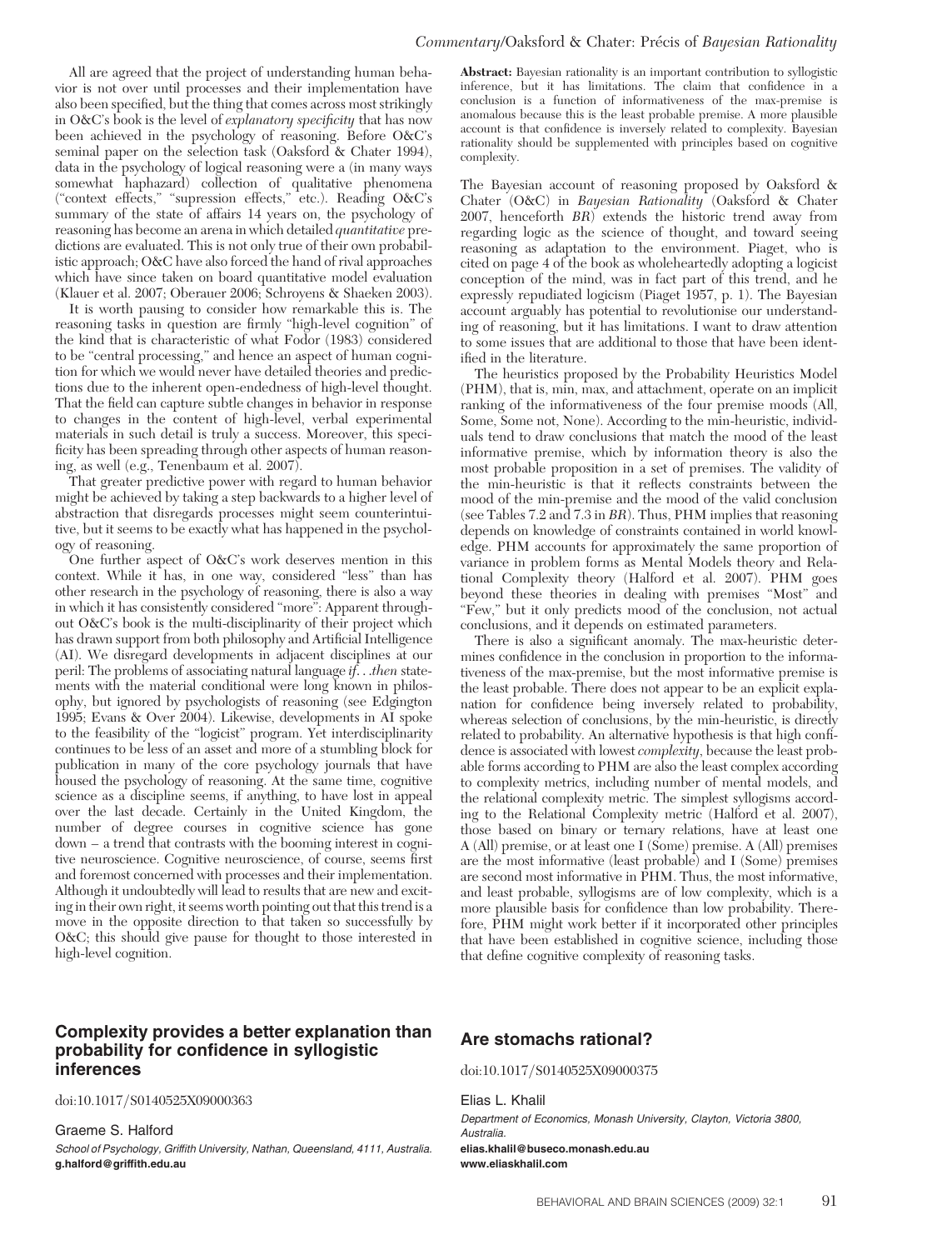Abstract: Oaksford & Chater (O&C) would need to define rationality if they want to argue that stomachs are not rational. The question of rationality, anyhow, is orthogonal to the debate concerning whether humans use classical deductive logic or probabilistic reasoning.

In Bayesian Rationality (Oaksford & Chater 2007, henceforth BR), the authors offer a definitive answer to what seems obvious to them: Although our stomachs can be "optimally efficient" in digesting the food in our environment, we still would not describe them as rational (BR, p. 38). For Oaksford & Chater (O&C), the question of rationality of stomachs does not even arise: Stomachs are not information-processing devices, have no beliefs/desires/knowledge, and make no decisions/ inferences. O&C use the stomach example in the context of pressing their distinction between rationality and optimization: Optimization is about a "local" end (such as digestion), whereas rationality "requires not just optimizing something but optimizing something reasonable" (p. 37). What is ironic about O&C's "rationality analysis" approach, borrowed from Anderson (1990), is that their instrumental approach prohibits them from offering such an answer about stomachs. In fact, in the same context, they explicitly state that they would not offer an answer to the "ultimate question of what rationality is" (BR, p. 38). That is, if they have no definition of rationality, how could they answer at the abstract level that organs (such as stomachs) can be efficient, but not rational, while human organisms can be rational?

To be clear, O&C recognize that humans exhibit rationality in everyday activity that allows us to discern between good and bad reasoning. O&C, therefore, want to avoid the empirical approach that elevates everyday behavior to the entry point of theorizing, as the literature expounding the Allais paradox attempts to do. O&C correctly note that the empirical approach leads to chaos: If everyday activity is taken as the entry point, there would be no ground to distinguish between good reasoning from bad reasoning.

On the other hand, O&C want to avoid a definition of rationality. They do not want to invite what I call here the "specter of Plato": O&C are afraid of invoking the pitfalls of the logical approach that postulates deductive logic without being informed by everyday, empirical activity. The logical approach, O&C argue, invites the questions of why humans should follow deductive logic and from where such logic arises. Of more importance to the authors' project, experimental results have shown that humans perform poorly in classical logical tasks such as conditionals, Wason selection task, and syllogisms. O&C instead argue that humans reason in a world full of uncertainties and, hence, humans use natural language conditionals and probability assessment of premises when they make inferences. Humans do not use meaningless logical conditionals and deductive reasoning with premises that stand with absolute certainty.

Let us agree with O&C that the probabilistic approach to human reasoning explains why humans, in laboratory settings, are bad at solving tasks formulated by classical logic. But, still, why does the advocacy of a probabilistic approach prevent one from providing a definition of rationality – a definition that is necessary if one wants to argue that stomachs are not rational?

It seems that the issue of defining rationality is orthogonal to the debate between the logical approach and the probabilistic approach to human reasoning. Both approaches are about resolving the issue of how people can arrive at true beliefs – whether the truth is defined in absolute certainty or in degrees of belief. But the issue of rationality is not about how reasoning can arrive at truth. Rather, rationality is about the use of resources in the most efficient way (Becker 1976, Ch. 1). Organisms are not mainly concerned with becoming professional scientists, where costs of the truth are disregarded. Rather, organisms are mostly interested in harnessing food/energy from their environment in the most effective way in order to enhance their well-

being or, what is the same thing, to expand the quantity/ quality of offspring. So, the main goal of organisms, with the exception of professional scientists, is not reasoning in order to arrive at true beliefs – even when truth is recognized as degrees of belief. Rather, the main goal of organisms is reasoning that enhances well-being (or fitness). Such a goal entails that organisms may settle for inaccurate hypotheses or beliefs given that more accurate ones can be unjustifiably costly. That is, if the processing of new data – which may upset an older hypothesis or belief – is too costly, given the expected benefit of a new hypothesis of belief, then humans would be better off with the old, incorrect hypothesis.

This elementary definition of rationality stands (or falls) orthogonally to the issue of whether agents use classical logical methods or probabilistic methods. And O&C can adopt a definition of rationality without adopting the classical logical method or invoking the specter of Plato. To wit, their insistence, on more than one occasion, that stomachs are not rational implies that they uphold a definition of rationality. O&C must implicitly view rationality as characteristic of the actor, and not merely, appealing to the work of Marr (1982), as an "explanatory tool" (BR, p. 35). The idea that rationality is merely a tool, called generally instrumentalism and advocated by van Fraassen (1980, Ch. 2; see also Friedman 1953), is critical of realism, which in this case means that rationality is characteristic of the decisionmaker.

On the view of rationality as efficiency, we only need to assume, at least initially, that preferences are consistent (Kreps 1990), and that agents change their actions in response to a change in the environment (constraints). There is no need to suppose that the actor or entity has a cognitive ability informed by beliefs/desires/knowledge. As long as an entity changes behavior in response to the environment in order to economize on effort expenditure, it is rational. Behavioral ecologists, ethologists, and philosophers have recently started to realize that organisms do process information and respond to the environment in ways that qualify them as rational (e.g., Griffin 1992; Hurley & Nudds 2006; Raby et al. 2007; Vermeij 2004). Some of these organisms have no brains, such as plants and single-cell organisms. The same reasoning can be applied to organs (including stomachs) insofar as organs change pace of function, such as secretions or size, in response to changes in the environment (constraints). There is no need, therefore, to distinguish efficiency from rationality – when rationality is about optimizing "something reasonable." Digestion seems also a reasonable goal. In fact, the efficiency/rationality distinction would beg the question of how to distinguish a reasonable from an unreasonable goal, that is, it would invite circularity of argument, as O&C clearly admit (BR, p. 37).

## Is the second-step conditionalization unnecessary?

doi:10.1017/S0140525X09000387

#### In-mao Liu

Department of Psychology, National Chung-Cheng University, Chia-Yi 621, Taiwan.

#### psyiml@ccu.edu.tw

Abstract: Because the addition of the conditional premise tends to increase modus ponens (MP) inferences, Oaksford & Chater argue that the additional knowledge is assimilated to world knowledge before the Ramsey test is carried out to evaluate  $P(q|p)$ , so that the process of applying the Ramsey test could become indistinguishable from the process of applying the second-step conditionalization.

In Bayesian Rationality (Oaksford & Chater 2007, henceforth BR), Oaksford & Chater (O&C) argue that the second-step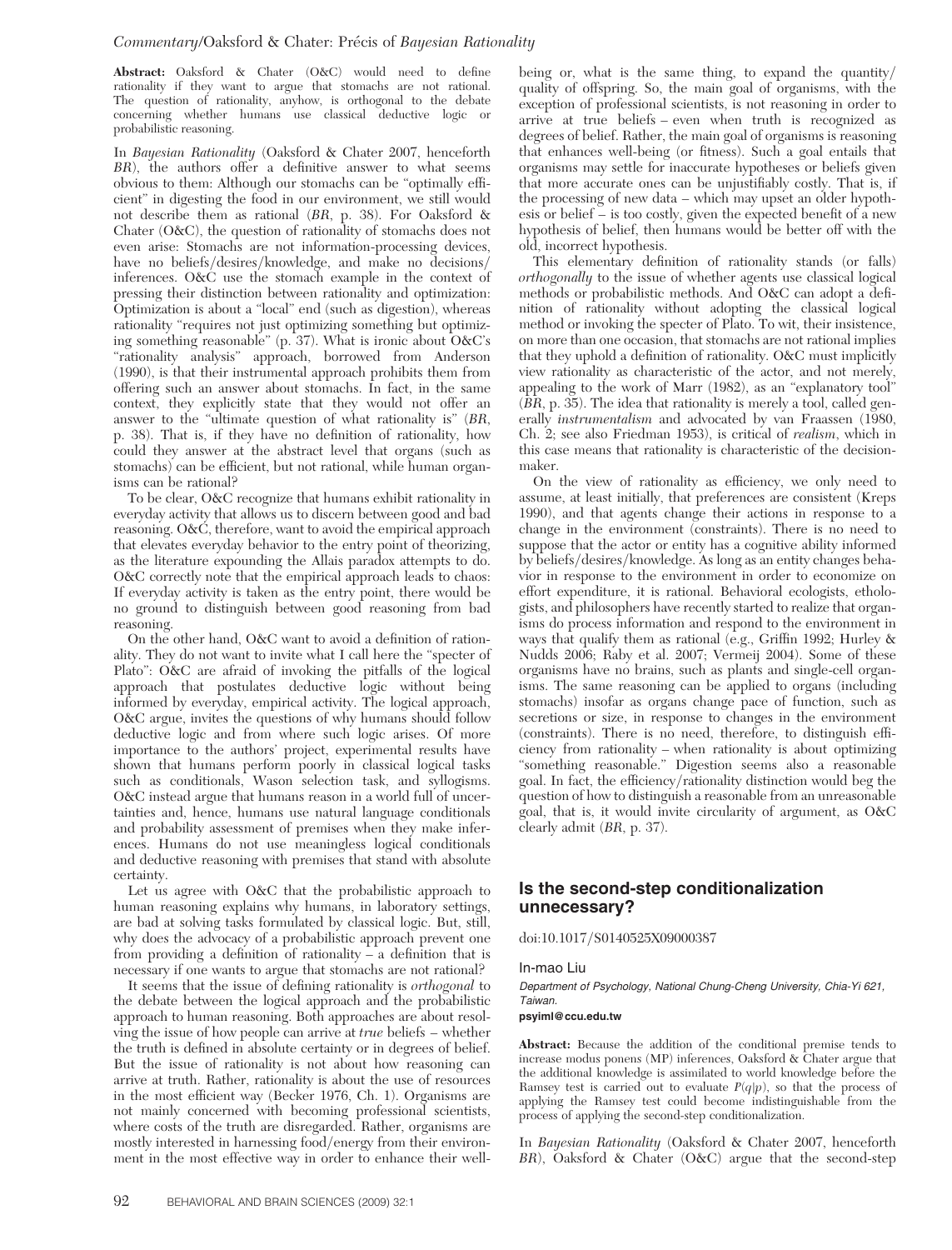conditionalization is unnecessary in the MP (modus ponens) argument. However, based on experimental findings, I show that the second-step conditionalization in the MP argument is sometimes necessary and sometimes unnecessary. I further argue that the second-step conditionalization is unnecessary because the conditional probability hypothesis holds. The conditional probability hypothesis, which is implied by the Ramsey test (see Over et al. 2007), states that the subjective probability of a natural language conditional is the subjective conditional probability. I will show that the conditional probability hypothesis holds only when reasoners explicitly evaluate the probability of conditionals, but that it may not hold in the context of making MP inferences.

The second-step conditionalization is experimentally isolated from the first-step conditionalization by adding the reduced problem to the complete problem. The reduced MP problem is of the form: Given  $p$ , how probable is  $q$ ? The complete MP problem is the original MP problem of the form: If  $p$  then  $q$ ; given p, how probable is  $q^2$ . Thus, reduced MP problems measure the result of the first-step conditionalization, whereas complete MP problems measure the result of performing both steps in succession.

To argue that the second-step conditionalization is unnecessary is tantamount to arguing that complete MP problems can be replaced by reduced MP problems. In other words, the major premise does not play its role in a complete MP problem. Thus, only studies that administered both reduced and complete problems in the same experiments can provide evidence of whether the major premise does play a role in complete MP problems. There are several studies – for example, those of Chou (2007), Liu (2003), Liu and Chou (2008), Liu et al. (1996), and Wang (1999) – that manipulated several variables to study their effect on reduced and complete MP problems in the same experiments.

Three variables are known to affect reduced MP problems differently from complete MP problems. The first variable, perceived sufficiency, affects complete problems only by affecting the reduced problems. Because of a ceiling effect, reasoners' responses in solving the reduced and complete MP problems are generally identical in the high sufficiency condition. The second variable, problem content, affects the complete MP problem without affecting the reduced MP problems. The third one, age differences, is a quasi-variable: Primary school children raised in a rural area of Taiwan, when tested several years ago, exhibit identical responses in solving reduced and complete MP problems, because they are still unable to perform the second-step conditionalization.

O&C realize that adding the conditional premise tends to increase endorsement of the inferences. However, to account for the Ramsey test (1931/1990a), they argued that the additional knowledge the conditional premise provides is assimilated to world knowledge before the Ramsey test is carried out to evaluate  $P(q|p)$ .

The Ramsey test (1931/1990a) is compatible with recent experimental findings that tend to support the conditional probability hypothesis (Evans et al. 2003; Oberauer & Wilhelm 2003; Over et al. 2007). On the surface, however, the conditional probability hypothesis is incompatible with the vast literature on MP findings. In particular, the MP is nearly perfectly endorsed when the conditional statement involves abstract content (e.g., Evans 1977; Taplin 1971; Taplin & Staudenmayer 1973).

More specifically, Evans (1977) used the following conditional to generate MP problems: If the letter is G, then the number is 9. The conditional probability of the number 9, given the letter G, would be extremely low. Since Evans found that his participants perfectly endorsed MP problems generated by this type of abstract conditional, the conditional probability interpretation of a conditional statement becomes questionable. Working with conditionals phrased in terms of thematic materials, such as "If Mary has an essay to write, she will stay late in the library,"

Byrne et al. (1999) also observed a mean of 95% endorsement of simple MP inferences in their experiment. Again, the conditional probability of Mary staying late in the library, given that she has an essay to write, would generally be small.

Faced with this complex array of empirical findings, O&C argue that the conditional-statement premise provides additional evidence that  $q$  and  $p$  are related, thus increasing the assessment of  $P(q|p)$ . They then argue that this additional knowledge is assimilated to world knowledge before the Ramsey test is carried out to evaluate  $P(q|p)$ . Empirically, there is an increase in  $P(q|p)$  in conditionalizing the result of the first-step conditionalization on the conditional-statement premise when reasoners are able to detach it from reality (Liu 2003). In other words, although  $P(q|p)$  observed from the reduced MP problems of abstract and thematic contents could be the same, the response level observed from the complete MP problems is generally higher for abstract than for thematic content. On the basis of this empirical finding, it is impossible to know whether the process of applying the Ramsey test (1931/1990a) is the same as the process of applying the second-step conditionalization.

The fact that reasoners might consider the antecedent as sufficient for the consequent in reading the conditional-statement premise (e.g., Byrne et al. 1999; Evans 1977) may not contradict the conditional probability hypothesis. This is because the former finding is observable in the context of MP inferences, whereas the conditional probability hypothesis receives its support through the reasoners' direct evaluation of the conditional statement.

#### **ACKNOWLEDGMENTS**

This study was supported by NSC Grant 96-2413-H-194-010-MY2. I thank Peter Schonemann for reading an early draft.

## Bayes plus environment

#### doi:10.1017/S0140525X09000399

#### Craig R. M. McKenzie

Rady School of Management and Department of Psychology, University of California, San Diego, La Jolla, CA 92093-0553. cmckenzie@ucsd.edu http://psy.ucsd.edu/  $\sim$  mckenzie/

Abstract: Oaksford & Chater's (O&C's) account of deductive reasoning is parsimonious at a local level (because a rational model is used to explain a wide range of behavior) and at a global level (because their Bayesian approach connects to other areas of research). Their emphasis on environmental structure is especially important, and the power of their approach is seen at both the computational and algorithmic levels.

Oaksford & Chater (O&C) are to be commended for their comprehensive account of deductive reasoning in Bayesian Ration $ality$  (Oaksford & Chater 2007, henceforth  $BR$ ). They don't just explain Wason's selection task, or conditional reasoning, or syllogistic reasoning, but all of these. Furthermore, the fact that their account is Bayesian is important for several reasons. First, an inductive account of deductive behavior is interesting and novel. Second, because the pattern of data which they explain consists largely of deductive errors, they are providing an alternative rational view of these "errors." Third, because their account is both rational and explains behavior in these tasks, there is an important sense in which readers (such as myself) gain an understanding of why people respond as they do in these tasks. The explanation is, essentially, a teleological one. Finally, the approach connects deductive reasoning to other areas of psychological research that are otherwise disconnected, such as vision, categorization, and language, all of which are influenced by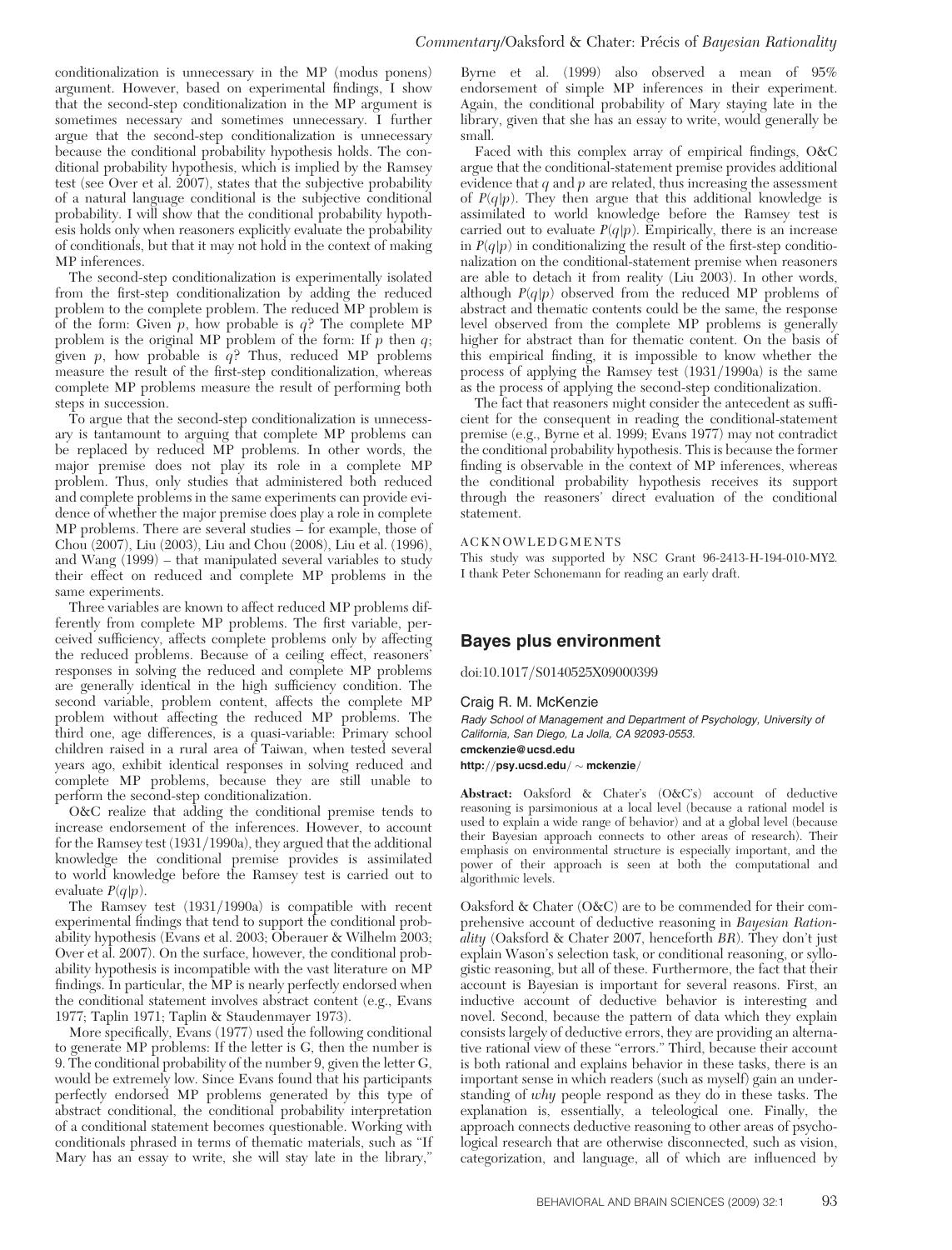Bayesian approaches. In short, O&C offer an account that is parsimonious both locally, in the sense that it is a rational framework that can explain a wide range of deductive behavior, and globally, in that it ties in with a much broader collection of diverse research topics.

Especially important is the environmental aspect of the "rational analysis" that they pursue (Anderson 1990). Researchers tend to point to the many examples of purportedly irrational behavior as evidence against a rational approach (e.g., Gilovich et al. 2002; Kahneman et al. 1982; Kahneman & Tversky 2000). Often overlooked by researchers, though, is that people make strong and reasonable assumptions about the structure of their environment. Unaware of these assumptions, researchers can draw misleading conclusions about behavior. For example, O&C point out that people appear to make the "rarity assumption," that is, that named categories tend to be small (see also McKenzie & Amin 2002; McKenzie & Mikkelsen 2000; 2007; McKenzie et al. 2001). Without the rarity assumption, some behavior can appear irrational and even nonsensical, but with it, behavior is not only reasonable, it is consistent with a Bayesian approach.

Similarly, McKenzie and Mikkelsen (2007) recently argued that the rarity assumption explains why people, when assessing the correlation between two variables that can be either present or absent, are especially influenced by observing the joint presence of the variables. Traditionally, the large influence of joint presence observations has been seen as an error, but it makes sense from a Bayesian perspective combined with the rarity assumption. A completely different example of the importance of environmental structure comes from framing effects, which refer to situations in which listeners respond differently to logically equivalent utterances (or frames). Framing effects have been considered irrational, but it has been pointed out that speakers do not choose randomly among frames. Instead, speakers choose frames systematically, and listeners know this. Thus, although many frames are logically equivalent, they are not information equivalent, and responding differently to them is not irrational (McKenzie 2004; McKenzie & Nelson 2003; Sher & McKenzie 2006; 2008). Understanding the structure of the environment, and what makes sense in light of this structure, goes a long way toward understanding people's behavior.

The power of rational analysis is apparent at the computational level (using Marr's [1982] terminology), where the aim is to understand what problem the organism is trying to solve. O&C's accounts of Wason's selection task and conditional reasoning are essentially computational. But when O&C discuss syllogistic reasoning and their probability heuristics model, they also show what rational analysis can do at the algorithmic level, which is concerned with the *processes* used by the organism to solve the problems it faces. The rational model remains the same, but it becomes clear that behavior, at this level, diverges from the model. Relative to the rational model, people use simplified processes (i.e., heuristics) that lead to systematic errors (biases; e.g., Kahneman et al. 1982). One must be careful here because, as others have pointed out, the "heuristics and biases" paradigm in judgment and decision making has left that field with a "laundry list" of heuristics and biases rather than an overarching theory (Gigerenzer 1996; Krueger & Funder 2004). However, rational analysis severely constrains the set of potential heuristics that people might use, which, to a large extent, would guard against the explosion of heuristics that has plagued the judgment and decision making literature. Furthermore, because this constrained set of plausible heuristics would come from a rational analysis, the adaptiveness of heuristics would be less likely to be a contentious topic, as it often is in the field of judgment and decision making. It would be fascinating (and a little ironic) if rational analysis were to pave the way for the next step in the heuristics and biases paradigm.

## Naïve optimality: Subjects' heuristics can be better motivated than experimenters' optimal models

doi:10.1017/S0140525X09000405

Jonathan D. Nelson

Max Planck Institute for Human Development, Berlin 14195, Germany. jnelson@salk.edu

http://jonathandnelson.com/

Abstract: Is human cognition best described by optimal models, or by adaptive but suboptimal heuristic strategies? It is frequently hard to identify which theoretical model is normatively best justified. In the context of information search, naïve subjects' heuristic strategies are better motivated than some "optimal" models.

Bayesian Rationality (Oaksford & Chater 2007) nicely synthesizes the growing body of research. This approach offers promise to give principled explanation not only of human higher cognitive processes, but also much of perception and animal cognition. Is cognition best described by optimal models, or by adaptive but suboptimal heuristic strategies? Oaksford & Chater (O&C) explain that heuristic strategies approximate human syllogistic reasoning better than optimal Bayesian models. This commentary illustrates, in the context of information search, that it is frequently possible to be mistaken about what model is best motivated; and that naïve heuristic strategies can perform better than "optimal" models!

Consider the task of deciding which of two medical tests to order, assuming cost constraints only allow one test, to best diagnose a patient's disease. We assume here that the patient either has Disease 1 or Disease 2, with equal  $(50 \%)$  prior probability, and that Test 1 and Test 2 are each either positive or negative. How should a diagnostician decide which test to order?

A great deal of cognitive psychological and statistical thinking (since I. J. Good's [1950; 1975] work) claims that the optimal strategy is to conduct the test with highest expected Bayesian diagnosticity (expected weight of evidence) or expected log diagnosticity.  $[T1 = p$  denotes that Test 1 is positive,  $T1 = n$  that Test 1 is negative,  $D = dI$  that the patient has disease 1, etc.] As shown in Figure 1, the expected Bayesian diagnosticity for Test 1 (i.e., its expected utility, as measured with Bayesian diagnosticity) is:

$$
eu_{BD}(TI) =
$$
\n
$$
P(TI = p) * max \left( \frac{P(TI = p \mid D = dI)}{P(TI = p \mid D = d2)}, \frac{P(TI = p \mid D = d2)}{P(TI = p \mid D = dI)} \right)
$$
\n+  
\n
$$
P(TI = n) * max \left( \frac{P(TI = n \mid D = dI)}{P(TI = n \mid D = d2)}, \frac{P(TI = n \mid D = d2)}{P(TI = n \mid D = dI)} \right)
$$

#### Figure 1.

and, as shown in Figure 2, its expected log diagnosticity is:

$$
eu_{LogD}(TI) =
$$
  
\n $P(TI = p) * log max \left( \frac{P(TI = p | D = dI)}{P(TI = p | D = d2)}, \frac{P(TI = p | D = d2)}{P(TI = p | D = dI)} \right)$   
\n+  
\n $P(TI = n) * log max \left( \frac{P(TI = n | D = dI)}{P(TI = n | D = d2)}, \frac{P(TI = n | D = d2)}{P(TI = n | D = dI)} \right)$ 

#### Figure 2.

However, many subjects follow the feature difference strategy (Nelson 2005; Skov & Sherman 1986; Slowiaczek et al. 1992). This strategy involves calculating the absolute difference in feature likelihoods for each test; for example, as shown in Figure 3: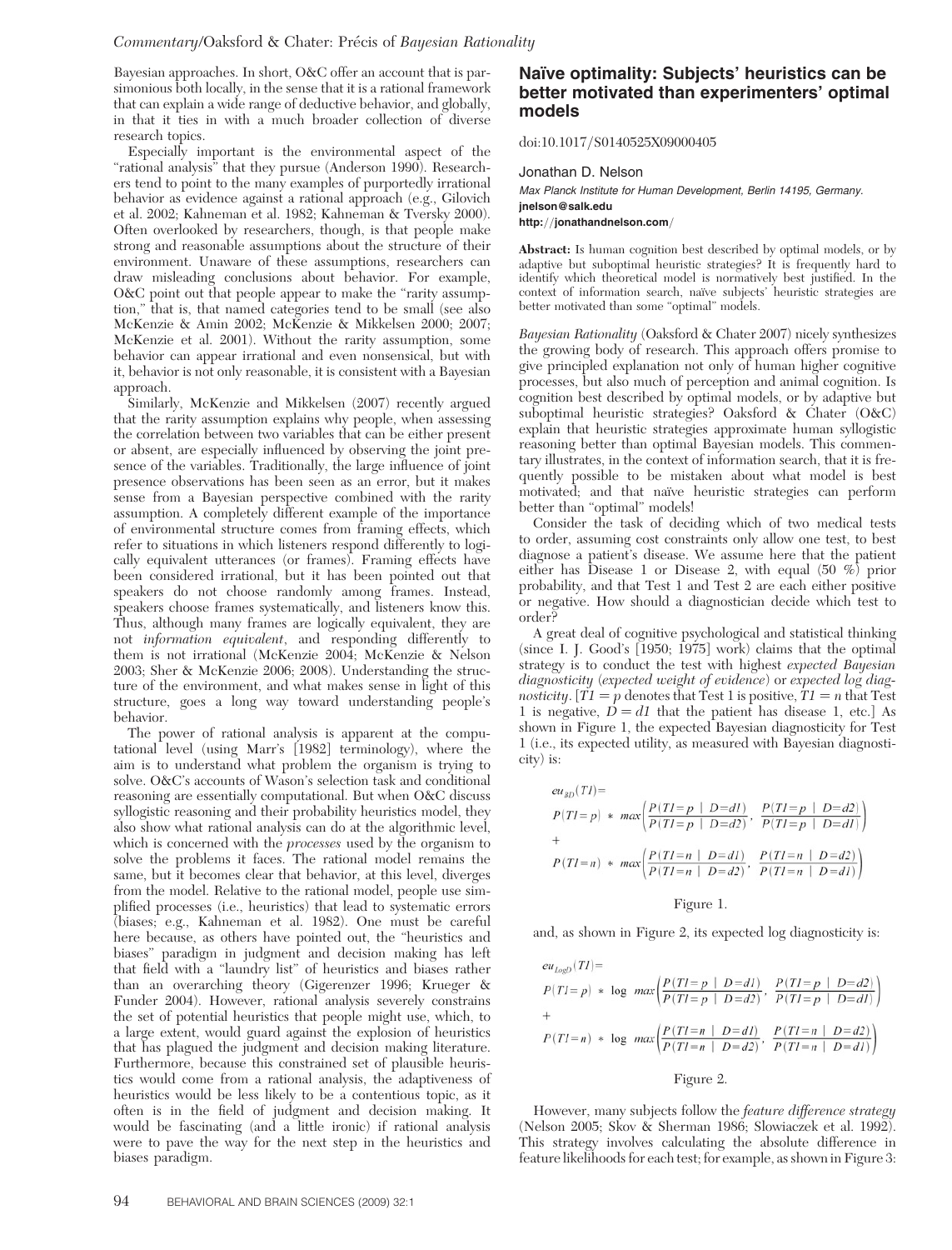$$
fDiff(TI) = | P(TI = p | D = dI) - P(TI = p | D = d2)
$$
  
Figure 3.

and ordering the test with the highest fDiff.

Thus, Skov and Sherman and Slowiaczek et al. concluded that many subjects use a suboptimal heuristic strategy that is highly correlated with the optimal strategy. Remarkably, however, both the claims (1) that Bayesian diagnosticity (and/or log diagnosticity) are theoretically optimal, and (2) that the feature difference strategy only imperfectly approximates optimal behavior, are in disrepute.

Both expected Bayesian diagnosticity and expected log diagnosticity are poorly behaved as optimal models. To illustrate, suppose that Test 1 were positive in 99% of people with Disease 1, and in 100% of the people with Disease 2. Suppose further that Test 2 were positive in 1% of people with Disease 1, and 99% of people with Disease 2. Test 1 leads, on average, to 50.5% probability of identifying the correct disease; Test 2 leads, on average, to 99% probability of correctly identifying the true disease. Clearly, Test 2 would be more helpful than Test 1 to differentiate between the diseases. Yet diagnosticity and log diagnosticity maintain that Test 1 is infinitely more useful than Test 2! Both diagnosticity measures hold that any test that offers greater-than-zero probability of obtaining 100% certainty of the true disease is infinitely useful. This bizarre claim is not a desirable property of an "optimal" model. (In Nelson [2005; 2008] I discuss these and other theoretical flaws with the diagnosticity measures, and how redefining a single point cannot fix them.)

Better-motivated theoretical models of the value of information, such as information gain-KL distance (Lindley 1956; Oaksford & Chater 1994), probability gain (error reduction; cf. Baron's 1981 talk at the Psychonomic Society Meeting, as cited in Baron 1985), and impact (Klayman & Ha 1987, pp. 219–20; Nelson 2008; Nickerson 1996; Wells & Lindsay 1980) behave reasonably in this medical diagnosis scenario, and do not suffer from the diagnosticity measures' aforementioned theoretical flaws.

Does the feature difference strategy also approximate these better-motivated theoretical models? In fact, it exactly corresponds to impact! The highest fDiff feature also has the highest impact, irrespective of the prior probabilities of the diseases and the specific feature probabilities (Nelson 2005, footnote 2).

Closer analysis of the supposedly optimal theoretical models used by some experimenters, and the supposedly suboptimal heuristics used by some subjects, showed that the subjects' heuristic strategy corresponds to a normative model (impact) that is theoretically superior to the normative model that the experimenters had in mind! Put in the context of Marr's (1982) levels of analysis, consideration of subjects' behavior at the algorithmic level can inform thinking about the kinds of computational-level models (normative theories) that are most appropriate (also see Chater et al. 2003; Cohen 1981).

Do all subjects use the feature difference strategy? No. As O&C discuss, the means with which information is presented is important. Different people use a variety of strategies, especially when environmental probabilities are presented in the standard probability format, with explicit prior probabilities and likelihoods. The standard probability format is not the most meaningful to subjects; frequency formats better facilitate Bayesian reasoning (Cosmides & Tooby 1996; Gigerenzer & Hoffrage 1995). Personal experience of environmental probabilities may be even more effective. When environmental probabilities are learned through personal experience, the vast majority of subjects maximize the probability of a correct guess (probability gain), rather than impact or information gain (Nelson et al., submitted). Note that impact (which the feature difference strategy implements) more reliably approximates probability gain than do Bayesian diagnosticity or log diagnosticity (Nelson 2005), and impact is easily calculated when the standard probability format is used.

Is cognition optimal? Adaptation can be impressive. Insects' flight length distributions appear well-calibrated to natural environments (Viswanathan et al. 1999). But the modern world is evolutionarily novel. For instance, sugar, fat, and salt are available in unprecedented abundance. Similarly, modern media may exaggerate the incidence of plane crashes versus car crashes, or terrorism versus heart disease. The increasing rate of human genetic evolution (Hawks et al. 2007) may facilitate adaptation to some modern environments, over phylogenetic time.

Among topics of interest in Bayesian and rational analysis, such as perception (e.g., Hoffman, in press), memory, information search, and category formation, the correct function to optimize is seldom clear. Baron (2004) noted that utilities are formed on the basis of reflection, and are constantly being modified. As a pragmatic matter, cognitive science would be wise to treat candidate normative models in similar fashion (also see McKenzie 2003). When there are clear and robust discrepancies between human behavior and a particular theoretical model, the normative status of the theoretical model should be reconsidered, as well as the rationality or adaptiveness of the human behavior.

#### **ACKNOWLEDGMENTS**

The author thanks Mike Oaksford and Nick Chater for their insightful suggestions. The writing of this commentary was supported by NIH MH57075 (Garrison W. Cottrell, P.I), when the author was at the Computer Science and Engineering Department, UCSD, and at the Computational Neurobiology Lab, Salk Institute.

## Oaksford & Chater's theory of reasoning: High prior, lower posterior plausibility

doi:10.1017/S0140525X09000417

#### Klaus Oberauer

Department of Experimental Psychology, University of Bristol, Bristol BS8 ITU, United Kingdom.

k.oberauer@bristol.ac.uk

http://psychology.psy.bris.ac.uk/people/klausoberauer.htm

Abstract: Oaksford & Chater (O&C) subscribe to the view that a conditional expresses a high conditional probability of the consequent, given the antecedent, but they model conditionals as expressing a dependency between antecedent and consequent. Therefore, their model is inconsistent with their theoretical commitment. The model is also inconsistent with some findings on how people interpret conditionals and how they reason from them.

In Bayesian Rationality (Oaksford & Chater 2007, henceforth BR) the authors present a strong theoretical case for the "probabilistic turn" in the psychology of reasoning. I agree with much of the general thesis of the book: People often reason from uncertain information, and they do so by drawing on probabilistic information. Conditionals, which form the backbone of much of our knowledge, express conditional probabilities. I disagree with Oaksford & Chater (O&C), however, in details of their models of how people reason, and I am less sanguine about the evidence supporting these models. I focus on reasoning with conditionals.

O&C's model of reasoning from conditionals is based on a contingency table of the antecedent (A) and the consequent (C). One axiom of their model is that the marginal probabilities, P(A) and  $P(C)$ , must be constant when the degree of belief in the conditional changes. This is an unfortunate assumption, for two reasons. First, it is implausible. Assume a new drug X is tested, and it turns out that it causes headaches. Thus, we increase our belief in "If a person takes X then they get a headache." To accommodate the increase in  $P(\text{headache}|\overline{X})$  in one's subjective contingency table, one can either revise  $P(\text{headache} \mid \neg X)$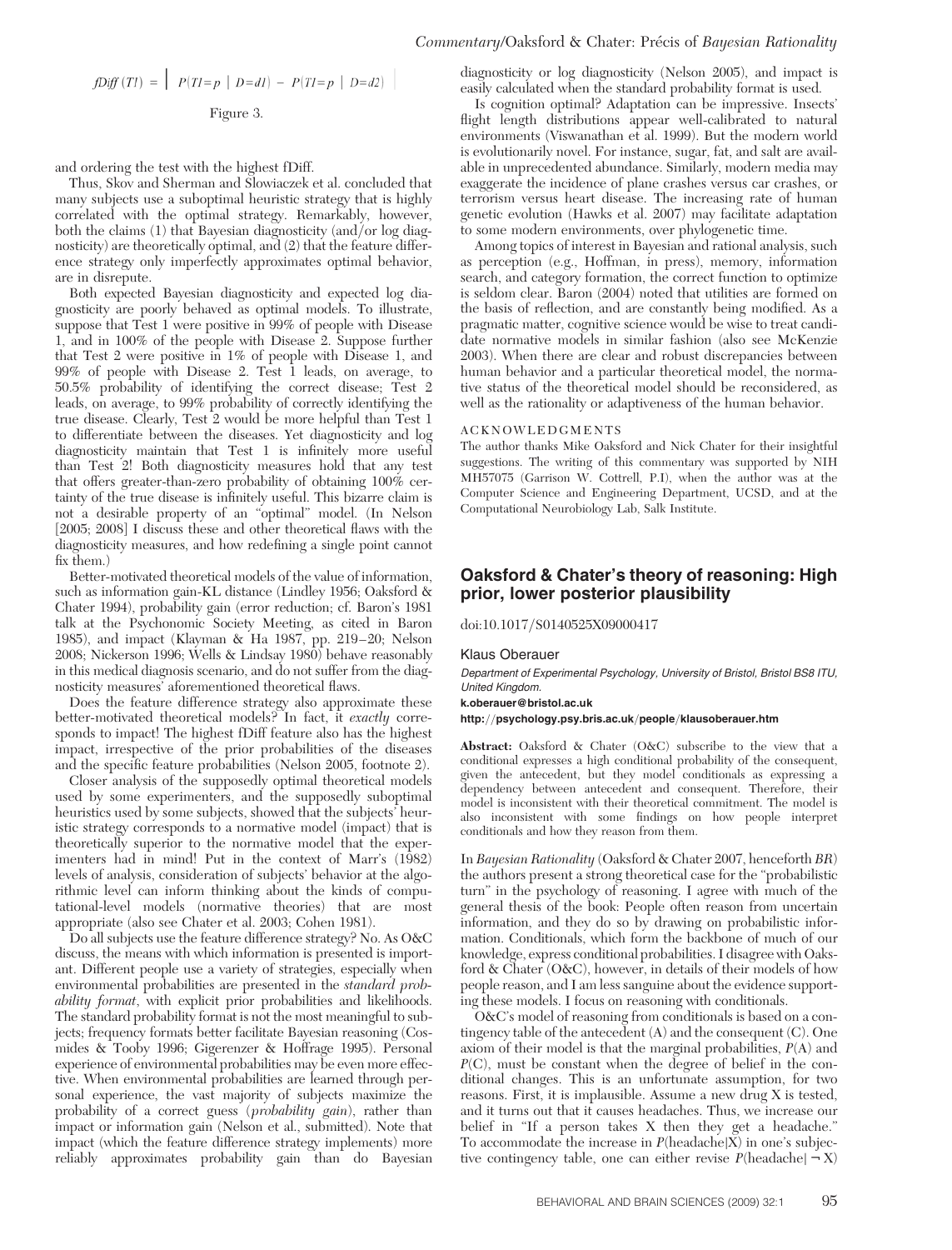down to hold P(headache) constant, or else revise P(headache) up while holding  $P(\text{headache}|\neg X)$  constant. The latter appears more reasonable – as drug  $X$  is taken by more people, the overall rate of headaches will increase, but the probability of headaches in those who refrain from taking X will not change. Revising  $P(\text{headache}|\neg X)$  down would lead to the absurd conclusion that, when many people take X, those who don't will benefit because they get fewer headaches.

Second, holding  $P(C)$  constant links the conditional to the probabilistic contrast, that is, the difference between  $P(C|A)$ and  $P(C|\neg A)$ . With  $P(C)$  held constant, every increase in belief in the conditional, that is, every increase in  $P(C|A)$ , must be accompanied by a decrease in  $P(C|\neg A)$ , resulting in an increased probabilistic contrast. As a consequence, there is an ambiguity in O&C's model on what a conditional means. Initially, O&C endorse "the Equation," that is, the probability of "If A then C" equals  $P(C|A)$ , and is independent of  $P(C|\neg A)$ . But later, O&C seem to endorse the view that a conditional is believable to the degree that the probabilistic contrast is high. For instance, they argue that "it is possible to believe a rule strongly that has many exceptions"  $(BR, p. 190)$ , as long as the probabilistic contrast is high, such as "If a child walks home from school, it is abducted." In line with this reasoning, O&C introduce the "independence model" as the alternative to a conditional hypothesis. The independence model means that  $P(C|A) = P(C)$ , which implies that the probabilistic contrast is zero. Since the independence model is meant to be the alternative to the conditional, they cannot both have high probability. If the conditional is defined by the Equation, however,  $P(C|A)$  can be high and at the same time be equal to  $P(C)$ . For example, the probability of arriving safely on a flight, given one has a window seat, is very high, but not different from the unconditional probability of arriving safely. It follows that the independence model cannot, in general, be the alternative hypothesis to a conditional when the latter is defined by the Equation.

My colleagues and I tested whether people interpret conditionals as simply expressing a high  $P(\bar{C}|A)$  or as expressing a high probabilistic contrast. We found that people's degree of belief in a conditional depended only on  $\overline{P}(C|A)$ , not on  $P(C|\neg A)$ , in agreement with the Equation but not with the probabilistic contrast model (Oberauer et al. 2007). This finding demands a revision of O&C's argument in defence of the MP-MT asymmetry (i.e., the finding that people endorse modus ponens more readily than modus tollens) and their explanation of the Wason selection task, which both assume that the independence model is the alternative to the conditional hypothesis.

The evidence for O&C's model of reasoning with conditionals is mixed at best. Evidence comes from three sources: (1) The model fits endorsement rates for the four basic inference forms. Fitting four data points with three free parameters is no convincing accomplishment, though. A richer database is provided by the frequencies of the 16 possible patterns of endorsement or rejection across the four inference forms. I applied seven formal models of reasoning to such pattern frequencies (Oberauer 2006). O&C's model (Oaksford et al. 2000) provided fits that were worse than all competitors. (2) The model can explain established findings such as negation and suppression effects. Other theories, however, can also explain these effects (Evans & Handley 1999; Markovits & Barrouillet 2002). Therefore, these findings do not support O&C's model over alternatives. (3) Direct manipulation of probabilities is arguably the most direct and stringent test, because no competing theory predicts the same effects as the O&C model. There are two series of experiments using this method. One provided support for the O&C model (Oaksford et al. 2000), whereas the other did not (Oberauer et al. 2004). O&C dismiss the latter evidence as difficult to interpret in light of "the large number of findings showing probabilistic effects in the conditional-inference task and in the selection task" (BR, p. 204). At least for the inference task, I fail to see this large number of confirmatory findings.

One difference between the experiments of Oaksford et al. (2000) and those of Oberauer et al. (2004) is that we used the standard deductive instruction, asking participants to judge whether the conclusion follows with logical necessity from the premises, whereas Oaksford et al. simply asked whether one can draw the conclusion. This difference points to a distinction between goals of reasoning, which I think is not sufficiently acknowledged by O&C. The goal of deductive reasoning is to evaluate whether an inference is valid, and in experiments investigating deduction people are instructed accordingly. Most experiments cited in support of probabilistic theories of reasoning, however, ask people to evaluate the soundness of inferences or the truth of conclusions. The (sparse) evidence from direct manipulations of probabilities suggests that people can ignore probabilities when asked to judge validity, whereas they draw on probabilities when asked to rate whether the conclusion is true. Such a modulation of reasoning processes by goals would be entirely rational.

To conclude, the probabilistic view on human reasoning has high a priori plausibility, but the version fleshed out by O&C is conceptually ambiguous and not well supported by the data.

## Human reasoning includes a mental logic

doi:10.1017/S0140525X09000429

#### David P. O'Brien

Department of Psychology, Baruch College, City University of New York, New York, NY 10010.

david\_obrien@baruch.cuny.edu

Abstract: Oaksford & Chater (O&C) have rejected logic in favor of probability theory for reasons that are irrelevant to mental-logic theory, because mental-logic theory differs from standard logic in significant ways. Similar to O&C, mental-logic theory rejects the use of the material conditional and deals with the completeness problem by limiting the scope of its procedures to local sets of propositions.

In Bayesian Rationality (Oaksford & Chater 2007, henceforth BR) the authors reject the conception of human reasoning that focuses on logical inferences, arguing that probability theory should be used instead to account for rationality. Given space limitations, I here address only the two most prominent reasons Oaksford & Chater (O&C) present to reject logic, arguing that they fail to appreciate what mental-logic theory actually proposes.

First, mental-logic theory (e.g., Braine 1990; Braine & O'Brien 1991; 1998; O'Brien 1993; 2004; O'Brien & Manfrinati, in press) consistently has proposed that mental logic differs from standard logic. O&C equate the logical view of conditionals with the truth table for the material conditional (if p then q is true unless  $p$  is true and  $q$  is false). Indeed, Oaksford and Chater (2003a) stated that the Braine and O'Brien theory includes the material conditional for if  $p$  then  $q$ . The problem with their criticism is that Braine and O'Brien consistently argued that the material conditional does not capture psychological reality. Our theory of conditionals consists instead of two schemas: one for modus ponens (MP) and another for conditional proof. The conditional proof schema states that to derive or evaluate if  $p$  then  $q$ , first suppose  $p$ ; when  $q$  follows from the supposition of  $p$  together with other information assumed, one may assert if  $p$  then  $q$ . The schema is applied with a reasoning program that supposes  $p$  and then treats  $q$  as a tentative conclusion to be evaluated. When one evaluates a conditional if not p then not  $q$  from the premise  $p$  or  $q$ , one concludes that the conditional is false, even though this evaluation would not follow when treating if as the material conditional (because  $p$  might be false). Thus,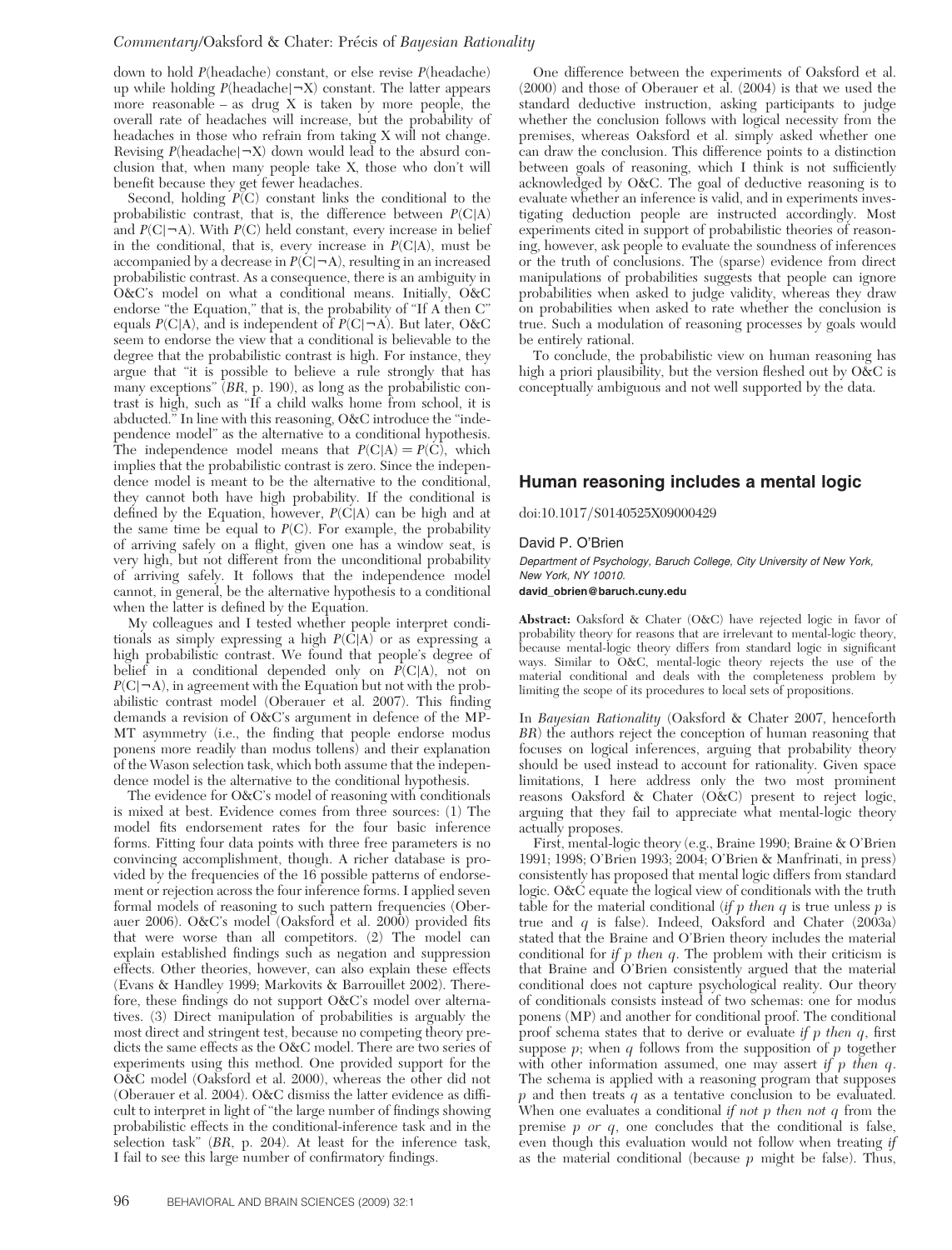O&C's criticisms of the logical semantics of the material conditional do not apply to our mental-logic theory.

Second, O&C reject logic as a model for human rationality because, they say, logic needs to provide a formal mechanism that could identify all and only those "common sense inferences that people endorse" (BR, pp. 89-90), and such a system would be either incomplete or intractable. (See Rosser [1939] on Gödel's 1931 theorems concerning incompleteness and undecidability.) After rejecting logic as a psychological model because of the incompleteness problem, O&C propose that cognitive science should instead rely on probability theory by applying it to particular domains (e.g., in reasoning about a game of dice), although they acknowledge that their suggested solution does not resolve the problem of knowledge representation identified in logic systems, because the computations also would be intractable if extended beyond working out probabilities for small problem sets. Furthermore, they fail to consider whether a mental logic might be able to provide a similar solution to their Bayesian solution by limiting the need to make decidability judgments to small sets of propositions. Indeed, Braine and O'Brien (1991) described just such a mental-logic approach.

To understand how mental-logic theory deals with which inferences are admissible in constructing lines of reasoning and which are not, consider the reasoning constraints described in Braine and O'Brien (1991). Unlike standard logic, in mental logic nothing follows from a contradiction except the realization that some assumption that led to the contradiction is wrong. Thus, one cannot suppose a proposition that contradicts other propositions already being used in an argument, and one cannot bring a proposition into an argument under a supposition that contradicts the supposition. The nub of the question concerns how one knows whether a supposition, or a proposition being imported into an argument under a supposition, is creating a contradiction (see Braine & O'Brien 1991, p. 184). Clearly, in making such decisions people do not check the whole set of propositions they carry in long-term memory. Further, it is not simply a matter of deciding whether a proposition being considered is true, but whether it still would be true in the argument being constructed under a supposition. O&C, on the one hand, and Braine and O'Brien, on the other, are in agreement that making a global judgment about the consistency of all possible propositions being held in long-term memory is intractable. The mental-logic proposal is to consider the matter only when preparing to introduce a proposition into a line of reasoning, in order to decide whether that proposition would still be true given the supposition. The resolution of this matter does not require one to consider all possible propositions that might be affected by the supposition, for example, to decide the details of the closest possible world, but rather, to consider only the relevant proposition one desires to import into the argument; and the decision criterion concerns whether the reasoner is satisfied that the proposition still would be true under the supposition. When two or more interlocutors are involved, the matter is up for negotiation.

O&C come to their conclusion because they view logic in terms of the sorts of systems that were developed by professional logicians beginning with Hilbert, Frege, Russell, and so on, who attempted to ground number theory in logic. A perusal of a history of logic, such as Kneale and Kneale (1962), reveals a more varied sense of what constitutes logic. The founder of Stoic logic, Chrysippus, suggested that even his dog was able to make simple logic inferences; for example, knowing that when it followed a scent on a road and came to a fork, if the scent did not go down one path, it must go down the other. Surely Chrysippus's dog did not compute all possible inferable propositions in a dog's possible world to make this disjunction-elimination inference, nor must we infer that the dog was computing Bayesian probabilities. Mental-logic theory assumes that the human logical reasoning repertory developed through bioevolutionary history because our hunter/gatherer ancestors gained an advantage in making simple, direct logic inferences that did not include assessing the consistency of the set of all possible propositions they could have held. An interest in the decidability of intractable sets of propositions awaited the advent of logic as a profession and is not part of the universal logic repertory.

## Uncertain premises and Jeffrey's rule

doi:10.1017/S0140525X09000430

David E. Over<sup>a</sup> and Constantinos Hadjichristidis<sup>b</sup>

<sup>a</sup>Department of Psychology, Durham University, Durham DH1 3LE, United Kingdom; <sup>b</sup>Facoltà di Scienze Cognitive, Università degli Studi di Trento, 38068 Rovereto, Italy. david.over@durham.ac.uk

k.hadjichristidis@form.unitn.it

Abstract: Oaksford & Chater (O&C) begin in the halfway Bayesian house of assuming that minor premises in conditional inferences are certain. We demonstrate that this assumption is a serious limitation. They additionally suggest that appealing to Jeffrey's rule could make their approach more general. We present evidence that this rule is not limited enough to account for actual probability judgements.

In Bayesian Rationality (Oaksford & Chater 2007, henceforth BR), Oaksford & Chater (O&C) propose an important probabilistic theory of conditional reasoning. They identify the probability of a conditional,  $P(\text{if } p \text{ then } q)$ , with the conditional probability,  $P(q|p)$ . Following the normative literature, they call this identity the Equation, and we will also take it for granted. There is substantial direct evidence for the Equation as a description of people's probability judgements (Over et al. 2007). O&C take an impressive indirect approach: They show how much they can explain in the psychology of conditional reasoning using the Equation. However, their main account occupies the halfway Bayesian house of assuming that contingent minor premises are certain.

The simplest application of O&C's main account is to Modus Ponens (MP): inferring q from the major premise if p then q and the minor premise  $p$ . They assume that the probability of the minor premise is 1. They thus hold that the probability of  $q$ after MP,  $P(q)$ , is  $P(q|p)$ , with  $P(p) = 1$ . Their assumption is not fully Bayesian. For a full Bayesian, committed to strict coherence, a contingent proposition should not have a probability of 1. That would imply that it could never be disconfirmed. O&C also assume that the minor premise is certain in their treatment of other conditional inferences. To illustrate the limitations of this assumption, consider Modus Tollens (MT). This is inferring, for example, "Global warming will not continue"  $(not-p)$  from "If global warming continues then London will be flooded" (if  $p$  then  $\tilde{q}$ ) as the major premise and "London will not be flooded" (not-q) as the minor premise. (Over et al. 2007, has evidence that conditionals like this satisfy the Equation.)

Looking in detail at O&C's description of MT in temporal reasoning, we begin (using, we hope, clearer symbols) with the prior conditional probability,  $Pold(q|p)$ , and the prior marginal probabilities,  $Pold(p)$  and  $Pold(q)$ . They derive a formula for MT, by elementary steps in probability theory, for inferring  $Pold(not-p|not-q)$  from those prior probabilities. They suppose that we later "learn" the minor premise, not-q, and so acquire a new belief state. They take "learn" in the extremely strong sense of meaning that  $Pnew(not-q) = 1$ . This allows them to identify the probability of the conclusion of MT,  $Pnew(not-p)$ , with  $Pold(not-p|not-q)$ . They note that we may lower our belief in the major premise of MT when we learn *not-q* (Stevenson  $\&$ Over 1995): learning the minor premise sometimes "alters"  $Pold(q|p)$  by lowering it. We use, they hold, this "modified" lower probability, along with  $Pold(p)$  and  $Pold(q)$ , in their derived formula to recalculate  $Pold(not-p|not-q)$ , and that is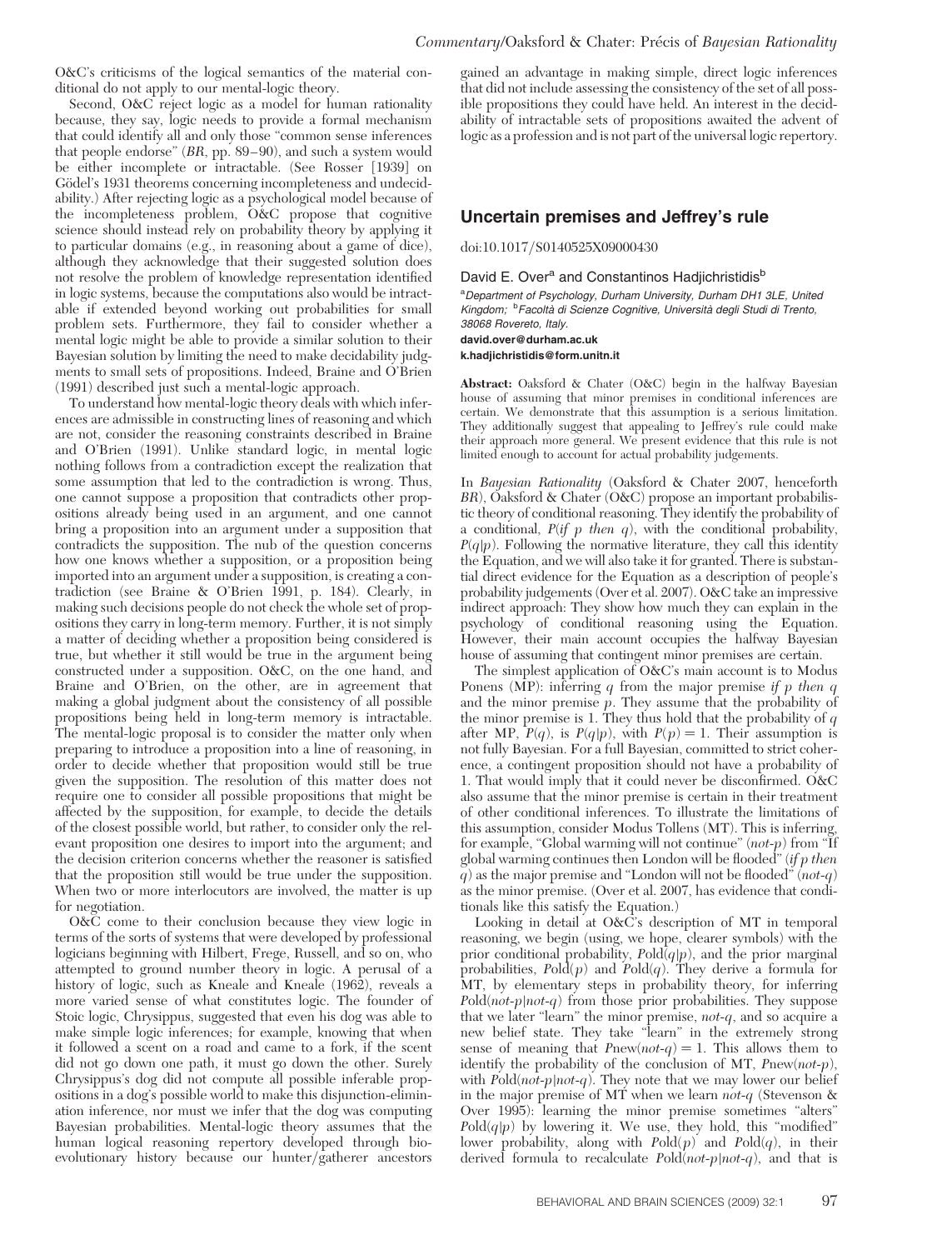then taken as a revised  $Pnew(not-p)$ . However, when the probability of the minor premise, not-q, becomes 1, the probability of q becomes 0. The probability of the major premise, if p then  $q$ , should consequently collapse to 0 (because the conditional probability is then 0), and not merely be "modified" to varying relatively low values. Of course, there is no technical problem in putting  $Pold(q|p)=0$  into O&C's formula to recalculate  $Pold(not-p|not$ q). The problem is that making  $Pold(q|p)=0$  in every case is a serious limitation. (There is a technical problem if the probability of  $p$  becomes 0, since that makes the conditional probability undefined. We set this possibility aside, although it is a problem for O&C's account of denying the antecedent.)

Stevenson and Over (2001) found that people had more confidence in some minor premises than in others, depending on the level of expertise of the person who asserted the premise. Their results suggest that, even if people heard an expert on the Thames Barrier assert "London will not be flooded," they would not assign it a probability of 1, and might not even judge it to have a very high probability. Of course, people sometimes claim that they are "certain" or "sure" of a contingent proposition, but we should interpret them as saying that their confidence in it is relatively high, and not that it can never be disconfirmed. They might, in turn, interpret an experimenter who tells them to assume that a minor premise is "certain" as merely indicating that its probability is high. But what confidence do people have in the conclusion of a conditional inference as they become more (or less) confident of the minor premise? Rightly starting to move on from their halfway house, O&C suggest that a way to answer this question is to adopt Jeffrey's rule of conditionalization (Evans & Over 1996a; Jeffrey 1983).

The relevant form of Jeffrey's rule for MP is:

 $Pnew(q) = Pold(q|p)Pnew(p) + Pold(q|not - p)Pnew(not - p)$ 

The normative status of this rule is debated (Howson & Urbach 1993), but to what extent do people generally conform to it? We and our collaborators investigated this question using categorical inferences (Evans et al. 2004; Hadjichristidis et al., in preparation). An example is inferring "Falcons have the neurotransmitter Dihedron"  $(q)$  from "Robins have the neurotransmitter Dihedron"  $(p)$ . One way to look at these inferences is to see them as having an implicit conditional (if p then q) as a major premise. We used a plausible manipulation of  $Pnew(p)$ , for example, "Scientists are 80% certain that Robins have the neurotransmitter Dihedron." We analysed our data with a regression that aimed to predict judgements of  $Pnew(q)$  using as predictors  $Pold(q|p)Pnew(p)$  and  $Pold(q|not-p)Pnew(not-p)$ . Only  $Pold(q|p)Pnew(p)$  had a consistent influence on participants' judgements about  $Pnew(q)$ .

These results imply that O&C are too limited, in their main account, in making  $Pnew(q)$  depend only on  $Pold(q|p)$ . But the results also imply that they are not limited enough in later suggesting, more generally, that  $Pnew(q)$  will be determined by the full use of Jeffrey's rule. The evidence so far is that  $Pnew(q)$  will primarily depend on  $Pold(q|p)Pnew(p)$  and so, on just the probabilities of the major and minor premises. However, these results are only for one kind of implicit MP inference. The descriptive adequacy of Jeffrey's rule should be much more extensively investigated.

## Mental probability logic

doi:10.1017/S0140525X09000442

Niki Pfeifer and Gernot D. Kleiter

Department of Psychology, University of Salzburg, A-5020 Salzburg, Austria. niki.pfeifer@sbg.ac.at http://www.users.sbq.ac.at/  $\sim$  pfeifern/ gernot.kleiter@sbg.ac.at http://www.users.sbg.ac.at/  $\sim$  gdkleiter/

Abstract: We discuss Oaksford & Chater's (O&C's) probabilistic approach from a probability logical point of view. Specifically, we comment on subjective probability, the indispensability of logic, the Ramsey test, the consequence relation, human nonmonotonic reasoning, intervals, generalized quantifiers, and rational analysis.

Probability logic investigates probabilistic inference and relates it to deductive and other inferential systems. It is challenging to relate human deductive reasoning to probability logic rather than to logic. Oaksford & Chater  $\overline{O\&O}$  were the first who systematically investigated human deductive reasoning within a probabilistic framework. Our approach to human reasoning is, in many respects, related to O&C's. However, our approach is closer to probability logic, especially with respect to the analysis of the experimental tasks. In commenting on Bayesian Rationality (Oaksford & Chater 2007, henceforth BR), we discuss a selection of questions arising from these different perspectives.<sup>1</sup>

Common everyday reasoning requires us to process incomplete, uncertain, vague, and imprecise information. Artificial Intelligence (AI) has developed many different approaches for uncertain reasoning. Typical examples are belief functions, possibilistic models, fuzzy systems, probabilistic description languages, many-valued logic, imprecise probabilities, and conditional independence models. Of these approaches only conditional independence models are considered in the book. Why do O&C consider probability and not, say, belief functions as a normative reference system?

The probabilities are interpreted as subjective probabilities. The theory of subjective probability was conceived by Bruno de Finetti (1974/1975), and further developed by Coletti and Scozzafava (2002), Gilio (2002), and many others. A central concept of subjective probability theory is coherence. A probability assessment is coherent if it cannot lead to sure losses. The theory does not require event structures that are closed under negation and conjunction. Conditional events are primitive. Conditional probabilities are not defined by absolute probabilities. When we talk about  $P(A|B)$ , why should we assume that we also know  $P(A \text{ and } B)$ B) and P(B)? These properties make the coherence based probability logic more appropriate as a framework for psychological research than other approaches, including the "pragmatic strategy of using the simplest probabilistic semantics"  $(\tilde{B}R, p. 75)$ .

O&C argue that classical logic should be replaced by probability theory as a framework for human reasoning. This position is too radical. We should not "throw out the baby with the bath water." Probability theory presupposes logic for operations on propositions. Simple logical inferences like And-Introduction or Modus Ponens (MP) are endorsed by practically all subjects. We do not see a dichotomy between logic and probability.

We fully support O&C's hypothesis, that human subjects understand the indicative "if A, then B" in the sense of a conditional probability, P(BjA), and not as the probability of a material conditional,  $P(A \supset B)$ . Many empirical studies corroborate this hypothesis (Evans & Over 2004).

In subjective probability theory, conditional events are not truthfunctional. If the antecedent is false, then the truth value of the conditional is undetermined. This corresponds to what is called a "defective truth table." Considering  $P(B|A)$ , we would not say the Ramsey Test adds  $P(A)=1$  to one's stock of belief. Rather, A is *assumed* to be true. Probability 1 and the truth value TRUE are not the same. Ramsey's idea can be explained in the way Lindley (2006) and several others introduce conditional probability. Subjective probabilities are assessed relative to a knowledge base K. The absolute probability  $P(A)$  is shorthand for  $P(A|K)$ , and  $P(B|A)$  is shorthand for  $P(B|A:K)$ . The colon separates the supposition from the knowledge base. The change from supposition to fact does not change the conditional probability,  $P(B|AC:K) = P(B|A:CK)$ .

The core of O&C's analysis of the conditional inferences (Modus Ponens [MP], Modus Tollens [MT], Affirming the Consequent [AC], and Denying the Antecedent [DA]) is "that the probability of the conclusion . . . is equal to the conditional probability of the conclusion given the categorical premise"  $(B\overline{R}, p. 119)$ , P(conclusionjcategorical premise). Thus, the consequence relation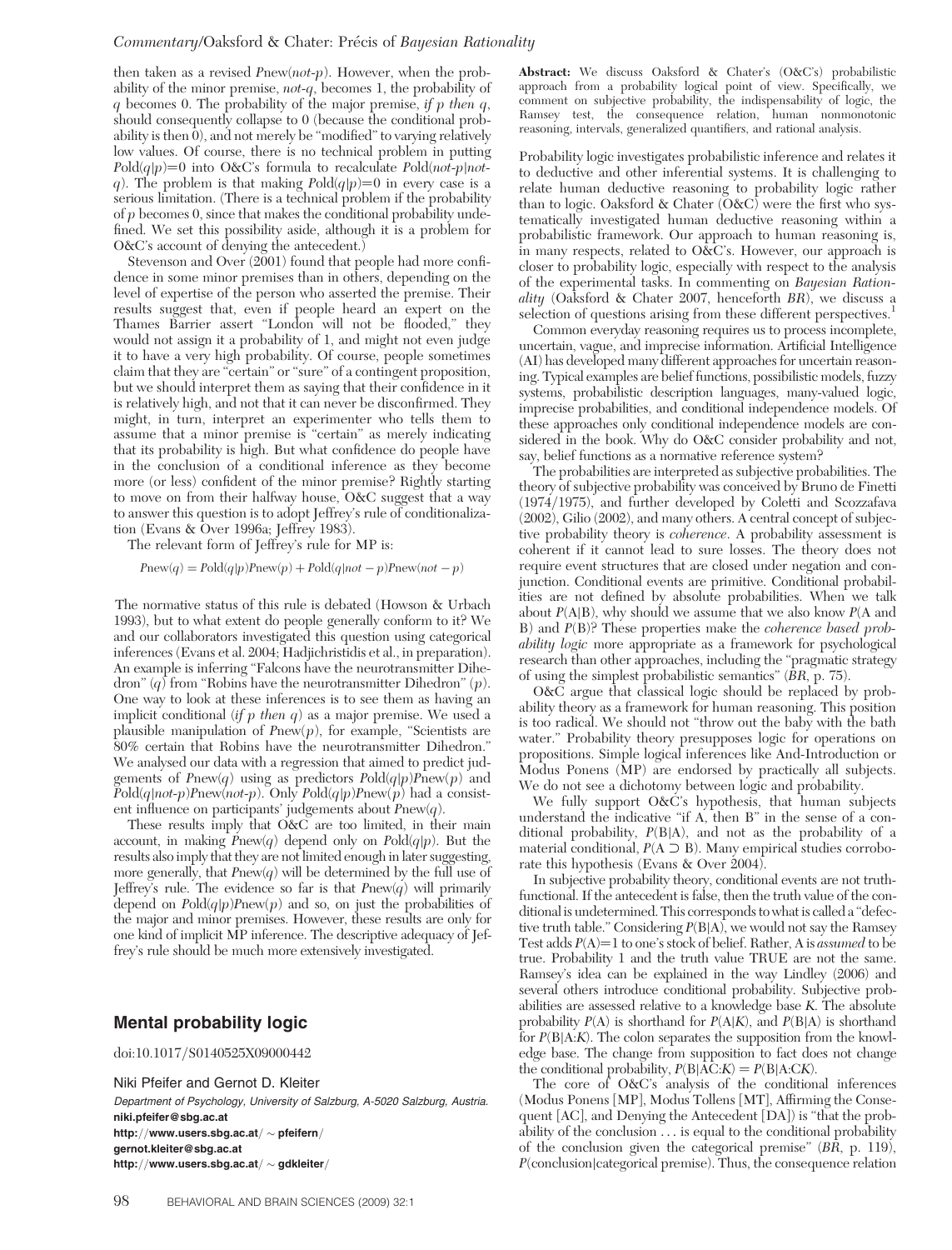(denoted by a horizontal line and three dots in the book) is probabilistic. In our approach the consequence relation is deductive. Each premise obtains a probability. The probabilities of the premises are propagated deductively to the conclusion. Because the MP, MT, AC, and DA arguments consist of only two premises, only an interval probability can be inferred (Pfeifer & Kleiter 2005b; 2006). A conclusion with a point probability would require three premises. In this case, however, the argument does not "mimic" the logical forms of MP, MT, AC, or DA. O&C mention probability intervals, but they do not use them.

In Chapter 4, O&C oppose nonmonotonic reasoning and probabilistic reasoning, and advocate probabilities. We do not see why both approaches are incompatible. System P (Kraus et al. 1990) is a basic and widely accepted nonmonotonic reasoning system. Several probabilistic semantics were developed for System P (Adams 1975; Biazzo et al. 2005; Gilio, 2002; Hawthorne & Makinson 2007; Lukasiewicz 2005).We observed good agreement between the predictions of the coherence-based semantics and actual human inferences (Pfeifer & Kleiter 2005a; in press a; in press b).

O&C were the first who realized the importance of generalized quantifiers in psychology. Murphree (1991) and Peterson (2000) developed logical systems for syllogisms that involve generalized quantifiers (see also Peters & Westerståhl, 2006). On p. 219 of  $BR$ , O&C note that "without a notion such as  $p$ -validity [not in Adams' sense!], there is no way of defining the correct answers to these generalized syllogisms." Peterson, however, investigates syllogisms that involve quantifiers like "Most," "Few," or fractionated quantifiers like "n/m." The semantics of the quantifiers works by comparisons of the cardinalities of appropriate sets and by the use of relative frequencies. Thus, Peterson's semantics can easily be related to a probabilistic interpretation. Moreover, Atmosphere or Matching are easily generalized within this framework.

O&C use Bayesian networks to model syllogisms. Each vertex in the network corresponds to a term in the syllogism. The directed arcs represent conditional probability distributions. We are uncertain about the statement that in Bayesian networks the conditional independence is a "standard assumption" (BR, p. 222). Moreover, under the assumption of conditional independence (X independent Z, given Y), there exists only one probabilistic model. Three models (Figure 1, 3, and 4 in Fig. 7.3) are Markov equivalent; only the veestructure (Figure 2 in Fig. 7.3) has a different factorization. It encodes a marginal independence (X and Z are independent).

Rational analysis puts the quest for cognitive processes and representations in the second line. This is fine if the normative models fit the empirical data. In this case the models are both normative and descriptive. A good theory requires: (1) a thorough task analysis, (2) a minimum of generality to avoid "adhoceries," and (3) a connection with other theoretical concepts like language, memory, or attention.

#### **ACKNOWLEDGMENTS**

This work is supported by the European Science Foundation (EUROCORES program "LogICCC") and by the Austrian Research Fonds (project P20209 "Mental Probability Logic").

#### **NOTE**

1. We shall not comment on a number of misprints in formulae or inconsistencies in notation.

## Popper's Severity of Test as an intuitive probabilistic model of hypothesis testing

doi:10.1017/S0140525X09000454

#### Fenna H. Poletiek

Department of Psychology, Leiden University, 2300RB Leiden, The Netherlands. poletiek@fsw.leidenuniv.nl

Abstract: Severity of Test (SoT) is an alternative to Popper's logical falsification that solves a number of problems of the logical view. It was presented by Popper himself in 1963. SoT is a less sophisticated probabilistic model of hypothesis testing than Oaksford & Chater's (O&C's) information gain model, but it has a number of striking similarities. Moreover, it captures the intuition of everyday hypothesis testing.

Popper's philosophical principle of falsification is commonly represented as seeking and finding counter-examples to a hypothesis, as Oaksford & Chater (O&C) show in Bayesian Rationality (henceforth BR, Oaksford & Chater 2007, p. 167). Indeed, general laws can be definitively falsified, but not definitively confirmed, according to logic. Hence, counter-examples give us sure knowledge that the putative hypothesis is false. Large parts of Popper's work are directed at uncovering the failure of confirmation theory. However, philosophers and psychologists rejected the principle of falsification as obviously incompatible with scientific practice and everyday reasoning. In a natural environment, inside or outside the scientific lab, we cannot live with falsified beliefs alone. Falsified ideas are not publishable and they give poor cues about how to cope with the everyday environment (Poletiek 1996; Poletiek & Berndsen 2000). However, as O&C show, old theories of confirmation have also failed to provide a rational account of hypothesis testing. It was not before the introduction of the Bayesian approach in confirmation theory that a coherent alternative to the falsification method could be advanced.<sup>1</sup> O&C's information gain model provides such an account for hypothesis testing that predicts test preferences in accordance with the information they can provide for the truth and falsity of hypotheses.

There is, however, an interesting alternative version of the idea of falsification, hesitatingly proposed by Popper himself. It avoids the obvious problems of Popper's logical falsification principle, and fits in with O&C's Bayesian approach. (Poletiek 2001). This alternative definition of falsification is putting hypotheses to severe tests. I argue here that Severity of Test (SoT) provides an intuitive statistical model for what people do when they test hypotheses. As Figure 1 below shows, the formal measure for SoT  $^2$  (Popper 1963/1978; for a discussion, see Poletiek 2001) for a piece of evidence  $e$  predicted by the hypothesis  $H$  is:

$$
S(e, H) = \frac{P(e \mid H)}{P(e)}
$$

#### Figure 1.

What distinguishes SoT from logical falsification, and to what behavior does it correspond? First, SoT is about evidence that confirms the hypothesis put to the test, and not evidence that is expected to falsify it. The severity of a test increases as the prior probability of confirmation  $e$  is low and its likelihood under assumption of the hypothesis is high. Minimizing the prior probability of a confirmation corresponds to a falsifying strategy. Second, it can be shown that the measure S is mathematically equivalent to the traditional Bayesian measure for degree of confirmation, that is, the revision of belief in  $H$ , after observing  $e^3$  (see Poletiek 2001) (Fig. 2 below):

$$
\frac{P(H | e)}{P(H)}
$$

#### Figure 2.

This equivalence is probably unacceptable for a logical falsificationist, but for modeling hypothesis-testing strategies it is quite helpful. Indeed, it implies that increasing the severity of test,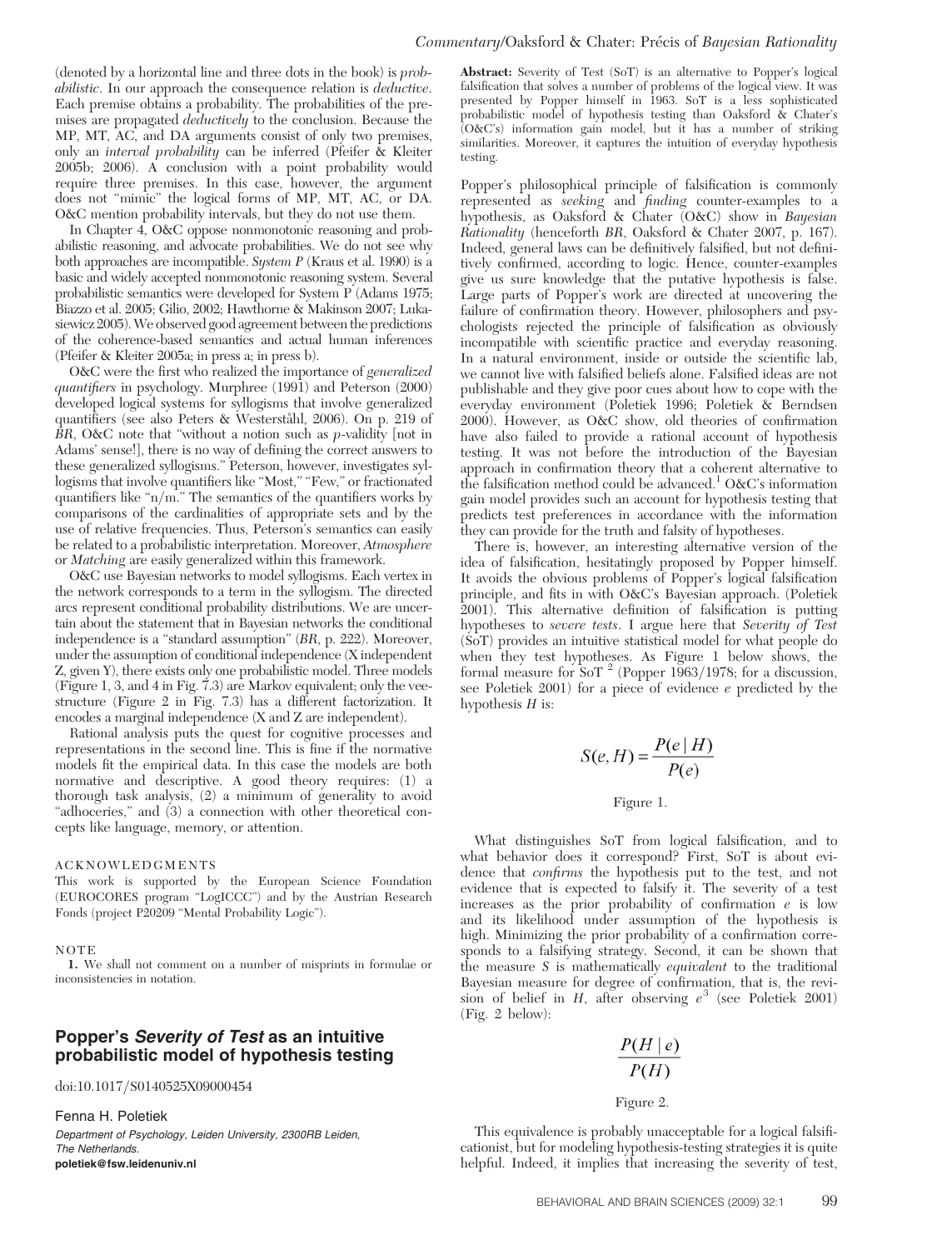## Commentary/Oaksford & Chater: Précis of Bayesian Rationality

prior to the actual test, will result in an equal amount of increased confirmation  $after$   $e$  has been observed. Third, the definition of test severity shows that the *probability* of a predicted confirmation  $e$  and its severity  $S$  are inversely related. Hence, everything being equal, as a confirming prediction is less expected a priori, it will provide a better confirmation of the hypothesis. This is in line with the information gain perspective. But, of course, the risk of not finding that confirmation increases as well. Furthermore, if we assume a test with two possible outcomes (a confirmation  $e$  and a falsification), the probability of the falsifying outcome increases as  $P(e)$  decreases. This uncovers a Popperian paradox: maximizing the probability of a falsification necessarily minimizes its power to reject the hypothesis (Poletiek 2001).

Finally, SoT models hypothesis testing without specifying the choices people make, because these choices are assumed to depend on utilities regarding the values of test outcomes. Let us suppose a hypothesis  $H$  that generates several predictions with likelihoods 1 ( $P(e|H) = 1$ ). SoT suggests that choosing a test involves solving the trade-off between the chance of observing a prediction and the degree of confirmation this evidence may provide for H. Depending on considerations that are external to the test, people may either prefer low degrees of confirmation and avoid the risk of getting a falsification, or go for "risky" tests because they need to be very sure about  $H$ 's truth. This representation of test choice has been shown to capture the intuition of everyday hypothesis testing (Poletiek & Berndsen 2000).

As another example of this intuition, consider how SoT would account for the following adapted selection task. A participant is presented with four cards revealing an A, a K, a 2, and a 7, respectively. Every card has a number on one side and a letter on the other. She is asked to test the rule, if there is an A on one side of a card, then there is a 2 on the other side. In addition, she is told that the cards are sampled from a huge number of cards having either the letter A or the letter K on one side, and any number between 1 and 100 on the other. Which cards would she turn over? SoT predicts that she is interested in confirming results only ("A and 2" cards). The K and 7 cards are not selected. Under reasonable assumptions about the distribution of the letters and the numbers on the cards, it can be calculated that turning the A and finding a 2 card is a more severe test of the rule than turning the 2 and finding an A. But this difference is felt, as well. Indeed, finding a  $2(p(e))$  is much less likely (given 100 different numbers) than finding the A, beforehand. Only if the rule is true would we expect a 2. Observing an A (given only two possibilities) on the 2 card, however, may just be chance. The the SoT model not only predicts that we should be more convinced by the first test outcome, we actually feel we should.

In summary, O&C's probabilistic model of hypothesis testing, which provides a sophisticated alternative for Popper's problematic logical falsification theory of testing, has an interesting precursor developed by Popper himself. However, this alternative falsification theory got little attention, and has been somewhat played down, both by Popper himself and by other falsificationist philosophers of science. Probably because it turned out to resemble too much its rival: confirmation theory.

#### **NOTES**

## Let us not put the probabilistic cart before the uncertainty bull

doi:10.1017/S0140525X09000466

Guy Politzer<sup>a</sup> and Jean-François Bonnefon<sup>b</sup>

alnstitut Jean Nicod, Centre National de la Recherche Scientifique (CNRS), Ecole Normale Supérieure, 75005 Paris, France; <sup>b</sup>Cognition, Langue, Langages, Ergonomie (CLLE), Centre National de la Recherche Scientifique (CNRS), Université de Toulouse, 31058 Toulouse, Cedex 9, France. politzer@univ-paris8.fr

#### http://www.institutnicod.org/notices.php?user=Politzer top bonnefon@univ-tlse2.fr http://w3.univ-tlse2.fr/ltc/bonnefon

Abstract: Although we endorse the primacy of uncertainty in reasoning, we argue that a probabilistic framework cannot model the fundamental skill of proof administration. Furthermore, we are skeptical about the assumption that standard probability calculus is the appropriate formalism to represent human uncertainty. There are other models up to this task, so let us not repeat the excesses of the past.

Although research on human reasoning has long been focused on formal tasks, the past 15 years have seen a shift towards more realistic tasks, closer to everyday life. These tasks feature uncertain premises, incomplete information, defeasible conclusions, and the exploitation of individual knowledge bases. Earlier theoretical approaches to deduction were not designed to function in this new paradigm. Oaksford & Chater's (O&C's) Bayesian Rationality (Oaksford & Chater 2007) provides a decisive contribution to the adoption of an alternative approach to the investigation of deductive reasoning, in a radical way, by eliminating deductive logic and adopting the Bayesian view of uncertainty. Although we welcome the paradigm shift, we take issue with O&C's radical solution, on at least two fronts.

O&C's radical probabilistic approach is silent about a fundamental question: Where do conclusions come from? Given a set of premises, how do reasoners produce their own conclusion? Whatever their shortcomings, logic-based theories such as mental models and mental rules have answers to these questions. For mental models, the procedure consists of reading off the models propositions that contain new information. For mental rules, it consists of applying strategies and executing routines that yield a chain of inferences. O&C's proposal does not offer any procedure that would play this role. The probabilistic model is apt to analyze how a proffered conclusion is evaluated, but not how it is produced in the first place. In other words, a purely probabilistic model lacks the power of executing one basic human skill, the generation of proofs.

We believe with O&C that theories of human deduction cannot be purely logical, otherwise they could not account for the nonmonotonic nature of everyday inferences. But, as we just argued, no account of deduction can be purely focused on uncertainty, either, because it would miss fundamental aspects of deductive competence. We believe that the solution to this quandary is to be found in a mixed model, accommodating both uncertainty and deduction.

Our second concern with O&C's Bayesian approach revolves around the nature of human uncertainty. Human beings have the precious metacognitive ability of being aware of their own uncertainty, with respect to the conjectures they entertain. If we wish to develop models of how individuals make judgments and inferences from uncertain information, we need, first, to characterize their metacognitive representation of uncertainty. We believe this question has been largely ignored, because the answer is all too often assumed right from the start. The temptation is strong to take it for granted that standard probability calculus is the only candidate to constitute a normative psychological model of reasoning with uncertainty. Accordingly, the debate has shifted towards the question of the extent to which lay reasoners perform in agreement with the calculus.

<sup>1.</sup> See, however, the relevance ratio proposed by Carnap (1950), which basically expresses the Bayesian notion of revision of belief.

<sup>2.</sup> Notice that the probabilities are applied to evidence, not to the hypothesis, as can be expected in Popper's frequentist view on probability.

<sup>3.</sup> The confirming value of a test result is expressed by Popper in his concept of "degree of corroboration" (Popper 1963/1978).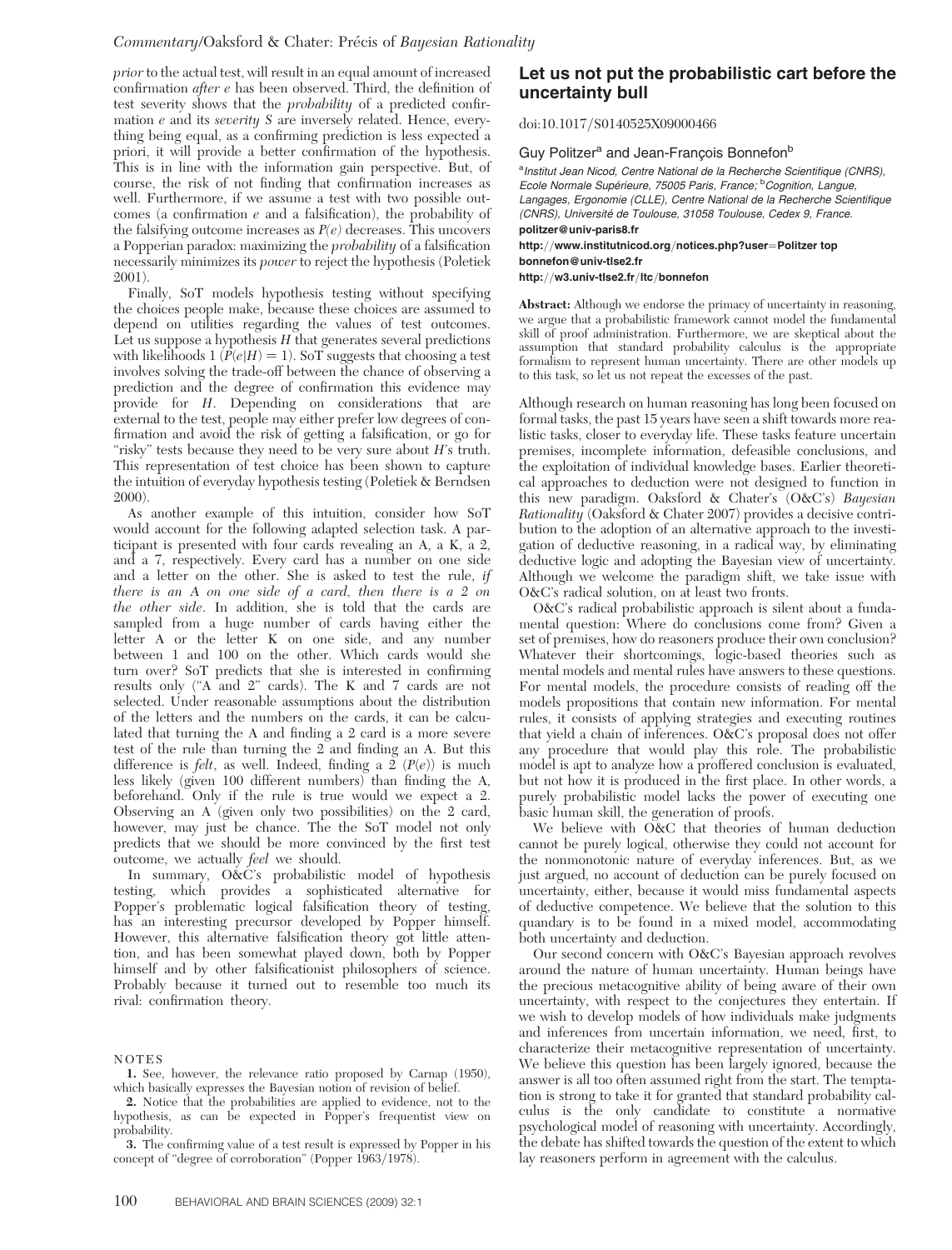But should they? Consider the requirement of completeness. Are we ready to take it for granted that the credibilities of any two assertions can always be compared? Consider now complementarity. Can we take it for granted that anytime the credibility of a conjecture increases, the credibility of its negation decreases by the exact same amount? Finally, do we take it for granted that credibilities in the mind map onto real numbers on the [0,1] interval, rather than levels on an ordinal scale?

The hurried adoption of the probability calculus as a normative model preempts the examination of these built-in assumptions. We are concerned that such a move is putting the probabilistic cart before the uncertainty bull. Important evidence is lacking before the probability calculus (Bayesian or not) can be deemed an adequate formalism for psychological modeling of reasoning with uncertainty, be it at the normative or at the descriptive level.

We do not deny that the probabilistic framework is highly successful in many disciplines, but this success does not warrant electing the probability calculus as the adequate psychological model of uncertainty, without carefully examining other options, for there are many other options, as noted by O&C. Intriguingly, this multiplicity is framed as a shortcoming in Bayesian Rationality (p. 73), where the uniqueness of the probability calculus is favorably compared to the multiplicity of nonprobabilistic frameworks. But surely, every uncertainty formalism is unique in its own right, and it seems abusive to throw in the same "nonprobabilistic" bag alternative candidates such as, for example, belief functions (Shafer 1976), possibility measures (Dubois & Prade 1988), relative likelihood (Halpern 1997) and plausibility measures (Friedman & Halpern 1995).

In Bayesian Rationality, the main argument for preferring probability theory to all other frameworks is practical: Most psychologists are only aware of probability theory as a model of uncertainty, probability theory fares reasonably well, therefore psychologists should not waste time getting acquainted with other formalisms, which are not expected to fare much better.

This argument would make perfect sense in an applied setting, but its relevance is not as clear to fundamental research on human reasoning. First, we will not know whether probability theory fares reasonably well until we compare its performances to that of other uncertainty formalisms. Second, most scientists would probably be perplexed at the thought of adopting the first theory they encounter, without considering even briefly the merits of competing theories. Third, there actually exists a community of psychologists and experimental philosophers investigating the empirical plausibility of alternative uncertainty formalisms (e.g., Benferhat et al. 2005; Ford 2004; Pfeifer & Kleiter 2005). In brief, we know far too little about human uncertainty to definitely adopt a normative model; and this matter should be solved empirically, rather than a priori.

In conclusion, we are worried that O&C may repeat within the uncertainty paradigm the double move that doomed the logical paradigm. Part of this move is to adopt an exclusive view, and to reject indispensable concepts that belong to the other paradigm; the other part is to adopt one well-known formalism (formerly the propositional calculus, and currently the probability calculus) and to establish it too hastily as a model of competence.

## On is an ought: Levels of analysis and the descriptive versus normative analysis of human reasoning

doi:10.1017/S0140525X09000478

Walter Schroyens Department of Psychology, University of Gent, B-1000 Gent, Belgium. Walter.Schroyens@Ugent.be http://ppw.kuleuven.be/reason/schroyens

Abstract: Algorithmic-level specifications carry part of the explanatory burden in most psychological theories. It is, thus, inappropriate to limit a comparison and evaluation of theories to the computational level. A rational analysis considers people's goal-directed and environmentally adaptive rationality; it is not normative. Adaptive rationality is by definition non-absolute; hence, neither deductive logic nor Bayesian probability theory has absolute normative status.

In Bayesian Rationality (Oaksford & Chater 2007, henceforth BR) Oaksford & Chater (O&C) present both positive arguments in support of a probabilistic approach and negative arguments against a non-probabilistic "deductive" approach to human reasoning. The negative arguments are comparative in nature and hinge on the presumed acceptability of a direct comparison between the theories' computational-level descriptions, without taking account of their algorithmic-level specifications. I argue that this central premise is fundamentally mistaken: It is potentially misguiding to compare and evaluate theories on the basis of just their computational-level descriptions.

Cognitive psychology is about explaining what people do. Ignoring the algorithmic level is only acceptable when there is a "triumphant cascade" through the levels of description (Dennett 1987, p. 227), that is, when there is a functional match between the input-output function computed at the computational level and the function computed at the algorithmic level. In these cases, there is no added explanatory value in going from the computational level to the algorithmic level and, thus, no loss in explanatory value by not considering the algorithmic level. Cognitive theories are, however, swamped with functional mismatches between the levels (Franks 1995; 1999). It follows that when one critiques the idealized computational-level description of such theories on the basis of their explanatory (in)adequacy, one creates a straw-man argument, that is, a negative argument aimed at an oversimplified strawman version of a theory (Schroyens, in press).

One could try to justify a comparison at the computationallevel descriptions of theories by assuming that they are normative. The underlying assumption is that a theory can be normatively justified on the basis of what people actually do: "the apparent mismatch between normative theories and reasoning behaviour suggests that the wrong normative theories may have been chosen; or that the normative theories may have been misapplied" (BR, p. 30). O&C take the poor explanatory adequacy of deductive logic to indicate it provides the wrong norm. (Of course, when one does not consider that the normative theories may have been misapplied, one has jumped to a conclusion). There are several problems with the "is-ought" argumentation in O&C's book.

Given that cognitive psychology is not concerned with how people should reason, the "is-ought" analysis in BR signifies that O&C are not engaged in cognitive psychology, but are making an epistemological, philosophical argument. As an argument about normative rationality, the "is-ought" analysis is fallacious. "This fallacy consists in assuming that because something is now the practice, it ought to be the practice. Conversely, it consists in assuming that because something is not now the practice, it ought not to be the practice" (Damer 2005, p. 127). That is, one must be careful not to commit the "naturalistic fallacy" (to use G. E. Moore's term).

The "is-ought" analysis is also fallacious in its appeal to common opinion. "This fallacy consists in urging the acceptance of a position simply on the grounds that a large number of people accept it or in urging rejection of a position on the ground that very few people accept it" (Damer 2005). Virtually all people were once ignorant about the currently accepted fact that the earth is a round celestial object that revolves around the sun; and even today there is a large segment of the world population that remains unenlightened with regard to this. Does this mean that Copernicus was wrong, and was rightly excommunicated by the Church? One can have a personal opinion about how people should reason, and I think one actually should have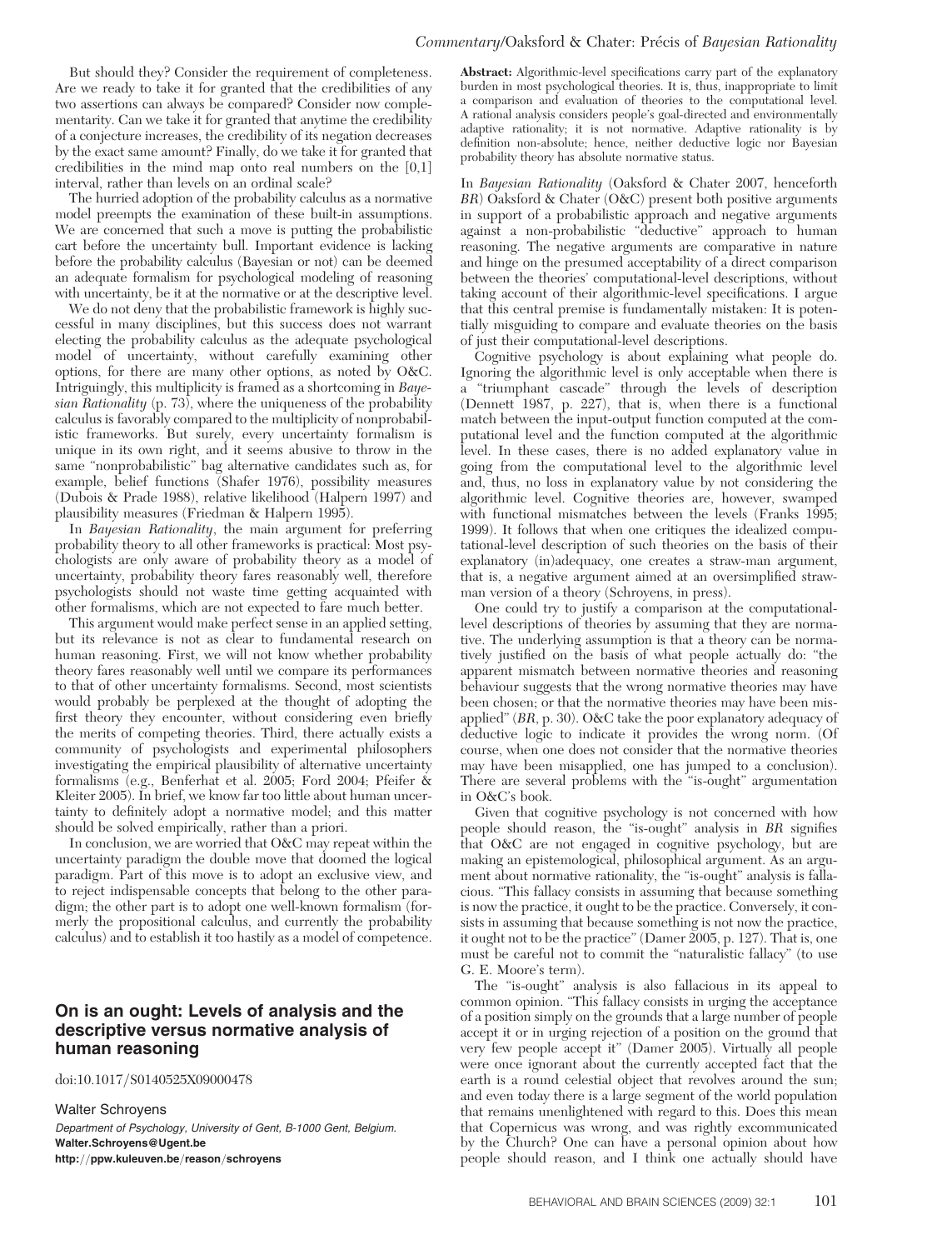such an opinion. However, when one is considering the psychology of human reasoning, it is irrelevant whether one can label 5% or 95% of the participants as "rational" because their behavior corresponds to some norm. Whether 5% or 95% of participants' responses can be labeled "correct" is irrelevant to the task of describing and explaining what they are actually doing. The cognitive psychologist's task is first and foremost that of developing descriptively adequate processing models that allow us to understand how people reason. All performance has to be accounted for, whether logically correct or incorrect.

O&C give body to their "is-ought" ideology, by adopting Anderson's (1990) rational analysis approach. However, it is a mistake to think that the "the essence of rational analysis [Anderson 1990] is to view cognitive processes as approximating some normatively justified standard of correct performance" (Oaksford & Chater 1998, p.18). As O&C stated more correctly elsewhere: "Anderson [1990] argues that we must distinguish normative from adaptive rationality" (Oaksford & Chater 1998, p. 174; see also, Chater et al. 2003). Indeed, "rationality is being used in two senses and that rationality in the adaptive sense, which is used here, is not rationality in the normative sense that is used in the studies of decision making and social judgement" (Anderson 1990, p. 31). There is no unconditional "should": there are no absolute normative standards of correct performance. This goes against the very notion of adaptive rationality, which is relative and "defined with respect to a specific environment" (Anderson 1990, p. 35).

O&C have fallen into the same conceptual trap many "mental logicians" fell into: a conceptual mistake – called "reasoning imperialism" by Rips (2002) – for which O&C, with much merit to their work, criticized such logicians. Bayesian Rationality provides prominent and valuable contributions to the literature that echoes Anderson's (1990) idea that deductively irrational behavior might not be adaptively irrational. That is, the book successfully questions the normative status of logic within the rational analysis approach of Anderson (1990). However, instead of adopting and following the notion of adaptive rationality to its full extent, by questioning the feasibility of a single theory (whether probabilistic or logical) to have absolute normative status, they simply replace one normative theory with another. Adaptation is defined with respect to a specific environment and a true rational analysis accordingly takes account of this environment. It does not concern itself with absolute normative issues, because this denies the environmental relativity of adaptively rational behavior.

## "Nonmonotonic" does not mean "probabilistic"

doi:10.1017/S0140525X0900048X

Keith Stenning<sup>a</sup> and Michiel van Lambalgen<sup>b</sup>

aHuman Communication Research Center, University of Edinburgh, Edinburgh EH8 9LW, United Kingdom; <sup>b</sup>Institute for Logic, Language and Computation, Department of Philosophy, University of Amsterdam, Amsterdam, 1012CP, The Netherlands. keith@inf.ed.ac.uk www.inf.ed.ac.uk/people/staff/Keith\_Stenning

M.vanLambalgen@uva.nl http://staff.science.uva.nl/  $\sim$  michiell

Abstract: Oaksford & Chater (O&C) advocate Bayesian probability as a way to deal formally with the pervasive nonmonotonicity of common sense reasoning. We show that some forms of nonmonotonicity cannot be treated by Bayesian methods.

One argument that Oaksford & Chater (O&C) proffer in Bayesian Rationality (Oaksford & Chater 2007, henceforth BR) for

a probabilistic approach to cognition is the pervasiveness of nonmonotonicity in reasoning: almost any conclusion can be overturned, if additional information is acquired. They claim that nonmonotonic inferences fall outside the scope of logical methods, and that probability theory must be preferred.

This judgment of the authors does not reflect the present state of play (see, e.g., Antoniou 1997, especially Part V). There are several good logical formalisms for nonmonotonic reasoning in existence, some of which even have a computational complexity that is vastly less than that of classical logic. More importantly, even in those cases where probabilistic modeling is in principle useful, one sometimes needs to supplement the model with a nonmonotonic logic to account for all the data. We illustrate this here by using an example from Chapter 5 of BR, not mentioned in the present *Précis*, but relevant throughout: the suppression task (Byrne 1989). When subjects are presented with the modus ponens material "If she has an essay she studies late in the library. She has an essay," they almost universally draw the conclusion: "She studies late in the library." When instead they are presented with the same two premises plus the premise: "If the library is open she studies late in the library," about half of them withdraw the inference. Logically speaking, we here have an instance of nonmonotonicity: addition of a premise leads to withdrawal of the original conclusion.

O&C argue that their probabilistic model – which represents the conditional "if  $p$ , then  $q$ " as a conditional probability  $P(q|p)$  – can account for suppression effects. To explain the model and our criticism, we must first state the main Bayesian mechanism for updating probabilities, "Bayesian conditionalization": (BaCo). The absolute subjective probability of event D given that evidence E has been observed is equal to the conditional probability  $P(D|E)$ . Here E should encompass available evidence. In this context it is important to note that Bayesian conditionalization is a nonmonotonic principle: An extension of the evidence  $p$  may invalidate a previous posterior probability for  $q$ derived by (BaCo) applied to  $P(q|p)$ .

Informally, the O&C model works likes this: One is given the conditional probability  $P(q|p)$  with value, say,  $1 - e$  for some positive but small e. If few exceptions are salient, e is small, and, given  $p$ , (BaCo) yields that  $q$  can be concluded with high probability (namely,  $1 - e$ ). The second conditional highlights a possible exception (the library being closed), which leads to an increase in e, and hence to a decrease in the a posteriori probability of q. But appealing though this picture is, it is not Bayesian (Stenning & van Lambalgen 2008b). Consider two putative Bayesian processes that can change the value of  $P(q|p)$  when new possible exceptions – say, not-r with probability  $1 - P(r)$  – become salient.

(1) The probability space is enlarged from  $\{p, q\}$  to  $\{p, q, r\}$ (where  $r$  stands for, say, "the library is open"), and this leads to a new representation of  $P(q|p)$ . One may write

$$
P(q | p) = \frac{P(p \land q)}{P(p)} = \frac{P(p \land q \land r)}{P(p)} + \frac{P(p \land q \land \neg r)}{P(p)} =
$$
  
= 
$$
\frac{P(p \land q \land r)}{P(p)} = \frac{P(p \land q \land r)}{P(p \land r)} \frac{P(p \land r)}{P(p)} = P(q | p \land r)P(r)
$$

#### Figure 1.

where the last equality follows under the plausible assumption that  $p$  and  $r$  are independent. O&C assume that the subject assigns a lower probability to  $P(q|p)$  in the enlarged representation  $P(q|p \& r)P(r)$ , suggesting that this is because the subject lowers  $P(r)$  from 1 to a value smaller than 1 when becoming aware of possible exceptions. In probability theory,  $P(q|p \& r)$  $P(r)$  would simply be a different representation of  $P(q|p)$ , and the values of these expressions must be the same. There are no rationality principles governing changes in probabilities when enlarging the probability space, or rather there is one such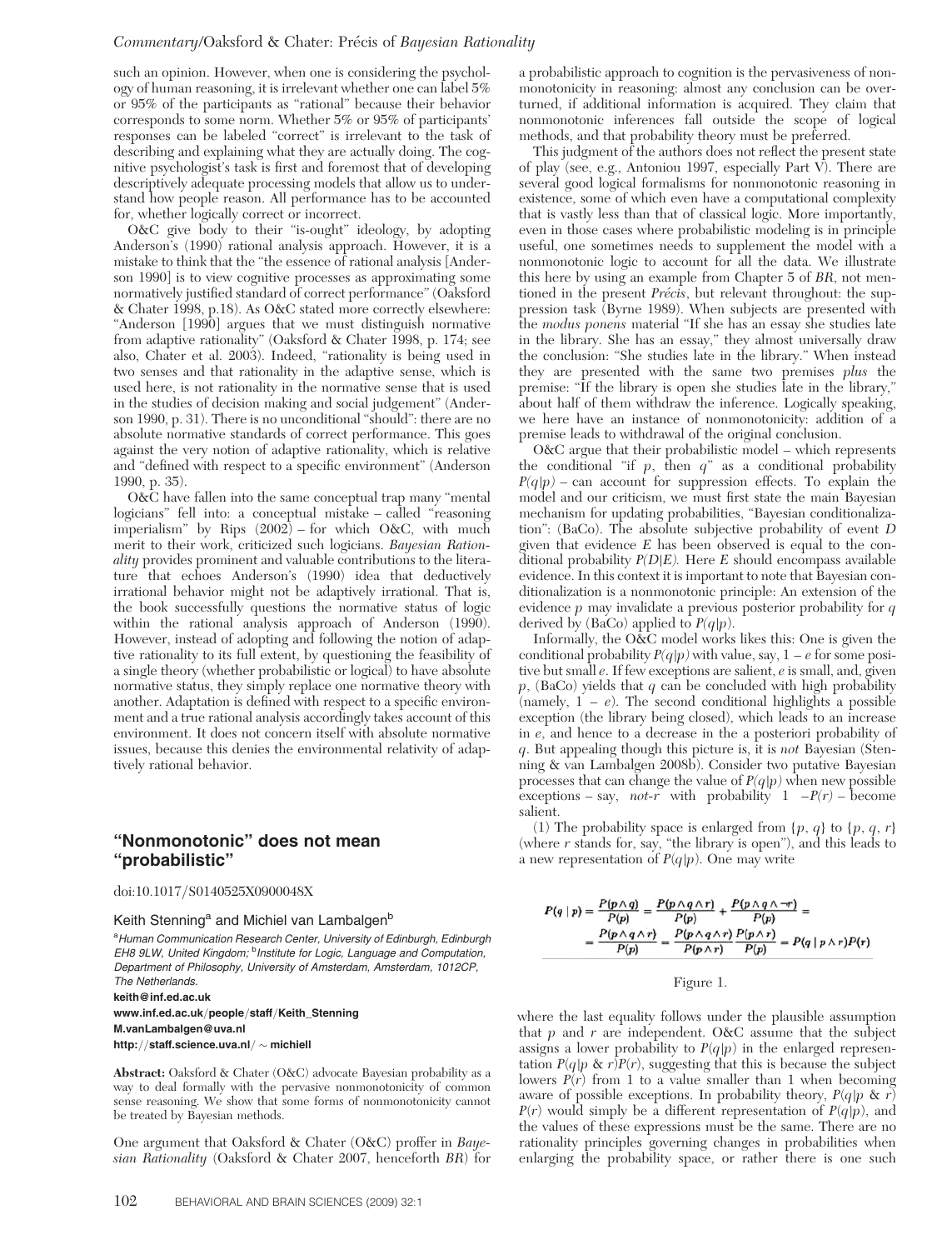principle, that  $P(q|p)$  remains the same when computed on an enlarged space. This is the only way in which one can guarantee that enlargements of the probability space in the limit lead to a coherent probability distribution – the starting point of Bayesian rationality.

(2) An orthodox Bayesian alternative would be a construction in which the probability spaces remain the same (namely, the universal space based on all possible propositions), but the probability distributions change. In our toy world, the probability space is in both cases  $\{p, q, r\}$ , but one could assume that the probability distribution first assigns probability 0 to not-r, and, upon becoming aware of the second conditional "if  $r$  then  $q$ ," a nonzero probability. The trouble with such a suggestion is that from a Bayesian point of view, the transition from the a priori probability  $P(not-r)=0$  to the a posteriori  $P(not-r) > 0$  is not allowed, because this cannot be achieved via (BaCo): conditionalizing on more evidence cannot make a null probability positive. One thus needs an additional rationality principle (beyond [BaCo]) governing such transitions. In the absence of such a principle, one has to assume that the probabilities of all nonsalient exceptions (such as  $not-r$ ) are initially very small but nonzero. This increases the computational complexity of probabilistic reasoning enormously: One requires massive storage and intricate computations to maintain consistency of the probability assignment.

These considerations show that in order to account for the data on the suppression task any probabilistic model needs to be supplemented with a theory about nonmonotonic and non-Bayesian, but still somehow rational, changes in degrees of belief. One may then question whether a probabilistic model is necessary at all; Stenning and van Lambalgen (2005; 2008a) provide a model cast entirely in terms of nonmonotonic logic.

## The dynamics of development: Challenges for Bayesian rationality

doi:10.1017/S0140525X09000491

Nils Straubinger, Edward T. Cokely, and Jeffrey R. Stevens Center for Adaptive Behavior and Cognition, Max Planck Institute for Human Development, Berlin, 14195, Germany.

straubinger@mpib-berlin.mpg.de cokely@mpib-berlin.mpg.de jstevens@mpib-berlin.mpg.de http://www-abc.mpib-berlin.mpg.de/users/jstevens/

Abstract: Oaksford & Chater (O&C) focus on patterns of typical adult reasoning from a probabilistic perspective. We discuss implications of extending the probabilistic approach to lifespan development, considering the role of working memory, strategy use, and expertise. Explaining variations in human reasoning poses a challenge to Bayesian rational analysis, as it requires integrating knowledge about cognitive processes.

Bayesian rationality highlights the remarkable successes rather than failures of human reasoning by recasting seemingly erroneous reasoning in logical tasks using a probabilistic approach. However, in their book Bayesian Rationality (Oaksford & Chater 2007, henceforth BR), Oaksford & Chater (O&C) draw a rather static picture of human reasoning by focusing on typical patterns of responses from adults. We propose a more dynamic perspective, which considers that reasoning systematically varies within individuals over the lifespan (Howe & Rabinowitz 1996; Markovits & Barrouillet 2002) and between individuals with different levels of knowledge and expertise (Ericsson et al. 2006). Although O&C acknowledge the importance of considering reasoning data on individual differences (BR, p. 288) and on information processing capacities (p. 290), they do not adequately account for how variation influences a Bayesian rational analysis of reasoning. Anderson (1991a) and others have pointed out that perhaps the major potential limitation, the "Achilles heel," of rational analysis would be computational constraints that are too complex or arbitrary. We argue that our understanding of the mechanisms of change in reasoning can help us specify computational limitations for probabilistic modeling and assess whether a single model can capture the complexities of reasoning.

Many important aspects of cognition change over the lifespan, and reasoning is no exception (Baltes et al. 1999). According to Piaget, both logical reasoning and probabilistic reasoning emerge from adolescence to young adulthood at the highest stage of cognitive development (Piaget & Inhelder 1975). Subsequent research, however, has qualified these findings, showing that younger children understand aspects of such reasoning (Falk & Wilkening 1998; Galotti et al. 1997). Furthermore, reasoning continues to develop during adulthood with performance in specific domains increasing as individuals gain reasoning knowledge and expertise (Ericsson & Lehmann 1996; Sternberg 1999). Yet, overall across the adult lifespan, abstract reasoning (measured by intelligence tests) declines with age (Verhaeghen & Salthouse 1997). Thus, reasoning is a dynamic aspect of cognition that varies with age and experience and results from the interplay of biological processes (e.g., brain maturation) and enculturation (e.g., education) (Baltes et al. 1999).

A developmental perspective may inform Bayesian rational analysis by specifying computational limitations of the cognitive system. An important limitation faced by the human cognitive system is working memory capacity – a key determinant of reasoning performance (Kyllonen & Christal 1990). Like other cognitive capacities, working memory systematically changes across the lifespan by steadily increasing during childhood (Conlin et al. 2005) and declining across adulthood (Verhaeghen & Salthouse 1997). Working memory, therefore, poses a dynamic constraint on the rational analysis of reasoning.

Although O&C are currently silent on the role of developmental changes in working memory and reasoning, they do note that individuals with higher working memory capacities tend to exhibit more logical reasoning. To illustrate, in the Wason selection task, a subgroup of individuals (ca. 10%) consistently chooses the logically correct combination of cards, indicating that although most seem to adopt a probabilistic model, others clearly do not. O&C suggest that this variation in behavior primarily reflects deliberative strategy use and educational (training) differences, which are "not indicative of individual differences in the nature of the fundamental principles of human reasoning" (BR, p. 288). This claim seems problematic given what we know about the interplay between strategy use, training, and basic cognitive mechanisms. Of course, cognitive capacities can constrain the strategies that people use; however, specific strategy use and training may shape the basic cognitive mechanisms, as well. Differences in memory strategies (e.g., rehearsal, chunking) can also alter basic mechanisms of working memory capacity and its relationship to cognitive performance (Cokely et al. 2006). In addition, both extensive practice with specific strategies and the acquisition of knowledge and expertise dramatically expand working memory (Ericsson & Kintsch 1995). Indeed, as training changes deliberative strategies to automatic processes, the cortex can undergo functional neuroanatomical reorganization (Dick et al. 2006). Thus, it is possible that deliberative strategy use and training may influence reasoning precisely because they alter underlying cognitive mechanisms such as working memory. Given the complex relationship between strategies, training, and cognitive mechanisms, it seems premature to dismiss individual differences in strategy use as not fundamental to reasoning. A comprehensive model of human reasoning must account for these differences.

Variation in human reasoning has proven difficult to capture for probabilistic models (Shultz 2007), although recent research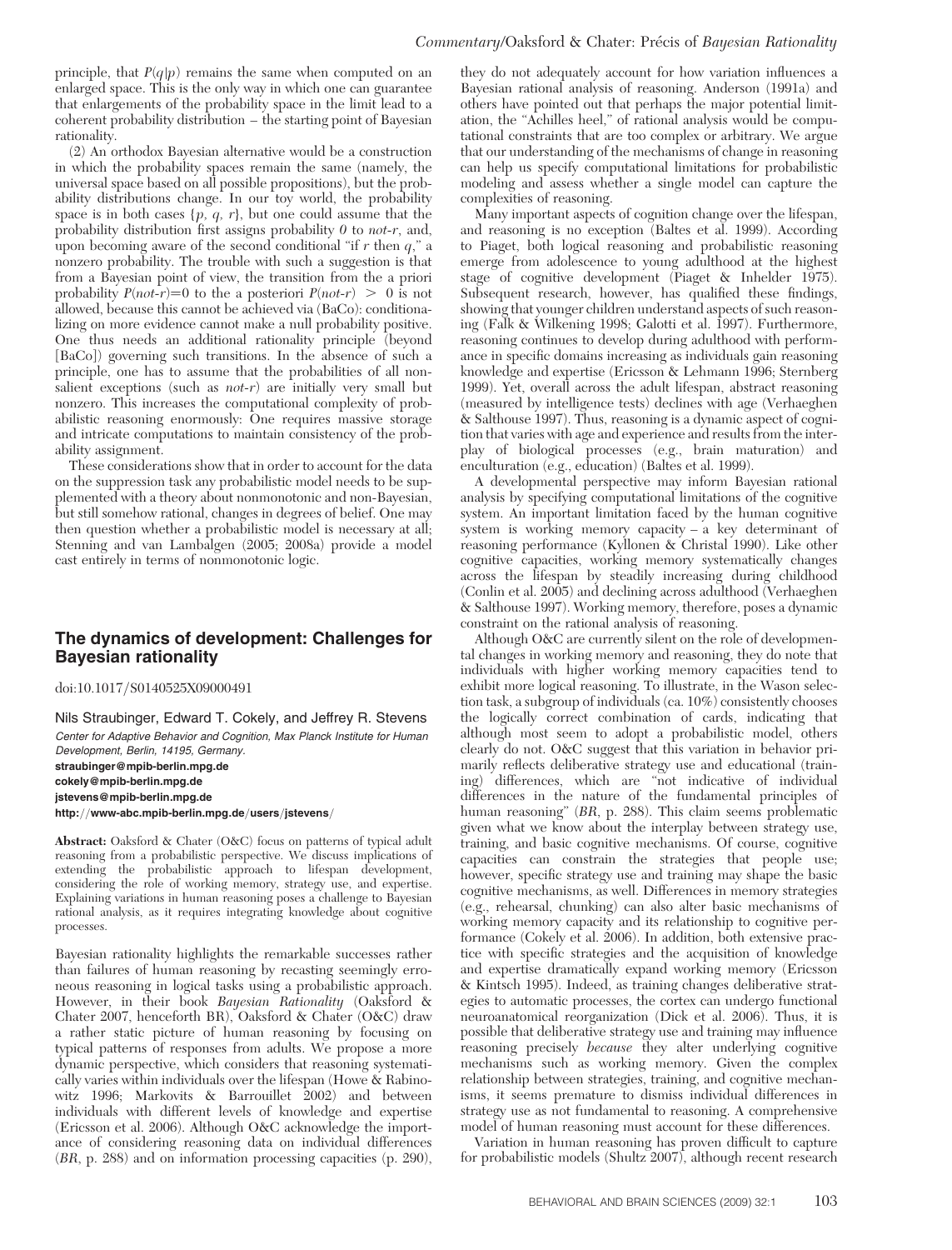## Commentary/Oaksford & Chater: Précis of Bayesian Rationality

has made some progress applying probabilistic models to individual differences (e.g., category learning; Navarro et al. 2006) and cognitive development (e.g., causal reasoning; Sobel et al. 2004). This work represents a step in the right direction; however, we expect that no single model can predict reasoning performance equally well across age groups and levels of experience. Indeed, systematic variations in peoples' behavior suggest that several different models (or modifications of a given model) may be required to explain developing behavior (Shultz 2007). Nevertheless, investigating differences between the models across age groups and skill levels may help us to understand more exactly "what differs" between and "what develops" within individuals.

In closing, we must emphasize O&C's comment that probabilistic models are often only functional level theories that should not be confused with algorithmic level theories (process models). Brighton and Gigerenzer (2008) have pointed out in their discussion of the limits of Bayesian models of cognition that the question of why the human mind does what it does (functional level) cannot be separated from the question of how the human mind does it (algorithmic level). Therefore, it is crucial that future Bayesian rational analyses specify how exactly their functional level models constrain theorizing about cognitive processes. This issue is especially relevant as the data connecting development, expertise, working memory, and reasoning imply that multiple strategies (and therefore processes) are at play. Though Bayesian rationality seems to provide a functional level account of prototypical adult reasoning, the development of cognitive capacities and expertise remains underappreciated.

#### ACKNOWLEDGMENTS

Preparation of this commentary was supported in part by a stipend from the International Max Planck Research School LIFE to NS. We are grateful to Henrik Olsson for comments on a previous draft.

## How do individuals reason in the Wason card selection task?

doi:10.1017/S0140525X09000508

Eric-Jan Wagenmakers

Department of Psychological Methods, University of Amsterdam, Amsterdam 1018 WB, The Netherlands. EJ.Wagenmakers@gmail.com

http://users.fmg.uva.nl/ewagenmakers/

Abstract: The probabilistic approach to human reasoning is exemplified by the information gain model for the Wason card selection task. Although the model is elegant and original, several key aspects of the model warrant further discussion, particularly those concerning the scope of the task and the choice process of individuals.

In the book Bayesian Rationality (Oaksford & Chater 2007, henceforth BR), Oaksford & Chater (O&C) present a summary and a synthesis of their work on human reasoning. The authors argue that formal logic and deduction do not explain how people reason in everyday situations. The deficiencies of the most simple forms of logic are obvious when one considers that they may assign "true" to absurd statements such as "if the moon is blue, than cows eat fish" (BR, p. 70). More importantly, the authors propose that, in contrast to formal logic, probability calculus does provide the right tools for an analysis of human reasoning. Thus, the authors argue that people solve deductive tasks by inductive methods. From this perspective, human reasoning can be characterized as Bayesian or rational.

Consider the Wason card selection task discussed in Chapter 6. Participants are confronted with four cards, showing an A, a K, a 2, and a 7. Participants are told that each card has a number

on one side and a letter on the other. They are given a rule, "if there is an A on one side, then there is a 2 on the other side," and subsequently, have to select those cards that need to be turned over to assess whether the rule holds true or not. A moment's thought reveals that the cards that need to be turned over are the A card and the 7 card. Yet, the majority of participants do not choose the 7 card, but tend to choose the 2 card instead.

O&C propose an elegant Bayesian model – the information gain model – to account for people's performance in the Wason task. According to the model, people select the cards that reduce their expected uncertainty the most. Specific assumptions about the rarity of the information on the cards lead to the conclusion that selection of the 2 card might be rational after all.

The information gain model has been subjected to intense scrutiny (e.g., Oberauer et al. 1999). For non-experts, the details of this discussion are somewhat difficult to follow. A useful guideline is that a model should only be abandoned when it can be replaced with something better. And – criticisms raised against the information gain model notwithstanding – I have not come across a model that does a better job explaining how people make their card selections.

Despite its simplicity and elegance, some important details of the information gain model were not clear to me. First, O&C argue, on page 210, that their account only holds if participants regard the cards as a sample from a larger population. Perhaps the authors could spell out this argument in a bit more detail. Taking probability as a reflection of degree of belief, I did not immediately see what calculations are in need of adjustment. Second, the authors mention that participants who realize that the cards are *not* sampled from a larger population would always choose the A card and the 7 card. I do not know whether this prediction has been tested empirically, but I find it only slightly more plausible than cows eating fish. Note that in the Wason task a substantial proportion of participants do not even select the A card.

Another issue that warrants closer examination is the way the model's predictions relate to the data. In the information gain model, each card reduces the expected uncertainty to some extent. Why then does an individual participant not select all four cards, but generally only selects one or two? In other words, it was unclear to me how the model, from a consideration of expected uncertainty reduction, can predict card selections for an individual participant.

A fourth point concerns the role of individual differences. As the authors discuss on page 211, a subgroup of undergraduate students with high intelligence (about 10%) do select the A card and the 7 card. This result strengthened my initial belief that a motivated, intelligent person would always choose the A and 7 cards, when given sufficient time. In the spirit of falsification, I then tested this assumption on a colleague, who of course immediately selected the A and 2 cards. Perhaps she was not sufficiently motivated to think the problem through carefully – would incentives of time or money increase the selection of the 7 card?

O&C are to be admired for their principled approach to quantitative modeling, and for their courage to take on the unassailable dogma of human irrationality. It is unfortunate that much of the material in the book was already available elsewhere (e.g., Oaksford & Chater 2001; 2003b); therefore, it was not entirely clear to me what the book adds to our current knowledge base.

One final comment. It strikes me as paradoxical that researchers who argue for a coherent, rational approach to human reasoning then proceed to apply an incoherent, irrational approach to the statistical analysis of their experimental data. Throughout the book, the authors renounce Popper's stance on the importance of falsification, arguing that this is not how science works, nor how people reason. But then, in the very same work, the authors measure the validity of their models by means of  $p$ values, and include statements such as "the model could not be rejected." Why?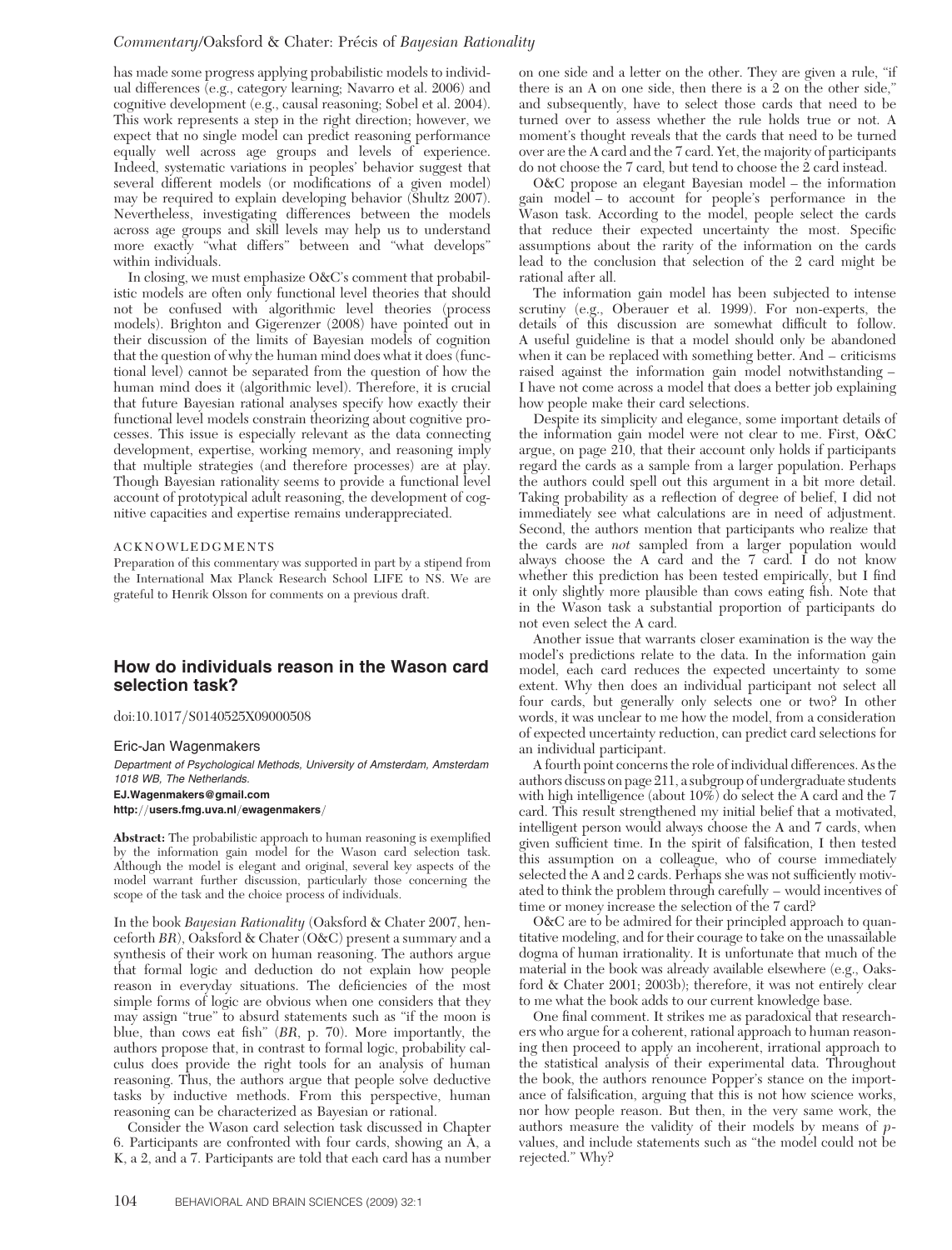## Authors' Response

## The uncertain reasoner: Bayes, logic, and rationality

doi:10.1017/S0140525X0900051X

Mike Oaksford<sup>a</sup> and Nick Chater<sup>b</sup>

a School of Psychology, Birkbeck College London, London, WC1E 7HX, United Kingdom; <sup>b</sup> Division of Psychology and Language Sciences & ESRC Centre for Economic Learning and Social Evolution, University College London, London, WC1E 6BT, United Kingdom.

mike.oaksford@bbk.ac.uk n.chater@ucl.ac.uk

www.bbk.ac.uk/psyc/staff/academic/moaksford www.psychol.ucl.ac.uk/people/profiles/chater\_nick

Abstract: Human cognition requires coping with a complex and uncertain world. This suggests that dealing with uncertainty may be the central challenge for human reasoning. In Bayesian Rationality we argue that probability theory, the calculus of uncertainty, is the right framework in which to understand everyday reasoning. We also argue that probability theory explains behavior, even on experimental tasks that have been designed to probe people's logical reasoning abilities. Most commentators agree on the centrality of uncertainty; some suggest that there is a residual role for logic in understanding reasoning; and others put forward alternative formalisms for uncertain reasoning, or raise specific technical, methodological, or empirical challenges. In responding to these points, we aim to clarify the scope and limits of probability and logic in cognitive science; explore the meaning of the "rational" explanation of cognition; and re-evaluate the empirical case for Bayesian rationality.

## R1. Introduction

Bayesian Rationality (Oaksford & Chater 2007, henceforth BR) proposed that human reasoning should be understood in probabilistic, not logical, terms. In Part I, we discussed arguments from the philosophy of science, artificial intelligence, and cognitive psychology, which indicate that the vast majority of cognitive problems (outside mathematics) involve uncertain, rather than deductively certain, reasoning. Moreover, we argued that probability theory (the calculus for uncertain reasoning) is a more plausible framework than logic (the calculus for certain reasoning) for modeling both cognition in general, and commonsense reasoning in particular. In Part II, we considered a strong test of this approach, asking whether the probabilistic framework can capture human reasoning performance even on paradigmatically "logical" tasks, such as syllogistic reasoning or conditional inference.

The structure of this response is as follows. In section R2, we reflect on the ubiquity of uncertainty and address the theoretical attempts to preserve logic as a separate and core reasoning process. In section R3, we compare and evaluate Bayesian and logic-based approaches to human reasoning about uncertainty. Section R4 focuses on the methodology of rational analysis (Anderson 1990; 1991a; Oaksford & Chater 1998b) and its relationship to more traditional algorithmic and neuroscientific approaches. Section R5 discusses a variety of specific

issues in the empirical data from the psychology of reasoning, and the modeling of that data. Finally, section R6 concludes the case for a "Bayesian turn" in the brain and cognitive sciences in general, and for the understanding of human reasoning in particular.

## R2. The ubiquity of uncertainty: Distinctions that might preserve logic

Many commentators suggest ways to preserve a role for logic as a separate and core component in an account of human reasoning, despite the challenge provided by uncertainty (Allott & Uchida, Evans, Politzer & Bonnefon). We argue that logic does have an important role in modeling cognition; but we argue against the existence of cognitive processes dedicated to logical reasoning.

## R2.1. Rationality 1 versus Rationality 2

Evans suggests that a distinction should be drawn between two types of rationality (Evans & Over 1996a). Rationality 1 relates to implicit, possibly associative, processes, operating over world knowledge, which Evans also terms "ecological rationality." This type of rationality arises from System 1 in Evans and Over's (2004) Dual Process Theory (see also Evans & Frankish, in press; Sloman 1996; Stanovich & West 2000). Rationality 2 involves explicitly following normative rules, and is the type of rationality achieved by Evans and Over's (2004) System 2. System 2 processes are logical, rule-governed, and conscious. Moreover, Evans has argued for a crucial asymmetry between the systems. It requires cognitive effort to ignore System 1, and to use System 2 for logical inference: that is, to infer only what follows from the structure of the given premises.

The fundamental problem with this Dual Process view is that these two systems must interact – and if the systems obey fundamentally different principles, it is not clear how this is possible. Consider the familiar example of inferring that Tweety flies from the general claim that birds fly and the fact that Tweety is a bird. On the Dual Process view, this inference could be drawn logically from the premises given by System 2, from the assumption that *birds*  $fly$  is a true universal generalization; System 1, by contrast, might tentatively draw this conclusion by defeasible, associative processes, drawing on general knowledge. But a lack of synchrony between the two systems, presumed to operate by different rational standards, threatens to cause inferential chaos. Consider, for example, what happens if we consider the possibility that Tweety is an ostrich. If System 2 works according to logical principles, the clash of two rules threatens contradiction: we know that birds fly, but that ostriches do not. To escape contradiction, one of the premises must be rejected: most naturally, birds fly will be rejected as false. But we now have two unpalatable possibilities. On the one hand, suppose that this retraction is not transferred to general knowledge and hence is not assimilated by System 1. Then the two systems will have contradictory beliefs (moreover, if System 2 reasoning cannot modify general knowledge, its purpose seems unclear). On the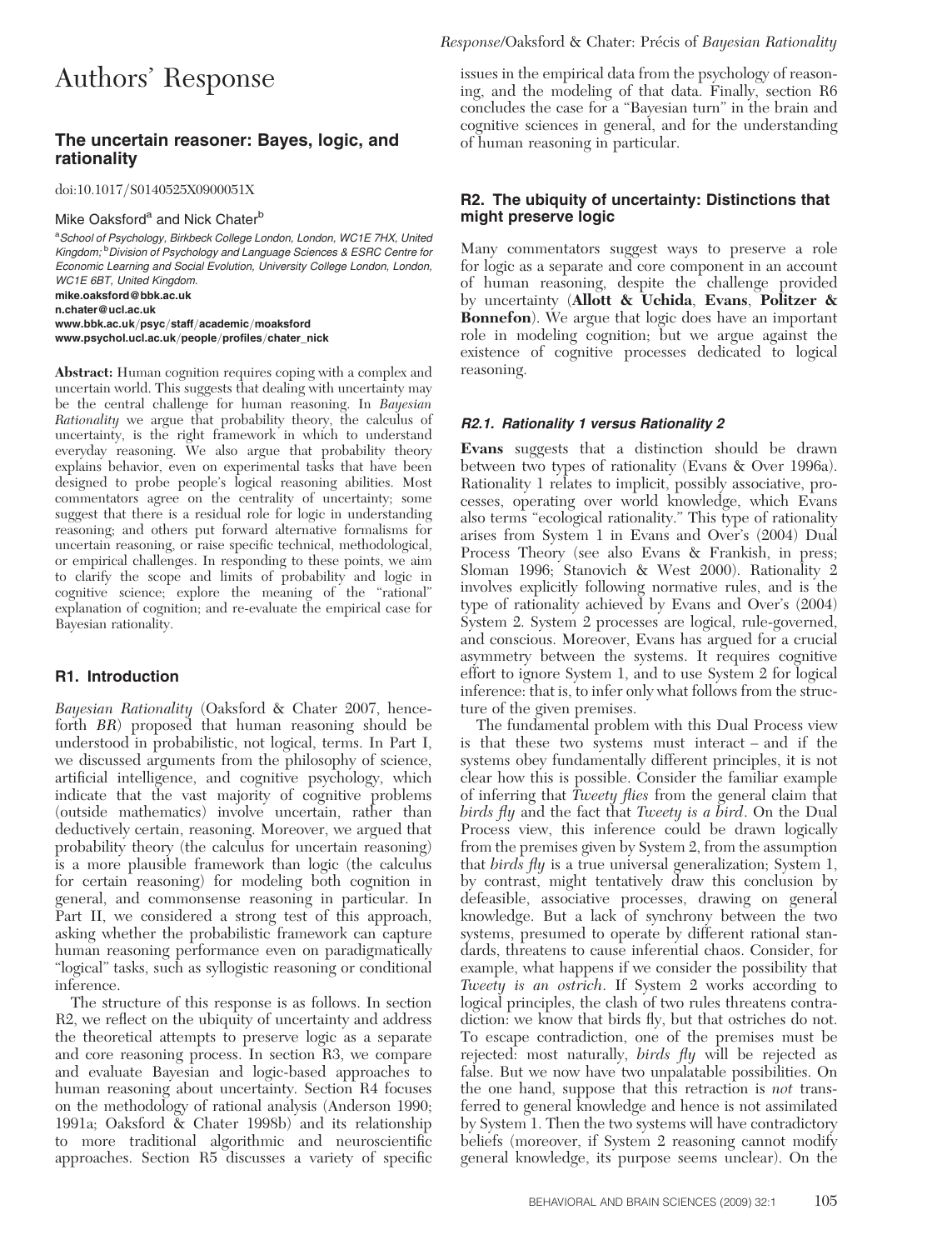other hand, if birds fly is retracted from world knowledge, along with other defeasible generalizations, then almost all of general knowledge will be stripped away (as BR notes, generalizations outside mathematics are typically defeasible), leading System 1 into inferential paralysis.

The centrality of logic for a putative System 2 is also brought into doubt by considering that one of its main functions is to consciously propose and evaluate *argu*ments. Yet, argumentation, that is, the attempt to persuade oneself or others of a controversial proposition, is uniformly agreed not to be a matter of formal logic (Walton 1989), although aspects of argumentation may naturally be modeled using probability theory (Hahn & Oaksford 2007). Thus, perhaps the core human activity for which a logic-based System 2 is invoked may, ironically, be better explained in probabilistic terms.

People can, of course, be trained to ignore some aspects of linguistic input, and concentrate on others – for example, in the extreme, they can learn to translate natural language statements into predicate logic (ignoring further aspects of their content) and employ logical methods to determine what follows. But, for the psychology of reasoning, this observation is no more significant than the fact that people can learn the rules of chess and ignore most of the visual features of the pieces, the board, or indeed, their surroundings. Conscious application of logical principles is a learned skill built on top of non-logical machinery (and, indeed, is highly effortful, even for logicians); it does not involve, we suggest, tapping in to some underlying logical "engine."

It is this conscious application of logical concepts (and related notions from mathematics, philosophy, and computer science) that underpins, we suggest, the small but significant correlation between "logical" performance on some reasoning tasks (e.g., selecting the  $p$  and not- $q$ cards, in Wason's selection task) and IQ (Stanovich & West 2000). Logical reasoning is a late and cognitively challenging cultural innovation, rather than a core component of our mental machinery.

Evans also expresses disappointment that we do not address individual differences (Stanovich 2008), which have been viewed as supporting a Dual Process account. But from the present perspective, individual differences concerning the application of learned logical rules are no different from individual differences in chess playing – that is, neither are directly relevant to the question of whether there are single or multiple reasoning systems. Indeed, we suggest that individual differences provide no stronger evidence that cognition involves core logical competence, than that cognition involves core chess-playing competence.

It may turn out, indeed, that there is no real incompatibility between Stanovich's account and ours. In particular, the distinction Stanovich draws between control processes and other autonomous systems is a distinction common to all theories of cognition (see Oaksford & Chater, in press). But as Kowalski's  $(1979)$  classic equation, "Algorithm =  $Logic + Control$ ," reminds us, logic and control processes are very different (see, e.g., Anderson 1983). Hence, Stanovich may not really be committed to anything like Evans' logically competent System 2. (A further complication is that a distinction between processes of logic

and control is now reflected in Evans [2007], who moots the possibility of a tri-process theory.)

## R2.2. The split between semantics and pragmatics

Grice's (1975) theory of conversational implicature originally attempted to split off a "stripped down" logicbased natural language semantics, from the complex, knowledge-rich processes of pragmatic interpretation involved in inferring a speaker's intentions. In this way, he aimed to retain a logical core to semantics, despite apparently striking and ubiquitous clashes between the dictates of formal logic and people's intuitions about meaning and inference.

Within this type of framework, **Allott & Uchida** attempt to preserve the truth of potentially defeasible conditionals (if it's a bird, then it flies, or, as above, birds  $f(y)$ ) despite the ready availability of counterexamples. They suggest that this conditional is true in one model, but not in the model that is considered when an additional premise giving a counterexample is added (e.g., when we consider the possibility that Tweety is an ostrich). But in classical logic, only an inference that holds in all models is deductively valid, by definition. Thus, accepting that this inference holds only in some models implies accepting that the inference is uncertain (contra, e.g.,  $O'$ Brien). Indeed, in BR, we argue uncertainty is ubiquitous in human reasoning; outside mathematics, deductive reasoning, which guarantees the truth of a conclusion given the premises, is, to a first approximation, never observed.

Moreover, understanding reasoning involves working out pragmatic details about what default background assumptions are applicable in reasoning. Thus, for example, our accounts of specific reasoning phenomena, across conditional reasoning, the selection task, and syllogistic reasoning, involve default assumptions about the environment, for example, what is rare and what is common (cf. McKenzie; McKenzie et al. 2001) and when states are likely to be independent or conditionally independent. In this light, we agree with **Stenning**  $\&$ van Lambalgen's claim that "pure" Bayesian analysis, working from the premises alone, cannot capture suppression effects in conditional reasoning (see sect. R3.6) – we view this as illustrating the knowledge-rich character of reasoning, rather than challenging a Bayesian account.

The ubiquity of uncertain, knowledge-rich inference, argues for an alternative to invoking the semantics/pragmatics distinction to maintain a logical semantics for natural language: namely, that natural language semantics may be probabilistic "all the way down." Experiments in the psychology of reasoning, as reviewed in BR, find little support for the existence of a level of logic-based representation or inference. BR proposes a starting point for a probabilistic semantics: If  $\tilde{p}$  then q conditionals are assumed to express that the conditional probability  $P(q|p)$  is high (following Adams 1975; 1998; Bennett 2003; and Edgington 1995, among others); the quantifiers Some, Few, Most, All are similarly assumed to express constraints on probabilities (e.g., Some A are B is rendered as  $P(A, B) > 0$ ; Most A are B claims that  $P(B|A)$  is high). Switching from a logical to a probabilistic semantics provides, we argue, a better fit with patterns of human reasoning. Of course, it remains possible that a logical core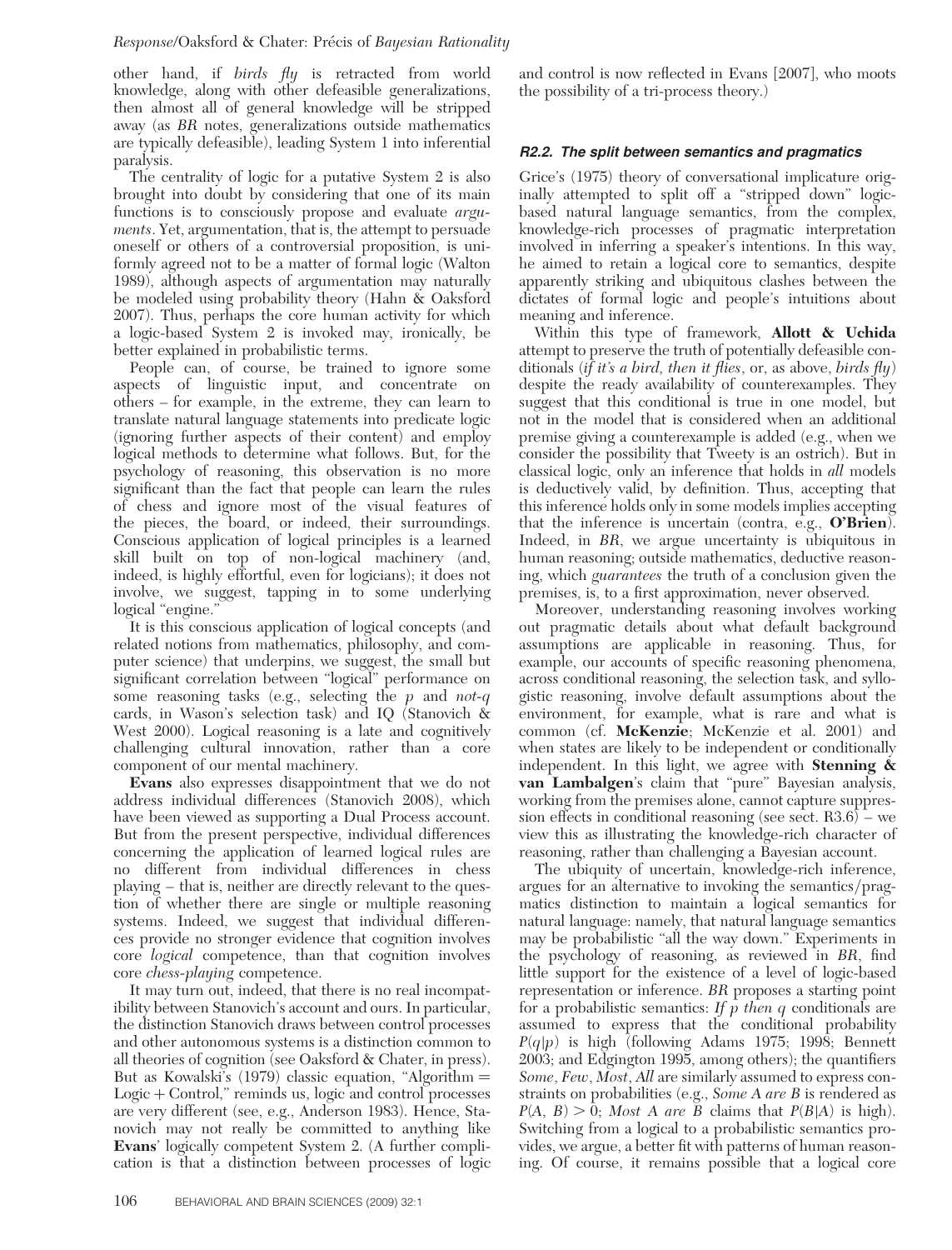A shift from a logical to a probabilistic semantics for aspects of natural language may also allow a more integrated account of semantics and pragmatics. Indeed, McKenzie (e.g., Sher & McKenzie 2006) has powerfully demonstrated the importance of pragmatic factors, even within a purely probabilistic framework (but see, Hilton et al. 2005). Nonetheless, the core insight of Grice's program remains: that splitting apart semantic factors (concerning meaning) and pragmatic factors (concerning inferences about speaker intentions) is a prerequisite for constructing a tractable semantic theory, whether that theory be based on logic (as Allott & Uchida argue) or probability (as BR proposes).

## R2.3. Proof and uncertainty and structure and strength

Politzer & Bonnefon argue that a key element missing from a purely probabilistic account is how premises can be used to construct proofs to derive conclusions. Thus, they argue that the probabilistic account allows the *evalu*ation of the strength of the relationship between premises and conclusion, but not how the conclusion is generated in the first place. Note, though, that both logic and probability are theories of the nature of inferential relationships between propositions (Harman 1986). Neither specify how reasoning should be carried out, let alone how interesting conclusions should be generated. Moreover, for both logic and probability, a range of algorithms have been developed which can both evaluate given conclusions, and generate new conclusions (e.g., logic programming and Bayesian networks). From both perspectives, any set of information potentially generates an infinite set of possible conclusions; so that an immediate question is: What counts as an interesting conclusion? A natural suggestion from the probabilistic point of view is that conclusions with a low prior probability are, other things being equal, more surprising and hence more interesting (as employed in the account of syllogistic reasoning described in BR), although interesting logic-based measures of semantic information content have also been proposed (Johnson-Laird 1983).

More generally, the probabilistic approach is just as able as logic-based approaches to serve as the basis for algorithmic models of thought. For example, Oaksford & Chater (in press) use a constraint satisfaction neural network implementation of the probabilistic approach. The links in the network captures the conditional and default assumptions about structural relations between variables (in the causal context, involving alternative causes and defeaters); and the strength of each link is captured by a weight. A similar distinction between structure and strength has been invoked in causal reasoning using Bayesian networks (Griffiths & Tenenbaum 2005) and applied in Hahn and Oaksford's (2007) probabilistic account of argumentation.

## R3. Logic, probability, and the challenge of uncertain reasoning?

In this section, we consider whether, as some commentators suggest, we have mischaracterized the scope of logic or chosen the wrong alternative calculus in order to reason about uncertainty. We deal with logic and probability in turn.

## R3.1. How are logic and probability related?

Pfeifer & Kleiter observe that probability theory already includes classical propositional logic as a special case. Thus, one way of understanding the approach outlined in BR is as enriching conventional logic to give an inductive logic – a system of logic that extends deduction to less-than-certain inferences (Hawthorn 2008). To a good approximation, modern inductive logic just is Bayesian probability (Chater et al., in press; Earman 1992), with some additional discussion of the measure of the confirmation relation (see later discussion of Poletiek and Nelson). Since Carnap (1950), this Bayesian inductive logic includes classical logic – if a statement has a probability of 1, then any logical consequence of that statement also has a probability of 1. Similarly, if a statement has an implication with a probability of 0, then that statement has a probability of 0 (note, however, that probability theory does not readily represent the internal structure of atomic propositions, and has no general theory of, for example, quantification or modality). The Bayesian inductive perspective is required not because classic logic is incorrect, but because, outside mathematics, it rarely, if ever, applies (Oaksford & Hahn 2007) – inferential relations between propositions are relentlessly uncertain (Jeffrey 1967).

## R3.2. Is relevance relevant?

O'Brien proposes a different enrichment of logic, drawing on his important work with Braine on mental logics (Braine & O'Brien 1991), which aims to capture a notion of relevance between antecedent and consequent (i.e., so that conditionals such as if 2 is odd, then the sky is purple are no longer automatically true, just in virtue of the false antecedent). Thus, Braine and O'Brien's work aims to go beyond the material conditional, which BR ascribed to mental logic as a whole (e.g., Rips 1994).

Adding a condition of relevance, while potentially important, does not help deal with the problem of uncertain reasoning, however. Indeed, O'Brien's account of conditionals is, instead, a strictly deductive version of the Ramsey test (like, e.g., Gärdenfors  $1986$ ) – conditionals are only asserted if the consequent, q, follows with certainty from the antecedent  $p$  (and background knowledge). Thus, Braine and O'Brien's (1991) logical interpretation of the conditional suffers the same fundamental problem as material implication: an inability to capture the fact that generalizations outside mathematics are inevitably uncertain.<sup>1</sup>

Moreover, despite Braine and O'Brien's intentions, their system does not seem to enforce relevance between antecedent and consequent, either. The introduction rule for if p then q, used by O'Brien, and described in Braine and O'Brien (1991), states that if p then q can be inferred if q follows from the supposition of  $p$  together with background knowledge,  $B$ . If we know  $p$  is false (i.e., background knowledge *B* implies *not-p*), then supposing  $p$  and *B* implies  $p \leftrightarrow not-p$ , which is a contradiction, from which any conclusion follows – including  $q$ . So conditionals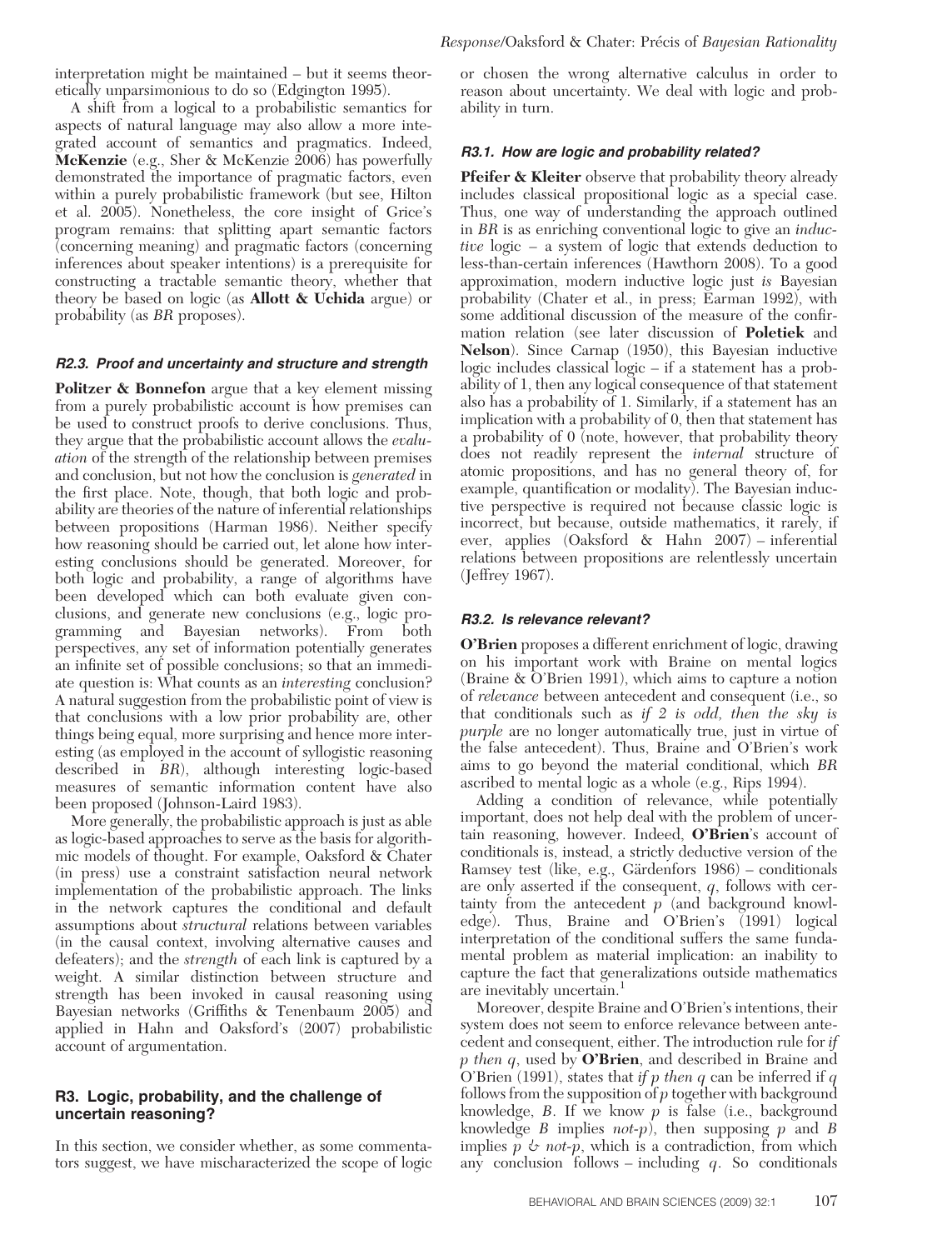such as if 2 is odd, then the sky is purple can be asserted, after all. Similarly, any conditional whose conclusion is known to be true (i.e.,  $B$  implies  $q$ ) will automatically meet the condition that  $p \leftrightarrow \overline{B}$  implies q (because this is a monotonic logic – adding premises can never remove conclusions). Hence, conditionals such as if the sky is purple, then 2 is even, will also be asserted – again violating intuitions of relevance.

## R3.3. Uncertain reasoning via nonmonotic logic?

**Stenning & van Lambalgen** argue that we misrepresent the scope of current logical methods, noting that a range of nonmonotonic logics, in which adding a premise may require withdrawing a previously held conclusion, might meet the challenge of uncertainty. As noted in BR, and elsewhere (e.g., Oaksford & Chater 1991; 2002), there are, however, fundamental problems for nonmonotonic logics in the crucial case where different "lines of argument" clash. Thus, if it is sunny, John goes to the park, and it's sunny appears to provide a powerful argument that John goes to the park. But adding the premise, John is arrested by the police in a dawn raid, together with background knowledge, appears to yield the conclusion that John does not go to the park.

From the perspective of classical logic, this situation is one of contradiction – and what is needed is a way of resolving which premise should be rejected. For example, one might claim that the conditional if it's sunny, John goes to the park is false, precisely because of the possibility of, among other things, arrest. But, as noted in section R2.1, it is then difficult to avoid the conclusion that all conditionals, outside mathematics, are false, because the possibility of counterexamples always exists. Reasoning from premises known to be false is not, of course, justified, whether in logic, or any other standard framework, and hence, the logical analysis of the original argument collapses.

The strategy of nonmonotonic logic attempts to solve this problem by treating the conditional as a *default* rule, which holds, other things being equal. Indeed, outside mathematics, almost all rules are default rules. Indeed, the implicit rule that allows us to infer that being arrested is incompatible with a trip to the park is itself a default rule, of course – for example, arrest may be extremely brief, or perhaps the police station is itself in the park. Thus, from this viewpoint, uncertain reasoning centrally involves resolving clashes between default rules. In BR, we argue that resolving such clashes is not typically possible by looking only at the structural features of arguments. Instead, it is crucial to differentiate stronger and weaker arguments, and degrees of confidence in the premises of those arguments. Logical methods provide no natural methods for expressing such matters of degree; but dealing with degrees of belief and strength of evidence is the primary business of probability theory.

## R3.4. Is logic relevant to cognition?

Several commentators suggest that the powerful machinery of logic should not be jettisoned prematurely (**Allott**) & Uchida, De Neys, O'Brien, Politzer & Bonnefon, Stenning & van Lambalgen). As we noted in section R3.1, probability theory (i.e., modern inductive logic) is

a generalization of logic, allowing degrees of uncertainty. However, it is a generalization that is presently limited in scope. This is because how probability interacts with richer representations involving, for example, relations, quantification, possibility, deontic claims, tense and aspect, and so on, is yet to be worked out. BR has, as we have mentioned, some preliminary suggestions about the probabilistic representation of individual connectives  $(if...then...)$  and quantifiers (*Most*, Few, Some, etc.). But this is very far from a full probabilistic generalization of, for example, the predicate calculus, the workhorse of classical logic and natural language semantics. The formal challenges here are substantial. Nonetheless, much progress has been made, in a number of directions, in fusing together probabilistic and logical methods (e.g., see papers in Williamson & Gabbay 2003), thus advancing Carnap's (1950) program of building an inductive logic. Pfeifer & Kleiter apply logic in an interesting, but distinct, way: as providing a machinery for reasoning about probability, rather than using probability to generalize logic.

According to **De Neys**, concentrating on the computational level means that BR underplays the role of logic in human reasoning. De Neys argues that latency and brain imaging studies, investigating the mental processing involved in reasoning, rather than just the output of these processes, consistently reveal a role for logic. Yet all the cases that De Neys cites involve a conflict between belief and logic such that prior belief suggests one response, but logical reasoning from the given premises suggests another. However, the Bayesian approach can explain at the computational level why such conflicts might arise and therefore why inhibitory processes might need to be invoked (De Neys et al. 2008; Houdé et al. 2000). Oaksford and Hahn (2007) point out that probabilistic validity of an argument and its inductive strength can conflict. So, for example, Modus Ponens (MP) is probabilistically valid. However, if the probability of the conditional is low, then the inductive strength of the argument, that is, the probability of the conclusion given the premises, will also be low. The right computational level analysis may, therefore, remove the need to propose two special purpose cognitive systems operating according to different principles. This view seems consistent with the current state of imaging studies, which provide little evidence for a dedicated logical reasoning module (Goel 2007).

O'Brien describes Chrysippus' dog's ability to follow a scent down one path in a fork in the road, having eliminated the other as an application of the logical law of disjunction elimination – and hence, suggests that logic is cognitively ubiquitous. However, this logical law cannot uncritically be imported into a theory of canine cognition. For one thing, such patterns of behavior are at least as well modeled in probabilistic (Toussaint et al. 2006), as in logical, terms. Indeed, probabilistic methods are crucial in planning tasks in uncertain environments, which is, of course, the normal case, outside mathematically specified game-playing environments. In any case, just because a behavior can be described in logical or probabilistic terms does not directly imply that it is governed by logical or probabilistic processes. The issues here are complex (see the excellent introductory chapter to Hurley & Nudds 2006) and many possibilities would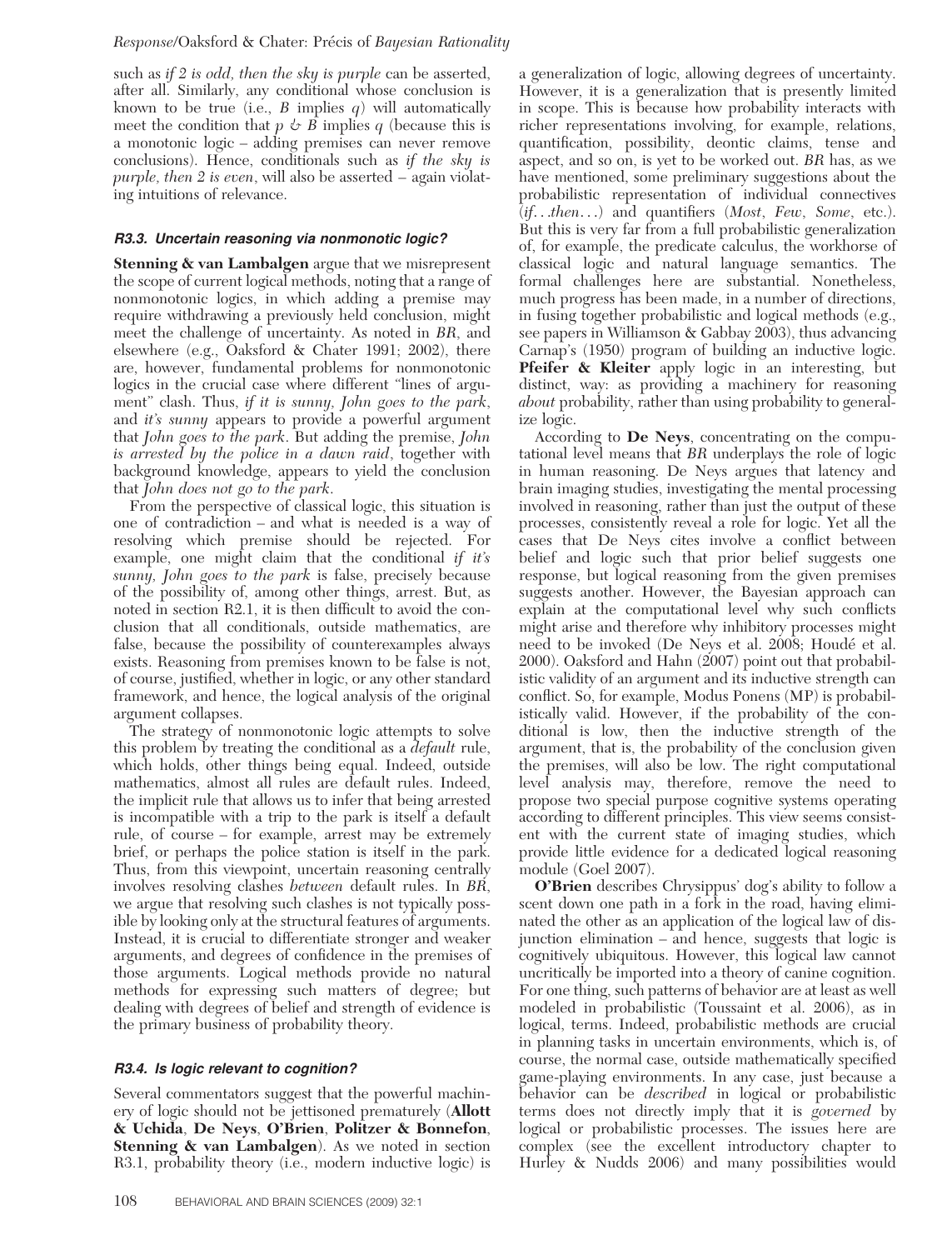need to be ruled out before abandoning Lloyd Morgan's canon: that lower-level explanations of animal behavior should be preferred.

In short, we believe that cognitive science ignores logic at its peril – logic provides powerful and much needed tools, just as do other branches of mathematics. It does not, however, readily capture patterns of human reasoning, or, we suggest, cognition at large, unless generalized into a probabilistic form able directly to deal with uncertainty.

### R3.5. Why probability rather than other numerical measures?

Danks & Eberhardt and Politzer & Bonnefon ask why we use probability, rather than other numerical measures of degrees of belief, such as confidence intervals, Dempster-Shafer belief functions (Dempster 1968; Shafer 1976), or fuzzy logic (Zadeh 1975). In BR, our primary motivation is practical: Bayesian probabilistic methods provide a natural way to capture human reasoning data; and more generally, Bayesian methods have swept through the brain and cognitive sciences, from understanding neural coding (Doya et al. 2007), through vision, motor control, learning, language processing, and categorization. Even within research on reasoning, Bayesian methods have proved central to understanding inductive inference (Griffiths & Tenenbaum 2005; Tenenbaum et al. 2007), causal reasoning (Sloman 2005; Tenenbaum & Griffiths 2001), and argumentation (e.g., Hahn & Oaksford 2007), as well as the primarily deductive reasoning problems considered in BR.<sup>2</sup> Moreover, probabilistic methods connect with rich literatures concerning computational inference methods (e.g., based on graphical models, Lauritzen & Spiegelhalter 1988; Pearl 1988), machine learning (e.g., Jacobs et al. 1991), and normative theories of reasoning about causality (Pearl 2000). Finally, probability also has deep relationships to other powerful concepts in the brain and cognitive sciences, including information theory (e.g., Blakemore et al. 1991) and simplicity, for example, as captured by Kolmogorov complexity theory (e.g., Chater 1996; Chater & Vitányi 2002). Thus, our focus on probability is primarily pragmatic rather than, for example, depending on a priori justifications.

Danks & Eberhardt focus, nonetheless, on justification, arguing that doubt can be cast on justifications such as the Dutch Book argument and long run convergence theorems. We see the project of rational analysis as a user of probability, on a par with the rest of science, for example, statistical mechanics, Bayesian image restoration, or economics. We only need to be as concerned about justification as these other endeavors. Danks & Eberhardt's worries are analogous to Berkeley's objections to Newton's infinitesimals: of considerable conceptual importance, but with little direct impact on the practical conduct of science. Nonetheless, probability is at least better justified than alternative formalisms for modeling uncertainty.

Politzer & Bonnefon and Danks & Eberhardt raise the possibility that the assumptions of the probabilistic approach may be too strong. We instead believe that they are, if anything, too weak; that is, they define minimal coherence conditions on beliefs, which need to be supplemented with richer formalisms, including, as noted in section R3.4, the ability to represent relations and quantification, and to represent and manipulate causal relations (e.g., Pearl 2000).

## R3.6. Are we Bayesian enough?

Other commentators (Over & Hajichristidis, Pfeifer & Kleiter, Stenning & van Lambalgen) have the opposite concern: that BR is not Bayesian enough. Over & Hadjichristidis argue that in conditional inference, not only is the conditional premise (e.g., if  $p$  then  $q$ ) uncertain, but so is the categorical premise,  $p$ . In BR (p. 121), we mention this general case (implying Jeffrey's rule [Jeffrey 1983]), but point out that this extra element of uncertainty appears unnecessary to capture the conditional reasoning data.

Stenning & van Lambalgen and Pfeifer & Kleiter also argue, in different ways, that we are insufficiently Bayesian. Stenning & van Lambalgen argue that our account of suppression effects is not Bayesian because coherent Bayesian revision of the probability space assumes "rigidity": that is, the conditional probability  $P(q|p)$  remains the same if we learn the truth of a categorical premise:  $p, q, not-p$ , or  $not-q$  (and no other information). We agree. But this does not imply that  $P(q|p)$ remains the same if we are *told* about that  $p$ , because pragmatic factors allow us to infer a great deal of additional information; and this information can legitimately change  $P(q|p)$ . It is this latter case that is relevant for reasoning with verbal materials. Thus, suppose I believe if the key is turned, the car starts; and  $\overline{I}$  am told: "the car didn't start this morning." This would be a pragmatically pointless remark, if the key had not been turned. I therefore infer that the key was turned, and the car didn't start for some other reason. Thus, I revise down the probability of the relevant conditional  $P(car starts|key)$ turned) dramatically. So the violation of rigidity, notably in this type of Modus Tollens (MT) inference, does not violate Bayesian precepts, but merely applies them to the pragmatics of utterances (see  $BR$ , pp. 126–128; Sobel 2004; Sober 2002).

Pfeifer & Kleiter suggest that inference can proceed locally and deductively in a mental probability logic. In such a logic, the precise probability of a conclusion cannot typically be deduced from the probabilities of the premises – but a probability interval can be. We adopted a similar approach to probabilistic validity for syllogisms where, according to our probabilistic semantics, quantifiers describe probability intervals. Nonetheless, in line with Stanovich and West's (2000) "fundamental computational bias," we believe that people spontaneously contextualize and elaborate verbal input, by adding information from world knowledge. Indeed, it takes substantial cognitive effort not to do this. Consequently, we think it unlikely that people reason deductively about probability intervals.

## R3.7. Measuring confirmation

People are not merely passive observers. They can actively search for information to help test hypotheses, or to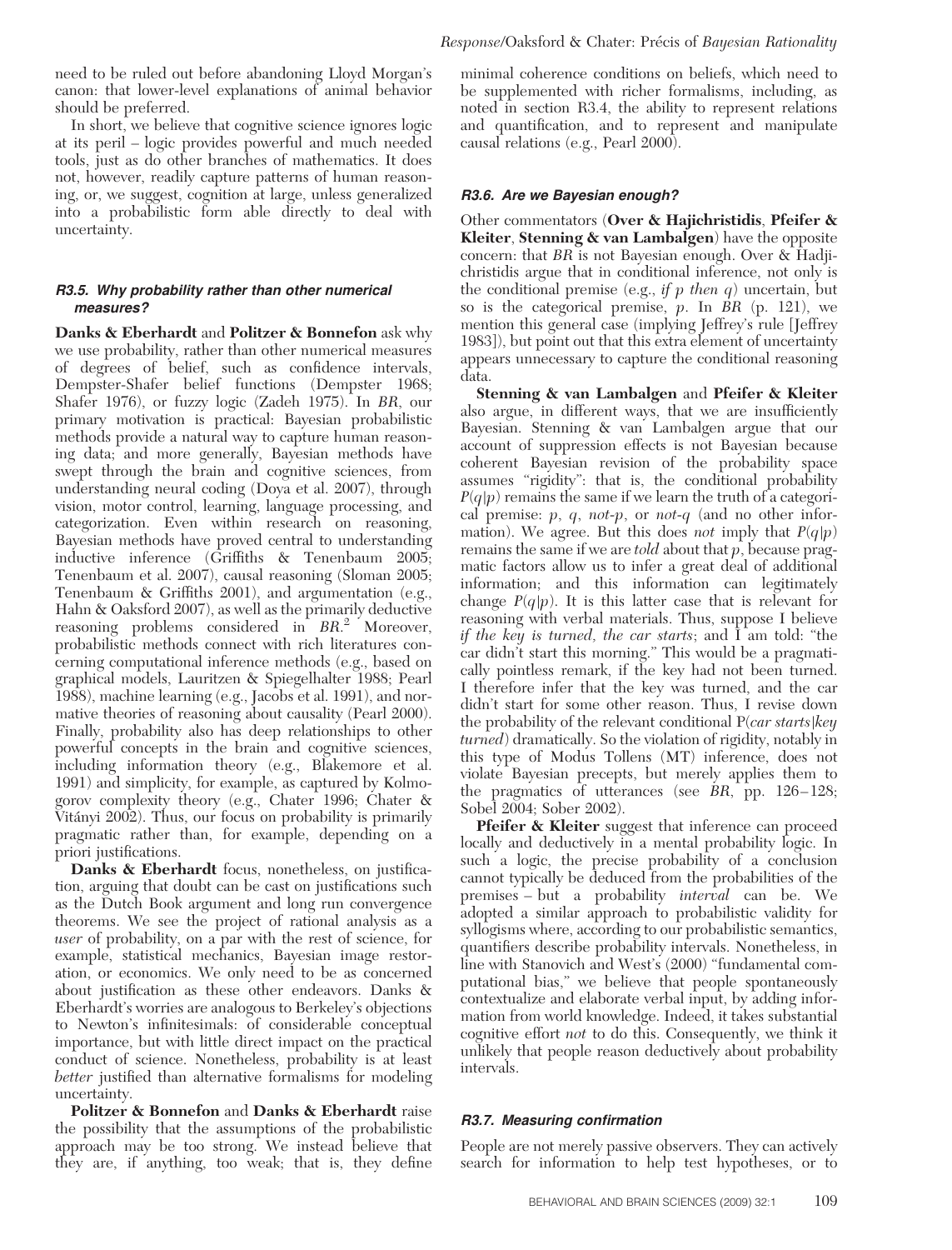achieve specific goals. In BR, we outline "rational" accounts for both cases. Where people test between hypotheses, a natural objective is to search for data in order to maximize the expected amount of information that will be gained in the task (Shannon & Weaver 1949). This is "disinterested" inquiry. Where people gain information to help achieve specific goals, then a natural objective is to choose information to maximize expected utility (balancing costs of information search with the improved choices that may result from new information). This is "goal-directed" inquiry. In BR, we note that different variations of Wason's selection task are appropriately captured by versions of one or other model. In particular, we showed how attending to the goal-directed case avoids the postulation of specific machinery, such as "cheaterdetection" modules (e.g., Cosmides 1989), to explain patterns of experimental data (e.g., BR, pp. 191–98).

Focusing on disinterested inquiry, Nelson notes that a wide range of normative and descriptive proposals for assessing the strength of information in a piece of data have been proposed. In testing these models against a wide range of psychological data (Nelson 2005), he finds that the information-theoretic measure implicit in our analysis stands up well against competitors, although it is not picked out uniquely by the empirical data.

Poletiek notes a further interesting link to philosophy of science, noting that Popper's measure of severity of test is equivalent to  $P(e|H)/\overline{P}(e)$ , for data e and hypothesis H. And the logarithm of this quantity just is the amount of information carried by the evidence  $e$  about  $H$  – the quantity which we use in our model of disinterested inquiry in the selection task. This quantity is also used as a measure of the degree to which a theory is confirmed by the data in confirmation theory (Milne 1996). This is, as Poletiek notes, particularly interesting, given that Popper's measure of severity of test is part of a theoretical framework which aims to entirely avoid the notion of confirmation (see also Milne 1995). Thus, our account of the selection task could be recast, from a Popperian standpoint, as a rational analysis in which people attempt to choose data to provide the more severe possible tests for their hypotheses.

## R4. Rational analysis, algorithmic processes, and neural implementation

BR is primarily concerned with the rational analysis of human reasoning (e.g., Anderson 1990; 1991a; Chater & Oaksford 2008a; Oaksford & Chater 1998b). In this section, we consider the role of rational analysis in the brain and cognitive science and whether this style of explanation is fundamentally flawed.

## R4.1. The power of rational analysis

Hahn notes that the shift away from considerations of algorithms and representations, encouraged by rational analysis, has led to a substantial increase in explanatory power in cognitive science, in a number of domains. Where the underlying explanation for an aspect of cognition arises from the rational structure of the problem being solved, there focusing on specific algorithmic and

### R4.2. Normativity and rational analysis

**Evans** and **Schroyens** are concerned about the normative aspect of rational analysis. Evans questions whether normativity is a proper part of a computational-level analysis of human reasoning, and by implication, cognition in general, and recommends a switch to an ecological notion of rationality. He suggests rationality should concern how well people are adapted to their environment, which may not require following the prescriptions of any normative theory of reasoning (cf. Gigerenzer & Goldstein 1996).

We suggest, however, that ecological rationality does not replace, but rather, complements normative rationality. Normative considerations are still required to explain why a particular algorithm works, given a particular environment; indeed, this is precisely the objective of rational analysis. Thus, for example, in arguing for the ecological rationality of various fast and frugal heuristics (Gigerenzer et al. 1999), Gigerenzer and colleagues appeal to a Bayesian analyses to explore the type of environmental structure for which their algorithms succeed (e.g., Martignon & Blackmond-Laskey 1999). Thus, rational analysis cannot be replaced by, but seeks to explain, ecological rationality.

Note, too, that rational analysis is goal-relative: it specifies how best to achieve a given goal, in a given environment, with given constraints (Anderson 1990; Oaksford & Chater 1998b). So, if your goal is to land a rocket on the moon, your guidance system ought to respect classical physics; if your goal is to avoid contradictions, you ought to reason according to standard logic; and if your goal is to avoid accepting bets that you are bound to lose, you ought to follow the rules of probability theory (see Ch. 2 of  $BR$ ).

Ignoring the goal-relativity of rational analysis leads Schroyens to suggest that we have fallen into Moore's (1903) "naturalistic fallacy" in ethics: that we have attempted to derive an "ought" from an "is." Moore's concern is that no facts about human behavior, or the world, can justify an ethical theory. Ethics is concerned with non-relative notions of "ought": the aim is to establish universal principles of right behavior. But the goal-relativity of rational analysis makes it very different from the domain of ethics, because it is conditional. Rational analysis considers: if you have objective O, given an environment E, and constraints C, then the optimal action is A. Ethics, by contrast, considers whether O is a justifiable objective. And the nature of the solution to a well-specified optimization problem is itself firmly in the domain of facts.

Indeed, were Schroyens' concern valid, then its consequences would be alarming, sweeping away functional explanation in biology and rational choice explanation in economics. Yet in all cases, rational/optimality explanations are used to derive empirical predictions; and, as in any scientific enterprise, the assumptions of the rational/optimality accounts are adjusted, where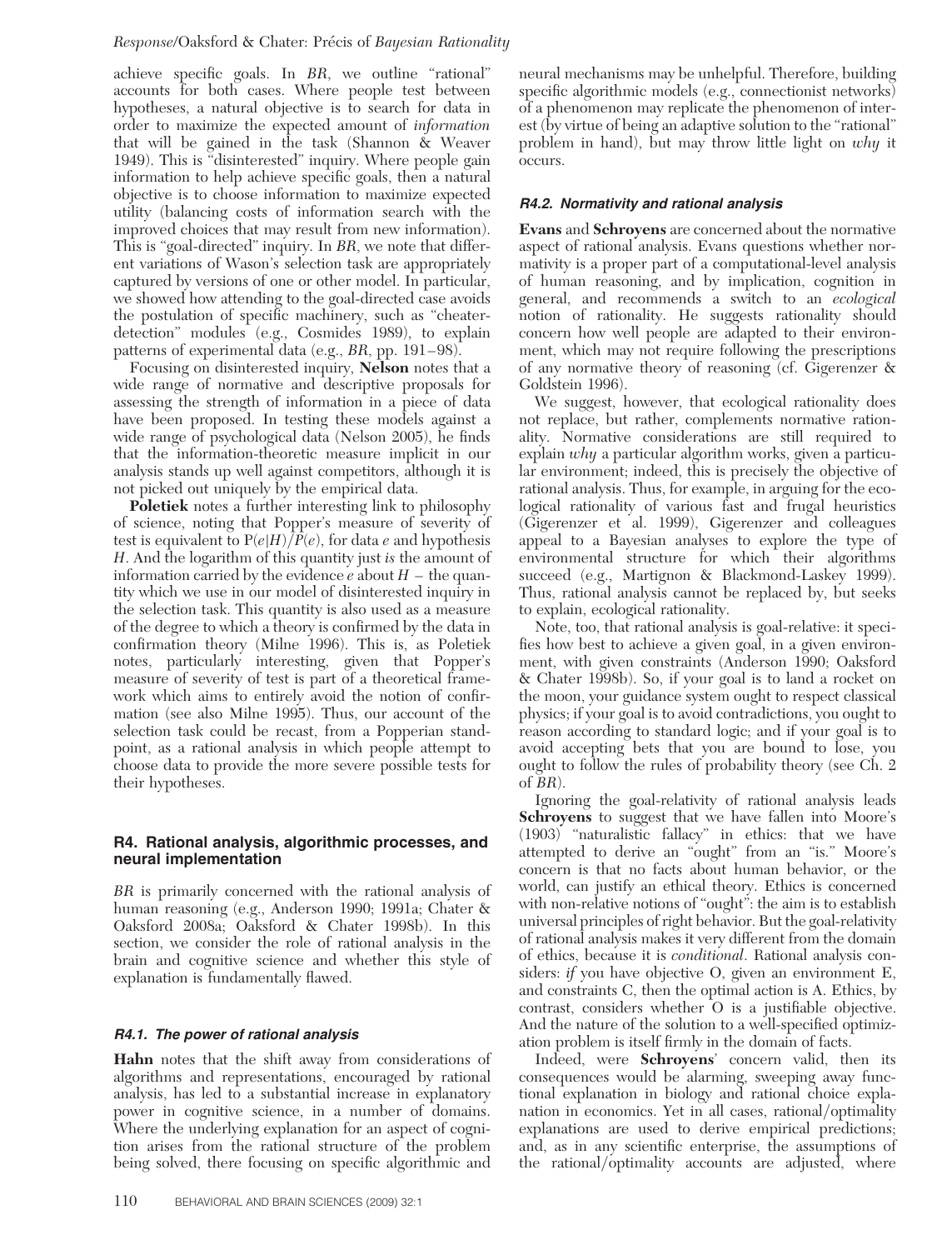appropriate, to give a better fit with empirical predictions. Specifically, empirical data lead to revision of empirical assumptions in the rationality/optimality analysis – the empirical data does not lead to a revision of the laws of logic, probability, or any other rational theory.

Khalil raises the opposite concern: that we use rational explanation too narrowly. He argues that the style of optimality explanation that we advocate applies just as well in the explanation of non-cognitive biological structures as it does to cognitive processes – he argues that, in the sense of rationality used in BR, stomachs are just as rational as cognitive mechanisms. This concern appears purely terminological; we reserve "rationality" for information processing systems. But rational analysis is, indeed, parallel to optimality explanation in biology (Chater et al. 2003).

#### R4.3. Relevance of the algorithmic level

McKenzie and Griffiths note, however, that advocating rational analysis does not make the challenges concerning algorithmic, and indeed neural, implementation, disappear. Moreover, the mapping between levels of explanation need not necessarily be straightforward, so that a successful probabilistic rational analysis of a cognitive task does not necessarily require that the cognitive system be carrying out probabilistic calculations – any more than the bird is carrying out aerodynamic calculations in growing a wing perfectly adapted for flight. Nonetheless, in many contexts, it is natural to see cognition as carrying out probabilistic calculations; and a prior rational analysis (or, in Marr's [1982] terms, computational level of explanation) is extremely valuable in clarifying what calculations need to be carried out. Without a "rational analysis" for arithmetic calculations (i.e., a mathematical theory of elementary arithmetic), understanding which algorithms might be used by a pocket calculator, let alone how those algorithms might be implemented in silicon, would be impossible. Griffiths outlines key challenges for creating an algorithmic-level theory of cognition, viewed from a Bayesian perspective; and this perspective dovetails nicely with work viewing neural machinery as carrying out Bayesian inference (e.g., Ma et al. 2006; Rao et al. 2002), which we consider briefly further on.

BR is largely focused on rational level explanation (Anderson 1990; 1991a). Indeed, following Marr (1982), we argued that understanding the rational solution to problems faced by the cognitive system crucially assists with explanation in terms of representations and algorithms, as stressed by Hahn and Griffiths. In BR, this is illustrated by our model of syllogistic reasoning, which proposes a set of "fast and frugal" heuristics (Gigerenzer & Goldstein 1996) for generating plausible conclusions, rooted in a Bayesian rational analysis (Chater & Oaksford 1999b). More recently, we have suggested methods for causal and conditional reasoning, based on "mental mechanisms" (Chater & Oaksford 2006; Ali et al., in press) directly building on rational and algorithmic models inspired by the literature on Bayesian networks (Glymour 2001; Pearl 1988; 2000). Moreover, an explicit algorithmic implementation of our probabilistic account of conditional inference has been constructed using a constraint satisfaction neural network (Oaksford & Chater, in press). Moreover, there

is a significant movement in current cognitive science that focuses on developing and employing Bayesian machine learning techniques to model cognition at both the rational and algorithmic levels (e.g., Griffiths et al. 2007; Kemp & Tenenbaum 2008).

Evans' concern that we ignore the algorithmic level is therefore puzzling. He worries that BR recommends that one should "observe some behaviour, assume that it is rational, find a normative theory that deems it to be so, and then ... nothing else, apparently." We assume that the ellipsis should, in Evans' view, be fleshed out with an algorithmic, process-based explanation, which should then be subject to rigorous empirical test. The abovementioned list of algorithmic level proposals inspired by Bayesian rational analysis, both in the domain of reasoning and in cognitive science more generally, gives grounds for reassurance. Moreover, the extensive empirical testing of these models (Green & Over 1997; 2000; McKenzie & Mikkelsen 2000; 2007; McKenzie et al. 2001; Nelson 2005; Oaksford & Moussakowski 2004; Oaksford & Wakefield 2003; Oaksford et al. 1999; 2000; Tenenbaum 1999) should allay concerns that rational analysis provides no testable predictions. Ironically, the only theories in the psychology of reasoning that have been algorithmically specified, aside from those within the Bayesian tradition, are directly based on another rational level theory: logic (Johnson-Laird 1992; Rips 1994). Theorists who have instead focused primarily on heuristics for reasoning have couched their explanations in purely verbal terms (Evans 1989; Evans & Over 2004). This indicates, we suggest, that rational analysis assists, rather than impedes, algorithmic explanation.

#### R4.4. Relevance of neural implementation

Bayesian rational analysis is, moreover, appealing because it appears to yield algorithms that can be implemented in the brain. In  $BR$  (Ch. 4), we observed that the Bayesian approach was sweeping across cognitive psychology. We might also have added that its influence in computational neuroscience is at least as significant (Friston 2005). Although our Bayesian analyses of higher-level reasoning do not directly imply Bayesian implementations at the algorithmic level, it is intriguing that influential theorists (Doya et al. 2007; Friston 2005; Ma et al. 2006) view Bayesian inference as providing the driving computational principle for neural information processing. Such models, using population codes (Ma et al. 2006), which avoid treating the brain as representing probabilities directly on a numerical scale, can model simple perceptual decision tasks (Gold & Shadlen 2000). Such convergence raises the possibility that Bayesian rational analyses of reasoning may one day find rather direct neural implementations.

De Neys specifically appeals to the implementation level in commenting on BR. He draws attention to imaging studies of reasoning that suggest a role for the anterior cingulate cortex in detecting conflict and inhibiting responses. As we have seen (sect. R3.4), such a role is entirely consistent with Bayesian approaches. Indeed, more broadly, imaging work on human reasoning, pioneered by Goel (e.g., Goel 2007), is at an exploratory stage, and currently provides few constraints on theory. Moreover, as we have seen, where cognitive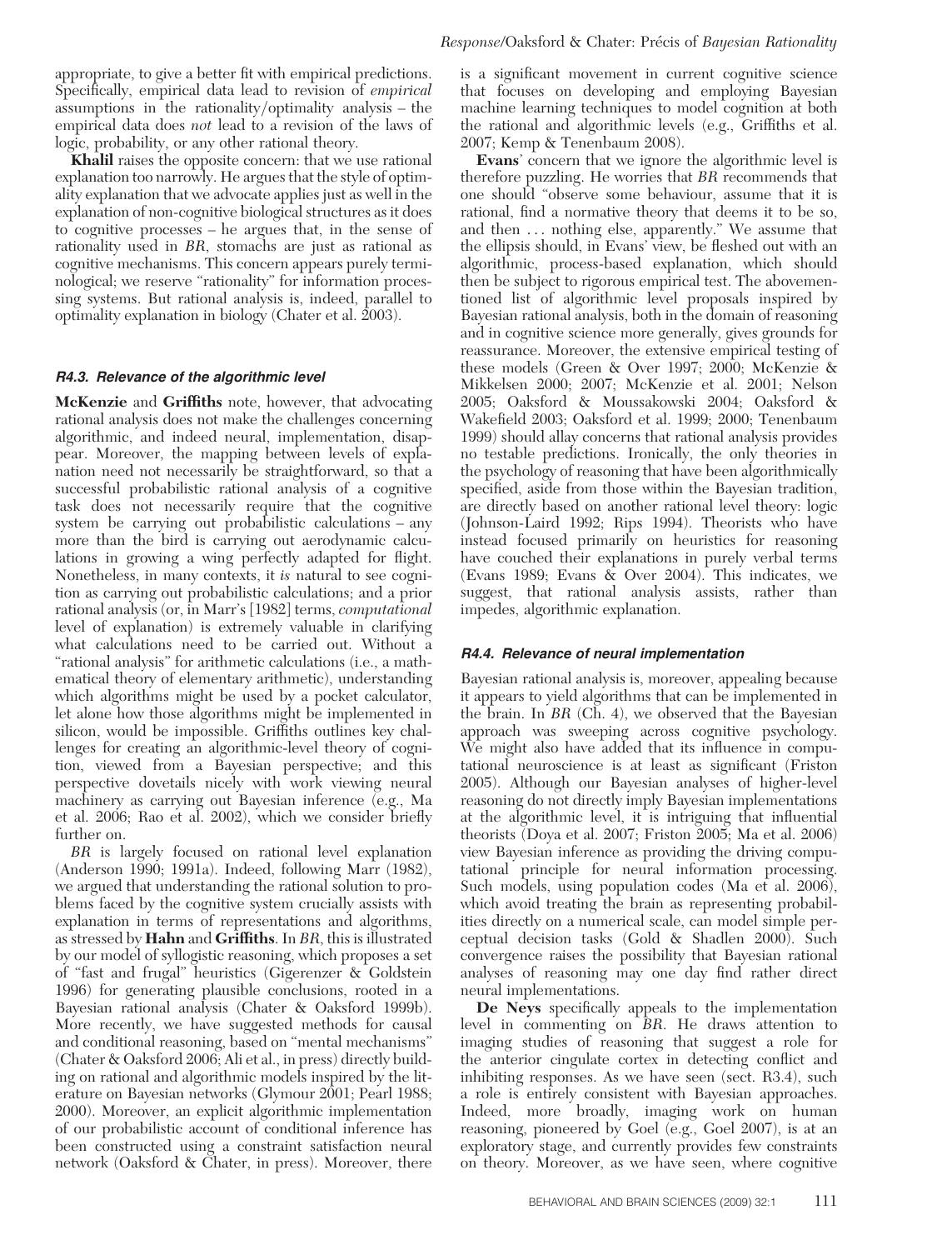neuroscientists concentrate on *what* computations the brain performs rather than where, the emerging answer is Bayesian.

## R4.5. Optimality and rational analysis

A range of commentators (e.g., **Brighton & Olsson**, Danks & Eberhardt, Evans, and Schroyens) argue that the methodology of rational analysis faces conceptual problems. Our general response to these concerns is pragmatic. As with any methodology, we see rational analysis, using probabilistic methods or otherwise, as primarily to be judged by its results. Anderson's path-breaking work (1990; 1991a), and the huge literature on Bayesian models across the brain and cognitive sciences, of which BR is a part, is therefore, in our view, the best argument for the value of the approach. Parallels with closely related work in behavioral ecology and rational choice explanation in economics give further weight to the view that a "rational" style of explanation can yield considerable insights. But, like any style of explanation, rational analysis has its limits. Just as, in biology, some behaviors or structures are products of "history" rather than adaptation (Carroll 2005), and some economic behaviors are the product of cognitive limitations (e.g., Ariely et al. 2003; Thaler 2005), so in the brain and cognitive sciences, we should expect some phenomena to arise from specific aspects of algorithms/representations or neural implementation.

We are therefore happy to agree with commentators who suggest that there are cognitive phenomena for which purely rational considerations provide an incomplete, or indeed incorrect, explanation (e.g., **Brighton & Olsson, Evans**). We also agree that rational analysis is challenged where there are many, perhaps very different, near-optimal rational solutions (Brighton & Olsson). In such situations, rational analysis provides, at best, a range of options – but it does not provide an explanation of why one has been chosen. Nonetheless, these issues often cause few problems in practice, as the results in BR and in the wider program of rational explanation illustrate.

We agree, moreover, with concerns that finding *exactly* the optimal solution may be over-restrictive (**Brighton &** Olsson, Evans). Consider the case of perceptual organization, where the cognitive system must decide between multiple interpretations of a stimulus (Gregory 1970; von Helmholtz 1910/1925). Accounts based on Bayesian probability and on the closely related idea of maximizing simplicity (Chater 1996; Hochberg & McAlister 1953; Leeuwenberg & Boselie 1988) adopt the perspective of rational analysis, but they do so *comparatively*. That is, the perceptual system is presumed to choose interpretation A, rather than interpretation B, if A is more likely than B (or, in simplicity-based formulations, if it provides a simpler encoding of the sensory input). Neither the likelihood nor the simplicity principles in perceptual organization are presumed to imply that the perceptual system can optimize likelihood/simplicity – and indeed, in the general case, this is provably impossible (see Chater 1996, for discussion). Indeed, we suspect that rational analysis will, in many cases, primarily be concerned with providing a measure of the relative "goodness" of different cognitive processes or behaviors; and it is explanatory to

the degree to which the "good" mechanisms are more prevalent than the "bad." The parallel with evolutionary explanation seems to be exact here: Inclusive fitness provides a crucial explanatory measure in explaining the evolution of biological structures, but the explanatory "bite" is comparative (i.e., in a certain environment, a flipper yields greater fitness than a leg). There is no assumption that biological evolution, in any context, reaches a state of completely optimized perfection; indeed, quite the reverse (Jacob 1977). Thus, Evans' emphasis on satisficing rather than optimizing, and Brighton & Olsson's focus on relative rationality, seem to us entirely consistent with BR.

Note, too, that in modeling many aspects of cognition, a full-scale rational analysis (specifying a task, environment, and computational limitations) may not be required. For example, conditional inference can be modeled in Bayesian terms, assuming only a probabilistic interpretation of the premises, and the requirement of maintaining consistent degrees of belief. The success of the probabilistic, rather than a logical, interpretation of the premises can be assessed by comparing the predictions of both approaches to data on human reasoning, as well general philosophical principles.

Brighton & Olsson also raise a different concern: that the specific sets of probabilistic assumptions (such as the independence assumptions embodied in naïve Bayes) may sometimes be justified not by rational analysis, but instead in the light of their general, formal properties, combined with empirical success in solving some externally defined task (e.g., estimating the relative sizes of German cities, Gigerenzer & Goldstein 1996). For example, a model such as naïve Bayes, they note, may be effective because it has few parameters and hence avoids over-fitting. We suggest, however, that this is not a separate type of explanation of inferential success, distinct from Bayesian rational analysis. Instead, the justification for preferring simple models can, itself, be provided in terms of Bayesian reasoning, and closely related formalisms, including minimum description length (Chater & Oaksford 2008b; MacKay 2003; Rissanen 1989; Vitányi & Li 2000).

## R4.6. Need rational explanation be causal?

Brighton & Olsson, together with Danks & Eberhardt, raise the fundamental concern that rational explanation does not provide a causal explanation of behavior. We agree. Rational explanation is teleological (Fodor 1968) – it explains by reference to purpose, rather than cause.

In particular, rational explanation does not require that the rational analysis is itself represented in the mind of the agent, and does not, therefore, imply that behavior is governed by any such representation. Aerodynamics may provide an optimality-based explanation of the shape of the bird's wing; but aerodynamic calculations by the bird (or any other agent) are not causally responsible for the wing's shape.

Similarly, delineating the circumstances in which algorithms such as naïve Bayes (**Brighton & Olsson**; Domingos & Pazzani 1997), Take the Best (Gigerenzer & Goldstein 1996; Martignon & Hoffrage 1999), or unitweighted regression (Dawes 1979) are reliable may require highly sophisticated rational explanation. Yet a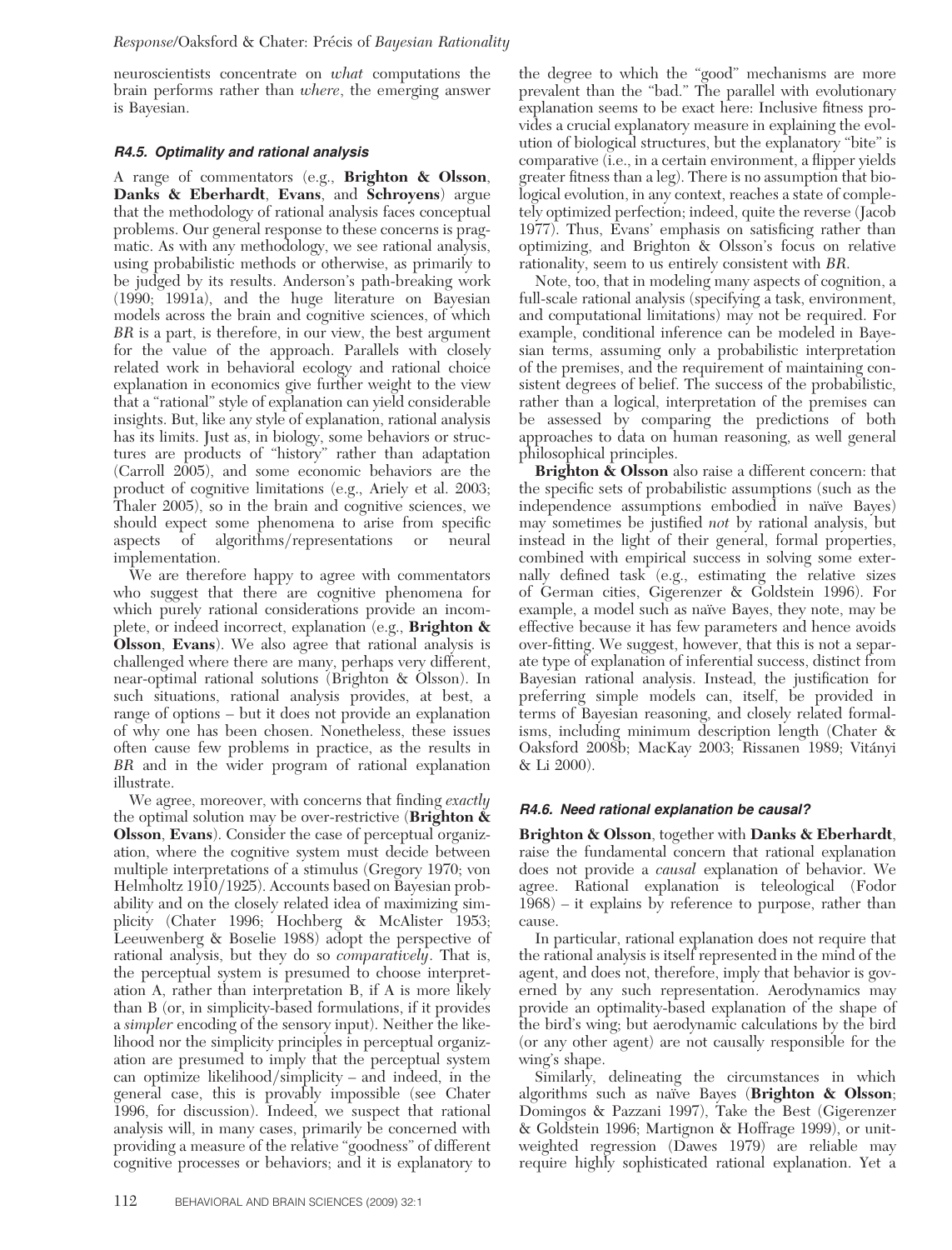cognitive system that employs such models may know nothing of such rational explanations – and indeed, these rational assumptions typically play no causal role in determining the behavior. Thus, in behavioral ecology, for example, the strategies animals use in foraging, mate selection, and so on, are typically explained using optimality explanations; but animals are not assumed to carry out optimality calculations to validate their behavioral strategies.

Danks & Eberhardt suggest that there is a "requirement for a teleological explanation that the normative principle must have played a causal role – ontogenetic, phylogenetic, or both – in the behavior's existence or persistence. 'Origin stories' are required for teleological explanation." We find this claim puzzling: normative principles, and rational explanations in general, are abstract – they are not part of the causal realm. Thus, a Bayesian rational analysis can no more cause a particular piece of behavior or reasoning, than the principles of arithmetic cause a calculator to display a particular number. Teleological explanations are distinctively non-causal, and necessarily so.

In this section, we have considered concerns about the general project of rational analysis. We now turn to consider specific issues relating to the rational models and empirical data presented in BR.

#### R5. Reconsidering models and data

Even if the broad sweep of arguments from the preceding sections is endorsed, there remain doubts about the details of the particular models described in BR and their ability to account for human reasoning data. Indeed, in the commentaries, issues of detail emerge most often between researchers who otherwise are in broad agreement. It is in this light that we consider the comments of Liu, Oberauer, Over & Hadjichristidis, and Wagenmakers. We also consider here **Halford**'s comments on syllogistic reasoning, drawn from a different framework.

#### R5.1. Conditional inference

Liu, Oberauer, and Over & Hadjichristidis, who have also advocated a probabilistic approach (in particular, to conditional inference), have concerns about our specific model. We addressed, in section R3.6, Over & Hadjichristidis's argument that we are not Bayesian enough, and that we should employ Jeffrey's rule to deal with uncertainty in the categorical premise of conditional inference. We pointed out that we too explicitly adopted Jeffrey's rule in BR. They also cite some unpublished results apparently showing that people have an imperfect understanding of Jeffrey's rule. These results are intriguing and suggest that more extensive empirical testing of this rule is required.<sup>3</sup>

Oberauer argues that our models of conditional inference and data selection may lead to absurdity. He argues that if the marginals,  $P(p)$  and  $P(q)$ , remain fixed, which he describes as "axiomatic" in our theory, $4$  then if one increases the probability that someone gets a headache, given they take drug X, then those who don't take X will get fewer headaches. This apparent absurdity stems from a conflation in Oberauer's description between the factual and the epistemic/doxastic: Changing this conditional degree of belief does not mean that these people actually achieve these benefits. In ignorance of the real conditional probability, but knowing the values of the marginals, I should revise my degree of belief that not taking this drug leads to fewer headaches. Yet this will only be appropriate when the marginals are known – which is clearly inappropriate in Oberauer's example.

**Oberauer** also perceives an inconsistency between our adoption of The Equation –  $P(i f p then q) = P(q | p)$  – and our use of a contingency table to represent the conditional hypothesis in data selection. However, by The Equation there is only sufficient information in the premises of a conditional inference to draw MP by Bayesian (or Jeffrey) conditionalization (at least a point value). The remaining inferences can only be drawn on the assumption that people use the marginals to calculate the relevant conditional probabilities, for example,  $P(\neg q | \neg p)$  for Denying the Antecedent (DA). Once  $P(q|p)$  and the marginals are fixed, the contingency table is determined. Knowing the meaning of a statement is often equated with knowing the inferences that a statement licenses (Dowty et al. 1981). According to The Equation, the conditional only licenses "probabilized" MP. Probabilistically, to draw further inferences requires more information to be drawn from world knowledge. Hence, there is no inconsistency. Moreover, in the selection task, people are presented with an array of possible evidence types that makes the marginals relevant in the same way as presenting more than just MP in the conditional inference task. The degree of belief that is modified by selecting data is in the conditional and the marginals, which constitute the dependence and independence models. Thus, Oberauer's concerns can be readily addressed.

**Oberauer** also suggests that contingency tables are consistent with a probabilistic contrast approach, that is, the measure of the strength of an argument, for example, MP, is  $P(q|p) - P(q|\neg p)$ . It is for this reason that we believe that argument strength may indeed be two-dimensional (Oaksford & Hahn 2007). The conditional probability alone can mean that a good argument leads to no increase in the degree of belief in the conclusion, for example, for MP when  $P(q|p) = P(q) = 1$ . The probabilistic contrast (and other measures; see, e.g., Nelson, Poletiek, and Oaksford & Hahn 2007) captures the change in the probability of the conclusion brought about by an argument. Oberauer suggests that there is no evidence for people's use of the probabilistic contrast. Yet Over et al. (2007) found significant sensitivity to  $P(q|\neg p)$ , consistent with some use of the probabilistic contrast or a related measure of change, and the evidence is currently equivocal.

Oberauer also raises two concerns over evidence for our model of conditional inference. First, fitting a model with two free parameters to four data points "is no convincing accomplishment." Even so, as Hahn observes, the move to detailed model fitting of quantitative data represents significant progress in the psychology of reasoning (for early examples, see Krauth [1982] and Klauer [1999]). Moreover, in  $BR$  (pp. 146–49) we fitted the model to the 32 data points produced in Oaksford et al.'s (2000) Experiment 1 using only nine parameters, collapsing far more degrees of freedom than the model fitting reported in Oberauer (2006). Although Oberauer (2006) found poorer fits for our model than alternative theories,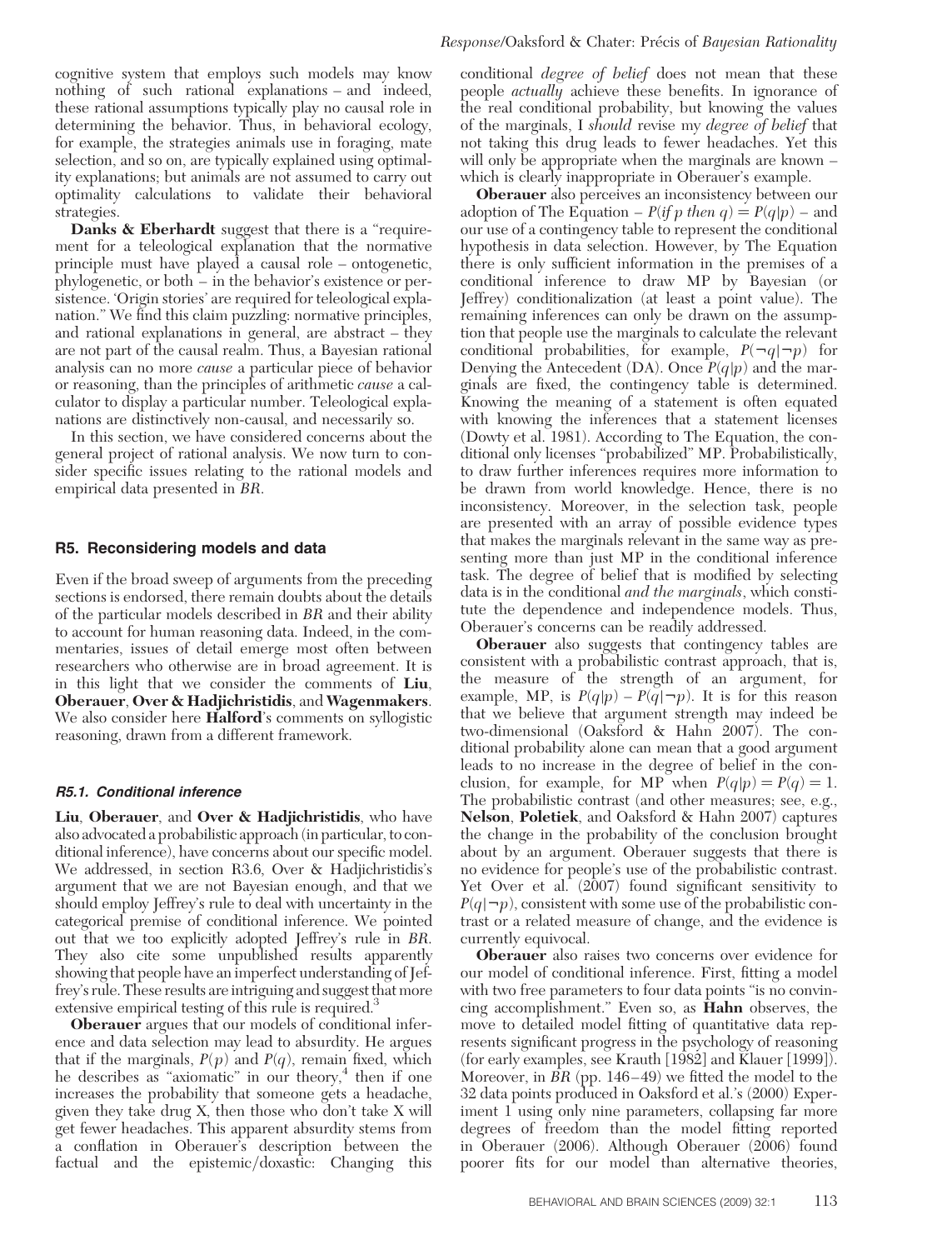Oaksford and Chater (2008) found that the revised model presented in BR may provide better fits to Oberauer's data. Second, Oberauer argues that the most relevant empirical evidence comes from studies where probabilities were directly manipulated, of which he mentions two, Oaksford et al. (2000) and Oberauer et al. (2004). Moreover, he argues that their results are equivocal. However, several other studies have manipulated probabilities in conditional inference and found evidence in line with a probabilistic account (George 1997; Liu 2003; Liu et al. 1996; Stevenson & Over 1995). Oberauer also leaves aside the many studies on data selection showing probabilistic effects (see BR, Ch. 6).

Liu's arguments about second-order conditionalization point, we think, to an important factor that we have yet to consider in reasoning, that is, the effects of context. Liu has found that people often endorse the conclusion that, for example, Tweety flies on being told that Tweety is a bird in the absence of the conditional premise (reduced problems). This occurs because they fill in this information from world knowledge. However, Liu also found that endorsements increase when the conditional premise is added (complete problems). In BR, we argued that this occurs because people take the conditional premise as evidence that the conditional probability is higher (an inference that may arise from conversational pragmatics). Liu argues that our account implies that manipulations affecting reduced problems should also affect complete problems and provides evidence against this. Yet context, both cognitive and physical, may explain these differences in a way similar to recent studies of decision-making (Stewart et al. 2006). For example, suppose one is told about two swanneries, both containing the same number of swans. In one, 90% of swans are black  $(P(\text{black}|swan) = .9)$ ; in the other, 90% of swans are white  $(P(\text{white}|swan) = .9)$ . On being told that Tweety is a swan, presumably one would only endorse Tweety is white at  $\overline{.5}$ . This is because conversational pragmatics and world knowledge indicate that Tweety is in one of the just mentioned swanneries, but the dialogue up to this point does not indicate which one. <sup>5</sup> However, the addition of the conditional premise if a bird is a swan it is white immediately indicates which swannery is being talked about, that is, the one in which  $P(\text{white}|swan)$  is high, and now endorsements should increase to .9. Clearly, although manipulations of the relative number of swans in each swannery might affect the reduced problem, they should not affect the complete problem. So if the swannery in which most swans are black were one tenth of the size of the other swannery, then, given natural sampling assumptions, endorsements for the reduced problem should increase to .83, but endorsements of the complete problem should remain the same.

### R5.2. Data selection

Wagenmakers raises a variety of concerns about our optimal data selection model. First, why do we concede that people should select the standard "logical" A card and 7 card choices, if the rule only applies to the four cards? In BR (p. 210), we argue that people rarely use conditionals to describe just four objects – they assume that the cards are drawn from a larger population.

Consequently, we quite explicitly do not make the counterintuitive prediction that Wagenmakers ascribes to us. Second, Wagenmakers wonders why – when all cards carry some information – do participants not select all the cards, if they are maximizing information gain? We assume that the pragmatics of the task suggests to participants that they should select some cards, but not others  $(BR, pp. 200-201)$ . Third, Wagenmakers suggests that incentivized individuals with more time might make the logical response. Work on individual differences (e.g., Stanovich & West 2000) is consistent with the view that logical competence is learned, either directly (e.g., studying logic or math) or indirectly (e.g., learning to program or learning conventional, non-Bayesian statistics); such logical competence is a prerequisite for "logical" responses, and covaries with IQ as measured in University populations. Wagenmakers also remarks that, as Bayesians, we should avoid null hypothesis testing in statistically assessing our models. This choice is purely pragmatic: it conforms to the current demands of most journals.

#### R5.3. Syllogisms and development

Halford argues that mental models theory and a relational complexity measure fit the data as well as the probability heuristics model (PHM), conceding, however, that only PHM generalizes to *most* and *few*. Copeland (2006) has also recently shown that PHM provides better fits than mental models and mental logic for extended syllogisms involving three quantified premises. Halford also suggests that basing confidence in the conclusion on the least probable premise, as in our max-heuristic, is counterintuitive. He proposes that confidence should instead be based on relational complexity, which covaries with the least probable premise. But perhaps Halford's intuition goes the wrong way: the least probable premise is the most informative; and surely the more information you are given, the stronger the conclusions you can draw?

De Neys and Straubinger, Cokely, & Stevens **(Straubinger et al.)** both argue that there are important classes of evidence that we do not address. De Neys argues that attention to latency data and imaging studies provides a greater role for logic, a claim we disputed earlier. Note, also, that the algorithmic theory in PHM has been applied to latency data and accounts for the data, as well as mental models (Copeland & Radvansky 2004). Straubinger et al. are concerned that we ignore developmental data. In particular, they view the findings on the development of working memory as providing a particular challenge to a Bayesian approach. They do, however, acknowledge that in different areas (e.g., causal reasoning), Bayesian ideas are being successfully applied to developmental data (Navarro et al. 2006; Sobel et al. 2004). Straubinger et al.'s emphasis on working memory provides good reason to believe that our particular approach to deductive reasoning may extend to development. Copeland and Radvansky (2004) explicitly related working-memory limitations to PHM, finding that it provided as good an explanation as mental models theory of the relationship between working-memory capacity and reasoning performance. This result provides some indication that, at least for syllogistic reasoning, developmental trajectories explicable by mental models may be similarly amenable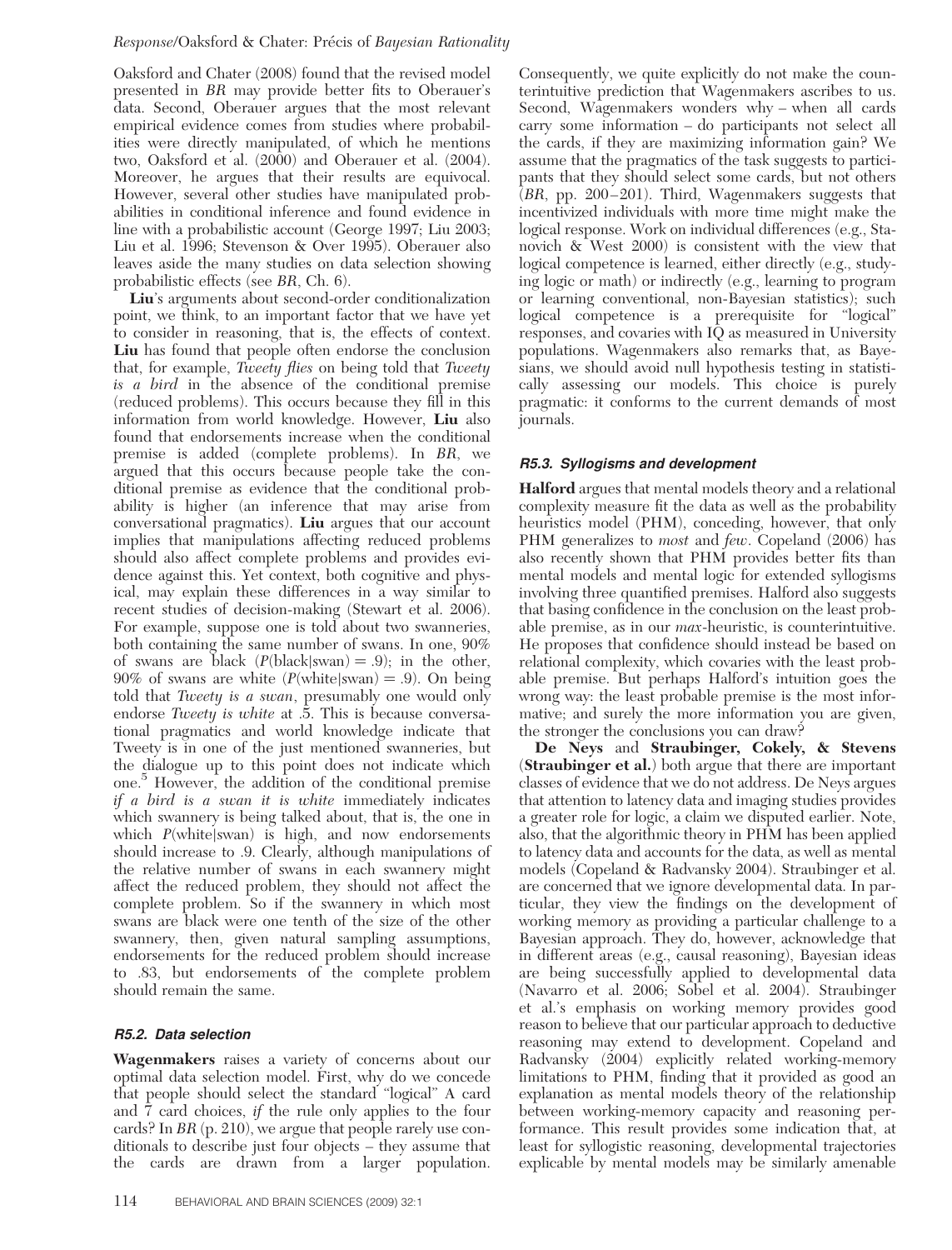to explanation in terms of probability heuristics. Our approach also provides a natural way in which experience, leading to the learning of environmental statistics, might influence reasoning development. Exploring these possibilities must await future research.

#### R6. The Bayesian turn

BR is part of a larger movement across the brain and cognitive sciences – a movement which sees cognition as centrally concerned with uncertainty; and views Bayesian probability as the appropriate machinery for dealing with uncertainty. Probabilistic ideas have become central to theories of elementary neural function (Doya et al. 2007), motor control (Körding & Wolpert 2004), perception (Knill & Richards 1996), language processing (Manning  $\&$  Schütze 1999), and high-level cognition (Chater & Oaksford 2008a; Chater et al. 2006). They also cut across Marr's (1982) computational (Anderson 1990; Pearl 2000), algorithmic (Jacobs et al. 1991), and implementational (Doya et al. 2007) levels of explanation. In arguing that commonsense reasoning should be understood in terms of probability, we are merely recasting Laplace's (1814/1951) classic dictum concerning the nature of probability theory: "The theory of probabilities is at bottom nothing but common sense reduced to calculus."

#### **NOTES**

1. Although Braine and O'Brien (1991) explicitly reject the use of relevance logic (Anderson & Belnap 1975), this does provide an interesting possible route for developing these ideas. In particular, interpretations of the semantics of relevance logics as a ternary relation between possible worlds, or from an information-theoretic perspective, as a ternary relation between a source, a receiver, and a channel (Restall 1996), may provide interesting connections with nonmonotonic reasoning.

2. By contrast, we know of just one paper in the psychology of reasoning discussing Dempster-Shafer belief functions, namely, George (1997).

- 3. Its normative status has also been questioned for many years (see, e.g., Field 1978).
- 4. This is despite the fact that they were not fixed in Oaksford and Chater (1994).

5. Of course, different assumptions would yield different results. For example, if the previous dialogue had been talking about the swannery, where most swans are black, just before introducing Tweety, the assumption may be that Tweety comes from that swannery and so Tweety is white might only be endorsed at .1.

## References

#### [The letters "a" and "r" before author's initials stand for target article and response references, respectively]

- Adams, E. W. (1975) The logic of conditionals: An application of probability to deductive logic. Reidel. [arMO, NP]
- (1998) A primer of probability logic. CLSI Publications. [arMO]
- Ali, N., Schlottmann, A., Shaw, A., Chater, N. & Oaksford, M. (in press) Causal discounting and conditional reasoning in children. In: Cognition and conditionals: Probability and logic in human thought, ed. M. Oaksford & N. Chater. Oxford University Press. [rMO]
- Anderson, A. & Belnap, N. D. (1975) Entailment: The logic of relevance and necessity, vol. 1. Princeton University Press. [rMO]
- Anderson, J. R. (1983) The architecture of cognition. Harvard University Press. [rMO]
- (1990) The adaptive character of thought. Erlbaum. [TLG, UH, ELK, CRMM, arMO, WS]
- (1991a) Is human cognition adaptive? Behavioral and Brain Sciences 14:471– 84; discussion 485 –517. [HB, arMO, NS]
- (1991b) The adaptive nature of human categorization. Psychological Review 98:409-29. [aMO]
- Anderson, J. R. & Matessa, M. (1998) The rational analysis of categorization and the ACT-R architecture. In: Rational models of cognition, ed. M. Oaksford & N. Chater, pp.197 – 217. Oxford University Press. [aMO]
- Anderson, J. R. & Milson, R. (1989) Human memory: An adaptive perspective. Psychological Review 96:703– 19. [aMO]
- Anderson, J. R. & Schooler, L. J. (1991) Reflections of the environment in memory. Psychological Science 2:396-408. [aMO]
- Antoniou, G. (1997) Nonmonotonic reasoning. MIT Press. [KS]
- Ariely, D., Loewenstein, G. & Prelec, D. (2003) Coherent arbitrariness: Stable demand curves without stable preferences. Quarterly Journal of Economics 118:73 – 105. [rMO]
- Aristotle (1980) Nicomachean ethics, trans. W. D. Ross. Clarendon Press. [aMO]
- Ball, L. J., Philips, P., Wade, C. N. & Quayle, J. D. (2006) Effects of belief and logic on syllogistic reasoning: Eye-movement evidence for selective processing models. Experimental Psychology 53:77 – 86. [WDN]
- Baltes, P. B., Staudinger, U. M. & Lindenberger, U. (1999) Lifespan psychology: Theory and application to intellectual functioning. Annual Review of Psychology 50:471-507. [NS]
- Baron, J. (1981) An analysis of confirmation bias. Paper presented at the 22nd Annual Meeting of the Psychonomic Society. 6 – 8 November, 1981, Philadelphia, PA. [aMO]
- (1985) Rationality and intelligence. Cambridge University Press. [JDN, aMO] (2004) Normative models of judgment and decision making. In: Blackwell
- handbook of judgment and decision making, ed. D. J. Koehler & N. Harvey, pp. 19-36. Blackwell. [JDN]
- Barwise, J. & Cooper, R. (1981) Generalized quantifiers and natural language. Linguistics and Philosophy 4:159-219. [aMO]
- Becker, G .S. (1976) The economic approach to human behaviour. University of Chicago Press. [ELK]
- Benferhat, S., Bonnefon, J. F. & Da Silva Neves, R. (2005) An overview of possibilistic handling of default reasoning, with experimental studies. Synthese 146:53-70. [GP]
- Bennett, J. (2003) A philosophical guide to conditionals. Oxford University Press. [arMO]
- Bernoulli, J. (1713/2005) Ars conjectandi [The art of conjecture], trans. E. D. Sylla. Johns Hopkins University Press. [aMO]
- Biazzo, V., Gilio, A., Lukasiewicz, T. & Sanfilippo, G. (2005) Probabilistic logic under coherence: Complexity and algorithms. Annals of Mathematics and Artificial Intelligence  $45(1-2):35-81.$  [NP]
- Blakemore, C., Adler, K. & Pointon, M. (1990) Vision: Coding and efficiency. Cambridge University Press. [rMO]
- Bookstaber, R. & Langsam, J. (1985) On the optimality of coarse behavior rules. Journal of Theoretical Biology 116:161-93. [HB]
- Boole, G. (1854/1958) An investigation of the laws of thought. Macmillan/Dover. (Reprinted by Dover, 1958). [aMO]
- Bovens, L. & Hartmann, S. (2003) Bayesian epistemology. Clarendon Press. [aMO]
- Braine, M. D. S. (1978) On the relation between the natural logic of reasoning and standard logic. Psychological Review 85:1-21. [aMO]
- (1990) The natural logic approach to reasoning. In: Reasoning, necessity, and logic: Developmental perspectives, ed. W. F. Overton. Erlbaum. [DPO]
- Braine, M. D. S. & O'Brien, D. P. (1991) A theory of if: A lexical entry, reasoning program, and pragmatic principles. Psychological Review 98:182 – 203. [DPO, rMO]

- Brighton, H. & Gigerenzer, G. (2008) Bayesian brains and cognitive mechanisms: Harmony or dissonance? In: The probabilistic mind: Prospects for Bayesian cognitive science, ed. N. Chater & M. Oaksford, pp. 189-208, Oxford University Press. [HB, NS]
- Bullinaria, J. A. & Chater, N. (1995) Connectionist modelling: Implications for neuropsychology. Language and Cognitive Processes 10:227-64. [UH]
- Byrne, R. M. J. (1989) Suppressing valid inferences with conditionals. Cognition 31:61-83. [KS]
- Byrne, R. M. J., Espino, O. & Santamaria, C. (1999) Counterexamples and the suppression of inferences. Journal of Memory and Language 40:347-73.  $[I-mL]$
- Carnap, R. (1950) The logical foundations of probability. University of Chicago Press. [rMO, FHP]
- Carroll, S. (2005) Endless forms most beautiful. W. W. Norton. [rMO]
- Chater, N. (1995) Neural networks: The new statistical models of mind. In: Connectionist models of memory and language, ed. J. P. Levy, D. Bairaktaris,

Braine, M. D. S. & O'Brien, D. P., eds. (1998) Mental logic. Erlbaum. [DPO]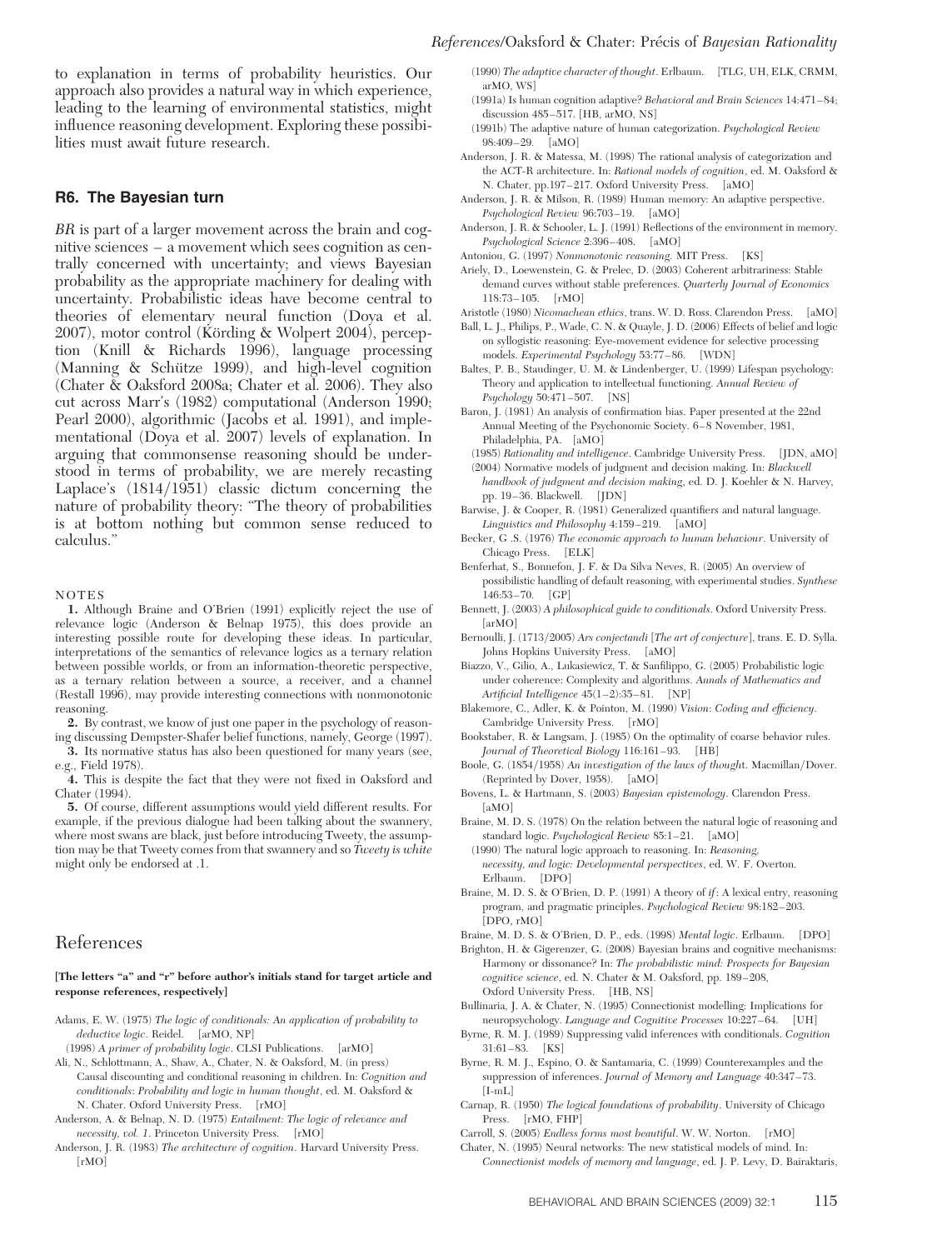J. A. Bullinaria & P. Cairns, pp. 207 – 27. University College London Press. [UH]

(1996) Reconciling simplicity and likelihood principles in perceptual organization. Psychological Review 103:566 –81. [rMO]

Chater, N., Crocker, M. & Pickering, M. (1998) The rational analysis of inquiry: The case of parsing: In: Rational models of cognition, ed. M. Oaksford & N. Chater, pp. 441-68. Oxford University Press. [aMO]

Chater, N. & Manning, C. D. (2006) Probabilistic models of language processing

- and acquisition. Trends in Cognitive Sciences 10:335-44. [TLG, aMO] Chater, N. & Oaksford, M. (1999a) Ten years of the rational analysis of cognition. Trends in Cognitive Science 3:57 –65. [TLG]
- (1999b) The probability heuristics model of syllogistic reasoning. Cognitive Psychology 38:191-258. [arMO]
- (2006) Mental mechanisms: Speculations on human causal learning and reasoning. In: Information sampling and adaptive cognition, ed. K. Fiedler & P. Juslin, pp. 210-38. Cambridge University Press. [rMO]
- eds. (2008a) The probabilistic mind: Prospects for Bayesian cognitive science. Oxford University Press. [UH, rMO]
- (2008b) The probabilistic mind: Where next? In: The probabilistic mind: Prospects for Bayesian cognitive science, ed. N. Chater & M. Oaksford, pp. 501-14. Oxford University Press. [rMO]
- Chater, N., Oaksford, M., Heit, E. & Hahn, U. (in press) Inductive logic and empirical psychology. In: The handbook of philosophical logic, vol. 10, ed. S. Hartmann & J. Woods. Springer. [rMO]
- Chater, N., Oaksford, M., Nakisa, R. & Redington, M. (2003) Fast, frugal and rational: How rational norms explain behavior. Organizational Behavior and Human Decision Processes 90:63-86. [JDN, rMO, WS]
- Chater, N., Tenenbaum, J. B. & Yuille, A. eds. (2006) Probabilistic models of cognition: Where next? Trends in Cognitive Sciences 10:335 – 44. [Special Issue.] [UH, rMO ]
- Chater, N. & Vitányi, P. (2002) Simplicity: A unifying principle in cognitive science? Trends in Cognitive Sciences 7:19-22. [rMO]
- Cheng, P. W. & Holyoak, K. J. (1985) Pragmatic reasoning schemas. Cognitive Psychology 17:391-416. [aMO]
- Chomsky, N. (1957) Syntactic structures. Mouton. [aMO]
- (1965) Aspects of the theory of syntax. MIT Press. [aMO]
- Chou, T. H. (2007) The mechanism of suppression effects in conditional reasoning. Unpublished Doctoral dissertation, National Chung-Cheng University, Department of Psychology, Chia-Yi, Taiwan. [I-mL]
- Cohen, L. J. (1981) Can human irrationality be experimentally demonstrated? Behavioral and Brain Sciences 4:317-70. [JDN, aMO]
- Cokely, E. T., Kelley, C. M. & Gilchrist, A. L. (2006) Sources of individual differences in working memory: Contributions of strategy to capacity. Psychonomic Bulletin and Review 13:991-97. [NS]
- Coletti, G. & Scozzafava, R. (2002) Probabilistic logic in a coherent setting. Kluwer. [NP]
- Conlin, J. A., Gathercole, S. E. & Adams, J. W. (2005) Children's working memory: Investigating performance limitations in complex span tasks. Journal of Experimental Child Psychology 90:303-17. [NS]
- Cooper, G. F. (1990) The computational complexity of probabilistic inference using Bayesian belief networks. Artificial Intelligence 42:393 – 405. [HB]
- Copeland, D. E. (2006) Theories of categorical reasoning and extended syllogisms. Thinking and Reasoning 12:379-412. [rMO]
- Copeland, D. E. & Radvansky, G. A. (2004) Working memory and syllogistic reasoning. Quarterly Journal of Experimental Psychology 57A:1437 – 57. [arMO]
- Cosmides, L. (1989) The logic of social exchange: Has natural selection shaped how humans reason? Studies with the Wason selection task. Cognition 31:187-276. [arMO]
- Cosmides, L. & Tooby, J. (1996) Are humans good intuitive statisticians after all? Rethinking some conclusions from the literature on judgment under uncertainty. Cognition 58:1-73. [JDN]
- (2000) Evolutionary psychology and the emotions. In: Handbook of emotions, 2nd edition, ed. M. Lewis & J. M. Haviland-Jones, pp. 91-115. Guilford. [aMO]
- Courville, A. C., Daw, N. D. & Touretzky, D. S. (2006) Bayesian theories of conditioning in a changing world. Trends in Cognitive Sciences 10:294 – 300. [aMO]
- Damer, E. T. (2005) Attacking faulty reasoning: A practical guide to fallacy-free arguments, 5th edition. Thomson Wadsworth. [WS]
- Danks, D. (2008) Rational analyses, instrumentalism, and implementations. In: The probabilistic mind: Prospects for Bayesian cognitive science, ed. N. Chater & M. Oaksford. Oxford University Press. [HB]
- Daston, L. (1988) Classical probability in the enlightenment. Princeton University Press. [aMO]
- Davidson, D. (1984) Inquiries into truth and interpretation. Oxford University Press. [aMO]
- Dawes, R. M. (1979) The robust beauty of improper linear models in decision making. American Psychologist 34:571 – 82. [rMO]
- de Finetti, B. (1974/1975) Theory of probability, vols.  $1 \div 2$ . Wiley. [NP] Dempster, A. P. (1968) A generalization of Bayesian inference. Journal of the Royal Statistical Society, Series B 30:205-47. [rMO]
- Dennett, D. (1987) The intentional stance. MIT Press. [WS]
- De Neys, W. & Franssens, S. (2007) The nature of belief inhibition during thinking: How reasoning impairs memory. Proceedings of the Annual Meeting of the Cognitive Science Society 29:8. [WDN]
- De Neys, W. & Glumicic, T. (2008) Conflict monitoring in dual process theories of thinking. Cognition 106:1248 – 99. [WDN]
- De Neys, W., Vartanian, O. & Goel, V. (2008) Smarter than we think: When our brains detect that we are biased. Psychological Science 19:483 – 89. [WDN, rMO]
- Dick, F., Leech, R., Moses, P. & Saccuman, M. C. (2006) The interplay of learning and development in shaping neural organization. Developmental Science  $9:14-17.$  [NS]
- Domingos, P. & Pazzani, M. (1997) On the optimality of the simple Bayesian classifier under zero-one loss. Machine Learning 29:103 –30. [HB, rMO]
- Dowty, D. R., Wall, R. E. & Peters, S. (1981) Introduction to Montague semantics. Springer. [rMO]
- Doya, K., Ishii, S., Rao, R. P. N. & Pouget, A., eds. (2007) The Bayesian brain: Probabilistic approaches to neural coding. MIT Press. [rMO]
- Dubois, D. & Prade, H. (1988) Possibility theory. Plenum. [GP]
- Earman, J. (1992) Bayes or bust? MIT Press. [arMO]
- Edgington, D. (1995) On conditionals. Mind 104:235 329. [UH, arMO]
- Elqayam, S. (2008) Normative rationality and the is-ought fallacy. In: Proceedings of the Second European Cognitive Science Conference, ed. S. Vosiniadou, D. Kayser & A. Protopaps, pp. 249–99. Psychology Press. [JStBTE]
- Ericsson, K. A., Charness, N., Hoffmann, R. R. & Feltovich, P. J. (2006) Cambridge handbook of expertise and expert performance. Cambridge University Press. [NS]
- Ericsson, K. A. & Kintsch, W. (1995) Long-term working memory. Psychological Review 102:211-45. [NS]
- Ericsson, K. A. & Lehmann, A. C. (1996) Expert and exceptional performance: Evidence of maximal adaptation to task constraints. Annual Reviews in Psychology 47:273 – 305. [NS]
- Evans, J. St. B. T. (1972) Reasoning with negatives. British Journal of Psychology 63:213-19. [aMO]
- (1977) Linguistic factors in reasoning. Quarterly Journal of Experimental Psychology 29A:297 – 306. [I-mL]
- (1989) Bias in human reasoning: Causes and consequences. Erlbaum. [rMO] (2002) Logic and human reasoning: An assessment of the deduction paradigm. Psychological Bulletin 128:978-96. [JStBTE]
- (2007) Hypothetical thinking: Dual processes in reasoning and judgement. Psychology Press. [JStBTE, rMO]
- (2008) Dual-processing accounts of reasoning, judgment and social cognition. Annual Review of Psychology 59:255– 78. [JStBTE]
- Evans, J. St. B. T. & Frankish, K., eds. (in press) In two minds: Dual processes and beyond. Oxford University Press. [rMO]
- Evans, J. St. B. T. & Handley, S. J. (1999) The role of negation in conditional inference. Quarterly Journal of Experimental Psychology 52A:739 – 69. [KO, aMO]
- Evans, J. St. B. T., Handley, S. J., Harper, C. N. J. & Johnson-Laird, P. N. (1999) Reasoning about necessity and possibility: A test of the mental model theory of deduction. Journal of Experimental Psychology: Learning, Memory, and Cognition 25:1495– 1513. [aMO]
- Evans, J. St .B. T., Handley, S. J. & Over, D. E. (2003) Conditionals and conditional probability. Journal of Experimental Psychology: Learning, Memory and Cognition 29321-55. [I-mL, aMO]
- Evans, J. St. B. T. & Lynch, J. S. (1973) Matching bias in the selection task. British Journal of Psychology 64:391-97. [aMO]
- Evans, J. St. B. T., Newstead, S. E. & Byrne, R. J. (1993) Human reasoning. Erlbaum. [aMO]
- Evans, J. St. B. T. & Over, D. E. (1996a) Rationality and reasoning. Psychology Press. [JStBTE, DEO, arMO]
- (1996b) Rationality in the selection task: Epistemic utility versus uncertainty reduction. Psychological Review 103:356-63. [aMO]
- (2004)  $\emph{If. Oxford University Press.}$  [JStBTE, UH, arMO, NP]
- Evans, J. St. B. T., Stevenson, R. J., Over, D. E., Handley, S. J. & Sloman, S. A. (2004) ESRC end of grant report, No. R00239074. The Economic and Social Research Council. [DEO]
- Falk, R. & Wilkening, F. (1998) Children's construction of fair chances: Adjusting probabilities. Developmental Psychology 34:1340-57. [NS]
- Field, H. (1978) A note on Jeffrey conditionalization. Philosophy of Science 45:361– 67. [rMO]
- Fodor, J. A. (1968) Psychological explanation. Random House. [rMO] (1983) The modularity of mind. MIT Press. [UH, aMO]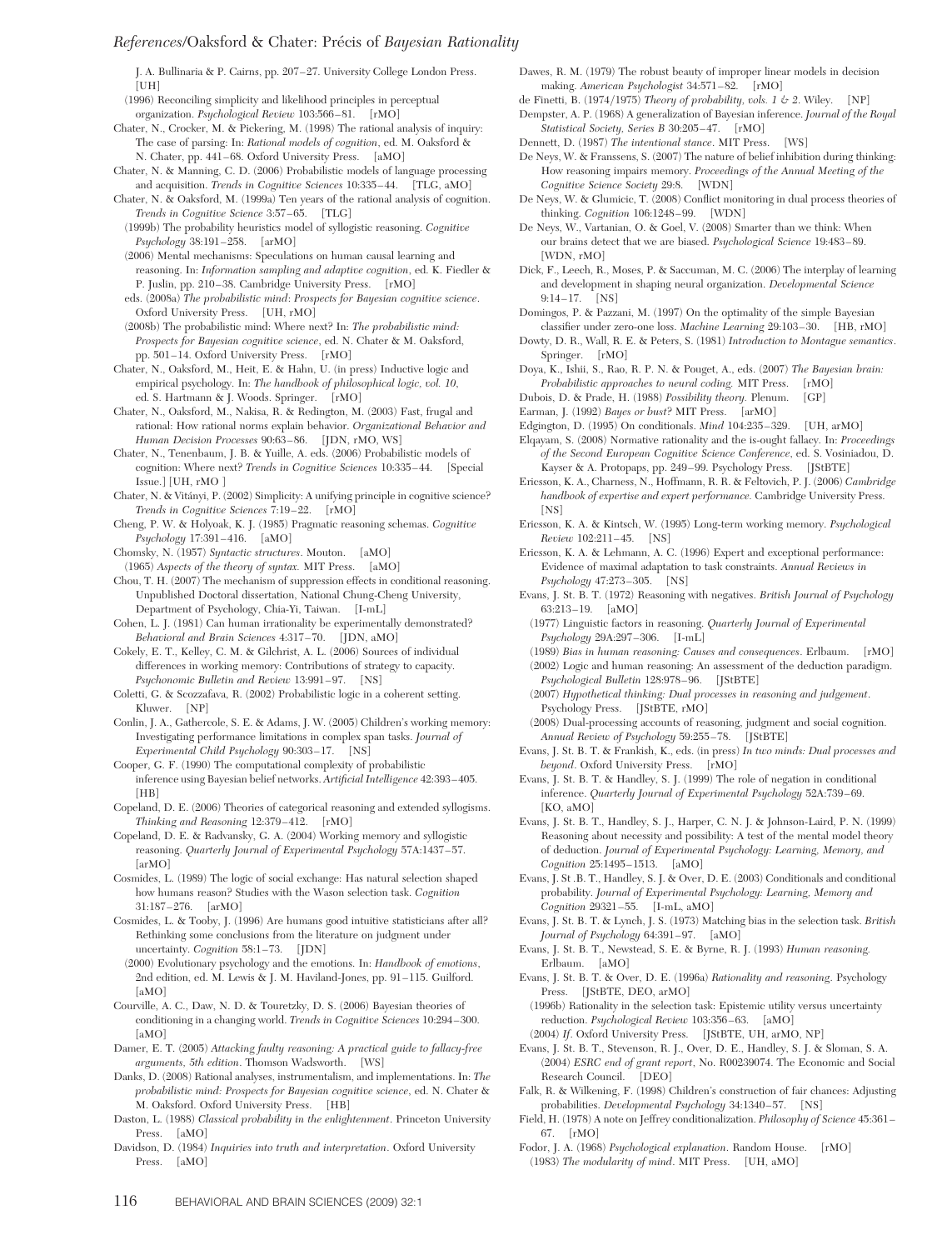- Fodor, J. A. & Pylyshyn, Z. (1988) Connectionism and cognitive architecture: A critical analysis. Cognition 28:183 –204. [UH]
- Ford, M. (2004) System LS: A three tiered nonmonotonic reasoning system. Computational Intelligence 20:89 – 108. [GP]
- Franks, B. (1995) On explanation in the cognitive sciences: Competence, idealization, and the failure of the classical cascade. British Journal of the Philosophy of Science 46(4):475– 502. [WS]
- (1999) Idealizations, competence and explanation: A response to Patterson. British Journal of the Philosophy of Science 50:735 – 46. [WS]

Friedman, M. (1953) Essays in positive economics. University of Chicago Press. [ELK]

- Friedman, N., Getoor, L., Koller, D. & Pfeffer, A. (1999) Learning probabilistic relational models. In: Proceedings of the 16th International Joint Conference on Artificial Intelligence (IJCAI), ed. T. Dean, pp. 1300 – 309. Morgan Kaufmann. [TLG]
- Friedman, N. & Halpern, J. Y. (1995) Plausibility measures: A user's guide. In: Proceedings of the eleventh conference on uncertainty in AI, ed. P. Besnard & S. Hanks, pp. 175 – 84. Morgan Kaufmann. [GP]
- Friston, K. (2005) A theory of cortical responses. Philosophical Transactions of the Royal Society B 360:815 – 36. [rMO]
- Galotti, K. M., Komatsu, L. K. & Voelz, S. (1997) Children's differential performance on deductive and inductive syllogisms. Developmental Psychology 33:70-78. [NS]
- Gärdenfors, P. (1986) Belief revisions and the Ramsey test for conditionals. Philosophical Review 95:81-93. [rMO]
- George, C. (1997) Reasoning from uncertain premises. Thinking and Reasoning 3:161-90. [rMO]
- Geurts, B. (2003) Reasoning with quantifiers. Cognition 86:223-51. [aMO]
- Gigerenzer, G. (1996) On narrow norms and vague heuristics: A reply to Kahneman and Tversky. Psychological Review 103:592– 96. [CRMM]
- (2004) Fast and frugal heuristics: The tools of bounded rationality. In: Blackwell handbook of judgment and decision making, ed. D. J. Koehler & N. Harvey, pp. 62-88. Blackwell. [JStBTE]
- Gigerenzer, G. & Goldstein, D. (1996) Reasoning the fast and frugal way: Models of bounded rationality. Psychological Review 103:650-69. [arMO]
- Gigerenzer, G. & Hoffrage, U. (1995) How to improve Bayesian reasoning without instruction: Frequency formats. Psychological Review 102(4):684 –704. [IDN, aMO]
- Gigerenzer, G., Swijinck, Z., Porter, T., Daston, L., Beatty, J. & Kruger, L. (1989) The empire of chance. Cambridge University Press. [aMO]
- Gigerenzer, G., Todd, P. & the ABC Research Group. (1999) Simple heuristics that make us smart. Oxford University Press. [HB, arMO]
- Gilio, A. (2002) Probabilistic reasoning under coherence in System P. Annals of Mathematics and Artificial Intelligence 34:5-34.  $[NP]$
- Gilovich, T., Griffin, D. & Kahneman, D. (2002) Heuristics and biases: The psychology of intuitive judgement. Cambridge University Press. [JStBTE, CRMM]
- Glymour, C. (2001) The mind's arrow. MIT Press. [rMO]
- Goel, V. (2007) The anatomy of deduction. Trends in Cognitive Science 11:435 – 41. [rMO]
- Gold, J. I. & Shadlen, M. N. (2000) Representation of a perceptual decision in developing oculomotor commands. Nature 404:390-94. [rMO]
- Good, I. J. (1950) Probability and the weighing of evidence. Griffin. [JDN] (1975) Explicativity, corroboration, and the relative odds of hypotheses. Synthese 30:39– 73. [JDN]
- Green. D. W. & Over, D. E. (1997) Causal inference, contingency tables and the selection task. Current Psychology of Cognition 16:459-87. [arMO] (2000) Decision theoretical effects in testing a causal conditional. Current Psychology of Cognition 19:51-68. [arMO]
- Gregory, R. L. (1970) The intelligent eye. Weidenfeld & Nicolson. [rMO] Grice, H. P. (1975) Logic and conversation. In: The logic of grammar,
- ed. D. Davidson & G. Harman, pp. 64 75. Dickenson. [rMO]
- Griffin, D. R. (1992) Animal minds. University of Chicago Press. [ELK]
- Griffiths, T. L. & Ghahramani, Z. (2006) Infinite latent feature models and the Indian buffet process. In: Advances in neural information processing systems, vol. 18, ed. Y. Weiss, B. Scholkopf & J. Plaut, pp. 475-82. MIT Press. [TLG]
- Griffiths, T. L., Steyvers, M. & Tenenbaum, J. B. (2007) Topics in semantic representation. Psychological Review 114:211 – 44. [rMO]
- Griffiths, T. L. & Tenenbaum, J. B. (2005) Structure and strength in causal induction. Cognitive Psychology 51:354-84. [TLG, arMO]
- Hacking, I. (1975) The emergence of probability. Cambridge University Press. [aMO]
- (1990) The taming of chance. Cambridge University Press. [aMO] Hadjichristidis, C., Sloman, S. A. & Over, D. E. (in preparation) Revision of beliefs from probabilistic categorical arguments. [DEO]
- Hahn, U. & Oaksford, M. (2007) The rationality of informal argumentation: A Bayesian approach to reasoning fallacies. Psychological Review 114:704 – 32. [rMO]
- Halford, G. S., Cowan, N. & Andrews, G. (2007) Separating cognitive capacity from knowledge: A new hypothesis. Trends in Cognitive Sciences 11(6):236 – 42. [GSH]
- Halpern, J. Y. (1997) Defining relative likelihood in partially-ordered preferential structures. Journal of Artificial Intelligence Research 7:1– 24. [GP]
- Harman, G. (1986) Change in view: Principles of reasoning. MIT Press. [rMO]
- Hattori, M. (2002) A quantitative model of optimal data selection in Wason's selection task. Quarterly Journal of Experimental Psychology 55A:1241 – 72. [aMO]
- Hawks, J., Wang, E. T., Cochran, G. M., Harpending, H. C. & Moyzis, R. K. (2007) Recent acceleration of human adaptive evolution. Proceedings of the National Academy of Sciences USA 104(52):20753-58. [JDN]
- Hawthorn, J. (2008) Inductive logic. In: Stanford Encyclopedia of Philosophy. Available at: http://plato.stanford.edu/entries/logic-inductive/. [rMO]
- Hawthorne, J. & Makinson, D. (2007) The quantitative/qualitative watershed for rules of uncertain inference. Studia Logica 86:247-97. [NP]
- Henle, M. (1978) Foreword. In: Human reasoning, ed. R. Revlin & R. E. Mayer. Winston. [aMO]
- Hilton, D. J., Kemmelmeier, M. & Bonnefon, J-F. (2005) Putting Ifs to work: Goalbased relevance in conditional directives. Journal of Experimental Psychology: General 134:388-405. [rMO]
- Hochberg, J. & McAlister, E. (1953) A quantitative approach to figure "goodness." Journal of Experimental Psychology 46:361-64. [rMO]
- Hoffman, D. (in press) The interface theory of perception: Natural selection drives true perception to swift extinction. In: Object categorization: Computer and human vision perspectives, ed. S. Dickinson, M. Tarr, A. Leonardis & B. Schiele. Cambridge University Press. [JDN]
- Hoffrage, U. (2000) Why the analyses of cognitive processes matter. Behavioral and Brain Sciences 23:679 –80. [WDN]
- Horwich, P. (1982) Probability and evidence. Cambridge University Press. [aMO]
- Houdé, O., Zago, L., Mellet, E., Moutier, S., Pineau, A., Mazoyer, B. & Tzourio-Mazoyer, N. (2000) Shifting from the perceptual brain to the logical brain: The neural impact of cognitive inhibition training. Journal of Cognitive Neuroscience 12:721-28. [WDN, rMO]
- Howe, M. L. & Rabinowitz, F. M. (1996) Reasoning from memory: A lifespan inquiry into the necessity of remembering when reasoning about class inclusion. Journal of Experimental Child Psychology 61:1-42. [NS]
- Howson, C. & Urbach, P. (1993) Scientific reasoning: The Bayesian approach, 2nd edition. Open Court. [DEO, aMO]
- Hurley, S. & Nudds, M., eds. (2006) Rational animals? Oxford University Press. [rMO, ELK]
- Inhelder, B. & Piaget, J. (1955) De la logique de l'enfant a` la logique de l'adolescent. Presses Universitaires de France. (English version: The growth of logical thinking from childhood to adolescence. Routledge, 1958). [aMO]
- Jacob F. (1977) Evolution and tinkering. Science 196:1161-66. [rMO] Jacobs, R. A., Jordan, M. I., Nowlan, S. & Hinton, G. E. (1991) Adaptive mixtures of
- local experts. Neural Computation 3:1– 12. [rMO] Jeffrey, R. C. (1967) Formal logic: Its scope and limits, 2nd edition. McGraw-Hill.  $[rMO]$
- (1983) The logic of decision, 2nd edition. University of Chicago Press. [DEO, arMO]
- Johnson-Laird, P. N. (1983) Mental models. Cambridge University Press. [arMO] (1992) Syllogs (computer program). Available at: http://webscript.princeton. edu/~mentmod/models.php. [rMO]
- Johnson-Laird, P. N. & Byrne, R. M. J. (1991) Deduction. Erlbaum. [aMO] (2002) Conditionals: A theory of meaning, pragmatics, and inference. Psychological Review 109:646-78. [aMO]
- Juhl, C. F. (1993) Bayesianism and reliable scientific inquiry. Philosophy of Science 60:302 – 19. [DD]
- Kahneman, D., Slovic, P. & Tversky, A., eds. (1982) Judgment under uncertainty: Heuristics and biases. Cambridge University Press. [CRMM, aMO]
- Kahneman, D. & Tversky, A. (2000) Choices, values, and frames. Cambridge University Press. [CRMM]
- Kakade, S. & Dayan, P. (2002) Acquisition and extinction in autoshaping. Psychological Review 109:533-44. [aMO]
- Kant, E. (1787/1961) Critique of pure reason, First edition, second impression, trans. N. K. Smith. Macmillan. [aMO]
- Kearns, M., Mansour, Y., Ng, A. Y. & Ron, D. (1997) An experimental and theoretical comparison of model selection methods. Machine Learning 27:7-50. [HB]
- Kemp, C. & Tenenbaum, J. B. (2008) The discovery of structural form. Proceedings of the National Academy of Sciences USA 105:10687-92. [rMO]
- Kirby, K. N. (1994) Probabilities and utilities of fictional outcomes in Wason's four card selection task. Cognition 51:1-28. [aMO]
- Klauer, K. C. (1999) On the normative justification for information gain in Wason's selection task. Psychological Review 106:215-22. [arMO]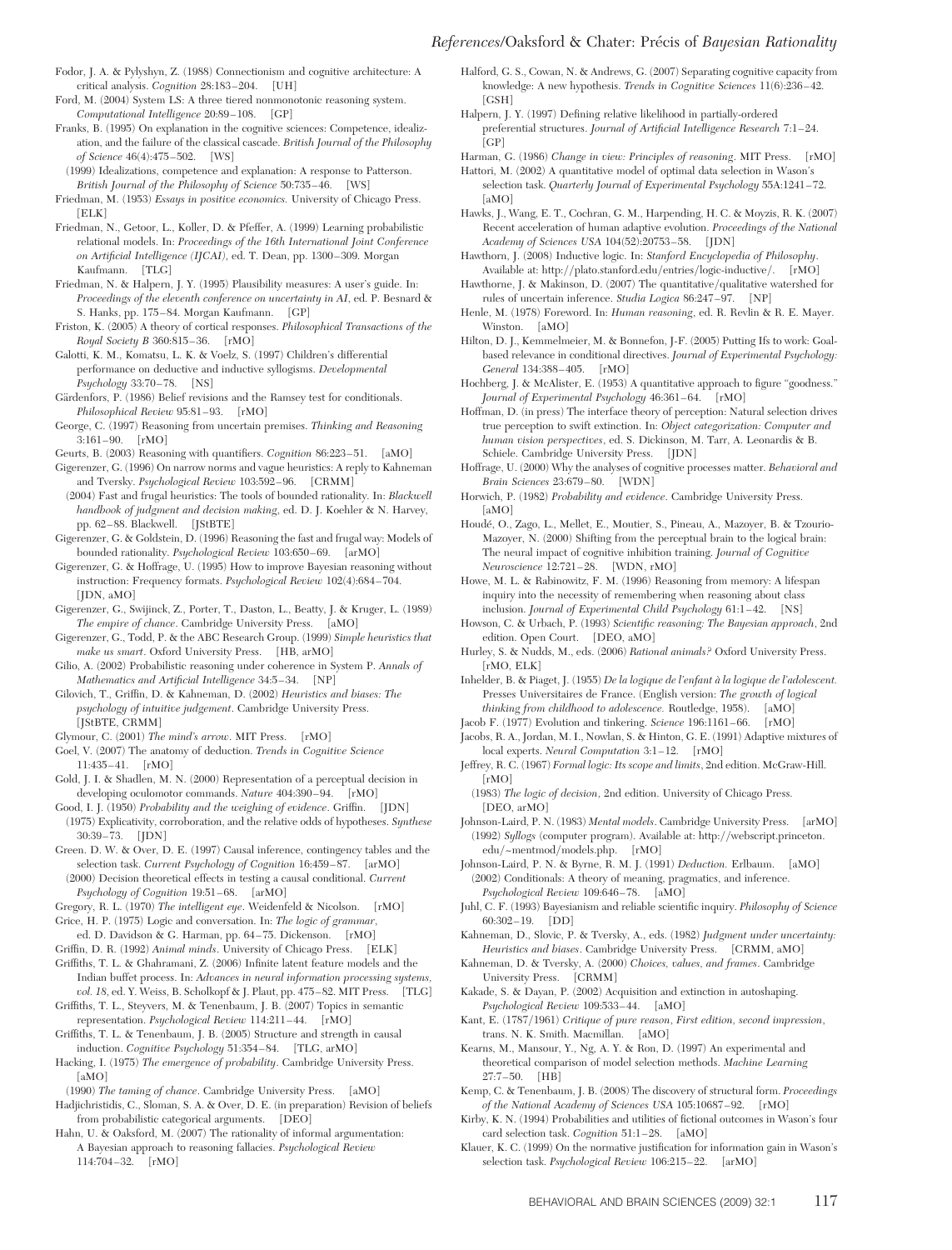- Klauer, K. C., Stahl, C. & Erdfelder, E. (2007) The abstract selection task: New data and an almost comprehensive model. Journal of Experimental Psychology: Learning, Memory and Cognition 33:680-703. [UH]
- Klayman, J. & Ha, Y.-W. (1987) Confirmation, disconfirmation, and information. Psychological Review 94:211-28. [JDN]
- Kneale, W. & Kneale, M. (1962) The development of logic. Oxford University Press. [DPO]
- Knill, D. & Richards, W., eds. (1996) Perception as Bayesian inference. Cambridge University Press. [arMO]
- Koehler, D. J. & Harvey, N. (2004) Blackwell handbook of judgement and decision making. Blackwell. [JStBTE]
- Körding, K. P. & Wolpert, D. (2004) Bayesian integration in sensorimotor learning. Nature 427:244-47. [rMO]
- Kowalski, R. (1979) Algorithm =  $Logic + Control$ . Communications of the Association for Computing Machinery 22:424 – 36. [rMO]

Kraus, S., Lehmann, D. & Magidor, M. (1990) Nonmonotonic reasoning, preferential models and cumulative logics. Artificial Intelligence 44:167 – 207. [NP]

- Krauth, J. (1982) Formulation and experimental verification of models in propositional reasoning. Quarterly Journal of Experimental Psychology  $34:285 - 98.$  [rMO]
- Kreps, D. M. (1990) A course in microeconomic theory. Princeton University Press. [ELK]
- Krueger, J. I. & Funder, D. C. (2004) Towards a balanced social psychology: Causes, consequences, and cures for the problem-seeking approach to social behavior and cognition. Behavioral and Brain Sciences 27(3):313– 76. [CRMM]
- Kuhn, T. (1962) The structure of scientific revolutions. University of Chicago Press. [aMO]
- Kuncheva, L. I. (2006) On the optimality of Naïve Bayes with dependent binary features. Pattern Recognition Letters 27:830-37. [HB]
- Kyllonen, P. C. & Christal, R. E. (1990) Reasoning ability is (little more than) working-memory capacity?! Intelligence 14:389 – 433. [NS]

Lakatos, I. (1970) Falsification and the methodology of scientific research programmes. In: Criticism and the growth of knowledge, ed. I. Lakatos & A. Musgrave, pp. 91– 196. Cambridge University Press. [aMO]

Laplace, P. S. (1951) A philosophical essay on probabilities, trans. F. W. Truscott & F. L. Emory. Dover. (Original work published 1814). [rMO]

- Lauritzen, S. & Spiegelhalter, D. (1988) Local computations with probabilities on graphical structures and their application to expert systems. Journal of the Royal Statistical Society B  $50:157-224$ .  $\lceil rMO \rceil$
- Leeuwenberg, E. & Boselie, F. (1988) Against the likelihood principle in visual form perception. Psychological Review 95:485 –91. [rMO]
- Levi, I. (1988) The demons of decision. Monist 70:193-211. [DD] (2002) Money pumps and diachronic books. Philosophy of Science 69:S235 – 47. [DD]
- Lindley, D. V. (1956) On a measure of the information provided by an experiment. Annals of Mathematical Statistics 27:986– 1005. [JDN, aMO] (2006) Understanding uncertainty. Wiley. [NP]
- Lipsey, R. G. & Lancaster, K. (1956) The general theory of second best. Review of Economic Studies 24:11-32. [HB]
- Liu, I.-M. (2003) Conditional reasoning and conditionalization. Journal of Experimental Psychology: Learning, Memory, and Cognition 29:694 – 709. [I-mL, rMO]
- Liu, I.-M. & Chou, T. H. (2008) A developmental analysis of conditional reasoning. Unpublished manuscript, National Chung-Cheng University, Chia-Yi, Taiwan. [I-mL]
- Liu, I. M., Lo, K. C. & Wu, J. T. (1996) A probabilistic interpretation of "If-Then". The Quarterly Journal of Experimental Psychology 49A:828 – 44. [I-mL, rMO]
- Lukasiewicz, T. (2005) Weak nonmonotonic probabilistic logics. Artificial Intelligence 168:119-61. [NP]
- Ma, W. J., Beck, J., Latham, P. & Pouget, A. (2006) Bayesian inference with probabilistic population codes. Nature Neuroscience 9:1432-38. [rMO]
- MacKay, D. J. C. (2003) Information theory, inference, and learning algorithms. Cambridge University Press. [rMO]
- Maher, P. (1992) Diachronic rationality. Philosophy of Science 59:120-41. [DD]
- Manktelow, K. I. & Over, D. E. (1987) Reasoning and rationality. Mind and Language 2:199-219. [aMO]
- (1991) Social roles and utilities in reasoning with deontic conditionals. Cognition 39:85 –105. [aMO]
- Manktelow, K. I., Sutherland, E. J. & Over, D. E. (1995) Probabilistic factors in deontic reasoning. Thinking and Reasoning 1:201-20. [aMO]
- Manning, C. & Schütze, H. (1999) Foundations of statistical natural language processing. MIT Press. [rMO]
- Markovits, H. & Barrouillet, P. (2002) The development of conditional reasoning: A mental model account. Developmental Review 22:5-36. [KO, NS]
- Marr, D. (1982) Vision: A computational investigation into the human representation and processing of visual information. Freeman. [ELK, CRMM, JDN, rMO]
- Martignon, L. & Blackmond-Laskey, K. (1999) Bayesian benchmarks for fast and frugal heuristics. In: Simple heuristics that make us smart, ed. G. Gigerenzer, P. M. Todd & the ABC Research Group, pp. 169 – 88. Oxford University Press. [rMO]
- McCarthy, J. & Hayes, P. J. (1969) Some philosophical problems from the standpoint of artificial intelligence. In: Machine intelligence, vol. 4, ed. B. Meltzer & D. Michie. Edinburgh University Press. [aMO]
- McClelland, J. L. (1998) Connectionist models and Bayesian inference. In: Rational models of cognition, ed. M. Oaksford & N. Chater, pp. 21-53. Oxford University Press. [aMO]

McKenzie, C. R. M. (2003) Rational models as theories – not standards – of behavior. Trends in Cognitive Sciences 7(9):403-406. [JDN] (2004) Framing effects in inference tasks – and why they are normatively defensible. Memory and Cognition 32:874-85. [CRMM]

- McKenzie, C. R. M. & Amin, M. B. (2002) When wrong predictions provide more support than right ones. Psychonomic Bulletin and Review  $9:821-28.$ [CRMM]
- McKenzie, C. R. M., Ferreira, V. S., Mikkelsen, L. A., McDermott, K. J. & Skrable, R. P. (2001) Do conditional statements target rare events? Organizational Behavior and Human Decision Processes 85:291 – 309. [CRMM, arMO]
- McKenzie, C. R. M. & Mikkelsen, L. A. (2000) The psychological side of Hempel's paradox of confirmation. Psychonomic Bulletin and Review 7:360 – 66. [CRMM, arMO]
	- (2007) A Bayesian view of covariation assessment. Cognitive Psychology 54:33-61. [CRMM, arMO]
- McKenzie, C. R. M. & Nelson, J. D. (2003) What a speaker's choice of frame reveals: Reference points, frame selection, and framing effects. Psychonomic Bulletin and Review 10:596-602. [CRMM]
- Milch, B., Marthi, B. & Russell, S. (2004) BLOG: Relational modeling with unknown objects. In: ICML 2004 workshop on statistical relational learning and its connections to other fields, Banff, Alberta, Canada, ed. T. Dietterich, L. Getoor & K. Murphy, pp. 67– 73. Available at: www.cs.umd.edu/projects/ srl2004/srl2004\_complete.pdf [TLG]
- Milne, P. (1995) A Bayesian defence of Popperian science? Analysis 55:213– 15. [rMO]
- (1996)  $\log[P(\mathrm{h}| \mathrm{eb})/P(\mathrm{h}| \mathrm{b})]$  is the one true measure of confirmation. Philosophy of Science 63:21-26. [rMO]
- Moore, G. E. (1903) Principia ethica. Cambridge University Press. [rMO]
- Murphree, W. A. (1991) Numerically exceptive logic: A reduction of the classical syllogism. Peter Lang. [NP]
- Navarro, D. J., Griffiths, T. L., Steyvers, M. & Lee, M. D. (2006) Modeling individual differences using Dirichlet processes. Journal of Mathematical Psychology 50:101-22. [rMO, NS]

Nelson, J. D. (2005) Finding useful questions: On Bayesian diagnosticity, probability, impact, and information gain. Psychological Review 112(4):979 – 99. [JDN, arMO]

(2008) Towards a rational theory of human information acquisition. In: The probabilistic mind: Prospects for rational models of cognition, ed. M. Oaksford & N. Chater, pp. 143 – 63. Oxford University Press. [JDN]

- Nelson, J. D., McKenzie, C. R. M., Cottrell, G. W. & Sejnowski, T. J. (submitted) Experience matters: Information acquisition optimizes probability gain. [JDN]
- Newell, A., Shaw, J. C. & Simon, H. A. (1958) Chess-playing programs and the problem of complexity. IBM Journal of Research and Development  $2:320-25.$  [aMO]
- Newell, A. & Simon, H. A. (1972) Human problem solving. Prentice-Hall. [aMO]
- Newstead, S. E., Handley, S. J. & Buck, E. (1999) Falsifying mental models: Testing the predictions of theories of syllogistic reasoning. Memory and Cognition 27:344-54. [aMO]
- Nickerson, R. S. (1996) Hempel's paradox and Wason's selection task: Logical and psychological puzzles of confirmation. Thinking and Reasoning 2:1-32. [JDN, aMO]
- Novick, L. R. & Cheng, P. W. (2004) Assessing interactive causal influence. Psychological Review 111:455– 85. [aMO]
- Oaksford, M. (2004a) Conditional inference and constraint satisfaction: Reconciling probabilistic and mental models approaches? Paper presented at the 5th International Conference on Thinking, July 22-24, 2004. University of Leuven, Leuven, Belgium. [aMO]
- (2004b) Reasoning. In: Cognitive psychology, ed. N. Braisby & A. Gellatly, pp. 418 – 55. Oxford University Press. [aMO]
- Oaksford, M. & Brown, G. D. A., eds. (1994) Neurodynamics and psychology. Academic Press. [UH]
- Oaksford, M. & Chater, N. (1991) Against logicist cognitive science. Mind and Language  $6:1-38$ .  $[\text{arMO}]$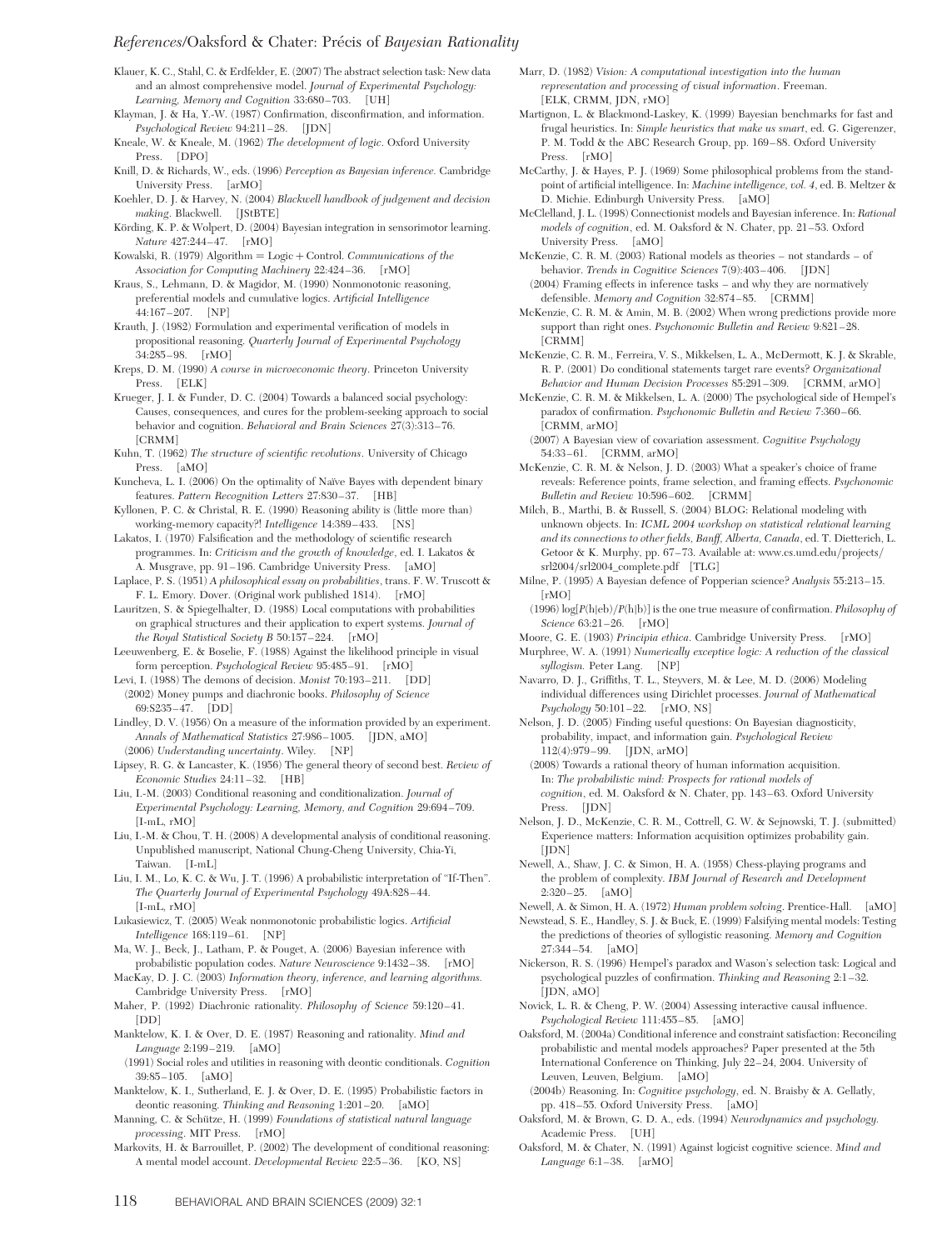- (1994) A rational analysis of the selection task as optimal data selection. Psychological Review 101:608-31. [JDN, arMO, UH]
- (1996) Rational explanation of the selection task. Psychological Review  $103:381-91.$  [aMO]
- (1998a) Rationality in an uncertain world. Psychology Press. [aMO, WS] eds. (1998b) Rational models of cognition. Oxford University Press. [UH, arMO]
- (2001) The probabilistic approach to human reasoning. Trends in Cognitive Sciences 5:349-57. [E-JW]
- (2002) Common sense reasoning, logic and human rationality. In: Common sense, reasoning and rationality, ed. R. Elio, pp. 174 –214. Oxford University Press. [rMO]
- (2003a) Conditional probability and the cognitive science of conditional reasoning. Mind and Language 18:359 – 79. [aMO, DPO]
- (2003b) Optimal data selection: Revision, review, and reevaluation. Psychonomic Bulletin and Review 10:289-318. [aMO, E-JW]
- (2007) Bayesian rationality: The probabilistic approach to human reasoning. Oxford University Press. [NA, HB, DD, WDN, JStBTE, TLG, UH, GSH, ELK, I-mL, CRMM, JDN, KO, arMO, DPO, DEO, NP, FHP, GP. KS, NS, WS, E-JW]
- (2008) Probability logic and the Modus Ponens –Modus Tollens asymmetry in conditional inference. In: The probabilistic mind: Prospects for Bayesian cognitive science, ed. N. Chater & M. Oaksford, pp. 97– 120. Oxford University Press. [arMO]
- (in press) Conditionals and constraint satisfaction: Reconciling mental models and probabilistic approaches? In: Cognition and conditionals: Probability and logic in human thought, ed. M. Oaksford & N. Chater. Oxford University Press. [rMO]
- Oaksford, M., Chater, N. & Grainger, B. (1999) Probabilistic effects in data selection. Thinking and Reasoning 5:193-244. [arMO]
- Oaksford, M., Chater, N., Grainger, B. & Larkin, J. (1997) Optimal data selection in the reduced array selection task (RAST). Journal of Experimental Psychology: Learning, Memory and Cognition, 23:441 – 58. [aMO]
- Oaksford, M., Chater, N. & Larkin, J. (2000) Probabilities and polarity biases in conditional inference. Journal of Experimental Psychology: Learning, Memory and Cognition 26:883 – 89. [KO, arMO]
- Oaksford, M. & Hahn, U. (2007) Induction, deduction and argument strength in human reasoning and argumentation. In: Inductive reasoning, ed. A. Feeney & E. Heit. pp. 269 – 301. Cambridge University Press. [rMO]
- Oaksford, M. & Moussakowski, M. (2004) Negations and natural sampling in data selection: Ecological vs. heuristic explanations of matching bias. Memory and Cognition 32:570 –81. [arMO]
- Oaksford, M., Roberts, L. & Chater, N. (2002) Relative informativeness of quantifiers used in syllogistic reasoning. Memory and Cognition 30:138 –49. [aMO]
- Oaksford, M. & Stenning, K. (1992) Reasoning with conditionals containing negated constituents. Journal of Experimental Psychology: Learning, Memory and Cognition 18:835-54. [aMO]
- Oaksford, M. & Wakefield, M. (2003) Data selection and natural sampling: Probabilities do matter. Memory and Cognition 31:143-54. [arMO]
- Oberauer, K. (2006) Reasoning with conditionals: A test of formal models of four theories. Cognitive Psychology 53:238-83. [UH, KO, rMO]
- Oberauer, K., Weidenfeld, A. & Fischer, K. (2007) What makes us believe a conditional? The roles of covariation and causality. Thinking and Reasoning 13:340-69. [KO]
- Oberauer, K., Weidenfeld, A. & Hörnig, R. (2004) Logical reasoning and probabilities: A comprehensive test of Oaksford and Chater (2001) Psychonomic Bulletin and Review 11:521-27. [KO, arMO]
- Oberauer, K. & Wilhelm, O. (2003) The meaning(s) of conditionals: Conditional probabilities, mental models and personal utilities. Journal of Experimental Psychology: Learning, Memory, and Cognition 29:680 – 93. [I-mL, aMO]
- Oberauer, K., Wilhelm, O. & Diaz, R. R. (1999) Bayesian rationality for the Wason selection task? A test of optimal data selection theory. Thinking and Reasoning 5:115– 44. [aMO, E-JW]
- O'Brien, D. P. (1993) Mental logic and irrationality: We can put a man on the moon, so why can't we solve those logical reasoning problems? In: Rationality: Psychological and philosophical perspectives, ed. K. I. Manktelow & D. E. Over. Routledge. [DPO]
- (2004) Mental-logic theory: What it proposes, and reasons to take this proposal seriously. In: *The nature of reasoning*, ed. J. Leighton & R. J. Sternberg, pp.<br>205–33. Cambridge University Press. [DPO] 205-33. Cambridge University Press.
- O'Brien, D. P. & Manfrinati, A. (in press) The mental logic theory of conditional propositions. In: The psychology of conditionals, ed. M. Oaksford & N. Chater. Oxford University Press. [DPO]
- Osherson, D. N., Stob, M. & Weinstein, S. (1988) Mechanical learners pay a price for Bayesianism. Journal of Symbolic Logic 53:1245-51. [DD]
- Over, D. E. & Evans, J. St. B. T (1994) Hits and misses: Kirby on the selection task. Cognition 52:235-43. [aMO]
- Over, D. E., Hadjichristidis, C., Evans, J. St. B. T., Handley, S. J. & Sloman, S. A. (2007) The probability of causal conditionals. Cognitive Psychology 54:62-97. [I-mL, DEO, rMO]
- Over, D. E. & Jessop, A. (1998) Rational analysis of causal conditionals and the selection task. In: Rational models of cognition, ed. M. Oaksford & N. Chater, pp. 399 – 414. Oxford University Press. [aMO]
- Pearl, J. (1988) Probabilistic reasoning in intelligent systems. Morgan Kaufmann. [arMO]
- (2000) Causality: Models, reasoning and inference. Cambridge University Press. [arMO]
- Perham, N. & Oaksford, M. (2005) Deontic reasoning with emotional content: Evolutionary psychology or decision theory? Cognitive Science 29:681 – 718. [aMO]
- Peters, S. & Westerståhl, D. (2006) Quantifiers in language and logic. Oxford University Press. [NP]
- Peterson, P. L. (2000) Intermediate quantifiers. Logic, linguistics, and Aristotelian semantics. Ashgate. [NP]
- Pfeifer, N. & Kleiter, G. D. (2005a) Coherence and nonmonotonicity in human reasoning. Synthese  $146(1-2):93-109$ . [GP, NP]
	- (2005b) Towards a mental probability logic. Psychologica Belgica 45(1):71 – 99. Updated version available at: http://www.users.sbg.ac.at/  $\sim$ pfeifern/problog.htm  $\left[\text{NP}\right]$
	- (2006) Inference in conditional probability logic. Kybernetika 42:391 404. [NP]
	- (in press a) Framing human inference by coherence based probability logic. Journal of Applied Logics. [NP]
- (in press b) The conditional in mental probability logic. In: Cognition and conditionals: Probability and logic in human thoughts, ed. M. Oaksford & N. Chater. Oxford University Press. [NP]
- Piaget, J. (1957) Logic and psychology. Basic Books. [GSH]
- Piaget, J. & Inhelder, B. (1975) The origin of the idea of chance in children. W. W. Norton. [NS]
- Pitt, M. A., Myung, I. J. & Zhang, S. (2002) Toward a method of selecting among computational models of cognition. Psychological Review 109:472-91. [HB]
- Poletiek, F. H. (1996) Paradoxes of falsification. Quarterly Journal of Experimental Psychology 49A:447-62. [FHP]

(2001) Hypothesis-testing behavior. Psychology Press. [FHP] Poletiek, F. H. & Berndsen, M. (2000) Hypothesis testing as risk behavior with

- regard to beliefs. Journal of Behavioral Decision Making 13:107-23. [FHP] Politzer, G. & Braine, M. D. (1991) Responses to inconsistent premises cannot
- count as suppression of valid inferences. Cognition 38:103-08. [aMO] Popper, K. R. (1935/1959) The logic of scientific discovery. Basic Books. [aMO]
- (1963/1978) Conjectures and refutations, 4th edition. Routledge and Kegan Paul. [FHP]
- Putnam, H. (1974) The "corroboration" of theories. In: The philosophy of Karl Popper, vol. 2, ed. A. Schilpp. Open Court. [aMO]
- Pylyshyn, Z., ed. (1987) The robot's dilemma: The frame problem in artificial intelligence. Ablex. [aMO]
- Quine, W. V. O. (1953) From a logical point of view. Harvard University Press. [aMO]
- Raby, C. R., Alexis, D. M., Dickinson, A. & Clayton, N. S. (2007) Planning for the future by Western scrub-jays. Nature 445:919-21. [ELK]
- Ramsey, F. P. (1931/1990a) General propositions and causality. In: Philosophical papers, ed. D. H. Mellor, pp. 145-63. Cambridge University Press. [I-mL]  $\left( 1931/1990b\right)$  The foundations of mathematics and other logical essays. Routledge and Kegan Paul. [aMO]
- Rao, R. P. N., Olshausen, B. A. & Lewicki, M. S., eds. (2002) Probabilistic models of the brain: Perception and neural function. MIT Press. [rMO]
- Reichenbach, H. (1938) Experience and prediction. University of Chicago Press. [TLG]
- Reiter, R. (1980) A logic for default reasoning, Artificial Intelligence 13:81 132. [aMO]
- Restall, G. (1996) Information flow and relevant logics. In: Logic, language and computation, ed. J. Seligman, & D. Westerståhl, pp. 463-78 CSLI Publications. [rMO]
- Rips, L. J. (1983) Cognitive processes in propositional reasoning. Psychological Review 90:38-71. [aMO]
	- (1994) The psychology of proof. MIT Press. [arMO]
- (2002) Reasoning imperialism. In: Common sense, reasoning, and rationality, ed. R. Elio, pp. 215–35. Oxford University Press. [WS]
- Rissanen, J. J. (1989) Stochastic complexity and statistical inquiry. World Scientific. [rMO]
- Rosch, E. (1975) Cognitive representation of semantic categories. Journal of experimental psychology: General 104:192 – 233. [aMO]
- Rosser, J. B. (1939) An informal exposition of proofs of Gödel's theorem and Church's theorem. Journal of Symbolic Logic 4:53– 60. [DPO]